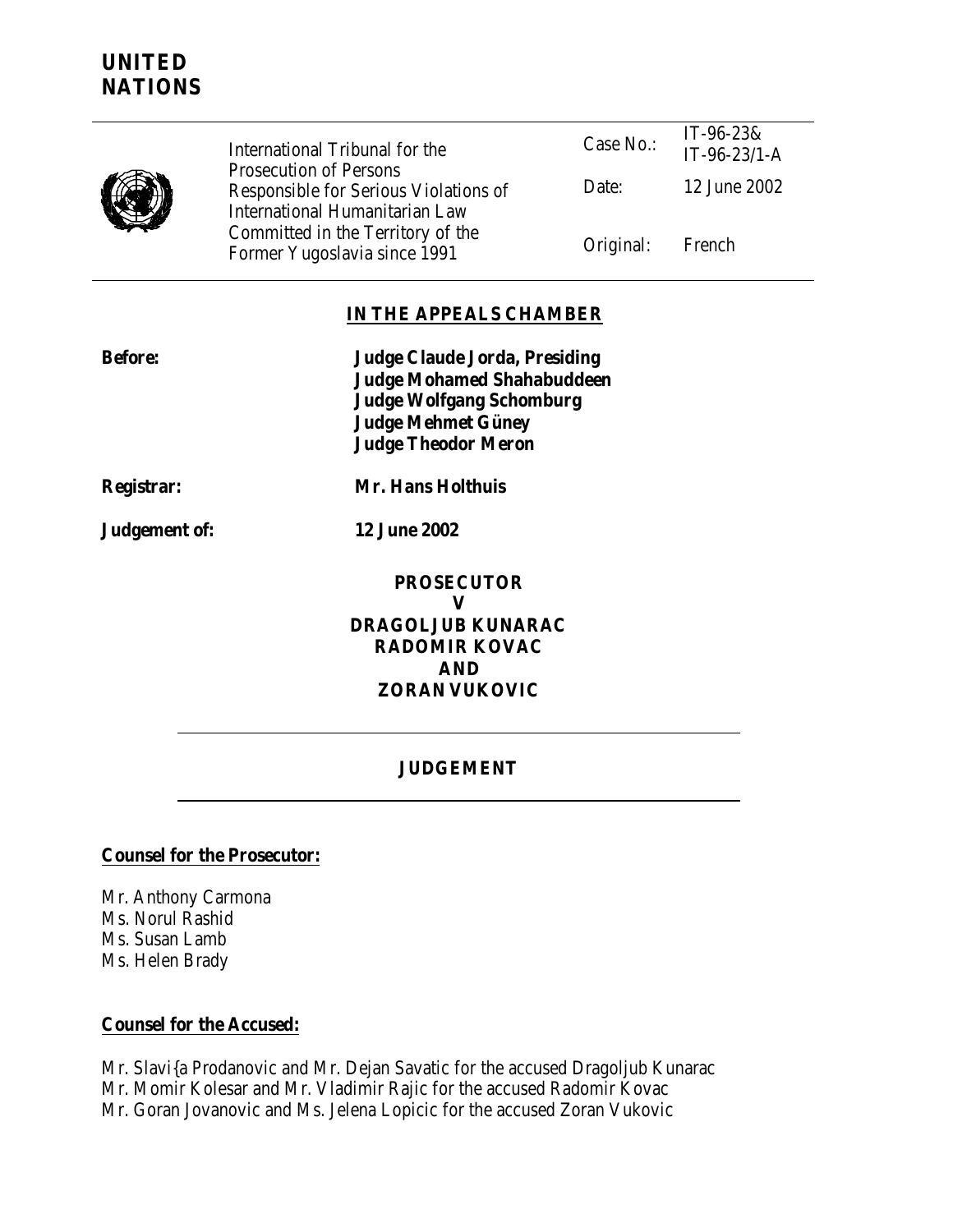| III. COMMON GROUNDS OF APPEAL RELATING TO ARTICLE 3 OF THE                       |    |
|----------------------------------------------------------------------------------|----|
|                                                                                  |    |
|                                                                                  |    |
|                                                                                  |    |
|                                                                                  |    |
|                                                                                  |    |
|                                                                                  |    |
| 2. Material Scope of Article 3 of the Statute and Common Article 3 of the Geneva |    |
|                                                                                  |    |
| IV. COMMON GROUNDS OF APPEAL RELATING TO ARTICLE 5 OF THE                        |    |
|                                                                                  | 22 |
|                                                                                  |    |
|                                                                                  |    |
|                                                                                  |    |
|                                                                                  |    |
|                                                                                  |    |
|                                                                                  |    |
|                                                                                  |    |
|                                                                                  |    |
|                                                                                  |    |
|                                                                                  |    |
| V. GROUNDS OF APPEAL RELATING TO THE TRIAL CHAMBER'S DEFINITION                  |    |
|                                                                                  | 33 |
|                                                                                  |    |
| A. DEFINITION OF THE CRIME OF ENSLAVEMENT (DRAGOLJUB KUNARAC AND RADOMIR         |    |
|                                                                                  |    |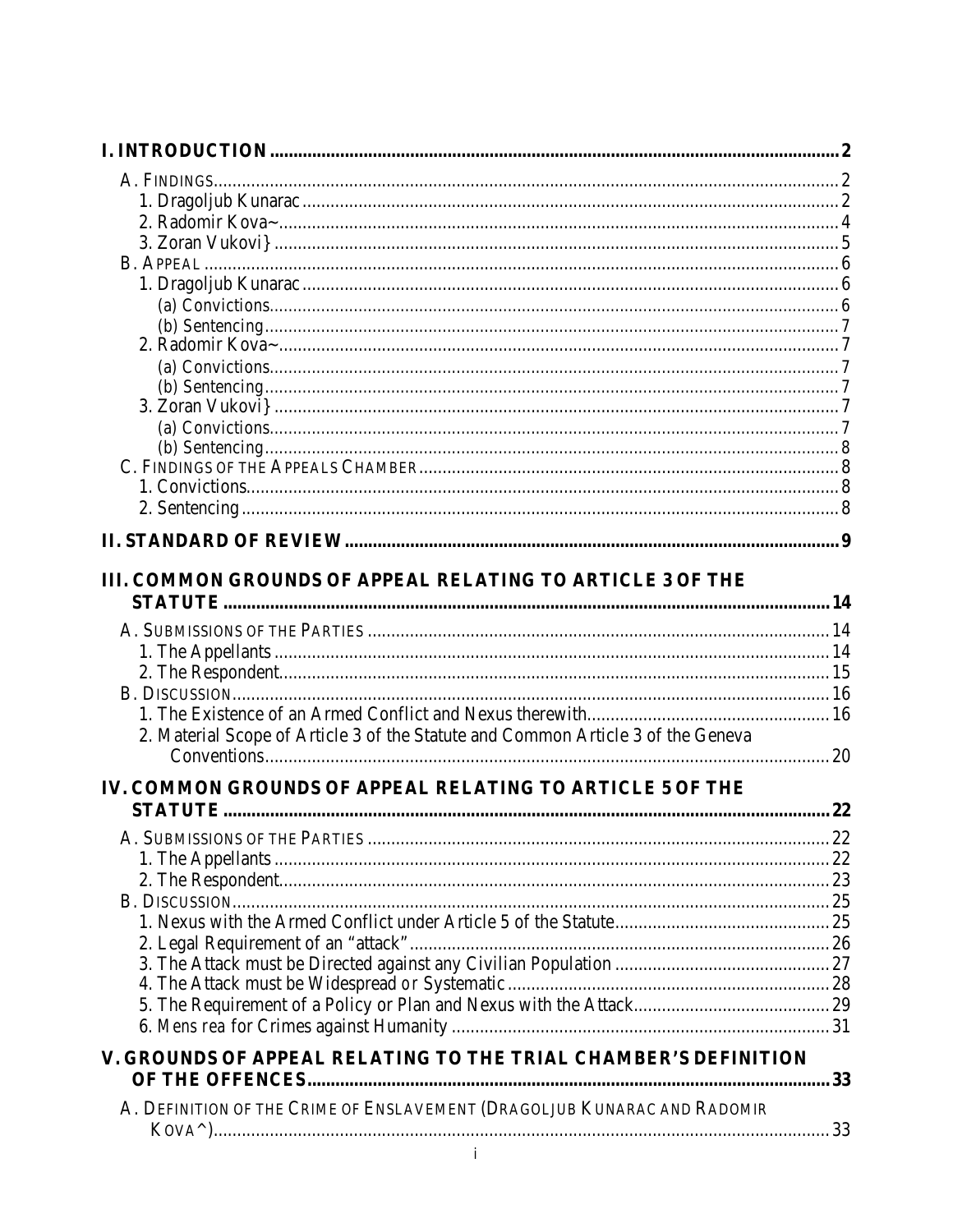| C. DEFINITION OF THE CRIME OF TORTURE (DRAGOLJUB KUNARAC AND ZORAN VUKOVI])  41    |  |
|------------------------------------------------------------------------------------|--|
|                                                                                    |  |
|                                                                                    |  |
|                                                                                    |  |
|                                                                                    |  |
|                                                                                    |  |
|                                                                                    |  |
|                                                                                    |  |
| D. DEFINITION OF OUTRAGES UPON PERSONAL DIGNITY (RADOMIR KOVA^)  48                |  |
|                                                                                    |  |
|                                                                                    |  |
|                                                                                    |  |
|                                                                                    |  |
| (a) Definition of the Acts which may Constitute Outrages upon Personal Dignity  49 |  |
|                                                                                    |  |
|                                                                                    |  |
|                                                                                    |  |
|                                                                                    |  |
|                                                                                    |  |
|                                                                                    |  |
|                                                                                    |  |
|                                                                                    |  |
|                                                                                    |  |
|                                                                                    |  |
|                                                                                    |  |
|                                                                                    |  |
|                                                                                    |  |
|                                                                                    |  |
|                                                                                    |  |
|                                                                                    |  |
|                                                                                    |  |
|                                                                                    |  |
|                                                                                    |  |
|                                                                                    |  |
|                                                                                    |  |
|                                                                                    |  |
|                                                                                    |  |
|                                                                                    |  |
|                                                                                    |  |
|                                                                                    |  |
|                                                                                    |  |
|                                                                                    |  |
|                                                                                    |  |
|                                                                                    |  |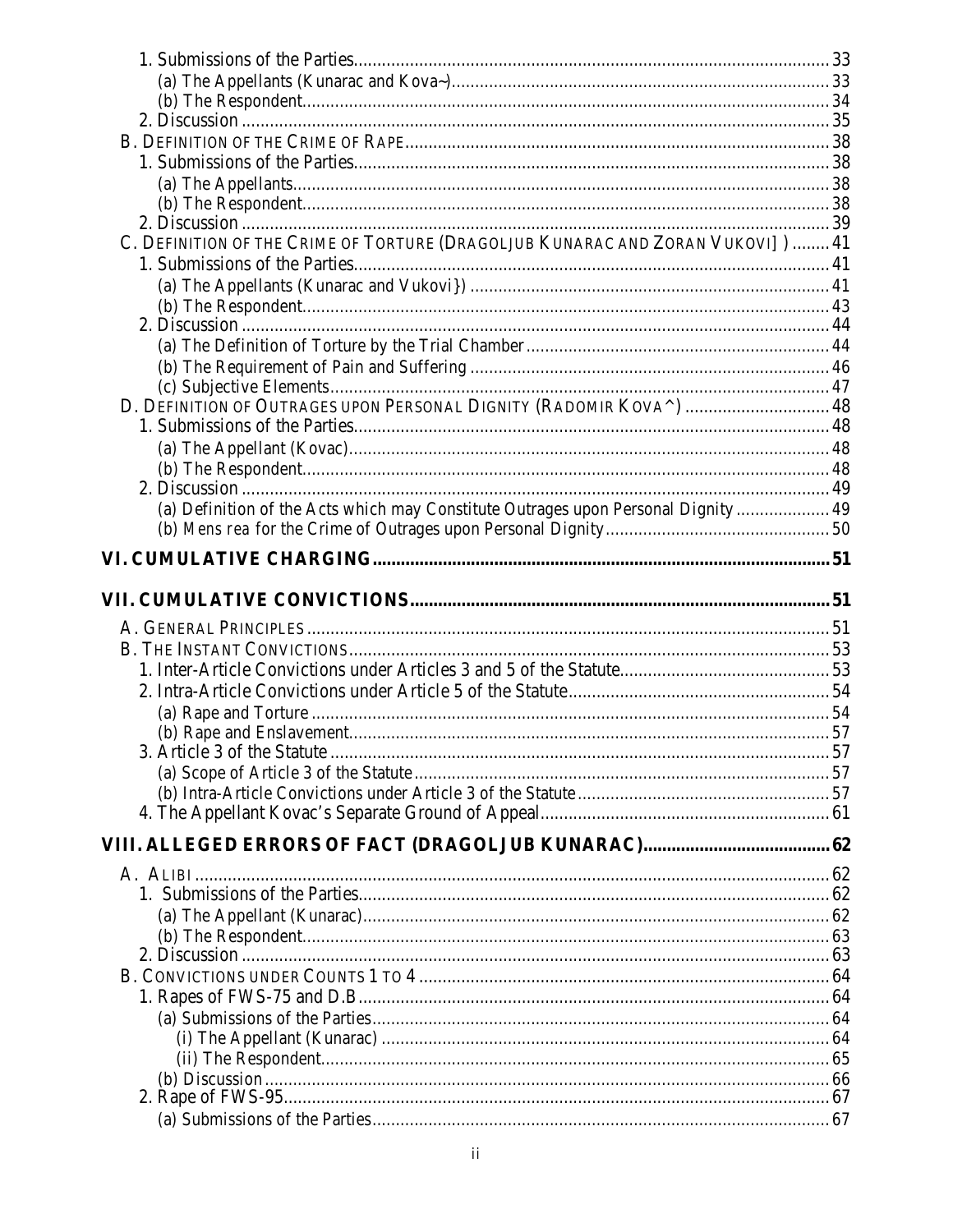| E. CONVICTIONS UNDER COUNTS 18 TO 20 - RAPES AND ENSLAVEMENT OF FWS-186 AND FWS- |  |
|----------------------------------------------------------------------------------|--|
|                                                                                  |  |
|                                                                                  |  |
|                                                                                  |  |
|                                                                                  |  |
|                                                                                  |  |
|                                                                                  |  |
|                                                                                  |  |
|                                                                                  |  |
|                                                                                  |  |
|                                                                                  |  |
|                                                                                  |  |
|                                                                                  |  |
|                                                                                  |  |
|                                                                                  |  |
|                                                                                  |  |
|                                                                                  |  |
|                                                                                  |  |
|                                                                                  |  |
|                                                                                  |  |
|                                                                                  |  |
|                                                                                  |  |
|                                                                                  |  |
|                                                                                  |  |
|                                                                                  |  |
|                                                                                  |  |
|                                                                                  |  |
|                                                                                  |  |
|                                                                                  |  |
|                                                                                  |  |
|                                                                                  |  |
|                                                                                  |  |
|                                                                                  |  |
|                                                                                  |  |
|                                                                                  |  |
|                                                                                  |  |
|                                                                                  |  |
|                                                                                  |  |
|                                                                                  |  |
|                                                                                  |  |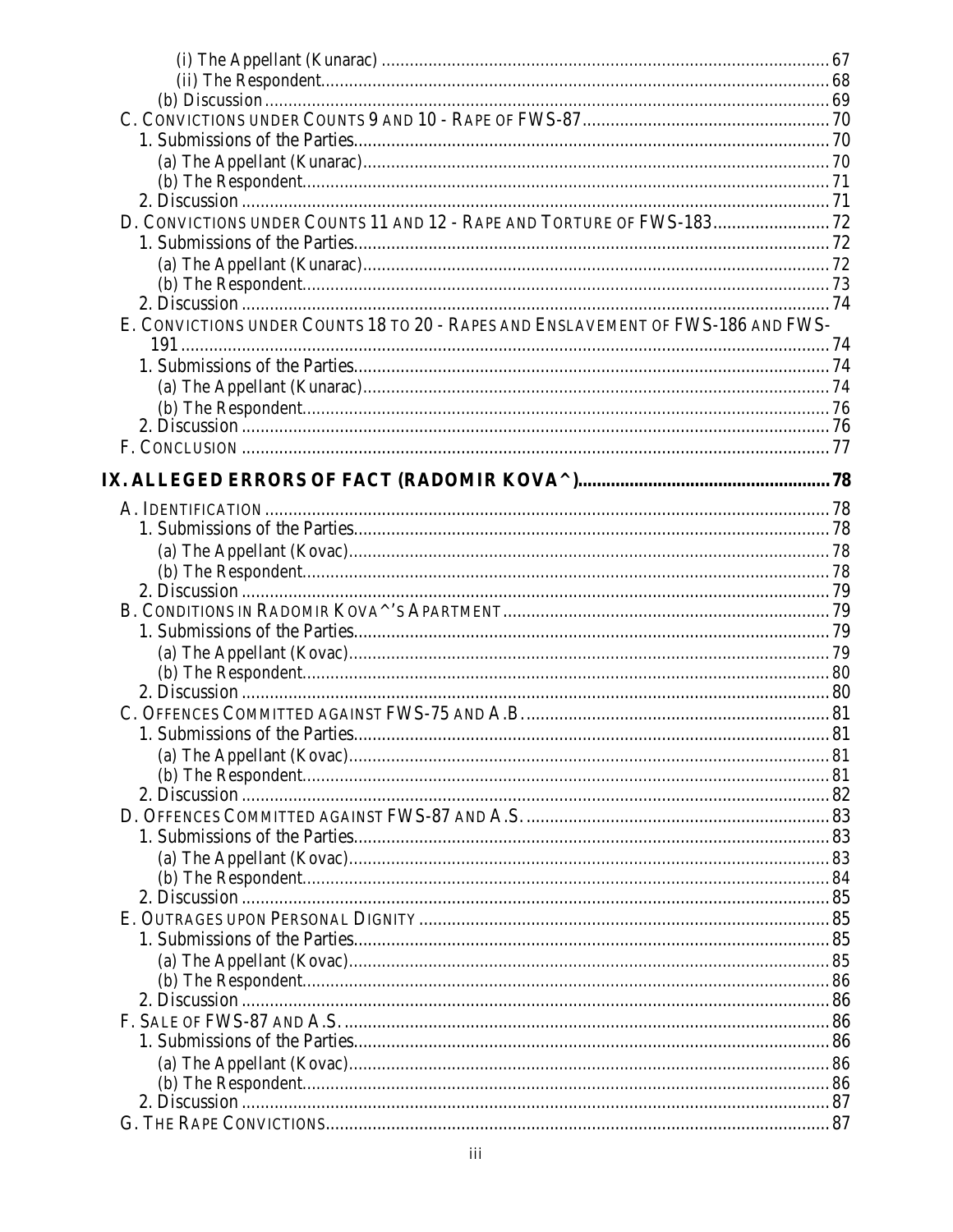| A. THE APPELLANT DRAGOLJUB KUNARAC'S APPEAL AGAINST SENTENCE  99                       |             |
|----------------------------------------------------------------------------------------|-------------|
|                                                                                        |             |
|                                                                                        |             |
|                                                                                        |             |
|                                                                                        |             |
|                                                                                        |             |
| 2. The Recourse to the Sentencing Practice in the Courts of the Former Yugoslavia  102 |             |
|                                                                                        |             |
|                                                                                        | $\dots$ 102 |
|                                                                                        | 102         |
|                                                                                        |             |
|                                                                                        |             |
|                                                                                        |             |
|                                                                                        |             |
|                                                                                        | 104         |
|                                                                                        |             |
|                                                                                        |             |
|                                                                                        |             |
|                                                                                        |             |
|                                                                                        |             |
|                                                                                        |             |
|                                                                                        |             |
|                                                                                        |             |
|                                                                                        |             |
|                                                                                        |             |
|                                                                                        |             |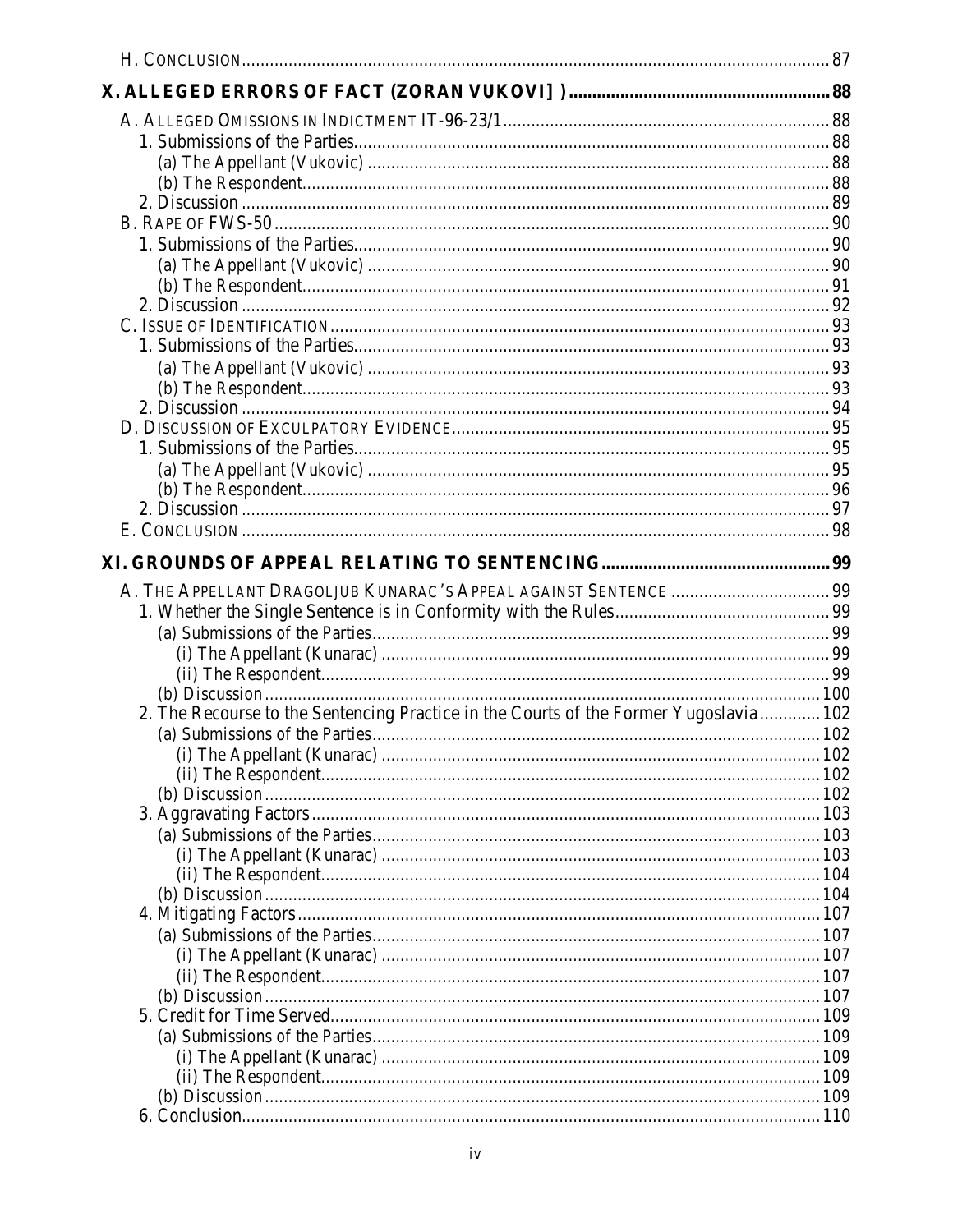| 2. The Recourse to the Sentencing Practice in the Courts of the Former Yugoslavia 112 |  |
|---------------------------------------------------------------------------------------|--|
|                                                                                       |  |
|                                                                                       |  |
|                                                                                       |  |
|                                                                                       |  |
|                                                                                       |  |
|                                                                                       |  |
|                                                                                       |  |
|                                                                                       |  |
|                                                                                       |  |
|                                                                                       |  |
|                                                                                       |  |
|                                                                                       |  |
|                                                                                       |  |
|                                                                                       |  |
|                                                                                       |  |
|                                                                                       |  |
|                                                                                       |  |
|                                                                                       |  |
|                                                                                       |  |
|                                                                                       |  |
|                                                                                       |  |
|                                                                                       |  |
|                                                                                       |  |
|                                                                                       |  |
| 1. Retroactive Application of the Rules that Resulted in a Single Sentence 118        |  |
|                                                                                       |  |
|                                                                                       |  |
|                                                                                       |  |
|                                                                                       |  |
| 2. The Recourse to the Sentencing Practice in the Courts of the Former Yugoslavia 119 |  |
|                                                                                       |  |
|                                                                                       |  |
|                                                                                       |  |
|                                                                                       |  |
|                                                                                       |  |
|                                                                                       |  |
|                                                                                       |  |
|                                                                                       |  |
|                                                                                       |  |
|                                                                                       |  |
|                                                                                       |  |
|                                                                                       |  |
|                                                                                       |  |
|                                                                                       |  |
|                                                                                       |  |
|                                                                                       |  |
|                                                                                       |  |
|                                                                                       |  |
|                                                                                       |  |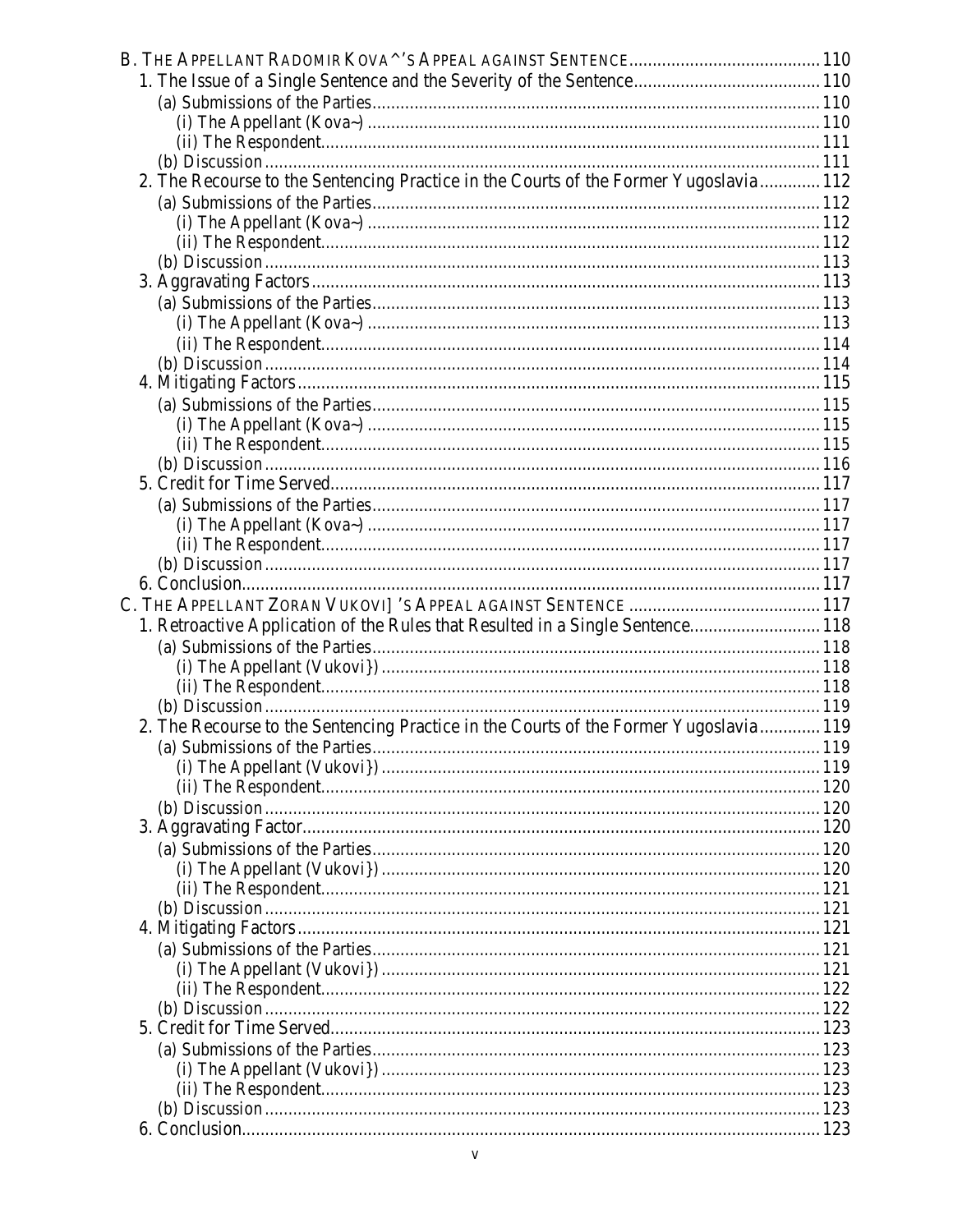|                                                                           | 124 |
|---------------------------------------------------------------------------|-----|
|                                                                           |     |
| A. THE APPEALS OF DRAGOLJUB KUNARAC AGAINST CONVICTIONS AND SENTENCE  125 |     |
| B. THE APPEALS OF RADOMIR KOVA^ AGAINST CONVICTIONS AND SENTENCE  125     |     |
| C. THE APPEALS OF ZORAN VUKOVI] AGAINST CONVICTIONS AND SENTENCE  126     |     |
|                                                                           |     |
|                                                                           |     |
|                                                                           |     |
|                                                                           | 133 |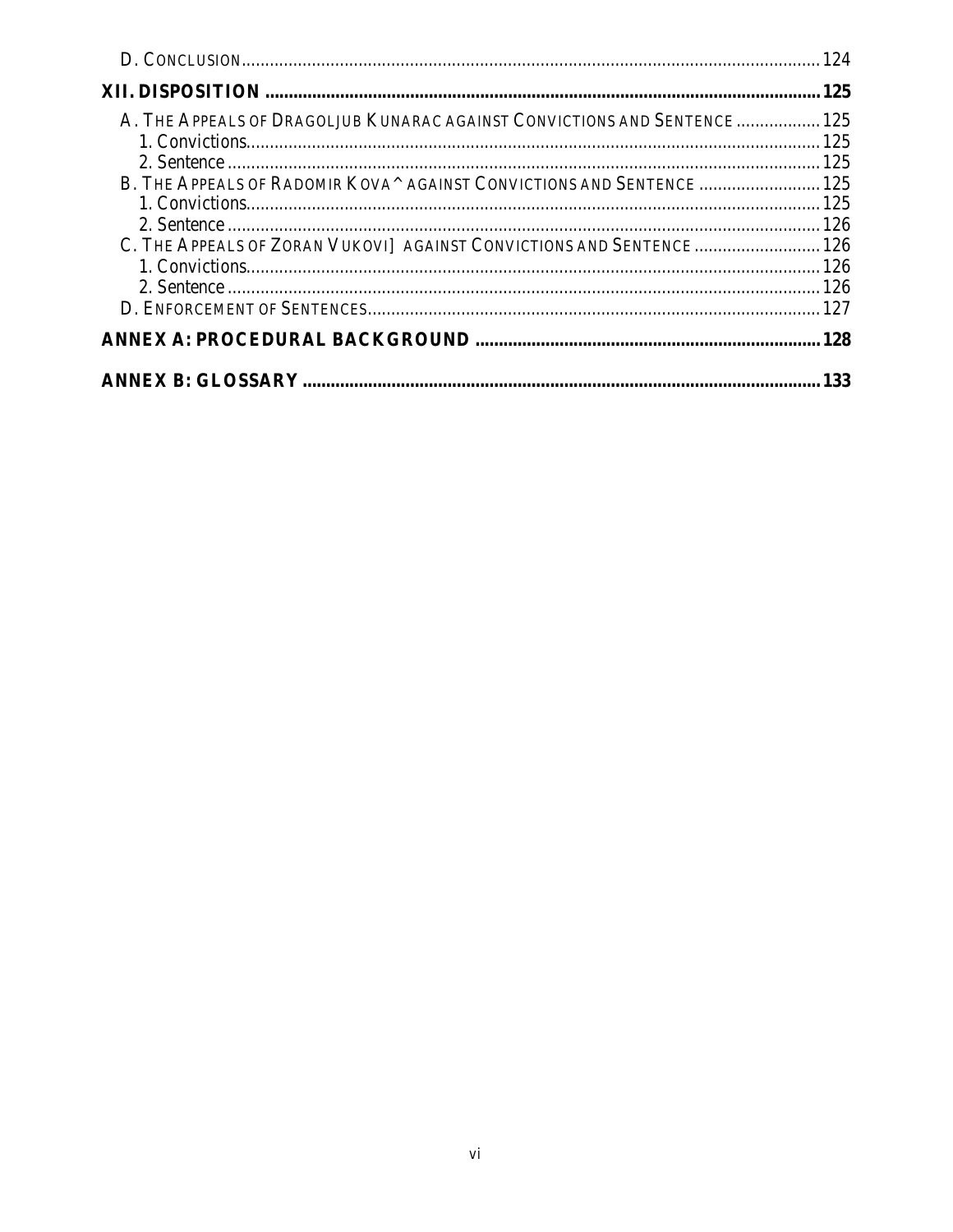The Appeals Chamber of the International Tribunal for the Prosecution of Persons Responsible for Serious Violations of International Humanitarian Law Committed in the Territory of the Former Yugoslavia since 1991 is seised of appeals against the Trial Judgement rendered by Trial Chamber II on 22 February 2001 in the case of *Prosecutor* v *Dragoljub Kunarac, Radomir Kova~ and Zoran Vukovi}*.

Having considered the written and oral submissions of the parties, the Appeals Chamber

# **HEREBY RENDERS ITS JUDGEMENT**.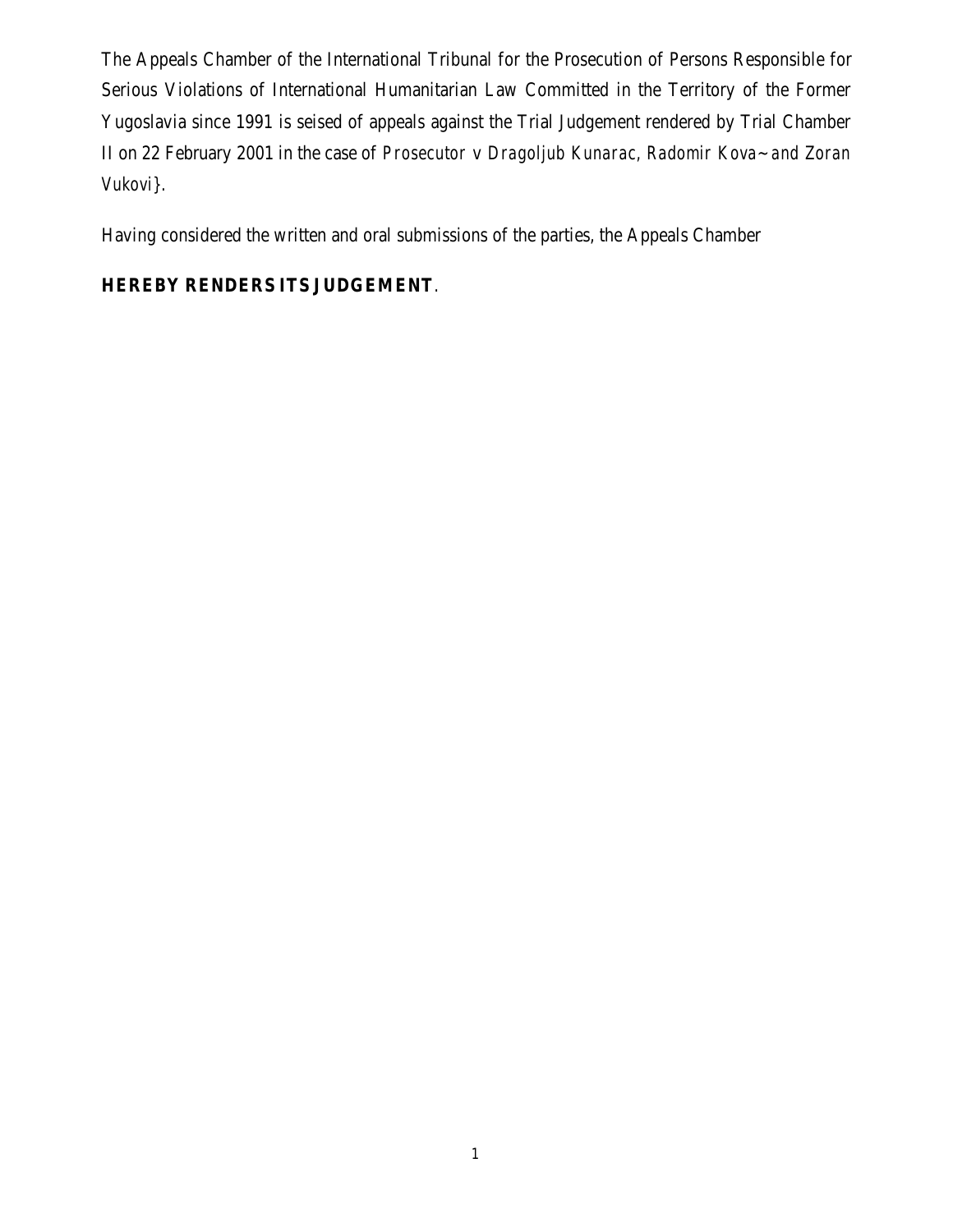# **I. INTRODUCTION**

# **A. Findings**

1. The Appeals Chamber endorses the following findings of the Trial Chamber in general.

2. From April 1992 until at least February 1993, there was an armed conflict between Bosnian Serbs and Bosnian Muslims in the area of Foca. Non-Serb civilians were killed, raped or otherwise abused as a direct result of the armed conflict. The Appellants, in their capacity as soldiers, took an active part in carrying out military tasks during the armed conflict, fighting on behalf of one of the parties to that conflict, namely, the Bosnian Serb side, whereas none of the victims of the crimes of which the Appellants were convicted took any part in the hostilities.

3. The armed conflict involved a systematic attack by the Bosnian Serb Army and paramilitary groups on the non-Serb civilian population in the wider area of the municipality of Fo~a. The campaign was successful in its aim of "cleansing" the Fo~a area of non-Serbs. One specific target of the attack was Muslim women, who were detained in intolerably unhygienic conditions in places like the Kalinovik School, Foca High School and the Partizan Sports Hall, where they were mistreated in many ways, including being raped repeatedly. The Appellants were aware of the military conflict in the Fo~a region. They also knew that a systematic attack against the non-Serb civilian population was taking place and that their criminal conduct was part of this attack.

4. The Appeals Chamber now turns to the findings of the Trial Chamber in relation to each individual Appellant.

# 1. Dragoljub Kunarac

5. Dragoljub Kunarac was born on 15 May 1960 in Fo~a. The Trial Chamber found that, during the relevant period, Kunarac was the leader of a reconnaissance unit which formed part of the local Fo~a Tactical Group. Kunarac was a well-informed soldier with access to the highest military command in the area and was responsible for collecting information about the enemy.<sup>1</sup> In rejecting Kunarac's alibi for certain specific periods, the Trial Chamber found him guilty on eleven counts for crimes under Articles 3 and 5 of the Statute, violations of the laws or customs of war

 $\overline{1}$ 1 Trial Judgement, para 582.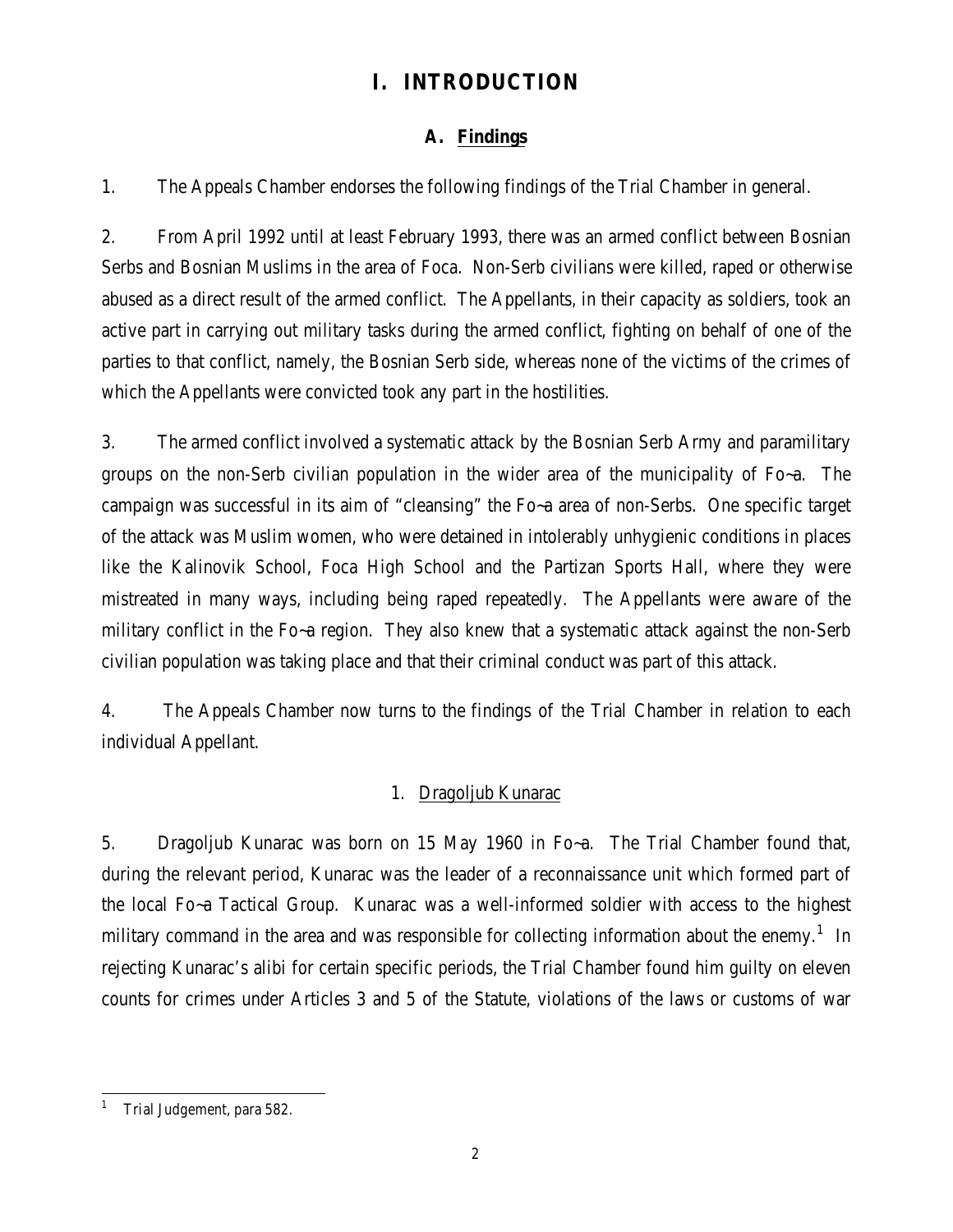(torture and rape) and crimes against humanity (torture, rape and enslavement). $2$  The Trial Chamber found the following to have been established beyond reasonable doubt.<sup>3</sup>

6. As to Counts 1 to 4 (crimes against humanity (torture and rape) and violations of the laws or customs of war (torture and rape)), Kunarac, sometime towards the end of July 1992, took FWS-75 and D.B. to his headquarters at Ulica Osmana Ðikica no 16, where Kunarac raped D.B. and aided and abetted the gang-rape of FWS-75 by several of his soldiers. On 2 August 1992, Kunarac took FWS-87, FWS-75, FWS-50 and D.B. to Ulica Osmana \iki}a no 16, where he raped FWS-87 and aided and abetted the torture and rapes of FWS-87, FWS-75 and FWS-50 at the hands of other soldiers. Furthermore, between 20 July and 2 August 1992, Kunarac transferred FWS-95 from the Partizan Sports Hall to Ulica Osmana \iki}a no 16, where he raped her.<sup>4</sup>

7. With regard to Counts 9 and 10 (crime against humanity (rape) and violation of the laws or customs of war (rape)), Kunarac took FWS-87 to a room on the upper floor of Karaman's house in Miljevina, where he forced her to have sexual intercourse with him, in the knowledge that she did not consent.<sup>5</sup>

8. As to Counts 11 and 12 (violations of the laws or customs of war (torture and rape)), Kunarac, together with two other soldiers, took FWS-183 to the banks of the Cehotina river in Foca near Velecevo one evening in mid-July 1992. Once there, Kunarac threatened to kill FWS-183 and her son while he tried to obtain information or a confession from FWS-183 concerning her alleged sending of messages to the Muslim forces and information about the whereabouts of her valuables. On that occasion, Kunarac raped FWS-183.<sup>6</sup>

9. Finally, with regard to Counts 18 to 20 (crimes against humanity (enslavement and rape) and violation of the laws or customs of war (rape)), on 2 August 1992, Kunarac raped FWS-191 and aided and abetted the rape of FWS-186 by the soldier DP 6 in an abandoned house in Trnova~e. FWS-186 and FWS-191 were kept in the Trnova~e house for a period of about six months, during which time Kunarac visited the house occasionally and raped FWS-191. While FWS-191 and

 $\overline{a}$ <sup>2</sup> Kunarac was found guilty of the following counts in Indictment IT-96-23: Count 1 (crime against humanity (torture)); Count 2 (crime against humanity (rape)); Count 3 (violation of the laws or customs of war (torture)); Count 4 (violations of the laws or customs of war (rape)); Count 9 (crime against humanity (rape)); Count 10 (violation of the laws or customs of war (rape)); Count 11 (violation of the laws or customs of war (torture)); Count 12 (violation of the laws or customs of war (rape)); Count 18 (crime against humanity (enslavement)); Count 19 (crime against humanity (rape)); Count 20 (violation of the laws or customs of war (rape)).

<sup>3</sup> Trial Judgement, paras 630-745.

<sup>4</sup> *Ibid.*, paras 630-687.

<sup>5</sup> *Ibid.*, paras 699-704.

<sup>6</sup> *Ibid.*, paras 705-715.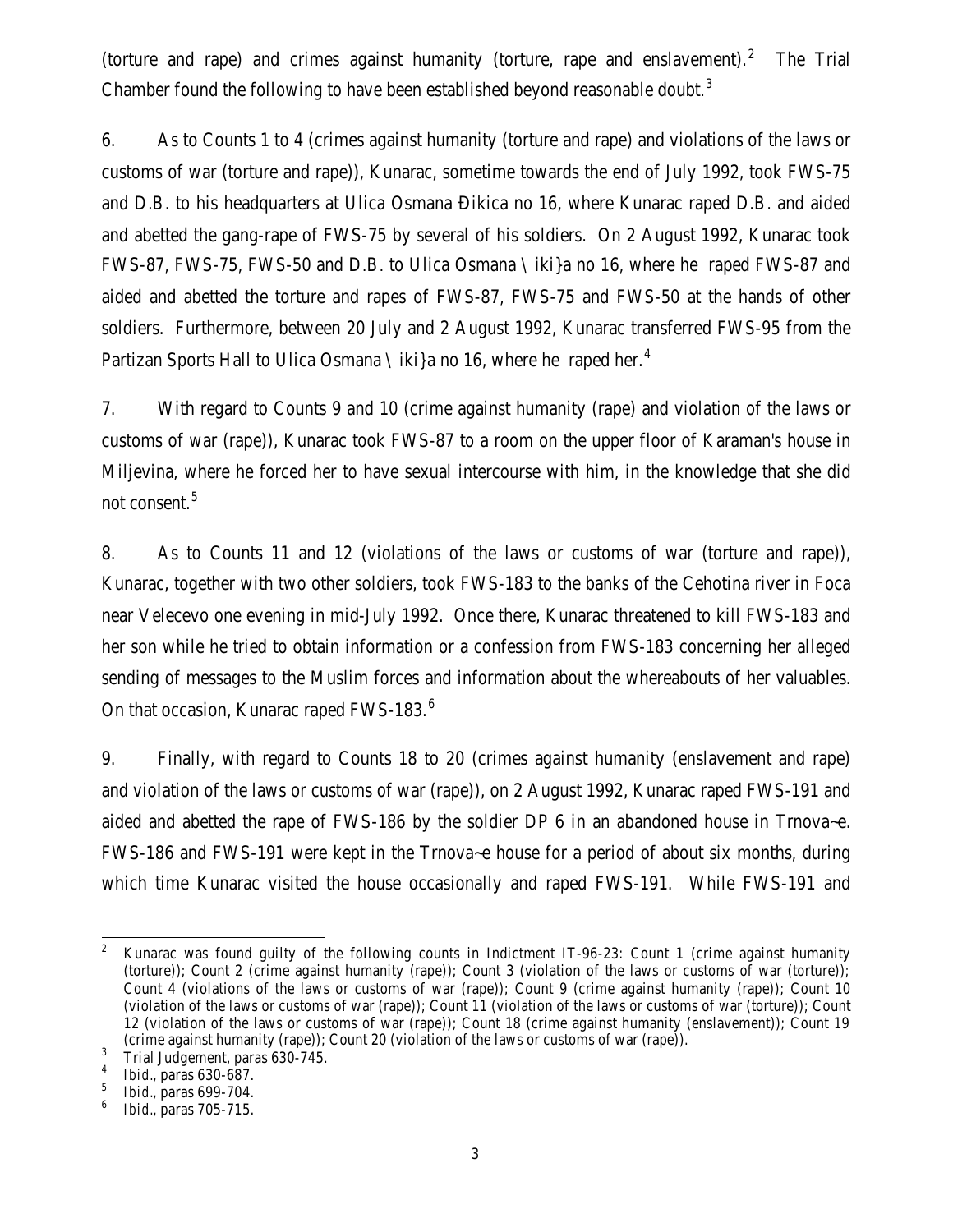FWS-186 were kept at the Trnova~e house, Kunarac and DP 6 deprived the women of any control over their lives and treated them as their property. Kunarac established these living conditions for FWS-191 and FWS-186 in concert with DP 6, and both Kunarac and DP 6 personally committed the act of enslavement. By assisting in setting up the conditions at the house, Kunarac also aided and abetted DP 6 with respect to his enslavement of FWS-186.

10. The Trial Chamber sentenced Kunarac to a single sentence of 28 years' imprisonment.

# 2. Radomir Kova~

11. Radomir Kova~ was born on 31 March 1961 in Fo~a. The Trial Chamber found that Kova~ fought on the Bosnian Serb side during the armed conflict in the Fo~a region and was a member of a military unit formerly known as the "Dragan Nikoli} unit" and led by DP 2. The Trial Chamber found Kova~ guilty on four counts for crimes under Articles 3 and 5 of the Statute (violations of the laws or customs of war (rape and outrages upon personal dignity) and crimes against humanity (rape and enslavement)). The Trial Chamber found the following to have been proven beyond reasonable doubt.<sup>8</sup>

12. As general background, the Trial Chamber held that, on or about 30 October 1992, FWS-75, FWS-87, A.S. and A.B. were transferred to Kovac's apartment in the Lepa Brena building block, where a man named Jagos Kosti} also lived. While kept in the apartment, these girls were raped, humiliated and degraded. They were required to take care of the household chores, the cooking and the cleaning and could not leave the apartment without Kova~ or Kosti} accompanying them. Kovac completely neglected the girls' diet and hygiene.

13. As to Count 22 (crime against humanity (enslavement)), FWS-75 and A.B. were detained in Kovac's apartment for about a week, starting sometime at the end of October or early November 1992, while FWS-87 and A.S. were held for a period of about four months. Kova~ imprisoned the four girls and exercised his *de facto* power of ownership as it pleased him. It was Kova~'s intention to treat FWS-75, FWS-87, A.S. and A.B. as his property.

14. With regard to Counts 23 and 24 (crime against humanity (rape) and violation of the laws or customs of war (rape)), throughout their detention, FWS-75 and A.B. were raped by Kova~ and by other soldiers. During the period that FWS-87 and A.S. were kept in Kova~'s apartment, Kova~ raped FWS-87, while Kosti} raped A.S..

 $\overline{a}$ 7 *Ibid.*, paras 716-745.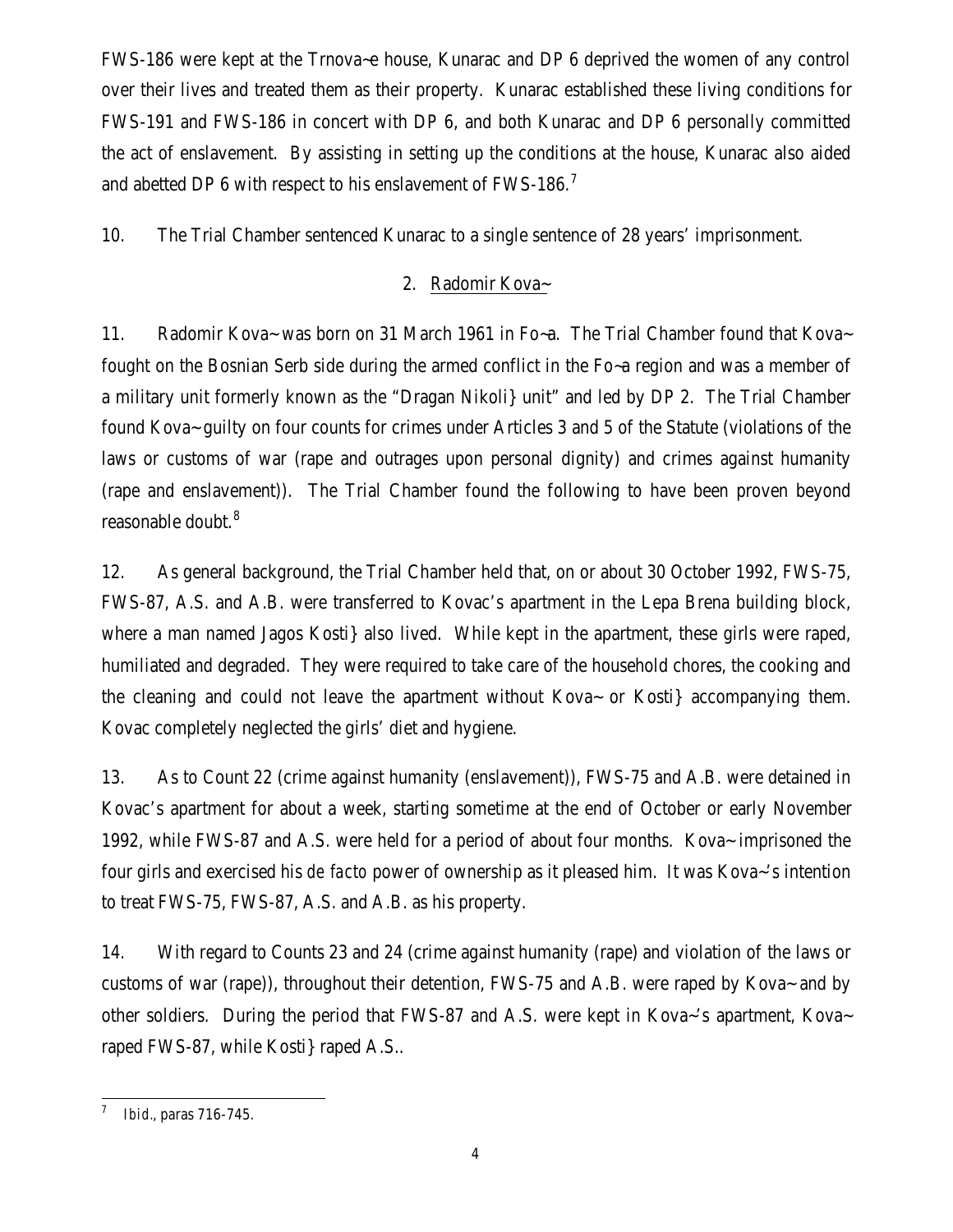15. Kovac had sexual intercourse with FWS-75, FWS-87 and A.B. in the knowledge that they did not consent and he substantially assisted other soldiers in raping those girls and A.S.. He did this by allowing other soldiers to visit or stay in his apartment and to rape the girls or by encouraging the soldiers to do so, and by handing the girls over to other men in the knowledge that they would rape them.

16. As to Count 25 (violation of the laws or customs of war (outrages upon personal dignity)), whilst kept in Kova~'s apartment, FWS-75, FWS-87, A.S. and A.B. were constantly humiliated and degraded. On an unknown date between about 31 October 1992 and about 7 November 1992, Kova~ forced FWS-87, A.S. and A.B. to dance naked on a table while he watched them. The Trial Chamber found that Kova~ knew that this was a painful and humiliating experience for the three girls, particularly because of their young age.

17. In December 1992, Kova~ sold A.B. to a man called "Dragec" for 200 deutschmarks and handed FWS-75 over to DP 1 and Dragan "Zelja" Zelenovic. On or about 25 February 1993, Kova~ sold FWS-87 and A.S. for 500 deutschmarks each to some Montenegrin soldiers. The Trial Chamber found that the sales of the girls constituted a particularly degrading attack on their dignity.

18. The Trial Chamber sentenced Kova~ to a single sentence of 20 years' imprisonment.

# 3. Zoran Vukovi}

19. Zoran Vukovi} was born on 6 September 1955 in Brusna, a village in the municipality of Fo~a. The Trial Chamber found that, during the armed conflict, Vukovi} was a member of the Bosnian Serb forces fighting against the Bosnian Muslim forces in the Fo~a region. Vukovi} was a member of the same military unit as the Appellant Kova -. The Trial Chamber found Vukovi} guilty on four counts for crimes under Articles 3 and 5 of the Statute (violations of the laws or customs of war (torture and rape) and crimes against humanity (torture and rape)). The Trial Chamber found the following to have been established beyond reasonable doubt.

20. With regard to Vukovi}'s defence in relation to exculpatory evidence, there was no reasonable possibility that any damage to Vukovi}'s testis or scrotum rendered him impotent during the time material to the charges against him. Accordingly, the suggestion that Vukovic was unable to have sexual intercourse at the relevant time was rejected.

 8 *Ibid.*, paras 745-782.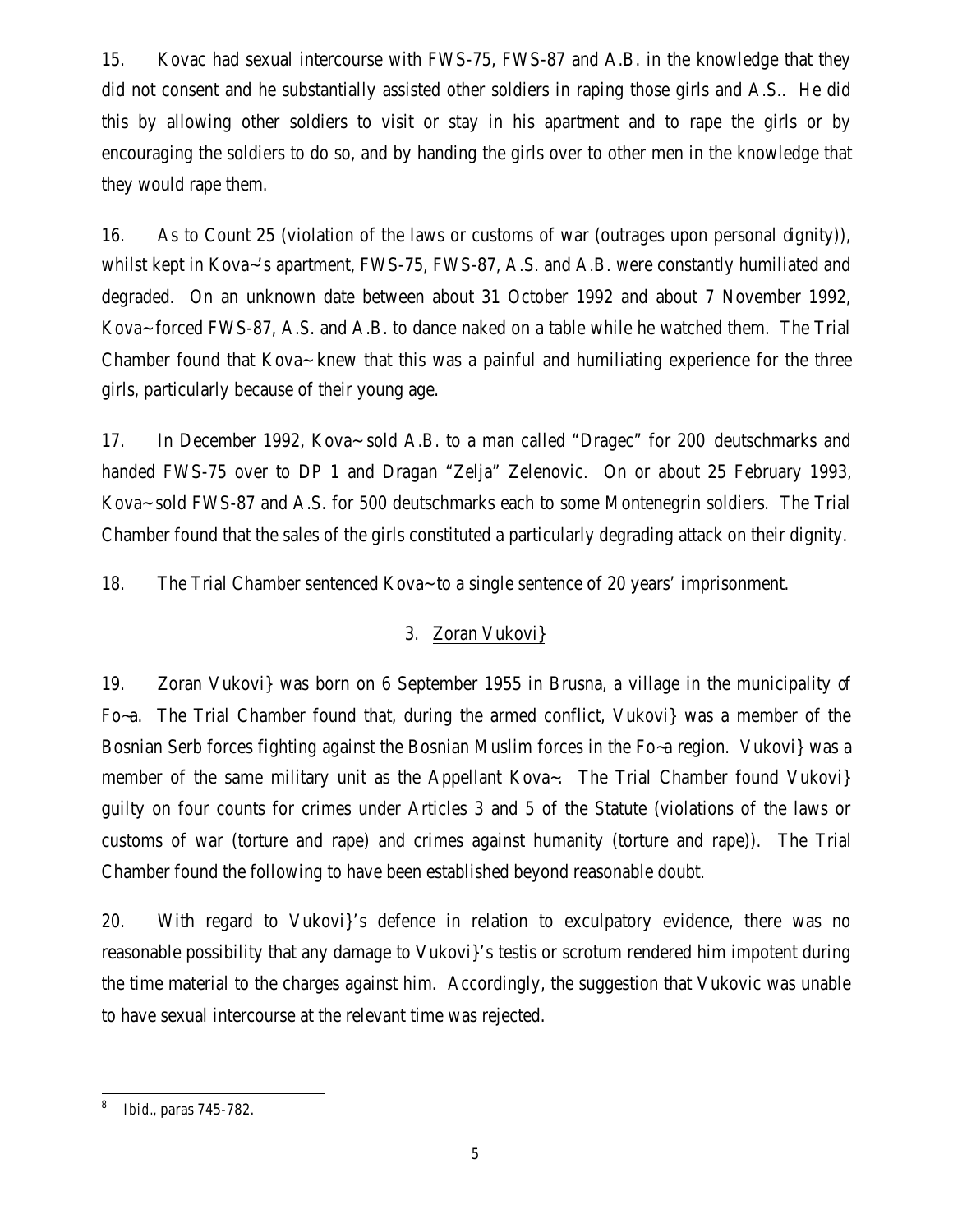21. As to Counts 33 to 36 (crimes against humanity (torture and rape) and violations of the laws or customs of war (torture and rape)), sometime in mid-July 1992, Vukovi} and another soldier took FWS-50 from the Partizan Sports Hall to an apartment near Partizan where Vukovic raped her. Vukovi} had full knowledge that FWS-50 was only 15 years old and did not consent when he forced her to have sexual intercourse with him.<sup>9</sup>

22. The Trial Chamber sentenced Vukovi} to a single sentence of 12 years' imprisonment.

# **B. Appeal**

23. All of the Appellants are now appealing from their convictions and from the sentences imposed by the Trial Chamber. The Appeals Chamber has identified certain grounds of appeal that are common to two or all three of the Appellants. These common grounds are dealt with in sections III-VII of the Judgement. Where there are separate grounds of appeal relating to one of the Appellants, these are addressed in individual sections of the Judgement.

24. Dragoljub Kunarac, Radomir Kova~ and Zoran Vukovi} have five common grounds of appeal. They allege errors by the Trial Chamber with respect to: (i) its finding that Article 3 of the Statute applies to their conduct; (ii) its finding that Article 5 of the Statute applies to their conduct; (iii) its definitions of the offences charged; (iv) cumulative charging; and (v) cumulative convictions.

25. The Appeals Chamber now turns to the individual grounds of appeal of each Appellant against his convictions and sentence.

# 1. Dragoljub Kunarac

# (a) Convictions

26. The Appellant Kunarac appeals from his convictions on five separate grounds. He alleges errors by the Trial Chamber with respect to: (i) its rejection of his alibi defence; (ii) its evaluation of evidence and findings relating to Counts 1 to 4; (iii) its findings in relation to Counts 9 and 10; (iv) its evaluation of the evidence and its reliance on the testimony of certain witnesses in relation to Counts 11 and 12; and (v) its findings relating to Counts 18 to 20.

 $\overline{a}$ 9 *Ibid.*, paras 811-817.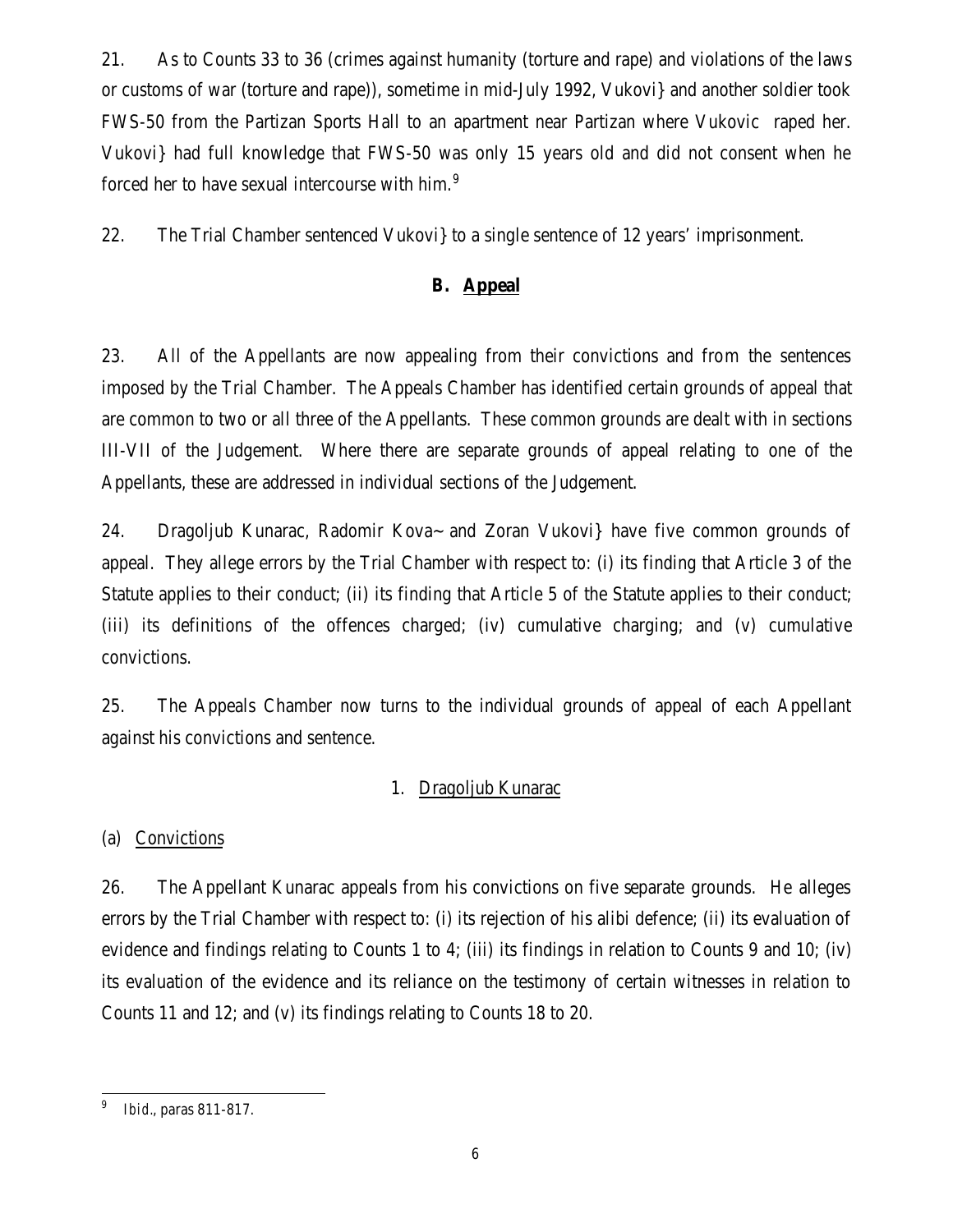### (b) Sentencing

27. The Appellant Kunarac appeals from his sentence on five separate grounds. He alleges that the Trial Chamber: (i) should have pronounced an individual sentence for each criminal offence for which he was convicted, in accordance with the Rules; (ii) erred in imposing a sentence which exceeded the maximum possible sentence prescribed by the sentencing practice in the former Yugoslavia; (iii) failed to assess properly various aggravating factors; (iv) erred in overlooking certain mitigating factors; and (v) was ambiguous in its application of Rule 101 of the Rules with respect to credit for time served.

### 2. Radomir Kova~

### (a) Convictions

28. The Appellant Kova~ appeals from his convictions on eight separate grounds. He alleges errors by the Trial Chamber with respect to: (i) its reliance on certain identification evidence; (ii) its findings relating to the conditions in his apartment; (iii) its findings relating to offences committed against FWS-75 and A.B.; (iv) its findings relating to offences committed against FWS-87 and A.S.; (v) its findings relating to outrages upon personal dignity; (vi) its finding that he sold FWS-87 and A.S.; (vii) its findings as regards force used in the commission of the crime of rape; and (viii) his cumulative convictions for both rape and outrages upon personal dignity under Article 3 of the Statute.

### (b) Sentencing

29. The Appellant Kova~ appeals from his sentence on five separate grounds. He alleges that the Trial Chamber: (i) prejudiced his rights through its retroactive application of Rule 101 of the Rules; (ii) erred in disregarding the sentencing practice in the former Yugoslavia; (iii) failed to assess properly various aggravating factors; (iv) erred in overlooking certain mitigating factors; and (v) would infringe his rights if it did not allow credit for time served.

# 3. Zoran Vukovi}

# (a) Convictions

30. The Appellant Vukovi} appeals from his convictions on four separate grounds. He alleges errors by the Trial Chamber with respect to: (i) alleged omissions in Indictment IT-96-23/1; (ii) its acceptance of the unreliable evidence of FWS-50 as a basis upon which to find him guilty of the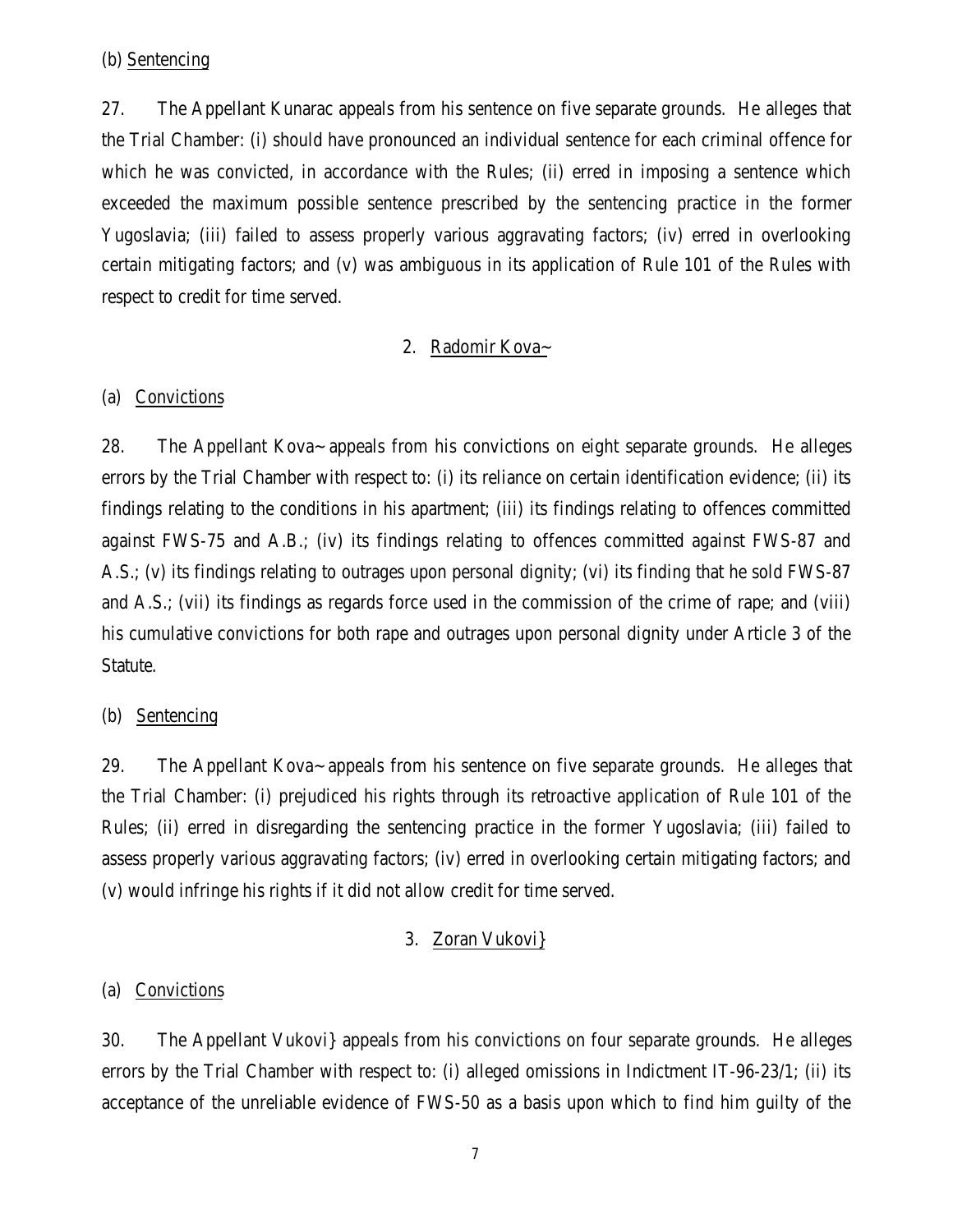charges of her rape and torture; (iii) its acceptance of certain identification evidence; and (iv) its rejection of his exculpatory evidence relating to the rape of FWS-50.

# (b) Sentencing

31. The Appellant Vukovi} appeals from his sentence on five separate grounds. He alleges that the Trial Chamber: (i) erred in its retroactive application of Rule 101 of the Rules; (ii) erred in disregarding the sentencing practice in the former Yugoslavia; (iii) failed to assess properly various aggravating factors; (iv) erred in overlooking certain mitigating factors; and (v) was not clear as to whether there would be credit for time served.

# **C. Findings of the Appeals Chamber**

# 1. Convictions

32. The Appeals Chamber finds that it is unable to discern any error in the Trial Chamber's assessment of the evidence or its findings in relation to any of the grounds of appeal set out above. Therefore, the Appeals Chamber dismisses the appeals of each of the Appellants on their convictions, as well as all common grounds of appeal.

# 2. Sentencing

33. The Appeals Chamber finds that the Trial Chamber should have considered the family situations of the Appellants Kunarac and Vukovi} as mitigating factors. However, the Appeals Chamber finds that these errors are not weighty enough to vary the sentences imposed by the Trial Chamber. The Appeals Chamber rejects the other grounds of appeal against sentence of the Appellants Kunarac and Vukovi} and all those of the Appellant Kova~, on the basis that the Trial Chamber came to reasonable conclusions and that no discernible errors have been identified.

34. For the reasons given in the parts of the Judgement that follow, the Appeals Chamber has decided in terms of the disposition set out in section XII below.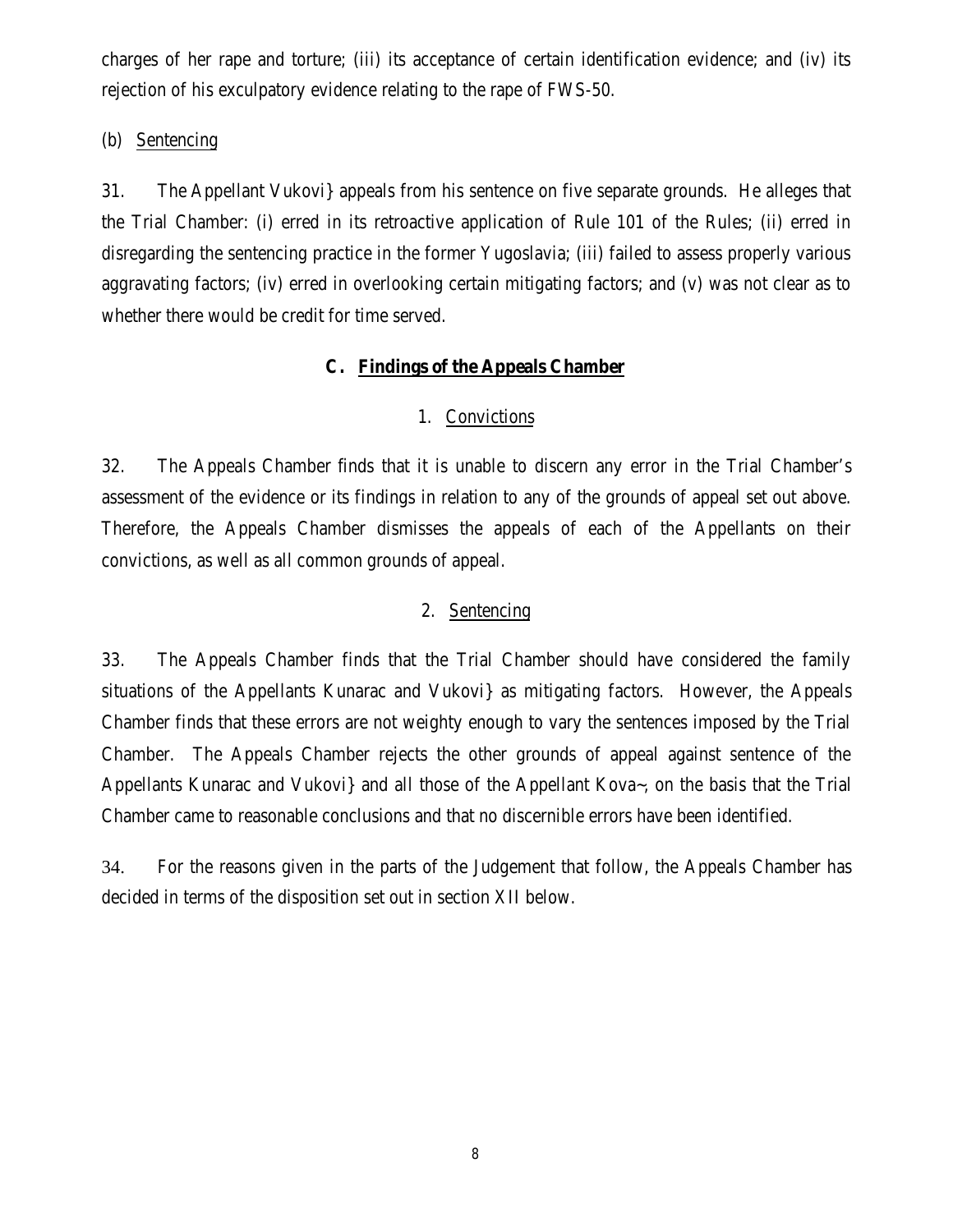# **II. STANDARD OF REVIEW**

35. Article 25 of the Statute sets out the circumstances in which a party may appeal from a decision of the Trial Chamber. The party invoking a specific ground of appeal must identify an alleged error within the scope of this provision, which states:

1. The Appeals Chamber shall hear appeals from persons convicted by the Trial Chambers or from the Prosecutor on the following grounds:

- (a) an error on a question of law invalidating the decision; or
- (b) an error of fact which has occasioned a miscarriage of justice […]

36. The overall standard of review was summarised as follows by the Appeals Chamber in the *Kupre{ki}* Appeal Judgement:<sup>10</sup>

As has been held by the Appeals Chamber on numerous occasions, an appeal is not an opportunity for the parties to reargue their cases. It does not involve a trial *de novo*. On appeal, parties must limit their arguments to matters that fall within the scope of Article 25 of the Statute. The general rule is that the Appeals Chamber will not entertain arguments that do not allege legal errors invalidating the judgement, or factual errors occasioning a miscarriage of justice, apart from the exceptional situation where a party has raised a legal issue that is of general significance to the Tribunal's jurisprudence. Only in such a rare case may the Appeals Chamber consider it appropriate to make an exception to the general rule.

37. The Statute and settled jurisprudence of the Tribunal provide different standards of review with respect to errors of law and errors of fact.

38. Where a party contends that a Trial Chamber has made an error of law, the Appeals Chamber, as the final arbiter of the law of the Tribunal, must determine whether such an error of substantive or procedural law was in fact made. However, the Appeals Chamber is empowered only to reverse or revise a Trial Chamber's decision when there is an error of law "invalidating the decision". Therefore, not every error of law leads to a reversal or revision of a decision of a Trial Chamber.

39. Similarly, only errors of fact which have "occasioned a miscarriage of justice" will result in the Appeals Chamber overturning the Trial Chamber's decision.<sup>11</sup> The appealing party alleging an error of fact must, therefore, demonstrate precisely not only the alleged error of fact but also that the

 $\overline{1}$ <sup>10</sup> *Kupre{ki*} Appeal Judgement, para 22 (footnotes omitted).

<sup>11</sup> *Ibid.*, para 29.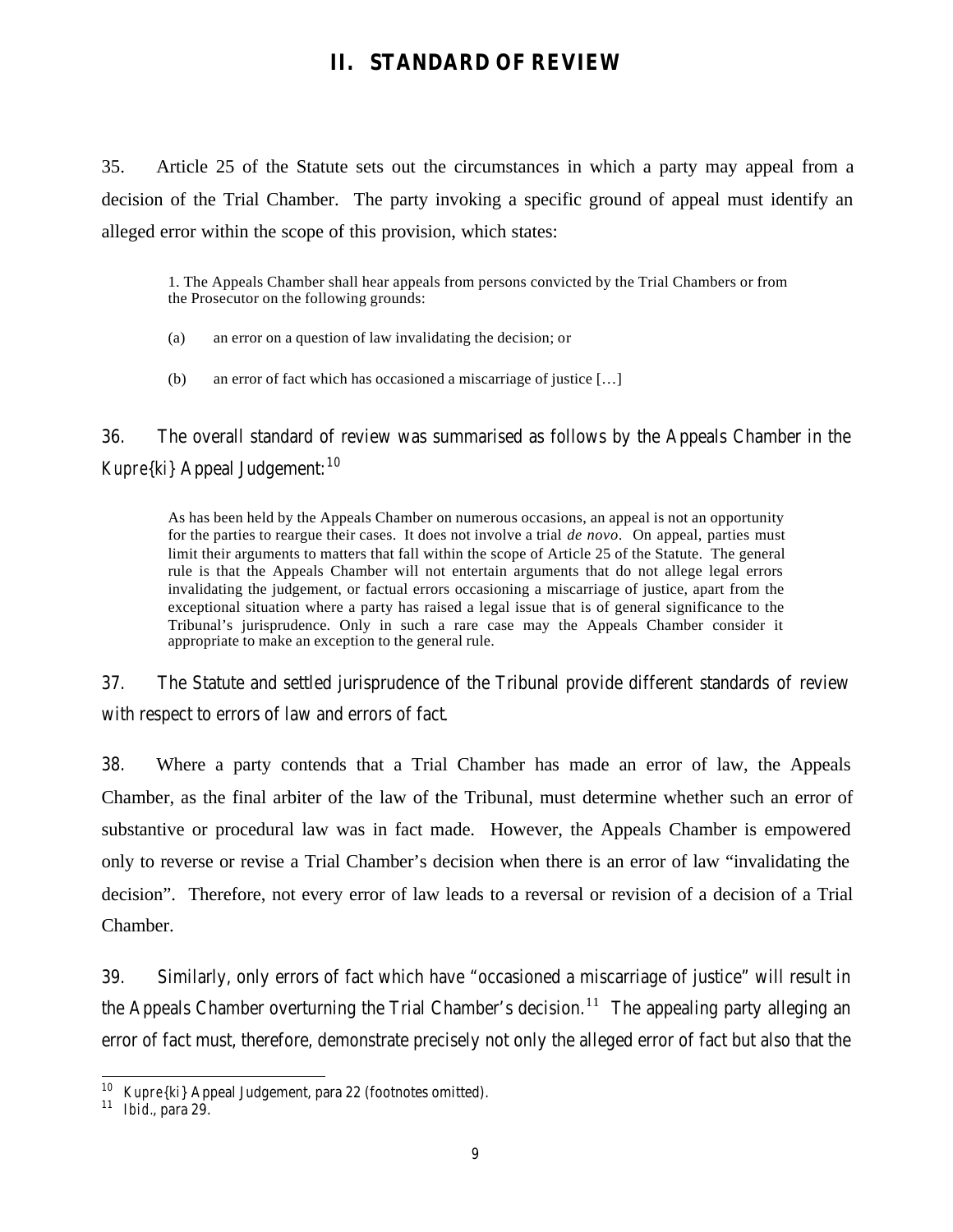error caused a miscarriage of justice,  $12$  which has been defined as " $2a$ ? grossly unfair outcome in judicial proceedings, as when a defendant is convicted despite a lack of evidence on an essential element of the crime." $13$  The responsibility for the findings of facts and the evaluation of evidence resides primarily with the Trial Chamber. As the Appeals Chamber in the *Kupre{ki}* Appeal Judgement held: <sup>14</sup>

Pursuant to the jurisprudence of the Tribunal, the task of hearing, assessing and weighing the evidence presented at trial is left primarily to the Trial Chamber. Thus, the Appeals Chamber must give a margin of deference to a finding of fact reached by a Trial Chamber. Only where the evidence relied on by the Trial Chamber could not have been accepted by any reasonable tribunal of fact or where the evaluation of the evidence is "wholly erroneous" may the Appeals Chamber substitute its own finding for that of the Trial Chamber. It must be borne in mind that two judges, both acting reasonably, can come to different conclusions on the basis of the same evidence.

#### 40. In the *Kupre{ki}* Appeal Judgement it was further held that:<sup>15</sup>

The reason that the Appeals Chamber will not lightly disturb findings of fact by a Trial Chamber is well known. The Trial Chamber has the advantage of observing witnesses in person and so is better positioned than the Appeals Chamber to assess the reliability and credibility of the evidence. Accordingly, it is primarily for the Trial Chamber to determine whether a witness is credible and to decide which witness' testimony to prefer, without necessarily articulating every step of the reasoning in reaching a decision on these points.

41. Pursuant to Article 23(2) of the Statute, the Trial Chamber has an obligation to set out a reasoned opinion. In the *Furund`ija* Appeal Judgement, the Appeals Chamber held that Article 23 of the Statute gives the right of an accused to a reasoned opinion as one of the elements of the fair trial requirement embodied in Articles 20 and 21 of the Statute. This element, *inter alia*, enables a useful exercise of the right of appeal available to the person convicted.<sup>16</sup> Additionally, only a reasoned opinion allows the Appeals Chamber to understand and review the findings of the Trial Chamber as well as its evaluation of evidence.

42. The *rationale* of a judgement of the Appeals Chamber must be clearly explained. There is a significant difference from the standard of reasoning before a Trial Chamber. Article 25 of the Statute does not require the Appeals Chamber to provide a reasoned opinion such as that required of the Trial Chamber. Only Rule 117(B) of the Rules calls for a "reasoned opinion in writing." The purpose of a reasoned opinion under Rule 117(B) of the Rules is not to provide access to all the

 $12$ <sup>12</sup> *Ibid*.

*Furund`ija* Appeal Judgement, para 37, quoting Black's Law Dictionary (7<sup>th</sup> ed., St. Paul, Minn. 1999). See additionally the  $6<sup>th</sup>$  edition of 1990.

<sup>14</sup> *Kupre{ki}* Appeal Judgement, para 30.

<sup>15</sup> *Ibid*., para 32.

<sup>16</sup> See *Hadjianastassiou* v *Greece*, European Court of Human Rights, no. 69/1991/321/393, [1992] ECHR 12945/87, Judgement of 16 December 1992, para 33.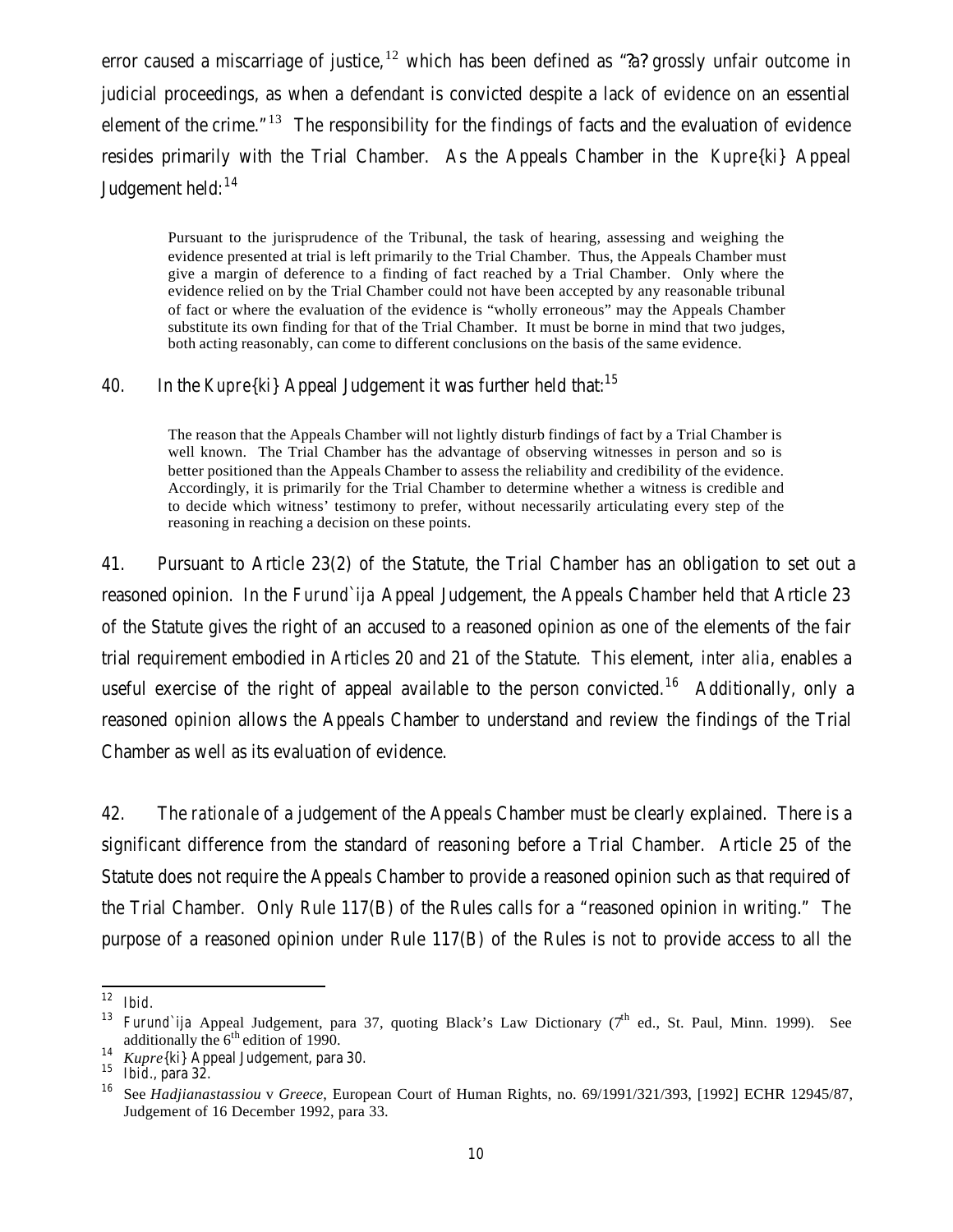deliberations of the Appeals Chamber in order to enable a review of its ultimate findings and conclusions. The Appeals Chamber must indicate with sufficient clarity the grounds on which a decision has been based.<sup>17</sup> However, this obligation cannot be understood as requiring a detailed response to every argument.<sup>18</sup>

43. As set out in Article 25 of the Statute, the Appeals Chamber's mandate cannot be effectively and efficiently carried out without focused contributions by the parties.<sup>19</sup> In a primarily adversarial system.<sup>20</sup> like that of the International Tribunal, the deciding body considers its case on the basis of the arguments advanced by the parties. It thus falls to the parties appearing before the Appeals Chamber to present their case clearly, logically and exhaustively so that the Appeals Chamber may fulfil its mandate in an efficient and expeditious manner. One cannot expect the Appeals Chamber to give detailed consideration to submissions of the parties if they are obscure, contradictory, vague, or if they suffer from other formal and obvious insufficiencies.<sup>21</sup> Nonetheless, the Appeals Chamber has the obligation to ensure that the accused receives a fair trial.<sup>22</sup>

 $\overline{a}$ 

 $\frac{17}{18}$  *Ibid.* 

<sup>18</sup> See *García Ruiz* v *Spain*, European Court of Human Rights, no. 30544/96, ECHR, Judgement of 21 January 1999, para 26.

<sup>19</sup> As held by the Appeals Chamber in the *Kupreškic* Appeal Judgement, at para 27: "[A] party who submits that the Trial Chamber erred in law must at least identify the alleged error and advance some arguments in support of its contention. An appeal cannot be allowed to deteriorate into a guessing game for the Appeals Chamber. Without guidance from the appellant, the Appeals Chamber will only address legal errors where the Trial Chamber has made a glaring mistake. If the party is unable to at least identify the alleged legal error, he should not raise the argument on appeal. It is not sufficient to simply duplicate the submissions already raised before the Trial Chamber without seeking to clarify how these arguments support a legal error allegedly committed by the Trial Chamber."

<sup>&</sup>lt;sup>20</sup> This is also true in continental legal systems, see, e.g., § 344 II of the German Code of Criminal Procedure (*Strafprozessordnung*) containing a strict obligation on appellants to demonstrate the alleged miscarriage of justice. Under German law, a procedural objection is inadmissible if it cannot be understood from the appellant's briefs alone; only one reference in a brief renders an objection inadmissible. This has been established jurisprudence of the German Federal Supreme Court of Justice in criminal matters (*Bundesgerichtshof*) since 1952, e.g. BGHSt., Volume 3, pp 213-214.

<sup>21</sup> See *Kayishema* Appeal Judgement, para 137. The second part of this paragraph reads: "One aspect of such burden [showing that the Trial Chamber's findings were unreasonable] is that it is up to the Appellant to draw the attention of the Appeals Chamber to the part of the record on appeal which in his view supports the claim he is making. From a practical standpoint, it is the responsibility of the Appellant to indicate clearly which particular evidentiary material he relies upon. Claims that are not supported by such precise references to the relevant parts of the record on appeal will normally fail, on the ground that the Appellant has not discharged the applicable burden." This burden to demonstrate is now explicitly set out in Rule 108 of the Rules. Furthermore, the "Practice Direction on Formal Requirements for Appeals from Judgement" (IT/201) of 7 March 2002 provides for appropriate sanctions in cases where a party has failed to meet the standard set out: "17. Where a party fails to comply with the requirements laid down in this Practice Direction, or where the wording of a filing is unclear or ambiguous, a designated Pre-Appeal Judge or the Appeals Chamber may, within its discretion, decide upon an appropriate sanction, which can include an order for clarification or re-filing. The Appeals Chamber may also reject a filing or dismiss submissions therein."

<sup>&</sup>lt;sup>22</sup> As regards the impact of Article  $6(1)$  of the European Convention for the Protection of Human Rights and Fundamental Freedoms to an appeal decision, see *Hirvisaari* v *Finland,* European Court of Human Rights, no. 49684/99, ECHR, Judgement of 27 September 2001, paras 30-32.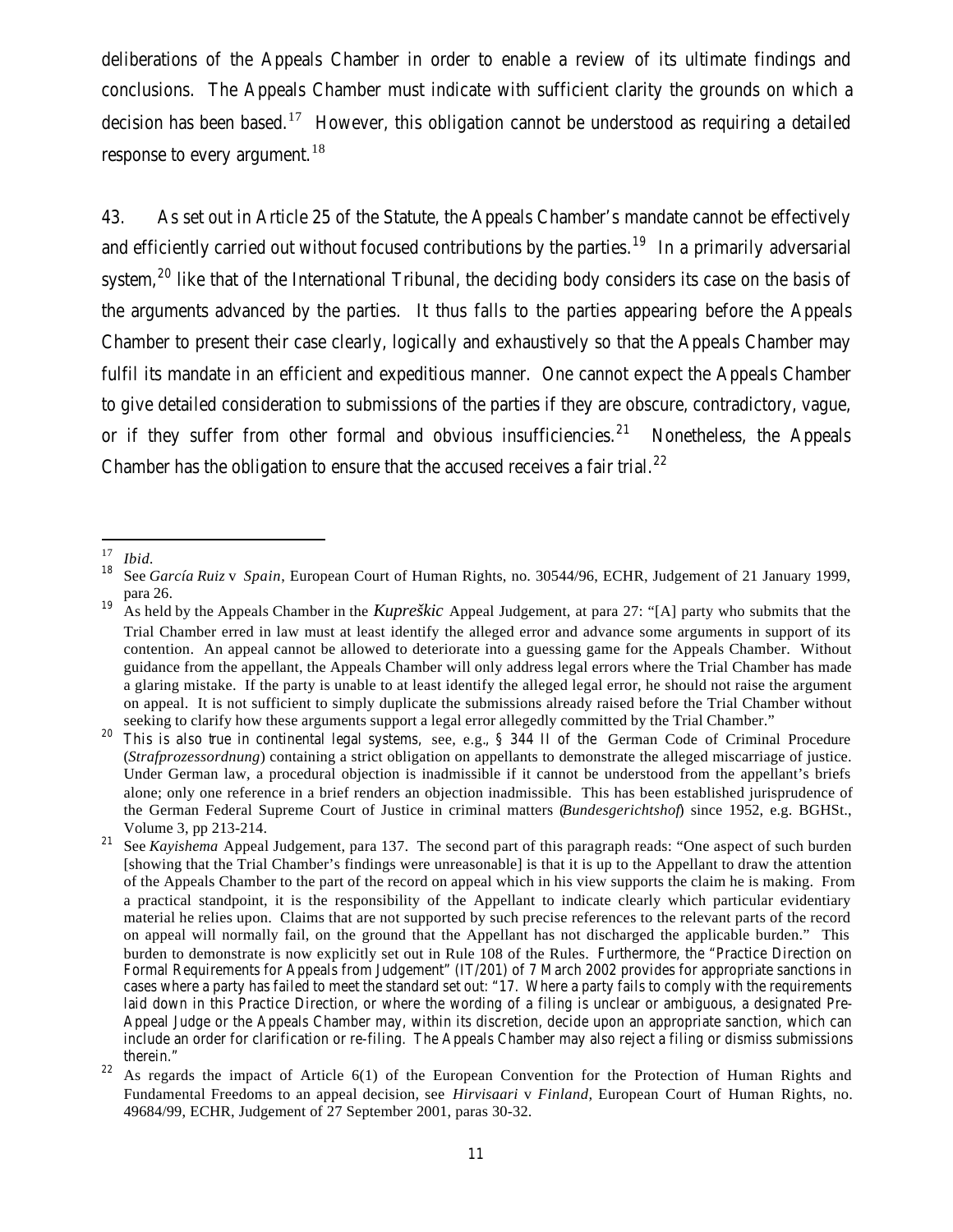44. An appellant must therefore clearly set out his grounds of appeal as well as the arguments in support of each ground. Furthermore, depending on the finding challenged, he must set out the arguments supporting the contention that the alleged error has invalidated the decision or occasioned a miscarriage of justice. Moreover, the appellant must provide the Appeals Chamber with exact references to the parts of the records on appeal invoked in its support. The Appeals Chamber must be given references to paragraphs in judgements, transcript pages, exhibits or other authorities, indicating precisely the date and exhibit page number or paragraph number of the text to which reference is made.

45. Similarly, the respondent must clearly and exhaustively set out the arguments in support of its contentions. The obligation to provide the Appeals Chamber with exact references to all records on appeal applies equally to the respondent. Also, the respondent must prepare the appeal proceedings in such a way as to enable the Appeals Chamber to decide the issue before it in principle without searching, for example, for supporting material or authorities.

46. In the light of the aforementioned settled jurisprudence, the procedural consequence of Article 25(1)(b) of the Statute is that the Appeals Chamber ought to consider in writing only those challenges to the findings of facts which demonstrate a possible error of fact resulting in a miscarriage of justice. The Appeals Chamber will in general, therefore, address only those issues for which the aforementioned prerequisites have been demonstrated precisely.

47. Consonant with the settled practice, the Appeals Chamber exercises its inherent discretion in selecting which submissions of the parties merit a "reasoned opinion" in writing. The Appeals Chamber cannot be expected to provide comprehensive reasoned opinions on evidently unfounded submissions. Only this approach allows the Appeals Chamber to concentrate on the core issues of an appeal.

48. In principle, therefore, the Appeals Chamber will dismiss, without providing detailed reasons, those Appellants' submissions in the briefs or the replies or presented orally during the Appeal Hearing which are evidently unfounded. Objections will be dismissed without detailed reasoning where:

- 1. the argument of the appellant is clearly irrelevant;
- 2. it is evident that a reasonable trier of fact could have come to the conclusion challenged by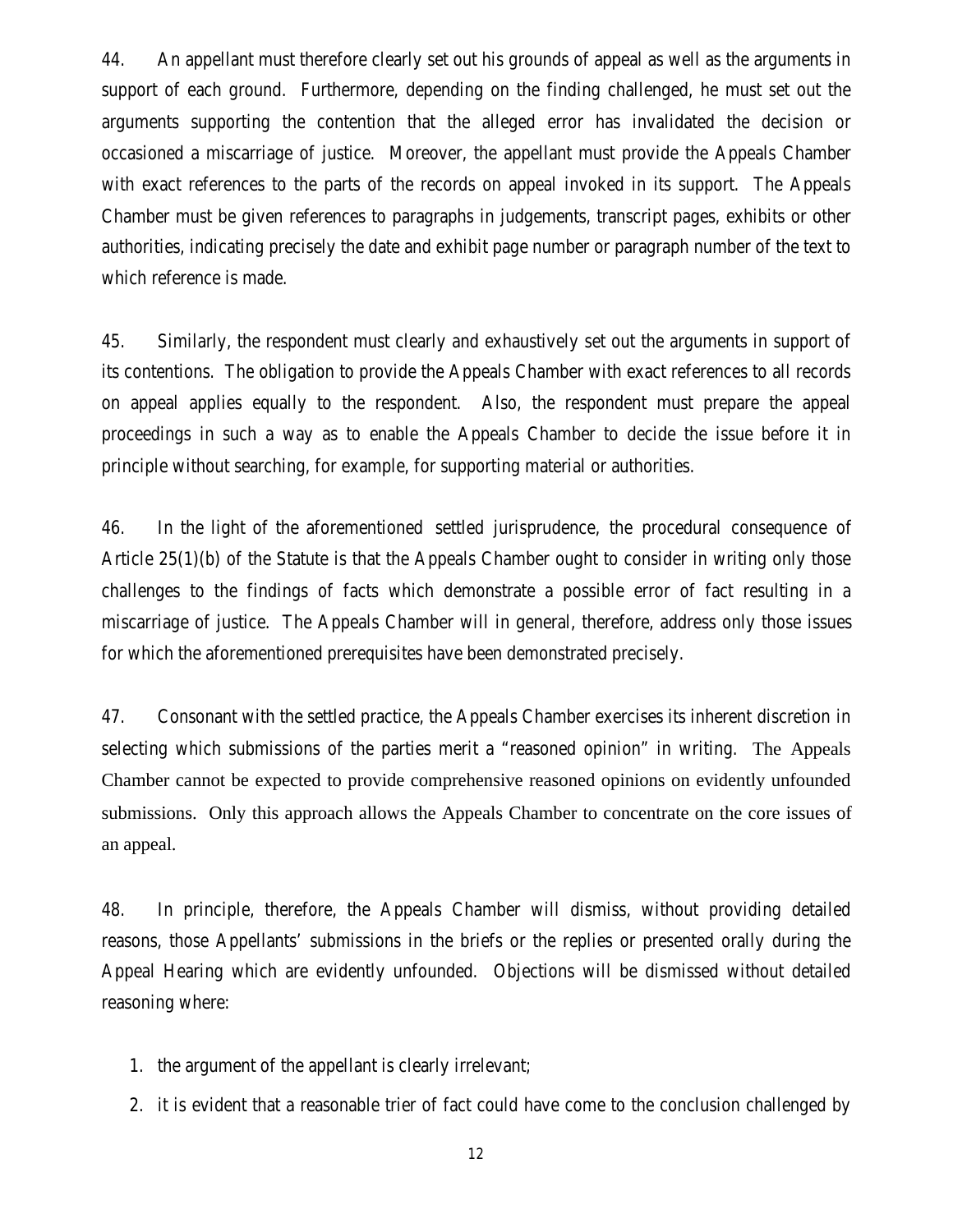the appellant; or

3. the appellant's argument unacceptably seeks to substitute his own evaluation of the evidence for that of the Trial Chamber.<sup>23</sup>

<sup>23</sup> <sup>23</sup> The test set out, *inter alia*, in the *Kupre{ki*} Appeal Judgement (para 30) states the following: "Only where the evidence relied on by the Trial Chamber could not have been accepted by any reasonable tribunal of fact or where the evaluation of the evidence is 'wholly erroneous' may the Appeals Chamber substitute its own finding for that of the Trial Chamber."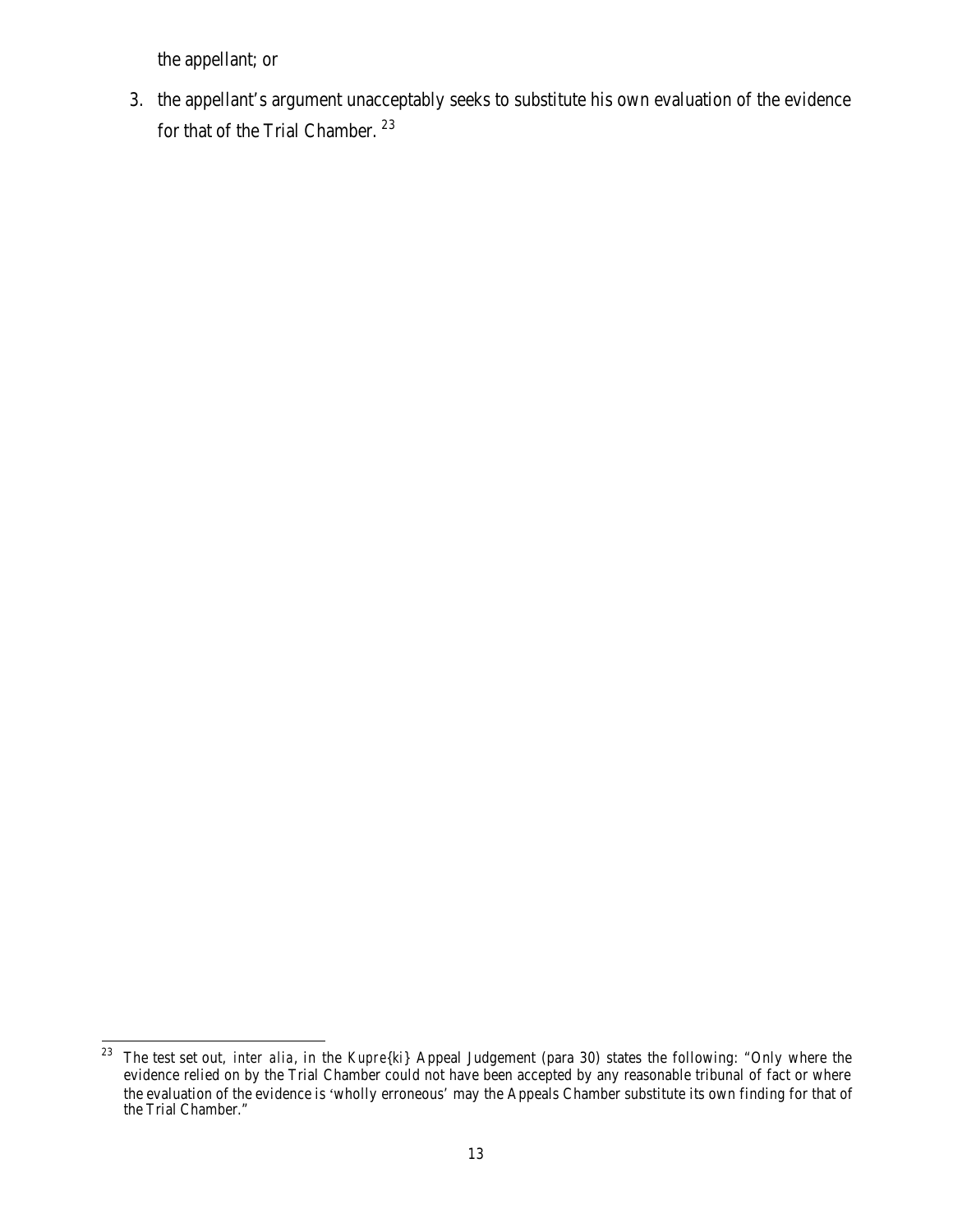# **III. COMMON GROUNDS OF APPEAL RELATING TO ARTICLE 3 OF THE STATUTE**

### **A. Submissions of the Parties**

### 1. The Appellants

49. The Appellants' first contention in respect of Article 3 of the Statute is that the Trial Chamber erred in establishing that there was an armed conflict in two municipalities bordering the municipality of Foca, namely, the municipalities of Ga-ko and Kalinovik.<sup>24</sup> The Appellants concede that there was an armed conflict in the area of Foca at the relevant time, that they knew about it and that all three actively participated in carrying out military tasks as soldiers of the army of the Republika Srpska. $25$  The Appellants submit, however, that no evidence was adduced before the Trial Chamber which would demonstrate that such an armed conflict was taking place in the municipalities of Ga~ko and Kalinovik at the relevant time and that, when they attempted to show the Trial Chamber that no armed conflict existed in those municipalities, they were prevented from presenting the matter.<sup>26</sup> As a result, the Appellants claim, they regarded this issue as being outside the scope of matters being litigated between the parties.<sup>27</sup> The Appellants submit that this was crucial, because, under Article 3 of the Statute, an armed conflict must exist in the location where the crime has allegedly been committed.<sup>28</sup>

50. Secondly, the Appellants argue that, even if the allegations against them were established, their acts were not sufficiently connected to the armed conflict to be regarded, for the purpose of Article 3 of the Statute, as being "closely related to the armed conflict."<sup>29</sup> According to the Appellants, this requirement implies that the crimes could not have been committed but for the existence of an armed conflict, and this must be established in respect of every crime with which

<sup>24</sup> <sup>24</sup> *Kunarac* Appeal Brief, paras 5-7 and 11-15; *Vukovi}* Appeal Brief, paras 17 and 46 and *Kova~* Appeal Brief, paras 9 and 33-34. See also Appeal Transcript, T 46-48, 65 and 68.

<sup>25</sup> Appeal Transcript, T 47.

<sup>26</sup> *Kunarac* Appeal Brief, para 13 and *Vukovi}* Appeal Brief, paras 61-65. See also Appeal Transcript, T 46-48.

<sup>27</sup> Appeal Transcript, T 48. See, e.g., *Kova~* Appeal Brief, para 22.

<sup>28</sup> Appeal Transcript, T 64-68.

<sup>29</sup> *Kunarac* Appeal Brief, paras 8-10 and *Vukovi}* Appeal Brief, paras 50-53. See also Appeal Transcript, T 48 and 61- 68 and *Kova~* Appeal Brief, paras 35-37.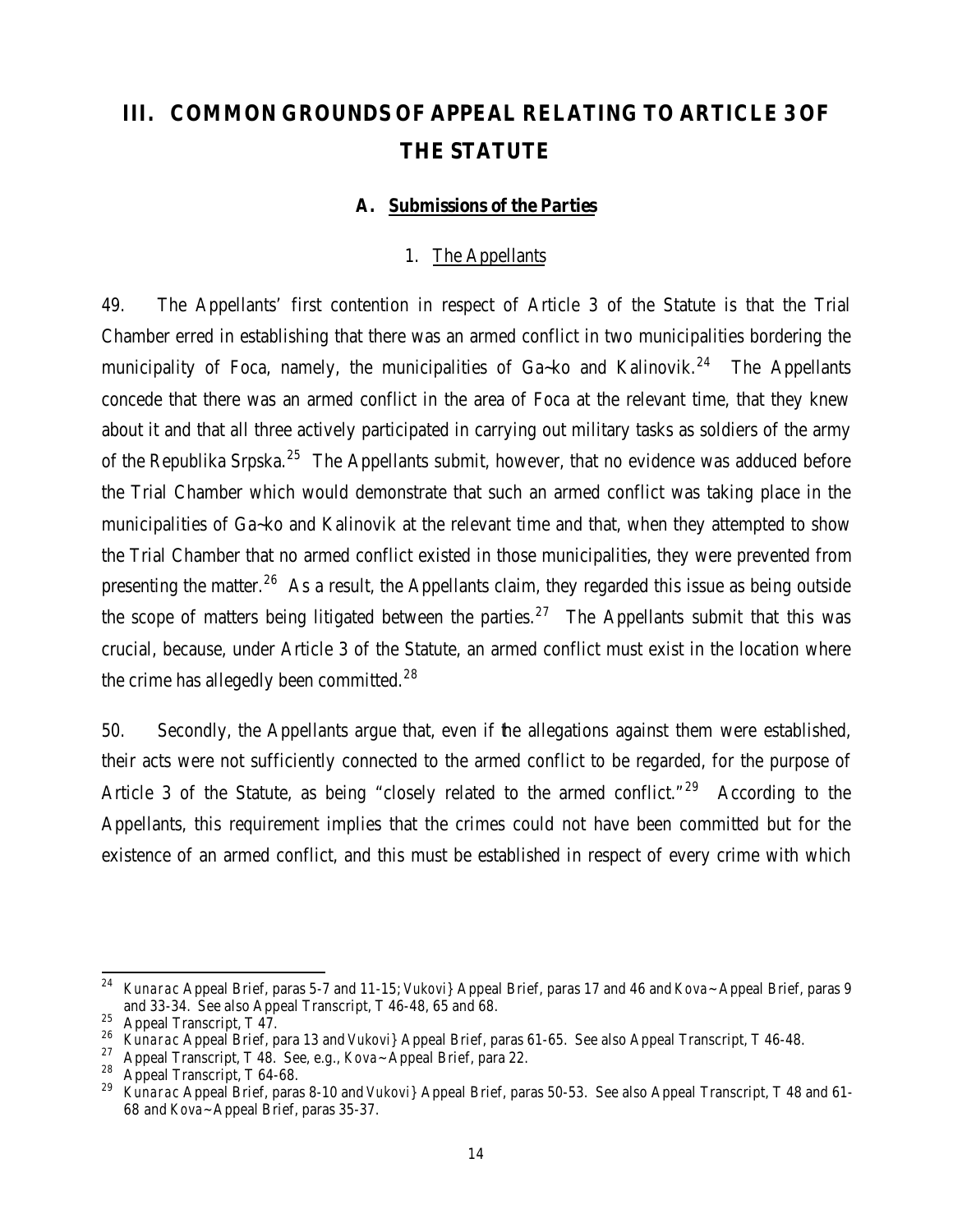they were charged.<sup>30</sup> The Appellants contend that it is not sufficient that there was an armed conflict, that they took part therein as soldiers and that the alleged victims were civilians.<sup>31</sup>

51. Finally, the Appellants claim that Article 3 of the Statute is only concerned with a limited set of protected interests, namely, "the property and proper use of permitted weapons", and only protects the rights of warring parties as opposed to the rights and interests of private individuals.<sup>32</sup> Furthermore, the Appellants contend that this Article of the Statute does not encompass violations of Common article 3 of the Geneva Conventions.<sup>33</sup>

### 2. The Respondent

52. The Respondent argues that the Trial Chamber correctly held that it was sufficient that an armed conflict occurred at the time and place relevant to the Indictments and that it is immaterial whether the armed conflict existed only in Foca or whether it extended throughout the neighbouring municipalities of Ga~ko and Kalinovik.<sup>34</sup> The Respondent points out that, in any case, a state of armed conflict existed throughout Bosnia and Herzegovina at the time, and that the Appellants conceded before trial that an armed conflict existed in the area of Foca.<sup>35</sup> Once it is established that there is an armed conflict, the Respondent asserts, international humanitarian law applies to the entire territory under the control of a party to the conflict, whether or not fighting takes place at a certain location, and it continues to apply beyond the cessation of hostilities up until the general conclusion of peace.<sup>36</sup> The Respondent also points out that the municipalities of Ga-ko and Kalinovik are contiguous and neighbouring to that of Foca, and that the stipulation made between the parties refers to the area of Foca, not merely to its municipality.<sup>37</sup> The Respondent adds that no suggestion was made during trial that the geographical scope of the armed conflict was not envisaged by both parties to extend to all three municipalities and that an objection to that effect is raised for the first time in this appeal.  $38$ 

53. The Respondent submits that the Trial Chamber's conclusion in respect of the required link between the acts of the accused and the armed conflict was irreproachable. The Respondent argues

<sup>30</sup> <sup>30</sup> *Kunarac* Appeal Brief, para 8 and *Vukovi}* Appeal Brief, para 51. See also Appeal Transcript, T 61-63.

<sup>31</sup> *Kunarac* Appeal Brief, para 10 and *Vukovi}* Appeal Brief, para 53.

 $\frac{32}{33}$  Appeal Transcript, T 88.

<sup>33</sup> See, e.g., *Kova~* Appeal Brief, paras 131-133 and Prosecution Consolidated Respondent's Brief, paras 2.2-2.4.

Prosecution Consolidated Respondent's Brief, para 3.6.

<sup>35</sup> *Ibid*., paras 3.5-3.6. See also Appeal Transcript, T 214-215.

<sup>36</sup> Appeal Transcript, T 216.

<sup>&</sup>lt;sup>37</sup> Prosecution Submission Regarding Admissions and Contested Matters, 1 February 2000, p 4. See also Appeal Transcript, T 215.

<sup>38</sup> *Ibid*.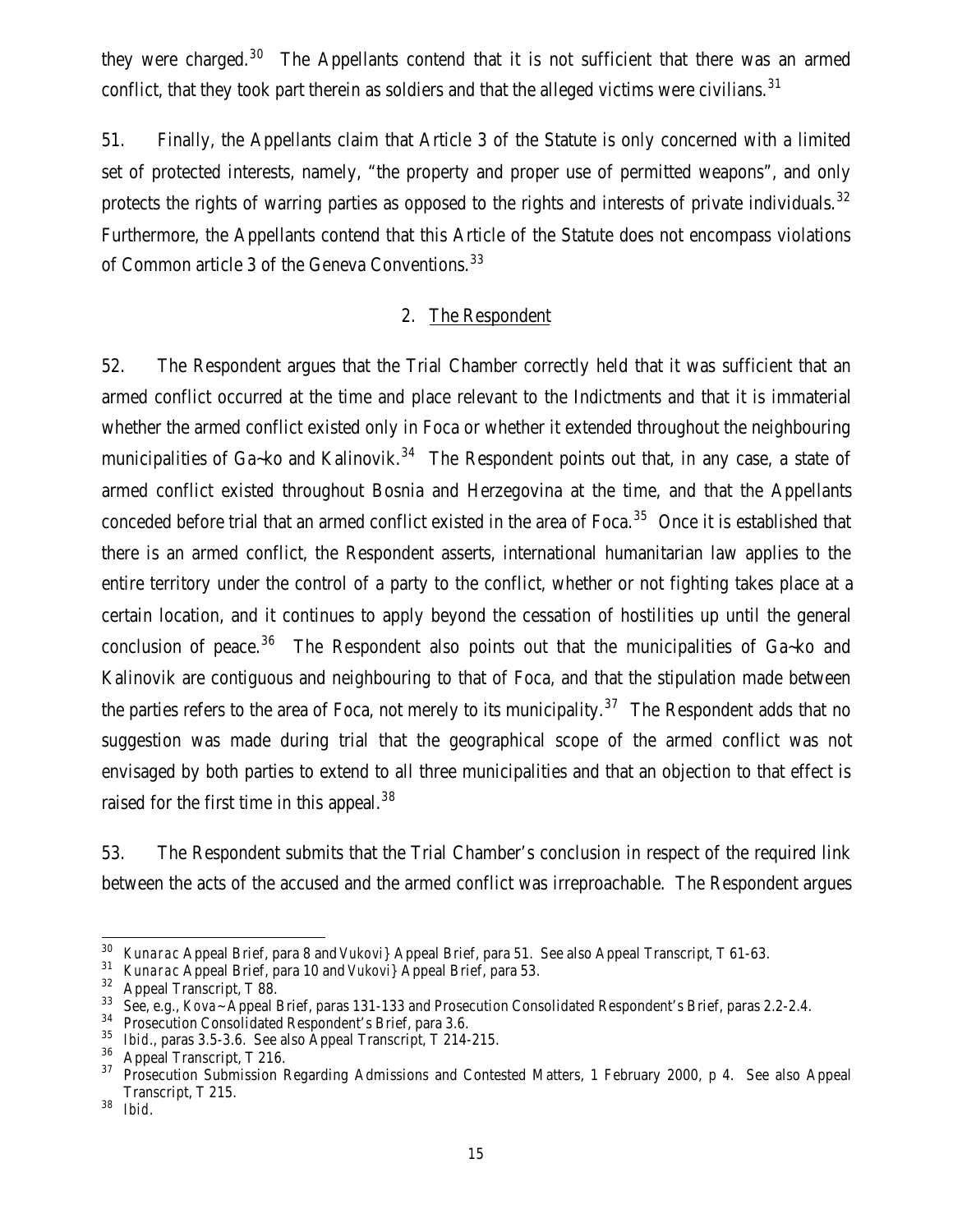that such close nexus could be established, as was done by the Trial Chamber, by demonstrating that the crimes were closely related to the armed conflict as a whole.<sup>39</sup> The Respondent arques that the test propounded by the Appellants is unacceptable and wholly unsupported by any practice.<sup>40</sup> It is unacceptable, the Respondent claims, because each and every crime capable of being committed outside of a wartime context would be excluded from the realm of Article 3 of the Statute and it would render Common article 3 of the Geneva Conventions completely inoperative.<sup>41</sup>

54. Finally, the Respondent submits that the scope of Article 3 of the Statute is much broader than the Appellants are suggesting.<sup>42</sup> The Respondent asserts that the Appeals Chamber in the *Tadic* Jurisdiction Decision held that Article 3 of the Statute is a residual clause covering all violations of international humanitarian law not falling under Articles 2, 4 or 5 of the Statute, including offences against a person. The Respondent also refers to the finding of the Appeals Chamber in the *Celebici* case, in which it was decided that violations of Common article 3 of the Geneva Conventions are within the realm of Article 3 of the Statute.<sup>43</sup>

# **B. Discussion**

# 1. The Existence of an Armed Conflict and Nexus therewith

55. There are two general conditions for the applicability of Article 3 of the Statute: first, there must be an armed conflict; second, the acts of the accused must be closely related to the armed conflict.<sup>44</sup>

56. An "armed conflict" is said to exist "whenever there is a resort to armed force between States or protracted armed violence between governmental authorities and organised armed groups or between such groups within a State".<sup>45</sup>

57. There is no necessary correlation between the area where the actual fighting is taking place and the geographical reach of the laws of war. The laws of war apply in the whole territory of the warring states or, in the case of internal armed conflicts, the whole territory under the control of a party to the conflict, whether or not actual combat takes place there, and continue to apply until a general conclusion of peace or, in the case of internal armed conflicts, until a peaceful settlement is

<sup>39</sup> <sup>39</sup> Prosecution Consolidated Respondent's Brief, para 3.31. See also Appeal Transcript, T 218.<br><sup>40</sup> *Ibid. paras* 3.33.3.35. See also Appeal Transcript, T 221.222.

<sup>40</sup> *Ibid.*, paras 3.33-3.35. See also Appeal Transcript, T 221-222.

<sup>41</sup> *Ibid*.

<sup>42</sup> Prosecution Consolidated Respondent's Brief, paras 2.2-2.5. See also Appeal Transcript, T 213-214.

<sup>43</sup> Appeal Transcript, T 213-214. <sup>44</sup> *Tadic* Jurisdiction Decision, paras 67 and 70.<br><sup>45</sup> *Ibid* para 70

<sup>45</sup> *Ibid.,* para 70.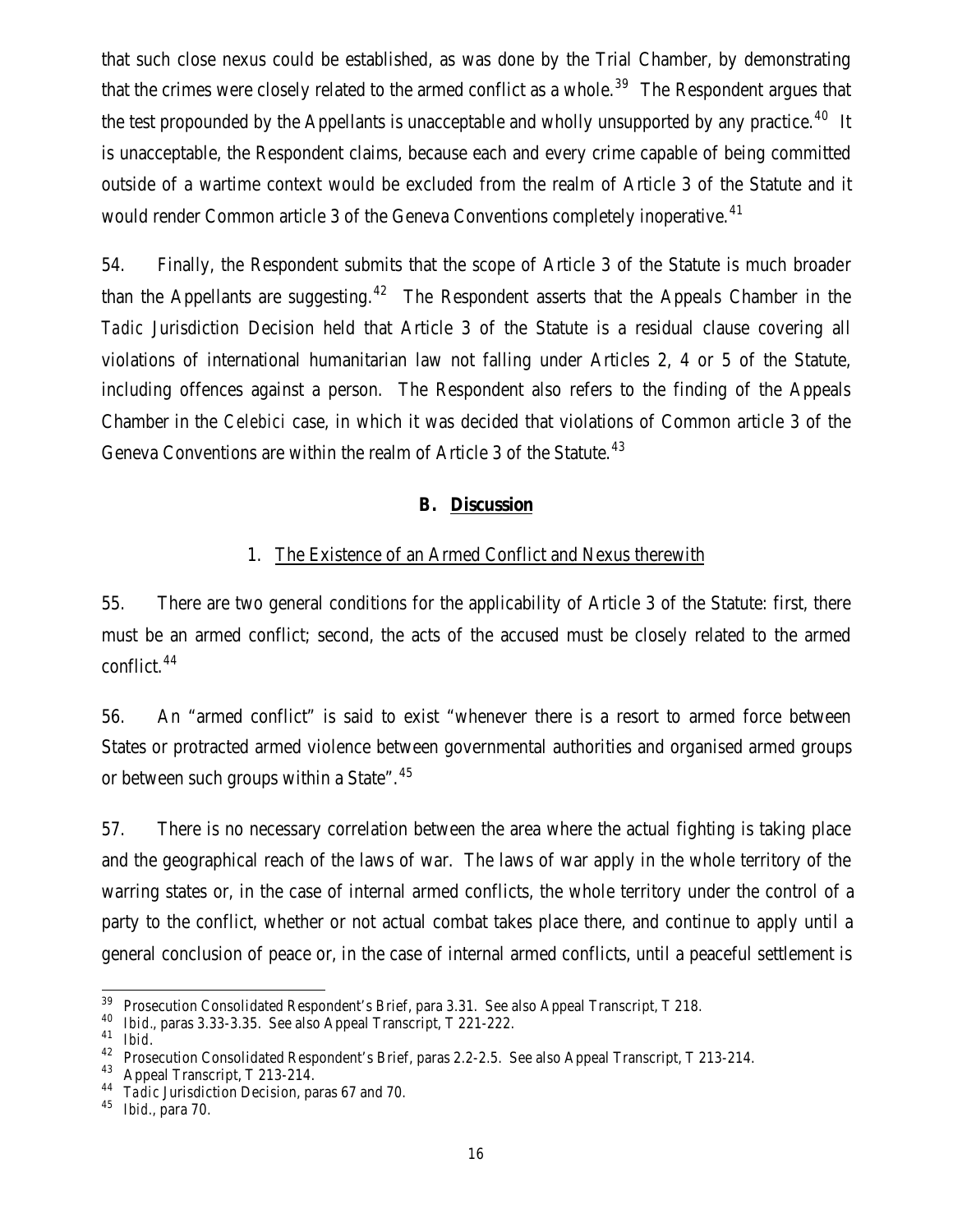achieved.<sup>46</sup> A violation of the laws or customs of war may therefore occur at a time when and in a place where no fighting is actually taking place. As indicated by the Trial Chamber, the requirement that the acts of the accused must be closely related to the armed conflict would not be negated if the crimes were temporally and geographically remote from the actual fighting.<sup>47</sup> It would be sufficient, for instance, for the purpose of this requirement, that the alleged crimes were closely related to hostilities occurring in other parts of the territories controlled by the parties to the conflict.<sup>48</sup>

58. What ultimately distinguishes a war crime from a purely domestic offence is that a war crime is shaped by or dependent upon the environment  $-$  the armed conflict  $-$  in which it is committed. It need not have been planned or supported by some form of policy. The armed conflict need not have been causal to the commission of the crime, but the existence of an armed conflict must, at a minimum, have played a substantial part in the perpetrator's ability to commit it, his decision to commit it, the manner in which it was committed or the purpose for which it was committed. Hence, if it can be established, as in the present case, that the perpetrator acted in furtherance of or under the guise of the armed conflict, it would be sufficient to conclude that his acts were closely related to the armed conflict. The Trial Chamber's finding on that point is unimpeachable.

59. In determining whether or not the act in question is sufficiently related to the armed conflict, the Trial Chamber may take into account, *inter alia*, the following factors: the fact that the perpetrator is a combatant; the fact that the victim is a non-combatant; the fact that the victim is a member of the opposing party; the fact that the act may be said to serve the ultimate goal of a military campaign; and the fact that the crime is committed as part of or in the context of the perpetrator's official duties.

60. The Appellants' proposition that the laws of war only prohibit those acts which are specific to an actual wartime situation is not right. The laws of war may frequently encompass acts which, though they are not committed in the theatre of conflict, are substantially related to it. The laws of war can apply to both types of acts. The Appeals Chamber understands the Appellants' argument to be that if an act can be prosecuted in peacetime, it cannot be prosecuted in wartime. This betrays a misconception about the relationship between the laws of war and the laws regulating a peacetime

<sup>46</sup> <sup>46</sup> *Ibid*.

<sup>47</sup> See Trial Judgement, para 568.

<sup>48</sup> *Tadic* Jurisdiction Decision, para 70.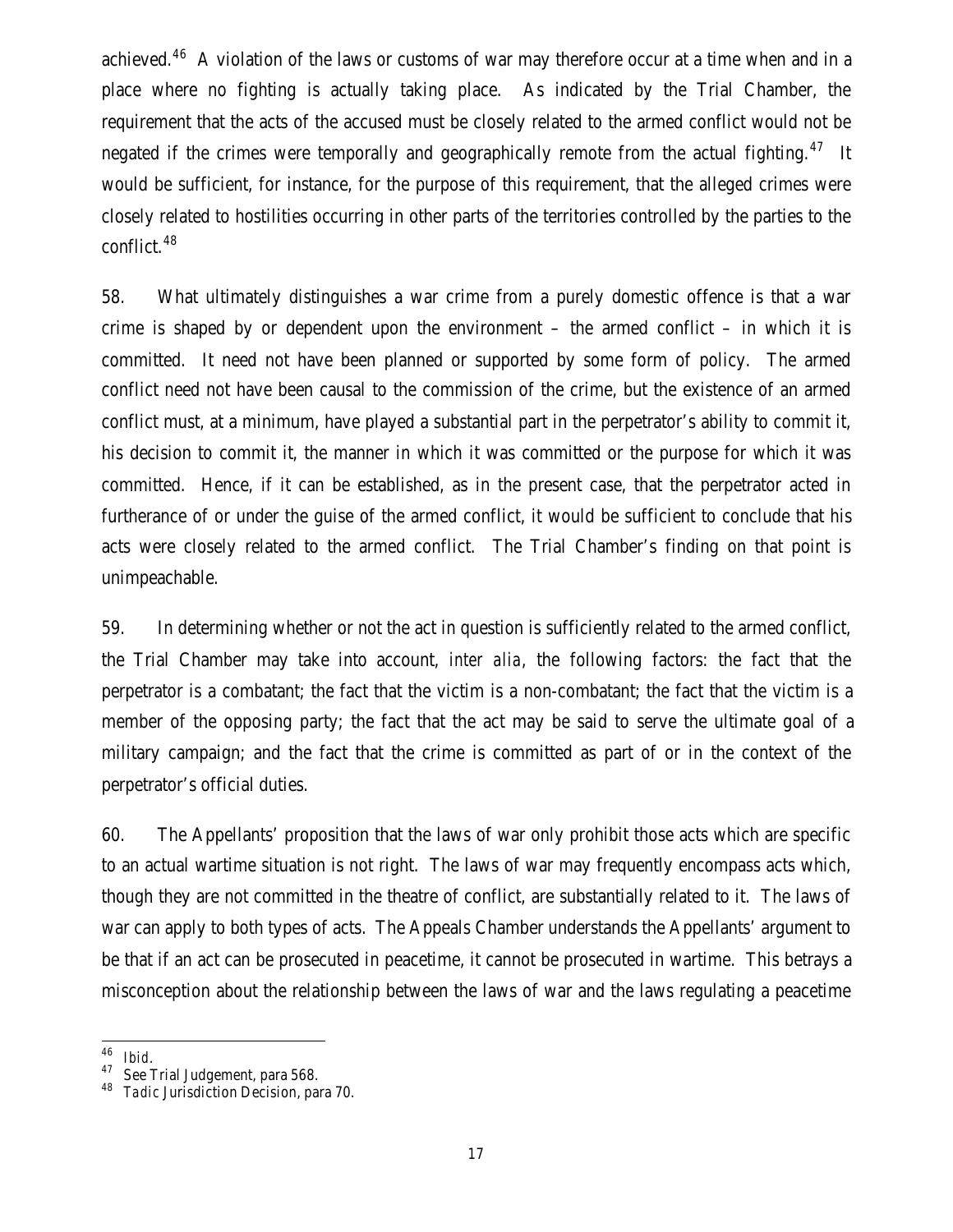situation. The laws of war do not necessarily displace the laws regulating a peacetime situation; the former may add elements requisite to the protection which needs to be afforded to victims in a wartime situation.

61. Concerning the Appellants' argument that they were prevented from disproving that there was an armed conflict in the municipalities of Ga~ko and Kalinovik, the Appeals Chamber makes the following remarks: a party should not be permitted to refrain from making an objection to a matter which was apparent during the course of the trial, and raise it only in the event of a finding against the party.<sup>49</sup> If a party fails to raise any objection to a particular issue before the Trial Chamber, in the absence of special circumstances, the Appeals Chamber will find that the party has waived its right to adduce the issue as a valid ground of appeal.<sup>50</sup> Likewise, a party should not be permitted to raise an issue which it considers to be of significance to its case at a stage when the issue can no longer be fully litigated by the opposing party.

62. In the present instance, the Appellants raised the question of the existence of an armed conflict in the municipalities of Ga~ko and Kalinovik for the first time in their Defence Final Trial Brief without substantiating their argument, thereby depriving the Prosecutor of her ability to fully litigate the issue.<sup>51</sup> The Appeals Chamber finds this to be unacceptable. If, as the Appellants suggest, the issue was of such importance to their case, the Appellants should have raised it at an earlier stage, thus giving fair notice to the Prosecutor and allowing her to fully and properly litigate the matter in the course of which she could put this issue to her witnesses. This the Appellants failed to do. This ground of appeal could be rejected for that reason alone.

63. In addition, and contrary to what is alleged by the Appellants, the Appeals Chamber finds that the Appellants were never prevented by the Trial Chamber from raising any issue relevant to their case. In support of their argument on that point, the Appellants refer to an incident which occurred on 4 May 2000. According to the Appellants, on that day, the Trial Chamber prevented them from raising issues pertaining to the existence of an armed conflict in the municipalities of Ga~ko and Kalinovik.<sup>52</sup> It is clear from the record of the trial that the Appellants did not attempt to challenge the existence of an armed conflict in Ga~ko and Kalinovik as they alleged in their appeal,

<sup>49</sup> <sup>49</sup> *Celebici* Appeal Judgement, para 640 and *Kayishema* Appeal Judgement, para 91. See also *Kambanda* Appeal Judgement, para 25 and *Akayesu* Appeal Judgement, para 361.

<sup>50</sup> *Ibid*.

<sup>&</sup>lt;sup>51</sup> See Trial Judgement, para 12, footnote 27.<br><sup>52</sup> See Anneal Transcript T 47-48

See Appeal Transcript, T 47-48.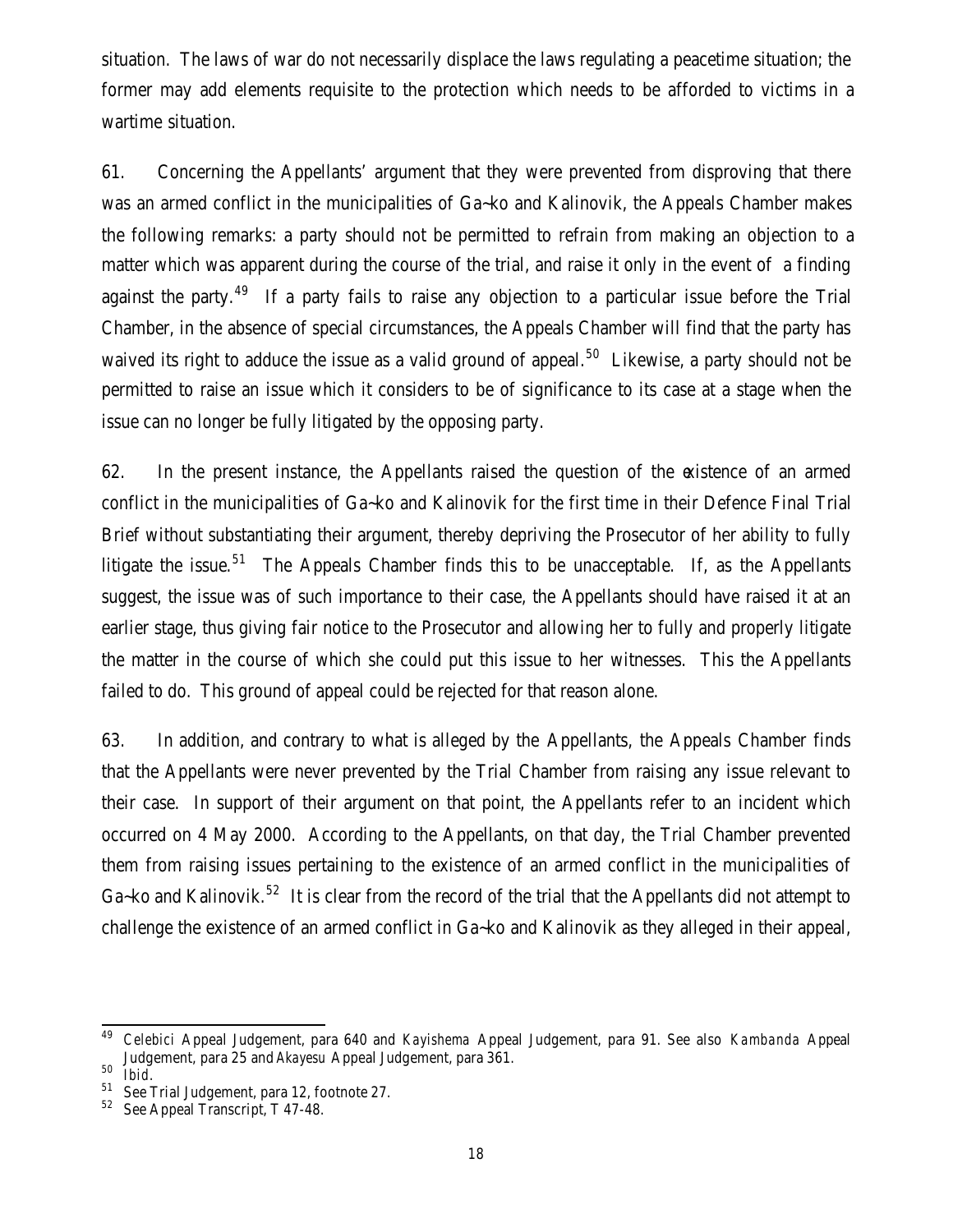nor that they were in any way prevented from asking questions about that issue in the course of the trial.  $53$ 

64. Finally, the Appellants conceded that there was an armed conflict "in the area of Foca" at the relevant time and that they knew about that conflict and took part therein.<sup>54</sup> Referring to that armed conflict, the Appellants later said that it existed only in the territory of the "?mgunicipality of Foca".<sup>55</sup> The Appeals Chamber notes that the municipalities of Ga-ko and Kalinovik are contiguous and neighbouring municipalities of Foca. Furthermore, the Appeals Chamber considers that the Prosecutor did not have to prove that there was an armed conflict in each and every square inch of the general area. The state of armed conflict is not limited to the areas of actual military combat but exists across the entire territory under the control of the warring parties. The Appeals Chamber finds that ample evidence was adduced before the Trial Chamber to demonstrate that an armed conflict was taking place in the municipalities of Ga~ko and Kalinovik at the relevant time.<sup>56</sup> The Trial Chamber did not err in concluding that an armed conflict existed in all three municipalities, nor did it err in concluding that the acts of the Appellants were closely related to this armed conflict.<sup>57</sup>

65. The Trial Chamber was therefore correct in finding that there was an armed conflict at the time and place relevant to the Indictments, and that the acts of the Appellants were closely related to that conflict pursuant to Article 3 of the Statute. The Appeals Chamber does not accept the Appellants' contention that the laws of war are limited to those acts which could only be committed in actual combat. Instead, it is sufficient for an act to be shown to have been closely related to the armed conflict, as the Trial Chamber correctly found. This part of the Appellants' common grounds of appeal therefore fails.

 $\overline{a}$ The relevant transcript pages of the hearing show that, when counsel for Kunarac was interrupted by the Presiding Judge who was enquiring about the relevancy of her questions, she was cross-examining a witness about the number of cafés in Ga~ko. When asked what the relevance of her line of questioning was, counsel responded that she was merely testing the credibility of the witness. On the same occasion, counsel was also reminded by one of the Judges that her questions had to be directed to issues relevant to the case, that is, either relevant to a fact that is in issue between the parties or relevant as to the credit of the witness. Counsel responded that she was attempting to determine whether, as the witness claimed in her earlier statement, "nationalistic feelings on the Serb side were burgeoning" in Ga~ko. Despite her failure to explain the relevancy of her line of questioning, counsel was allowed by the Presiding Judge to pursue her line of questioning *as she wished* (Trial Transcript, T 2985-2990).

<sup>54</sup> Appeal Transcript, T 46-47. See also Prosecution Submission Regarding Admissions and Contested Matters, 1 February 2000 and Prosecution Submission Regarding Admissions and Contested Matters Regarding the Accused Zoran Vukovic, 8 March 2000.

<sup>55</sup> Defence Final Trial Brief, paras L.c.1-L.c.3.

<sup>&</sup>lt;sup>56</sup> See, e.g., Trial Judgement, paras 22, 23, 31, 33 and 44.<br><sup>57</sup> *Ibid* para 567

*Ibid.*, para 567.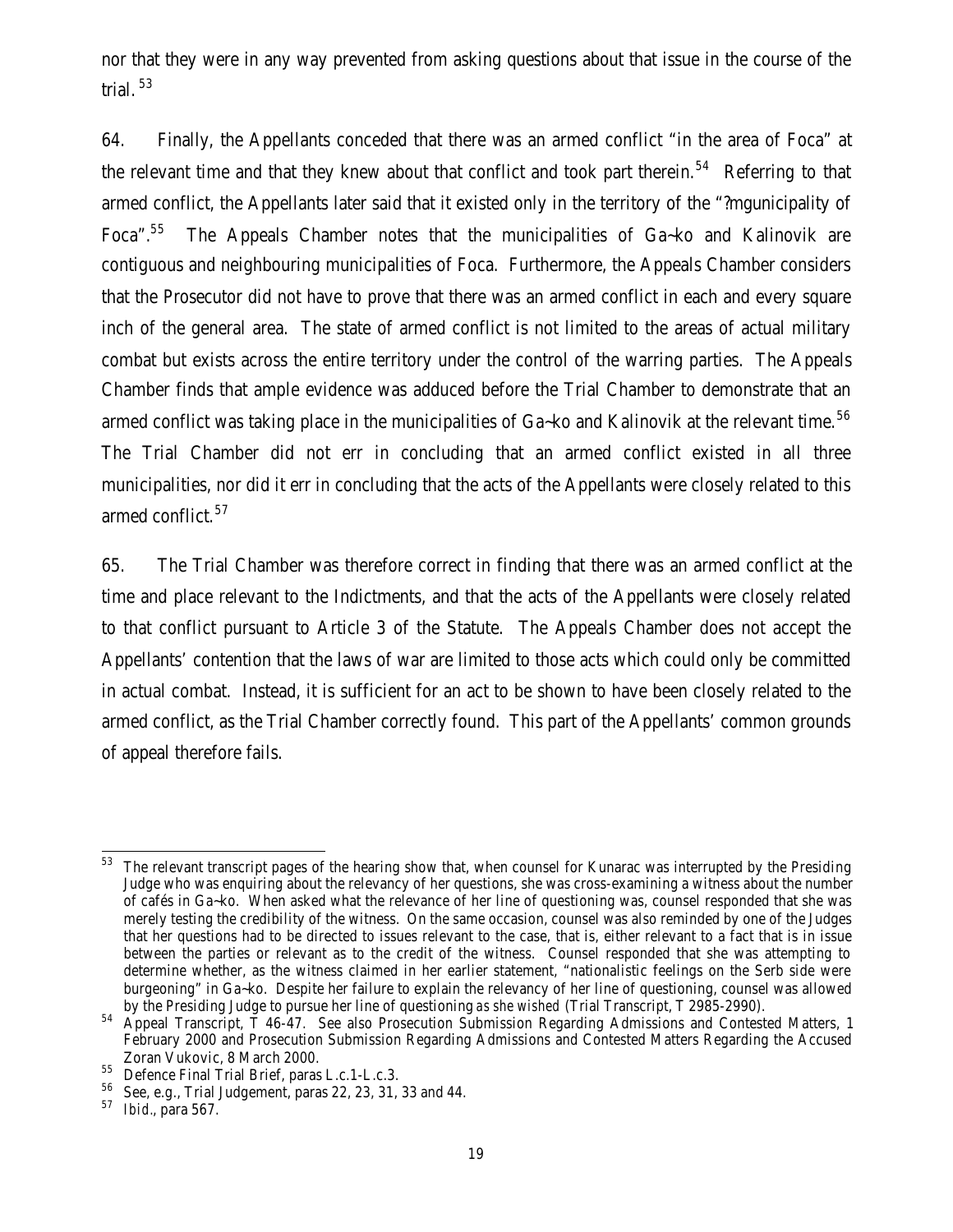#### 2. Material Scope of Article 3 of the Statute and Common Article 3 of the Geneva Conventions

66. Four conditions must be fulfilled before an offence may be prosecuted under Article 3 of the Statute:<sup>58</sup> (i) the violation must constitute an infringement of a rule of international humanitarian law; (ii) the rule must be customary in nature or, if it belongs to treaty law, the required conditions must be met; (iii) the violation must be serious, that is to say, it must constitute a breach of a rule protecting important values, and the breach must involve grave consequences for the victim; and (iv) the violation of the rule must entail, under customary or conventional law, the individual criminal responsibility of the person breaching the rule.

67. The determination of what constitutes a war crime is therefore dependent on the development of the laws and customs of war at the time when an act charged in an indictment was committed. As was once noted, the laws of war "are not static, but by continual adaptation follow the needs of a changing world".<sup>59</sup> There is no question that acts such as rape (as explained in paragraph 195), torture and outrages upon personal dignity are prohibited and regarded as criminal under the laws of war and that they were already regarded as such at the time relevant to these Indictments.

68. Article 3 of the Statute is a general and residual clause covering all serious violations of international humanitarian law not falling under Articles 2, 4 or 5 of the Statute.<sup>60</sup> It includes, *inter alia*, serious violations of Common article 3. This provision is indeed regarded as being part of customary international law,  $61$  and serious violations thereof would at once satisfy the four requirements mentioned above.<sup>62</sup>

69. For the reasons given above, the Appeals Chamber does not accept the Appellants' unsupported assertion that Article 3 of the Statute is restricted in such a way as to be limited to the protection of property and the proper use of permitted weapons, that it does not cover serious violations of Common article 3 and that it is only concerned with the rights of warring parties as opposed to the protection of private individuals. This does not represent the state of the law. Accordingly, this part of the Appellants' common grounds of appeal relating to Article 3 of the Statute is rejected.

 $\overline{a}$ <sup>58</sup> *Tadic* Jurisdiction Decision, para 94 and *Aleksovski* Appeal Judgement, para 20.

<sup>59</sup> *Trial of the Major War Criminals before the International Military Tribunal*, Nüremberg, 14 November 1945-1 October 1946, vol 1, p 221.

<sup>60</sup> *Tadic* Jurisdiction Decision, paras 89-91 and *Celebici* Appeal Judgement, para 125.

<sup>&</sup>lt;sup>61</sup> *Tadic* Jurisdiction Decision, para 98 and Trial Judgement, para 408.<br><sup>62</sup> *Tadic* Jurisdiction Decision, para 134: *Celebici* Appeal Judgement, r

<sup>62</sup> *Tadic* Jurisdiction Decision, para 134; *Celebici* Appeal Judgement, para 125 and Trial Judgement, para 408.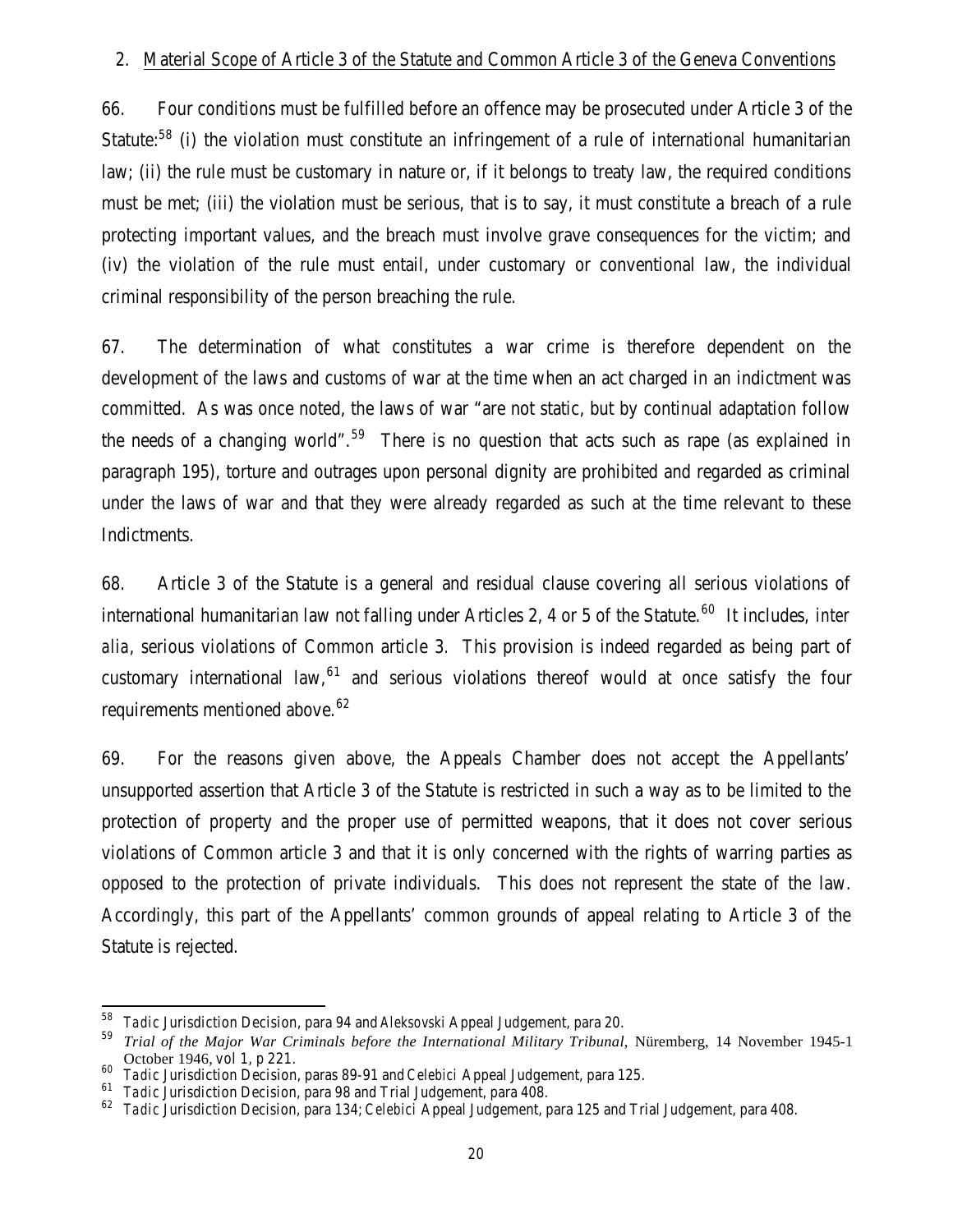70. All three aspects of the common grounds of appeal relating to Article 3 of the Statute are therefore rejected and the appeal related to that provision consequently fails.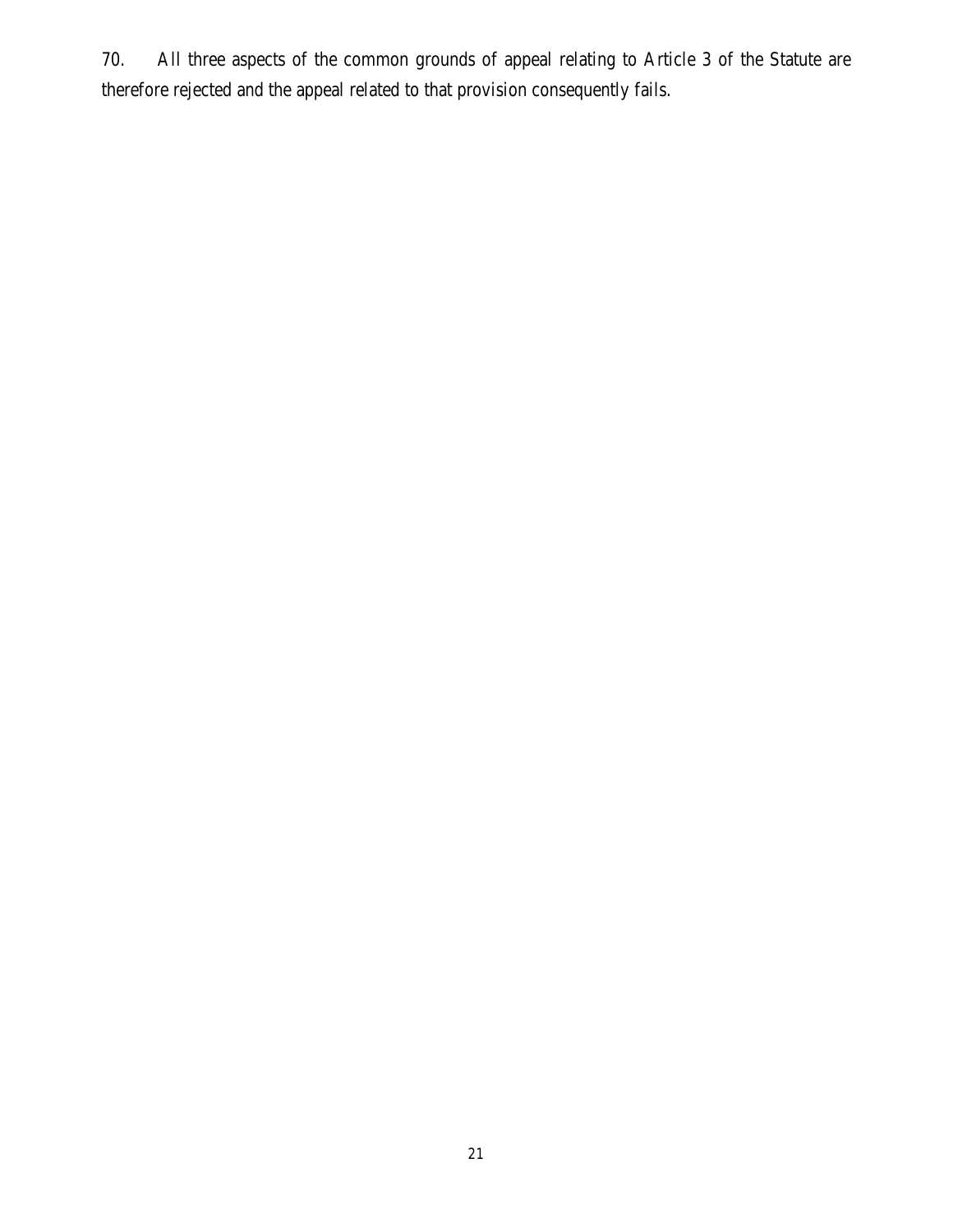# **IV. COMMON GROUNDS OF APPEAL RELATING TO ARTICLE 5 OF THE STATUTE**

### **A. Submissions of the Parties**

### 1. The Appellants

71. The Appellants raise a number of complaints in respect of the *chapeau* elements of Article 5 of the Statute as established by the Trial Chamber. First, the Appellants reiterate their contention that their acts, even if established, were not sufficiently connected to the armed conflict to qualify as having been "committed in armed conflict" pursuant to Article 5 of the Statute. The Appellants contend that, pursuant to Article 5 of the Statute, such a link supposes the need for a substantive nexus to be established between the acts of an accused and the armed conflict, and for the acts and the conflict to coincide temporally. $63$ 

72. Secondly, the Appellants contend that the Trial Chamber erred in establishing that there was an attack against the non-Serb civilian population of Foca, as opposed to a purely military confrontation between armed groups, and that, in coming to its conclusion in that respect, the Trial Chamber took into account inappropriate or irrelevant factors or erred when assessing the evidence relating to the alleged attack.<sup>64</sup> The Appellants further claim that the Trial Chamber failed to give due consideration to their argument concerning what they regard as the Muslims' responsibility for starting the conflict and the existence of a Muslim attack upon the Serb population.<sup>65</sup>

73. The third aspect of the Appellants' ground of appeal in respect of Article 5 of the Statute is the contention that the regrettable consequences which may have been borne by non-Serb citizens of the municipality of Foca were not the consequence of an attack directed against the civilian population as such, but the unfortunate result of a legitimate military operation. In other words, these were "collateral damages".<sup>66</sup> The Appellants also challenge the Trial Chamber's conclusion that an attack may be said to have been "directed against" the non-Serb civilian population of Foca and, in view of their limited number, contest that the victims identified by the Trial Chamber may be said to have constituted a "population" pursuant to Article 5 of the Statute.<sup>67</sup>

 $\overline{1}$  $^{63}$  See, e.g., Appeal Transcript, T 64-65 and 68.

<sup>64</sup> *Kunarac* Appeal Brief, paras 16-24; Appeal Transcript, T 45, 54-58 and 167-168; *Vukovi}* Appeal Brief, paras 18-38 and 54-99 and *Kova~* Appeal Brief, paras 10-31 and 41.

<sup>65</sup> *Kunarac* Appeal Brief, paras 16-17 and 24; *Vukovi}* Appeal Brief, paras 61-65 and *Kova~* Appeal Brief, para 40.

<sup>66</sup> Appeal Transcript, T 58. See also *Kunarac* Appeal Brief, para 19.

<sup>67</sup> See, e.g., Appeal Transcript, T 55.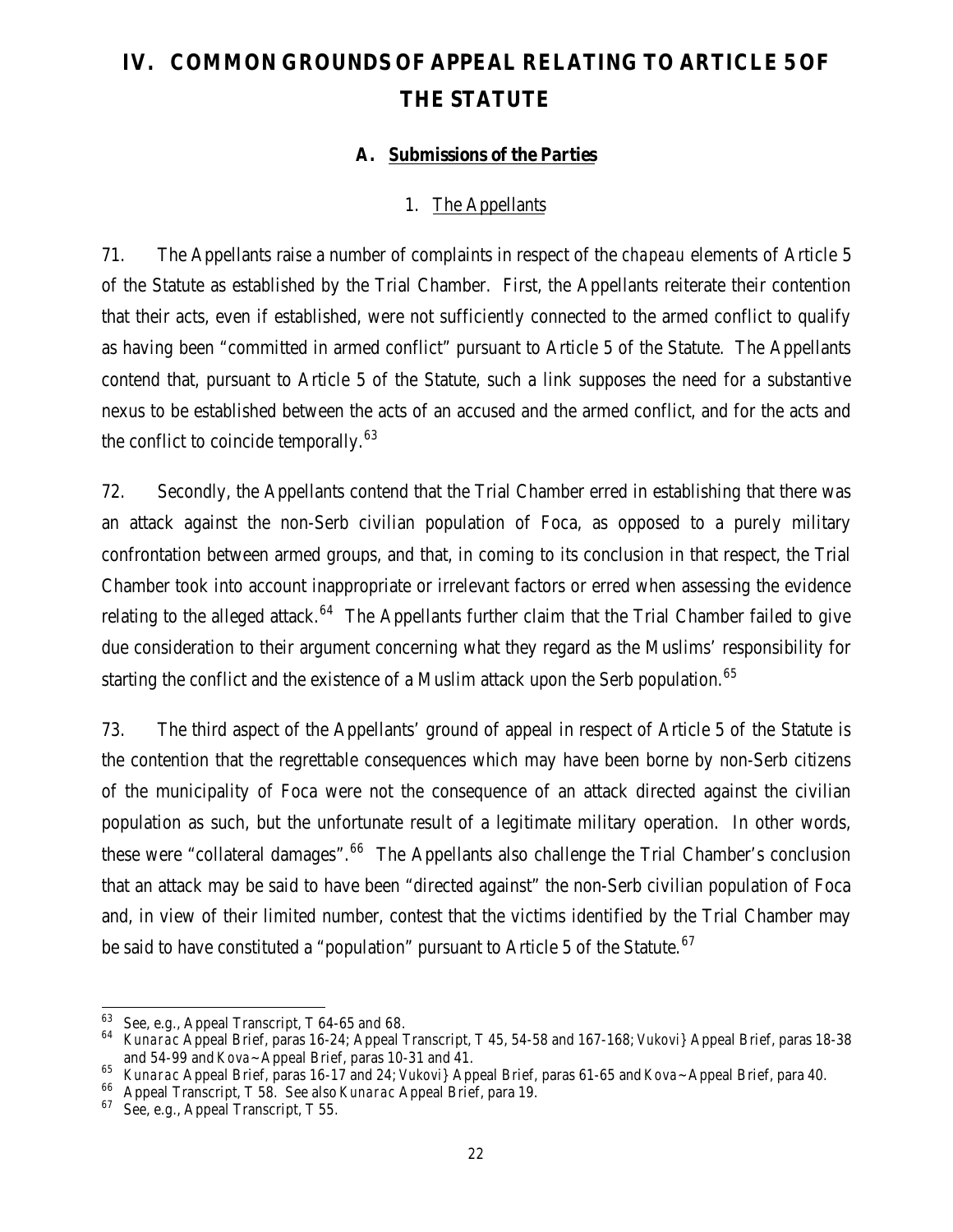74. Fourthly, the Appellants argue that the evidence of crimes committed against non-Serb civilians, even if accepted, would not be sufficient for the Tribunal to conclude that the attack was either widespread or systematic.<sup>68</sup> In particular, the Appellants claim that the incidents mentioned by the Trial Chamber are too isolated both in scope and number to amount to a fully fledged widespread and systematic attack against the civilian population.<sup>69</sup> In addition, the Appellants argue that, in law, the attack must be both widespread *and* systematic.<sup>70</sup>

75. Finally, in their fifth and sixth complaints, the Appellants claim that the Trial Chamber erred in concluding that the acts of the Appellants were linked to the attack of which, they assert, they did not even know. $^{71}$  The Appellants contend that their acts and activities during the relevant time were limited to and purely of a military sort and that they did not in any manner take part in an attack against the civilian population.<sup>72</sup> In particular, the Appellants contend that the required nexus between the acts with which they were charged and the attack requires that there be a plan or a policy to commit those crimes, as well as knowledge on the part of the Appellants of that plan or policy and a demonstrated willingness to participate therein.<sup>73</sup> The Appellants underline the fact that they did not interact during the war, that they were not related by any common plan or common purpose, and that the Prosecutor failed to establish that there was any plan to commit sexual crimes against Muslim women.<sup>74</sup>

### 2. The Respondent

76. The Respondent submits that the requirement contained in Article 5 of the Statute, that the crimes be "committed in armed conflict", implies a link between the acts of the accused and the armed conflict of a different and lesser sort than that under Article 3 of the Statute.<sup>75</sup> According to the Respondent, there is no requirement under Article 5 of the Statute for a substantial connection between the acts of the Appellants and the armed conflict; they must merely co-exist in either a geographical or temporal sense.<sup>76</sup> This requirement is, the Respondent argues, squarely met in the present case.

<sup>68</sup> <sup>68</sup> *Ibid.*, T 58-59 and 142-144. See also *Kunarac* Appeal Brief, paras 16-26.

<sup>69</sup> See, e.g., *Vukovic* Appeal Brief, paras 65 and 70. See also Appeal Transcript, T 58-59 and 143-144.

 $\frac{70}{71}$  Appeal Transcript, T 58-59.<br> $\frac{71}{71}$  thid T 57. See also Kunai

<sup>71</sup> *Ibid.,* T 57. See also *Kunarac* Appeal Brief, paras 23-26; *Vukovic* Appeal Brief, paras 100-102 and 106-109 and *Kovac* Appeal Brief, paras 43-45.

<sup>72</sup> Appeal Transcript, T 57.

<sup>73</sup> *Ibid.*, T 45, 50-53, 65-66, 68-70 and 168-171. See, e.g., *Vukovic* Appeal Brief, para 100.

 $74$  Appeal Transcript, T 45, 50-52 and 168-171.

<sup>75</sup> Prosecution Consolidated Respondent's Brief, para 3.38. See also Appeal Transcript, T 222.

<sup>76</sup> *Ibid*.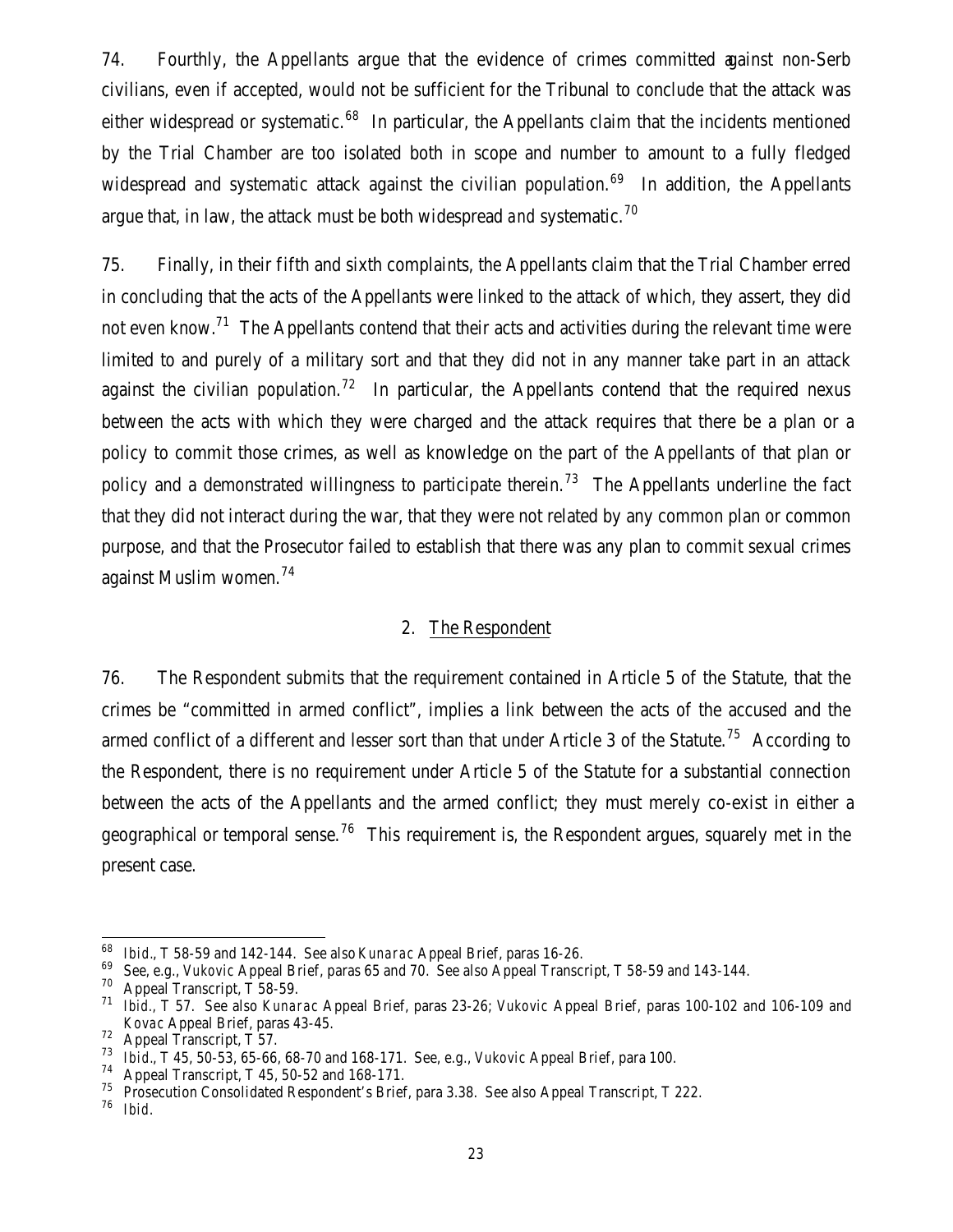77. The Respondent further claims that the Appellants' submission that the Muslims should be blamed for causing the attack demonstrates a fundamental misapprehension of the notion of "attack against the civilian population", confusing the legitimacy of resort to armed hostilities with the prohibitions which apply in all types of armed conflicts once under way.<sup>77</sup> According to the Respondent, far from being a device for the attribution of legal responsibility for the outbreak of hostilities, the concept of "attack" is instead an objective contextual element for crimes against humanity.<sup>78</sup> Consequently, the Respondent argues, the issue of which party provoked the attack and the alleged blameworthiness of the Muslims forces in that respect is irrelevant.<sup>79</sup>

78. The Respondent also submits that the Trial Chamber was correct in finding that the notion of "attack against a civilian population" is not negated by the mere fact that a parallel military campaign against the Muslim armed forces might have co-existed alongside the attack against the civilian population.<sup>80</sup> In addition, concerning the Appellants' claim that the victims do not constitute a "population" pursuant to Article 5 of the Statute, the Respondent notes that there is no legal requirement that the population as a whole be subjected to the attack, but merely that the crimes be of a collective nature.<sup>81</sup>

79. The Respondent is of the view that the requirements of "widespreadedness" and "systematicity" apply to the attack and not to the armed conflict or the acts of the accused, and that these requirements are disjunctive in that either or both need to be satisfied. $82$  The systematic character of an attack may be inferred, the Respondent claims, from the way in which it was carried out, and from discernible patterns of criminal conduct such as those identified by the Trial Chamber.<sup>83</sup> In the present case, the Respondent submits that the conduct of the Appellants comprised criminal acts on a very large scale and the repeated and continuous commission of associated inhumane acts against civilians.<sup>84</sup>

80. In addition, the Respondent contends that the Trial Chamber correctly stated that the nexus between the acts of the accused and the attack requires proof that the acts comprised part of a pattern of widespread or systematic crimes directed against a civilian population.<sup>85</sup> Furthermore,

<sup>77</sup> <sup>77</sup> Prosecution Consolidated Respondent's Brief, paras 3.8-3.9. See also Appeal Transcript, T 223.<br><sup>78</sup> Prosecution Consolidated Respondent's Brief, para 3.9.

 $^{78}$  Prosecution Consolidated Respondent's Brief, para 3.9.<br> $^{79}$  Thid

<sup>79</sup> *Ibid*.

<sup>&</sup>lt;sup>80</sup> *Ibid.*, para 3.11. See also Appeal Transcript, T 223-224.<br><sup>81</sup> Appeal Transcript, T 224

Appeal Transcript, T 224.

<sup>82</sup> Prosecution Consolidated Respondent's Brief, para 3.21. See also Appeal Transcript, T 226-228.

<sup>83</sup> Prosecution Consolidated Respondent's Brief, para 3.27.

<sup>84</sup> *Ibid*.

<sup>85</sup> *Ibid.*, para 3.13.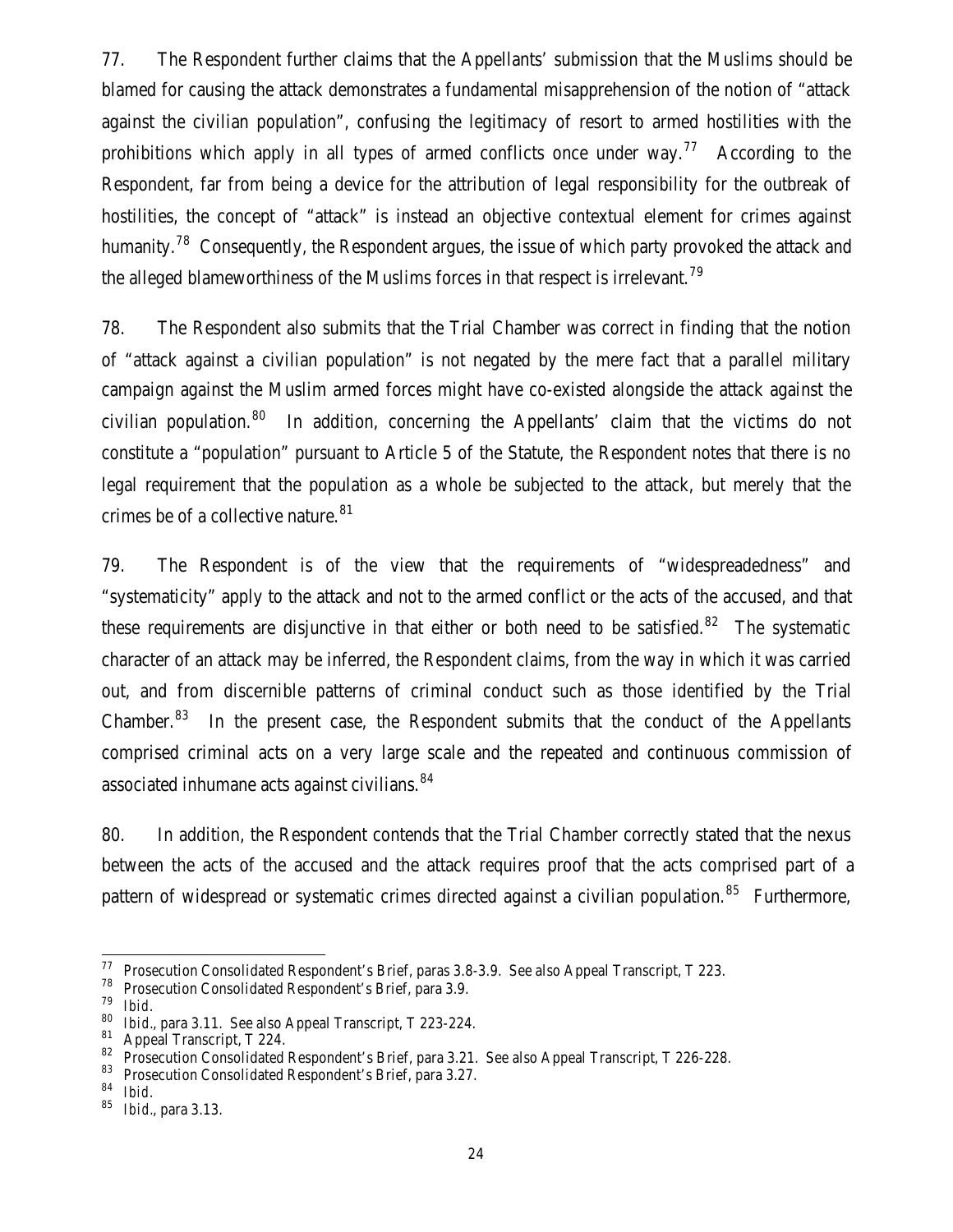she asserts that, as the Trial Chamber ascertained, the notion of a plan is arguably not an independent requirement for crimes against humanity. <sup>86</sup>

81. Finally, concerning the required *mens rea* for crimes against humanity, the Respondent first points out that the Appellants adduced no credible proof to rebut the factual findings of the Trial Chamber that they knew of the attack and that they were aware that their acts were a part thereof.<sup>87</sup> The Respondent further contends that the alleged perpetrator of a crime against humanity need not approve of a plan to target the civilian population, or personally desire its outcome.<sup>88</sup> According to the Respondent, it was sufficient for the Trial Chamber to establish that the Appellants intentionally carried out the prohibited acts within the context of a widespread or systematic attack against a civilian population, with knowledge of the context into which these crimes fitted and in full awareness that their actions would contribute to the attack.<sup>89</sup>

### **B. Discussion**

### 1. Nexus with the Armed Conflict under Article 5 of the Statute

82. A crime listed in Article 5 of the Statute constitutes a crime against humanity only when "committed in armed conflict."

83. As pointed out by the Trial Chamber, this requirement is not equivalent to Article 3 of the Statute's exigency that the acts be closely related to the armed conflict.<sup>90</sup> As stated by the Trial Chamber, the requirement contained in Article 5 of the Statute is a purely jurisdictional prerequisite which is satisfied by proof that there was an armed conflict and that objectively the acts of the accused are linked geographically as well as temporally with the armed conflict.<sup>91</sup>

84. The Appeals Chamber agrees with the Trial Chamber's conclusions that there was an armed conflict at the time and place relevant to the Indictments and finds that the Appellants' challenge to the Trial Chamber's finding is not well founded. This part of the Appellants' common grounds of appeal therefore fails.

<sup>86</sup> <sup>86</sup> *Ibid.*, para 3.26. See also Appeal Transcript, T 222. Further, even if such a requirement existed, the Respondent asserts that the policy or plan would not need to be conceived at the highest level of the State machinery, nor would it need to be formalised or even stated precisely. The climate of acquiescence and official condonation of largescale crimes would satisfy the notion of a plan or policy.

<sup>87</sup> Prosecution Consolidated Respondent's Brief, paras 3.41 and 3.46.<br> $\frac{88}{\text{A} \text{D} \text{D} \text{A} \text{D} \text{A}}$  Transcript T 222

Appeal Transcript, T 222.

<sup>89</sup> Prosecution Consolidated Respondent's Brief, paras 3.44-3.45. See also Appeal Transcript, T 228-230.

 $\frac{90}{91}$  See discussion above at paras 57-60.<br> $\frac{91}{91}$  Trial Judgement para 413. See also

<sup>91</sup> Trial Judgement para 413. See also *Tadic* Appeal Judgement, paras 249 and 251; *Kupreškic* Trial Judgement, para 546 and *Tadic* Trial Judgement, para 632.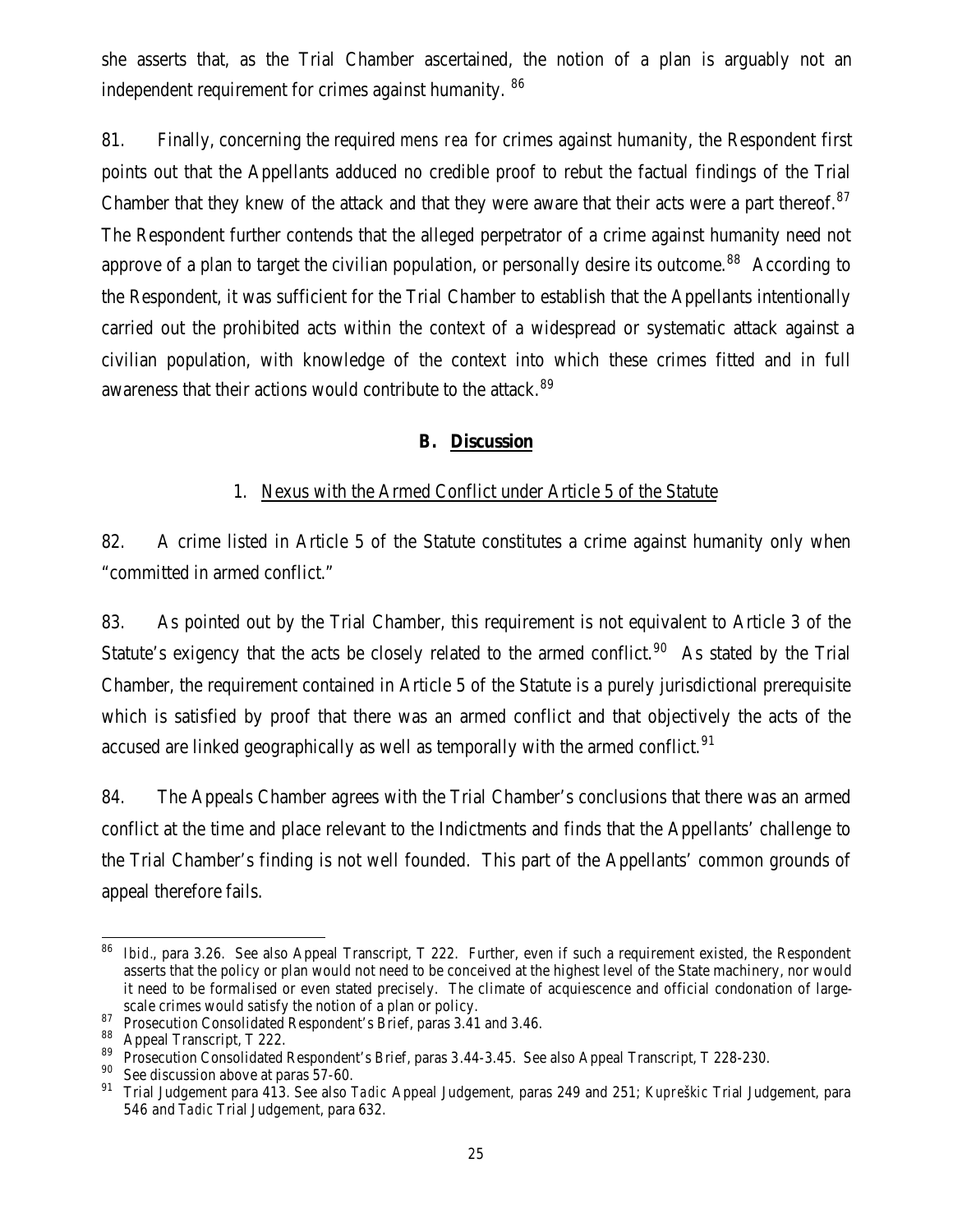### 2. Legal Requirement of an "attack"

85. In order to amount to a crime against humanity, the acts of an accused must be part of a widespread or systematic attack "directed against any civilian population". This phrase has been interpreted by the Trial Chamber, and the Appeals Chamber agrees, as encompassing five elements: 92

- (i) There must be an attack.  $93$
- (ii) The acts of the perpetrator must be part of the attack.  $94$
- (iii) The attack must be directed against any civilian population.<sup>95</sup>
- (iv) The attack must be widespread or systematic.  $96$
- (v) The perpetrator must know that his acts constitute part of a pattern of widespread or systematic crimes directed against a civilian population and know that his acts fit into such a pattern.<sup>97</sup>

86. The concepts of "attack" and "armed conflict" are not identical.<sup>98</sup> As the Appeals Chamber has already noted when comparing the content of customary international law to the Tribunal's Statute, "the two – the 'attack on the civilian population' and the 'armed conflict' – must be separate notions, although of course under Article 5 of the Statute the attack on 'any civilian population' may be part of an 'armed conflict'".<sup>99</sup> Under customary international law, the attack could precede, outlast, or continue during the armed conflict, but it need not be a part of it.<sup>100</sup> Also, the attack in the context of a crime against humanity is not limited to the use of armed force; it encompasses any mistreatment of the civilian population. The Appeals Chamber recognises, however, that the Tribunal will only have jurisdiction over the acts of an accused pursuant to Article 5 of the Statute where the latter are committed "in armed conflict".

 $\overline{a}$  $92$  Trial Judgement, para 410.

<sup>&</sup>lt;sup>93</sup> See *Tadic* Appeal Judgement, paras 248 and 251.<br><sup>94</sup> Ibid para 248

*Ibid.*, para 248.

<sup>95</sup> Article 5 of the Statute expressly uses the expression "directed against any civilian population." See also *Tadic* Trial Judgement, paras 635-644.

<sup>96</sup> *Tadic* Appeal Judgement, para 248 and *Mrkšic* Rule 61 Decision, para 30.

<sup>97</sup> *Tadic* Appeal Judgement, para 248.

<sup>98</sup> *Ibid.*, para 251.

<sup>99</sup> *Ibid.* The Appeals Chamber notes that the *Kunarac* Trial Chamber stated as follows: "although the attack must be part of the armed conflict, it can also outlast it" (*Kunarac* Trial Judgement, para 420).

<sup>100</sup> See *Tadic* Appeal Judgement, para 251.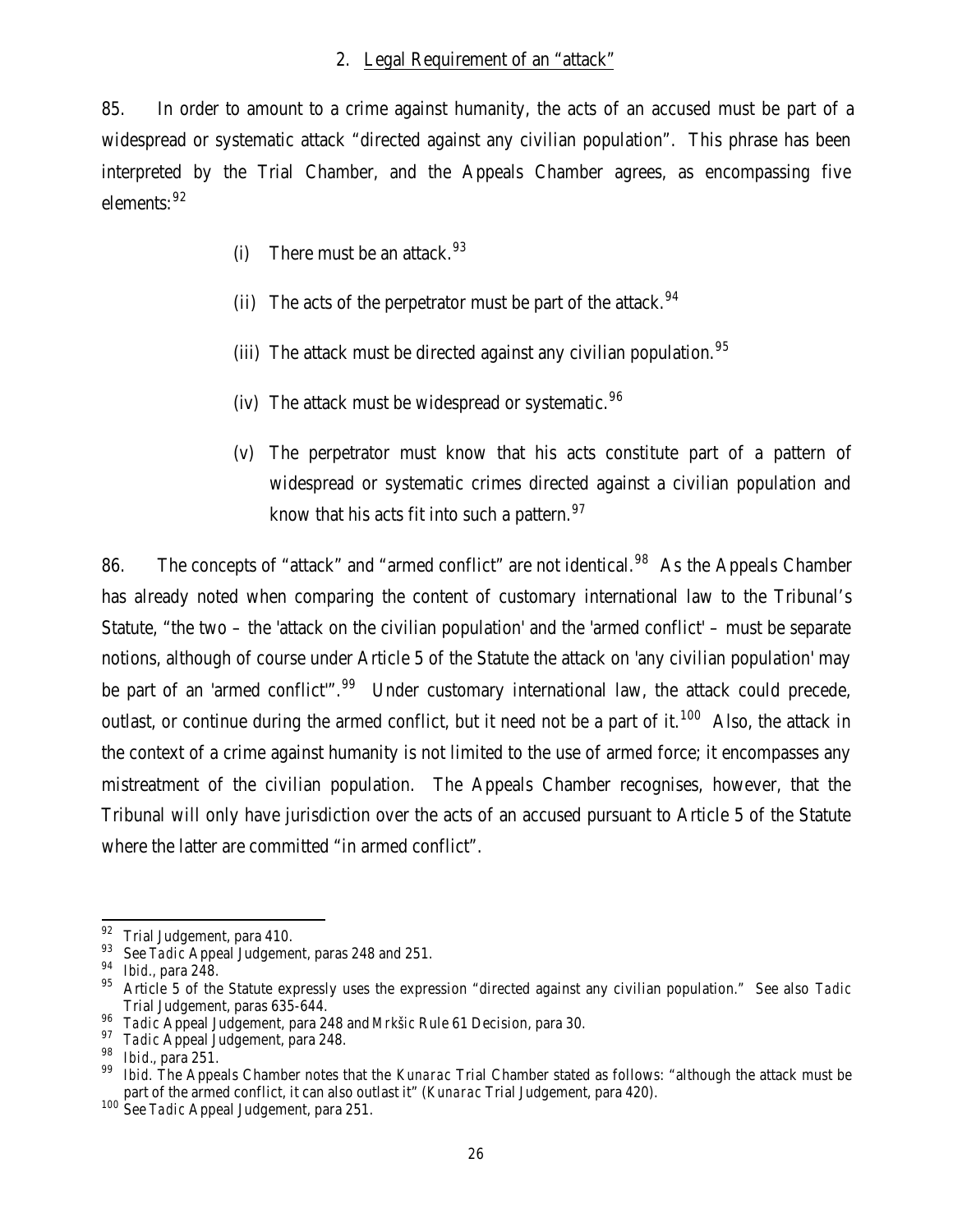87. As noted by the Trial Chamber, when establishing whether there was an attack upon a particular civilian population, it is not relevant that the other side also committed atrocities against its opponent's civilian population.<sup>101</sup> The existence of an attack from one side against the other side's civilian population would neither justify the attack by that other side against the civilian population of its opponent nor displace the conclusion that the other side's forces were in fact targeting a civilian population as such.<sup>102</sup> Each attack against the other's civilian population would be equally illegitimate and crimes committed as part of this attack could, all other conditions being met, amount to crimes against humanity.

88. Evidence of an attack by the other party on the accused's civilian population may not be introduced unless it tends "to prove or disprove any of the allegations made in the indictment",  $103$ notably to refute the Prosecutor's contention that there was a widespread or systematic attack against a civilian population. A submission that the other side is responsible for starting the hostilities would not, for instance, disprove that there was an attack against a particular civilian population.<sup>104</sup>

89. The Appeals Chamber is satisfied that the Trial Chamber correctly defined and interpreted the concept of "attack" and that it properly identified the elements and factors relevant to the attack. The Appellants have failed to establish that they were in any way prejudiced by the Trial Chamber's limitations on their ability to litigate issues which were irrelevant to the charges against them and which did not tend to disprove any of the allegations made against them in the Indictments. All of the Trial Chamber's legal as well as factual findings in relation to the attack are unimpeachable and the Appeals Chamber therefore rejects this part of the Appellants' common grounds of appeal.

### 3. The Attack must be Directed against any Civilian Population

90. As was correctly stated by the Trial Chamber, the use of the word "population" does not mean that the entire population of the geographical entity in which the attack is taking place must have been subjected to that attack.<sup>105</sup> It is sufficient to show that enough individuals were targeted in the course of the attack, or that they were targeted in such a way as to satisfy the Chamber that

 $\overline{1}$ <sup>101</sup> Trial Judgement, para 580.

<sup>102</sup> *Kupreškic* Trial Judgement, para 765.

<sup>103</sup> *Kupreškic* Evidence Decision.

<sup>104</sup> The *Kupreškic* Trial Chamber held that, before adducing such evidence, counsel must explain to the Trial Chamber the purpose for which it is submitted and satisfy the court that it goes to prove or disprove one of the allegations contained in the indictment (*Kupreškic* Evidence Decision).

<sup>105</sup> Trial Judgement, para 424. See also *Tadic* Trial Judgement, para 644.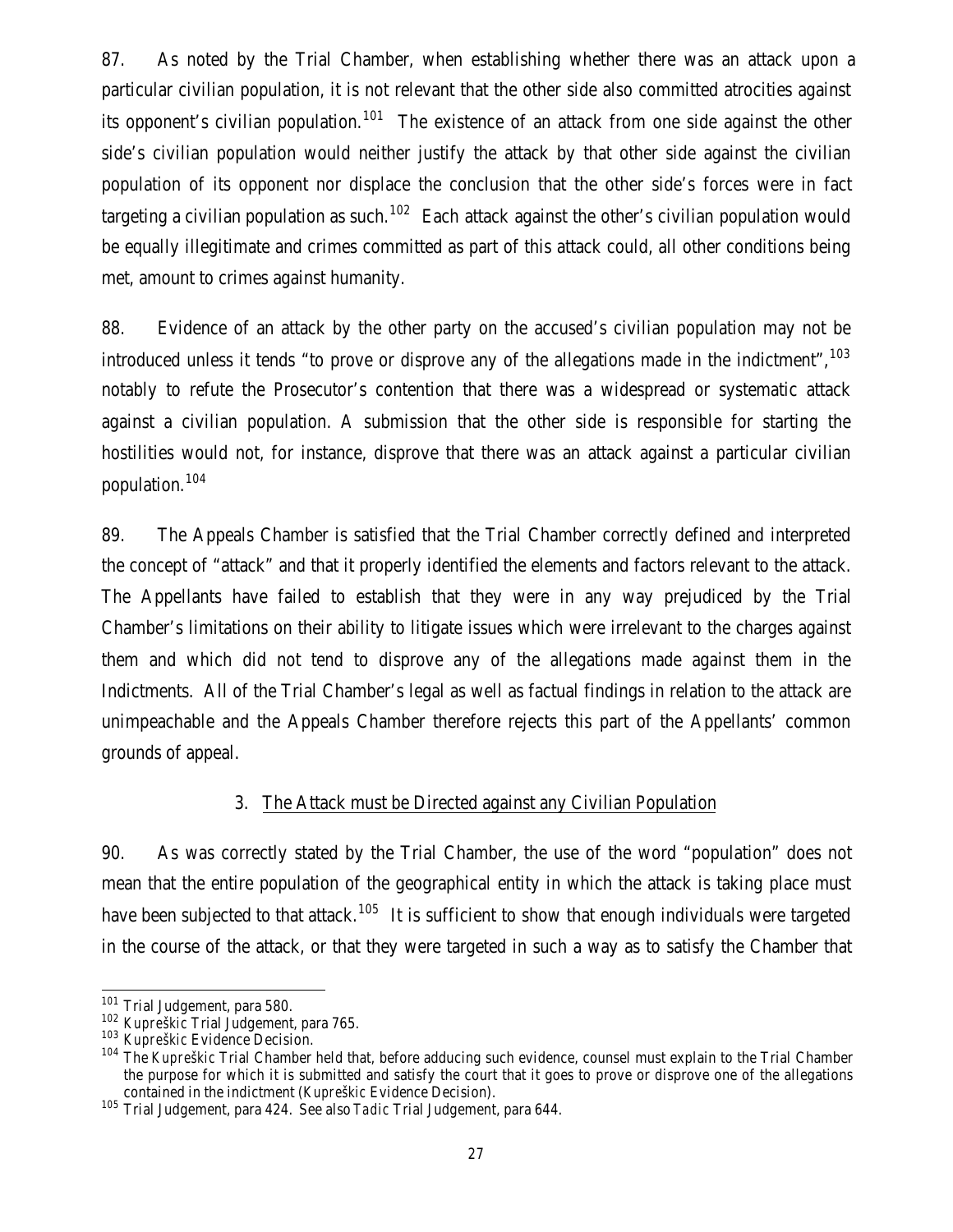the attack was in fact directed against a civilian "population", rather than against a limited and randomly selected number of individuals.

91. As stated by the Trial Chamber, the expression "directed against" is an expression which "specifies that in the context of a crime against humanity the civilian population is the primary object of the attack".<sup>106</sup> In order to determine whether the attack may be said to have been so directed, the Trial Chamber will consider, *inter alia*, the means and method used in the course of the attack, the status of the victims, their number, the discriminatory nature of the attack, the nature of the crimes committed in its course, the resistance to the assailants at the time and the extent to which the attacking force may be said to have complied or attempted to comply with the precautionary requirements of the laws of war. To the extent that the alleged crimes against humanity were committed in the course of an armed conflict, the laws of war provide a benchmark against which the Chamber may assess the nature of the attack and the legality of the acts committed in its midst.

92. The Appeals Chamber is satisfied that the Trial Chamber correctly defined and identified the "population" which was being attacked and that it correctly interpreted the phrase "directed against" as requiring that the civilian population which is subjected to the attack must be the primary rather than an incidental target of the attack. The Appeals Chamber is further satisfied that the Trial Chamber did not err in concluding that the attack in this case was directed against the non-Serb civilian population of Foca. This part of the Appellants' common grounds of appeal is therefore rejected.

### 4. The Attack must be Widespread *or* Systematic

93. The requirement that the attack be "widespread" or "systematic" comes in the alternative.<sup>107</sup> Once it is convinced that either requirement is met, the Trial Chamber is not obliged to consider whether the alternative qualifier is also satisfied. Nor is it the role or responsibility of the Appeals Chamber to make supplementary findings in that respect.

94. As stated by the Trial Chamber, the phrase "widespread" refers to the large-scale nature of the attack and the number of victims,<sup>108</sup> while the phrase "systematic" refers to "the organised nature of the acts of violence and the improbability of their random occurrence".<sup>109</sup> The Trial

 $\overline{1}$ <sup>106</sup> Trial Judgement, para 421.

<sup>107</sup> *Tadic* Appeal Judgement, para 248 and *Tadic* Trial Judgement, para 648.

<sup>108</sup> *Tadic* Trial Judgement, para 648.

<sup>109</sup> Trial Judgement, para 429. See also *Tadic* Trial Judgement, para 648.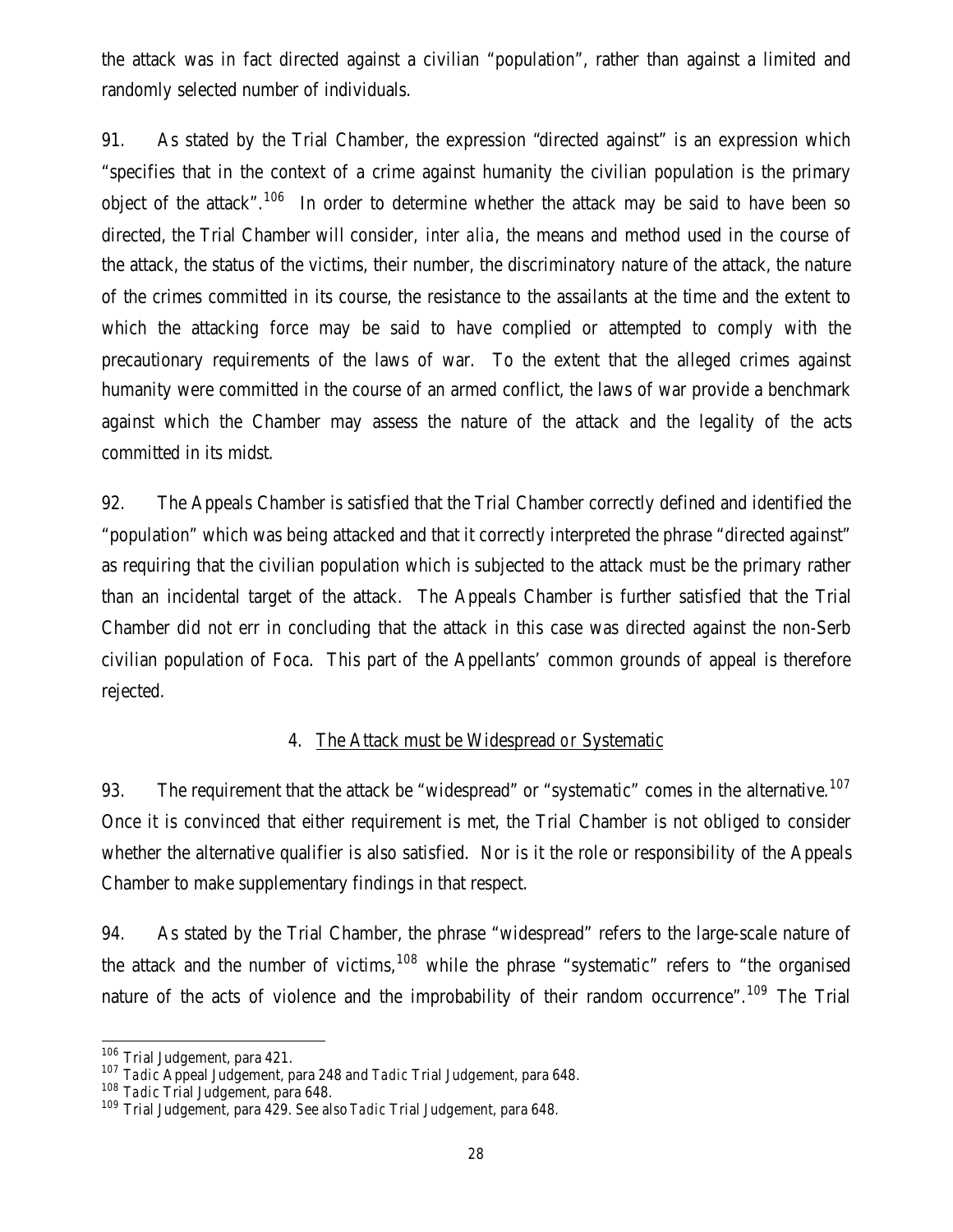Chamber correctly noted that "patterns of crimes – that is the non-accidental repetition of similar criminal conduct on a regular basis – are a common expression of such systematic occurrence".<sup>110</sup>

95. As stated by the Trial Chamber, the assessment of what constitutes a "widespread" or "systematic" attack is essentially a relative exercise in that it depends upon the civilian population which, allegedly, was being attacked.<sup>111</sup> A Trial Chamber must therefore "first identify the population which is the object of the attack and, in light of the means, methods, resources and result of the attack upon the population, ascertain whether the attack was indeed widespread or systematic".<sup>112</sup> The consequences of the attack upon the targeted population, the number of victims, the nature of the acts, the possible participation of officials or authorities or any identifiable patterns of crimes, could be taken into account to determine whether the attack satisfies either or both requirements of a "widespread" or "systematic" attack vis-à-vis this civilian population.

96. As correctly stated by the Trial Chamber, "only the attack, not the individual acts of the accused, must be widespread or systematic".<sup>113</sup> In addition, the acts of the accused need only be a part of this attack and, all other conditions being met, a single or relatively limited number of acts on his or her part would qualify as a crime against humanity, unless those acts may be said to be isolated or random.

97. The Trial Chamber thus correctly found that the attack must be either "widespread" or "systematic", that is, that the requirement is disjunctive rather than cumulative. It also correctly stated that the existence of an attack upon one side's civilian population would not disprove or cancel out that side's attack upon the other's civilian population. In relation to the circumstances of this case, the Appeals Chamber is satisfied that the Trial Chamber did not err in concluding that the attack against the non-Serb civilian population of Foca was systematic in character. The Appellants' arguments on those points are all rejected and this part of their common grounds of appeal accordingly fails.

### 5. The Requirement of a Policy or Plan and Nexus with the Attack

98. Contrary to the Appellants' submissions, neither the attack nor the acts of the accused needs to be supported by any form of "policy" or "plan". There was nothing in the Statute or in

 $\overline{1}$ <sup>110</sup> Trial Judgement, para 429.

<sup>111</sup> *Ibid.*, para 430.

<sup>112</sup> See *Ibid*.

<sup>113</sup> *Ibid.*, para 431.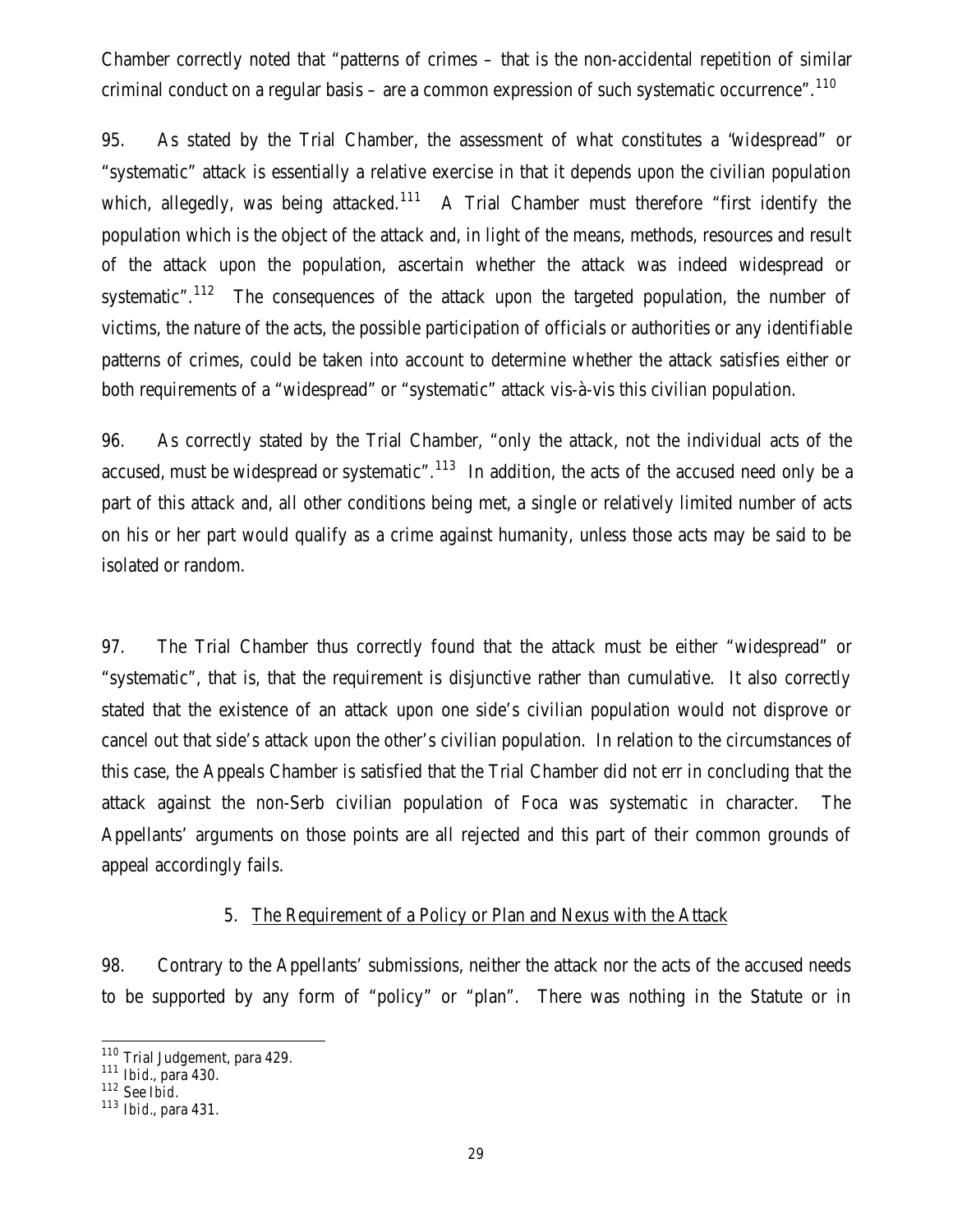customary international law at the time of the alleged acts which required proof of the existence of a plan or policy to commit these crimes.<sup>114</sup> As indicated above, proof that the attack was directed against a civilian population and that it was widespread or systematic, are legal elements of the crime. But to prove these elements, it is not necessary to show that they were the result of the existence of a policy or plan. It may be useful in establishing that the attack was directed against a civilian population and that it was widespread or systematic (especially the latter) to show that there was in fact a policy or plan, but it may be possible to prove these things by reference to other matters. Thus, the existence of a policy or plan may be evidentially relevant, but it is not a legal element of the crime.

99. The acts of the accused must constitute part of the attack.<sup>115</sup> In effect, as properly identified by the Trial Chamber, the required nexus between the acts of the accused and the attack consists of two elements: 116

(i) the commission of an act which, by its nature or consequences, is objectively part of the attack; coupled with

<sup>&</sup>lt;sup>114</sup> There has been some debate in the jurisprudence of this Tribunal as to whether a policy or plan constitutes an element of the definition of crimes against humanity. The practice reviewed by the Appeals Chamber overwhelmingly supports the contention that no such requirement exists under customary international law. See, for instance, Article 6(c) of the Nuremberg Charter; Nuremberg Judgement, Trial of the Major War Criminals before the International Military Tribunal, Nüremberg, 14 November 1945 – 1 October 1945, in particular, pp 84, 254, 304 (*Streicher*) and 318-319 (*von Schirach*); Article II(1)(c) of Control Council Law No 10; *In re Ahlbrecht*, ILR 16/1949, 396; *Ivan Timofeyevich Polyukhovich* v *The Commonwealth of Australia and Anor*, (1991) 172 CLR 501; Case FC 91/026; *Attorney-General* v *Adolph Eichmann*, District Court of Jerusalem, Criminal Case No. 40/61; *Mugesera et al.* v *Minister of Citizenship and Immigration*, IMM-5946-98, 10 May 2001, Federal Court of Canada, Trial Division; *In re Trajkovic*, District Court of Gjilan (Kosovo, Federal Republic of Yugoslavia), P Nr 68/2000, 6 March 2001; *Moreno* v *Canada* (Minister of Employment and Immigration), Federal Court of Canada, Court of Appeal, ?1994g 1 F.C. 298, 14 September 1993; *Sivakumar* v *Canada* (Minister of Employment and Immigration), Federal Court of Canada, Court of Appeal, ?1994g 1 F.C. 433, 4 November 1993. See also Report of the Secretary-General Pursuant to Paragraph 2 of Security Council Resolution 808 (1993), S/25704, 3 May 1993, paras 47-48; Yearbook of the International Law Commission (ILC), 1954, vol. II, 150; Report of the ILC on the work of its 43<sup>rd</sup> session, 29 April – 19 July 1991, Supplement No 10 (UN Doc No A/46/10), 265-266; its 46<sup>th</sup> session, 2 May – 22 July 1994, Supplement No 10 (UN Doc No A/49/10), 75-76; its  $47<sup>th</sup>$  session, 2 May – 21 July 1995, 47, 49 and 50; its  $48<sup>th</sup>$  session, 6 May – 26 July 1996, Supplement No 10 (UN Doc No A/51/10), 93 and 95-96. The Appeals Chamber reached the same conclusion in relation to the crime of genocide (*Jelisi}* Appeal Judgement, para 48). Some of the decisions which suggest that a plan or policy is required in law went, in that respect, clearly beyond the text of the statute to be applied (see e.g., *Public Prosecutor* v *Menten*, Supreme Court of the Netherlands, 13 January 1981, reprinted in 75 *ILR* 331, 362-363). Other references to a plan or policy which have sometimes been used to support this additional requirement in fact merely highlight the *factual* circumstances of the case at hand, rather than impose an independent constitutive element (see, e.g., Supreme Court of the British Zone, OGH br. Z., vol. I, 19). Finally, another decision, which has often been quoted in support of the plan or policy requirement, has been shown not to constitute an authoritative statement of customary international law (see *In re Altstötter*, ILR 14/1947, 278 and 284 and comment thereupon in *Ivan Timofeyevich Polyukhovich* v *The Commonwealth of Australia and Anor*, (1991) 172 CLR 501, pp 586-587).

<sup>115</sup> See *Tadic* Appeal Judgement, para 248.

<sup>116</sup> Trial Judgement, para 418; *Tadic* Appeal Judgement, paras 248, 251 and 271; *Tadic* Trial Judgement, para 659 and *Mrkšic* Rule 61 Decision, para 30.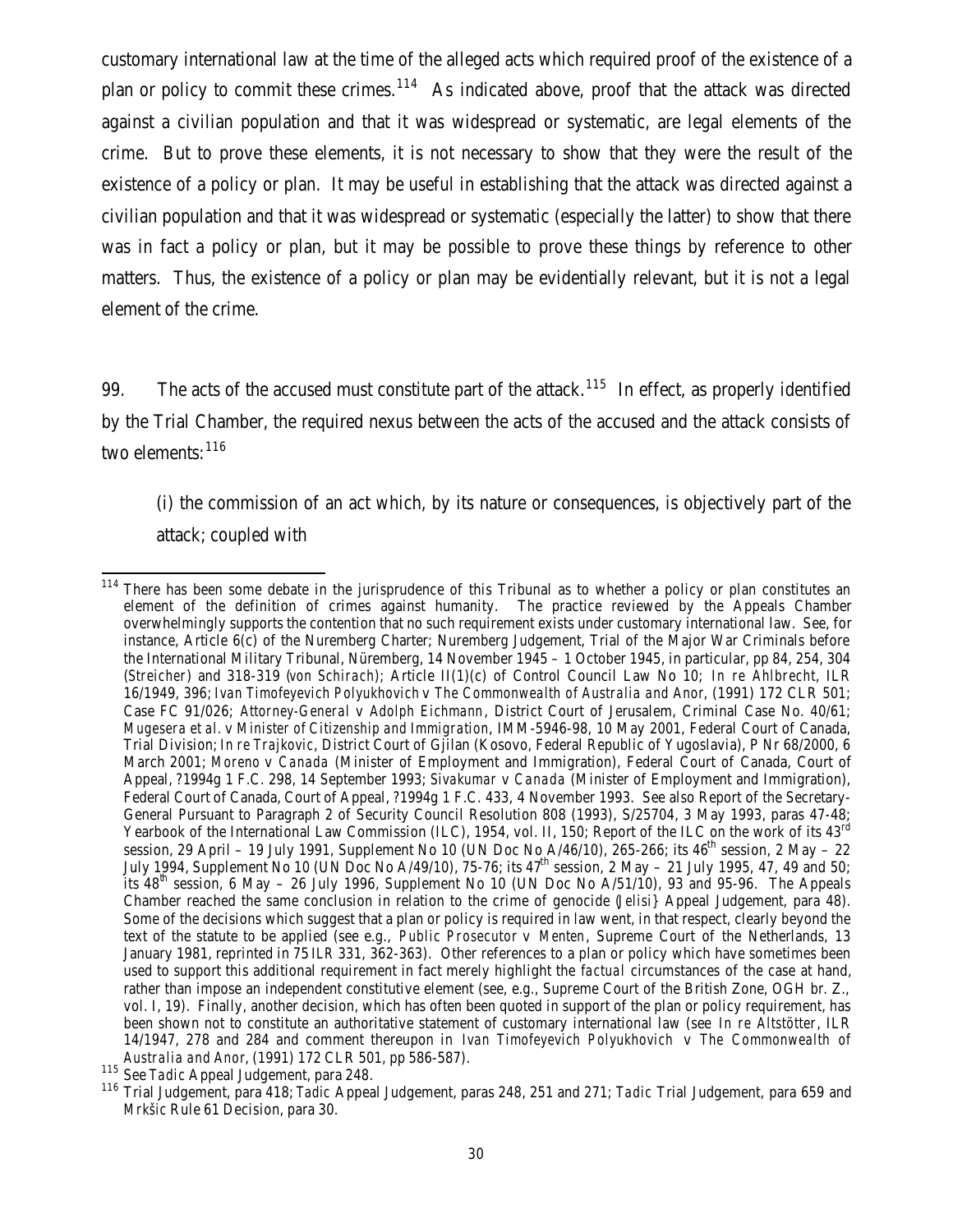(ii) knowledge on the part of the accused that there is an attack on the civilian population and that his act is part thereof.<sup>117</sup>

100. The acts of the accused must be part of the "attack" against the civilian population, but they need not be committed in the midst of that attack. A crime which is committed before or after the main attack against the civilian population or away from it could still, if sufficiently connected, be part of that attack. The crime must not, however, be an isolated act.<sup>118</sup> A crime would be regarded as an "isolated act" when it is so far removed from that attack that, having considered the context and circumstances in which it was committed, it cannot reasonably be said to have been part of the attack.<sup>119</sup>

101. The Appeals Chamber is satisfied that the Trial Chamber identified and applied the proper test for establishing the required nexus between the acts of the accused and the attack and that the Trial Chamber was correct in concluding that there is no requirement in the Statute or in customary international law that crimes against humanity must be supported by a policy or plan to carry them out. The Appeals Chamber is also satisfied that the acts of the Appellants were not merely of a military sort as was claimed, but that they were criminal in kind, and that the Trial Chamber did not err in concluding that these acts comprised part of the attack against the non-Serb civilian population of Foca. This part of the Appellants' common grounds of appeal therefore fails.

### 6. *Mens rea* for Crimes against Humanity

102. Concerning the required *mens rea* for crimes against humanity, the Trial Chamber correctly held that the accused must have had the intent to commit the underlying offence or offences with which he is charged, and that he must have known "that there is an attack on the civilian population and that his acts comprise part of that attack, or at least [that he took] the risk that his acts were part

 <sup>117</sup> The issue of *mens rea* is dealt with below, see paras 102-105.

<sup>118</sup> *Kupreškic* Trial Judgement, para 550.

<sup>119</sup> *Ibid*.; *Tadic* Trial Judgement, para 649 and *Mrkšic* Rule 61 Decision, para 30. On 30 May 1946, the Legal Committee of the United Nations War Crime Commission held that: "Isolated offences did not fall within the notion of crimes against humanity. As a rule systematic mass action, particularly if it was authoritative, was necessary to transform a common crime, punishable only under municipal law, into a crime against humanity, which thus became also the concern of international law. Only crimes which either by their magnitude and savagery or by their large number or by the fact that a similar pattern was applied at different times and places, endangered the international community or shocked the conscience of mankind, warranted intervention by States other than that on whose territory the crimes had been committed, or whose subjects had become their victims" (see, *History of the United Nations War Crimes Commission and the Development of the Laws of War*, Compiled by the United Nations War Crimes Commission, 1948, p 179).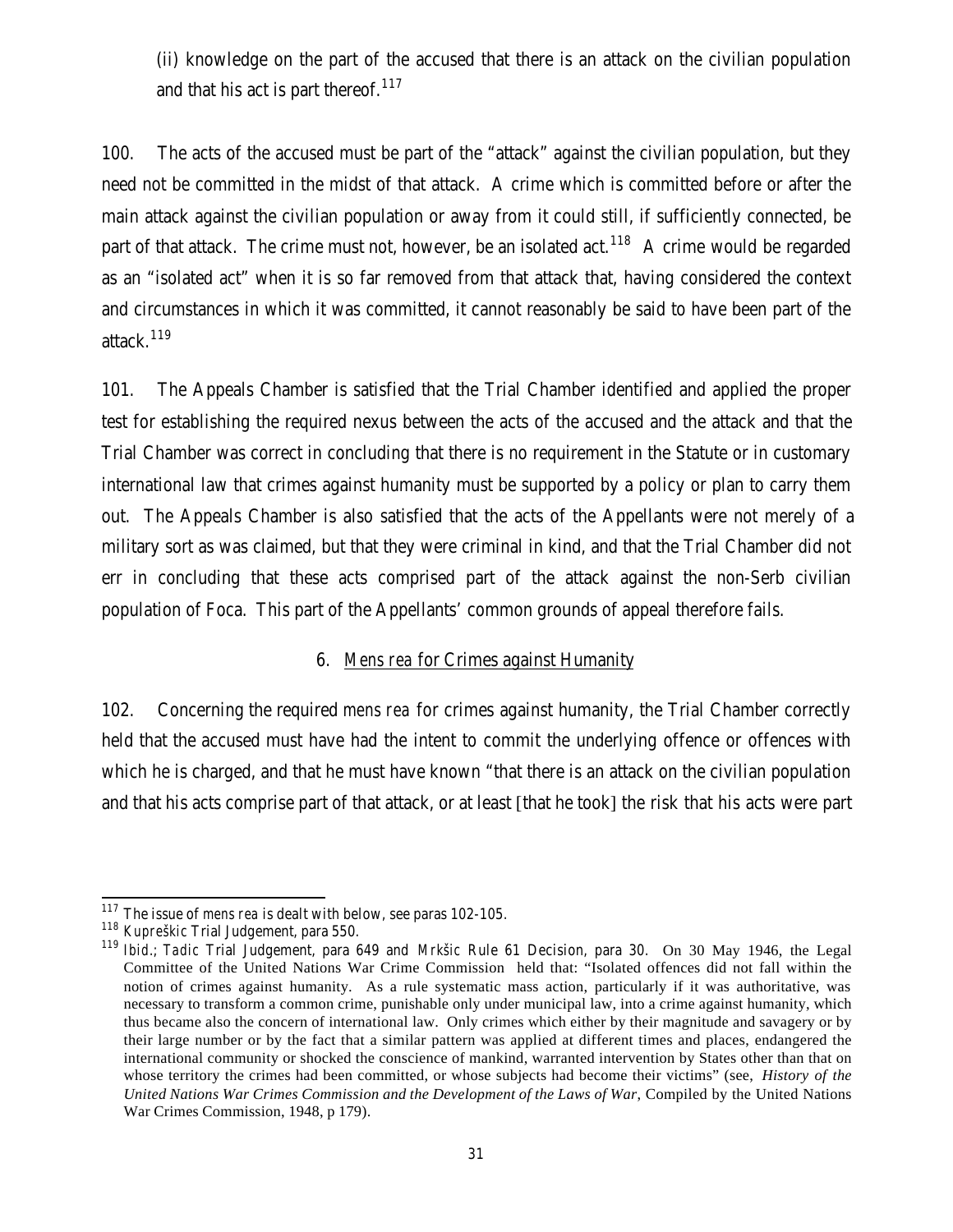of the attack."<sup>120</sup> This requirement, as pointed out by the Trial Chamber, does not entail knowledge of the details of the attack.<sup>121</sup>

103. For criminal liability pursuant to Article 5 of the Statute, "the motives of the accused for taking part in the attack are irrelevant and a crime against humanity may be committed for purely personal reasons. $122$  Furthermore, the accused need not share the purpose or goal behind the attack.<sup>123</sup> It is also irrelevant whether the accused intended his acts to be directed against the targeted population or merely against his victim. It is the attack, not the acts of the accused, which must be directed against the target population and the accused need only know that his acts are part thereof. At most, evidence that he committed the acts for purely personal reasons could be indicative of a rebuttable assumption that he was not aware that his acts were part of that attack.

104. The Appellants' contention that a perpetrator committing crimes against humanity needs to know about a plan or policy to commit such acts and that he needs to know of the details of the attack is not well founded. Accordingly, the Appeals Chamber rejects this part of the common grounds of appeal.

105. In conclusion, the Appeals Chamber is satisfied that the Trial Chamber correctly identified all five elements which constitute the *chapeau* elements or general requirements of crimes against humanity under customary international law, as well as the jurisdictional requirement that the acts be committed in armed conflict, and that it interpreted and applied these various elements correctly in the present instance. The Appellants' common grounds of appeal relating to Article 5 of the Statute are therefore rejected.

 <sup>120</sup> Trial Judgement, para 434.

<sup>121</sup> *Ibid.*

<sup>122</sup> *Ibid.*, para 433. See also *Tadic* Appeal Judgement, paras 248 and 252.

<sup>123</sup> See, for a telling illustration of that rule, *Attorney-General of the State of Israel* v *Yehezkel Ben Alish Enigster*, District Court of Tel-Aviv, 4 January 1952, para 13.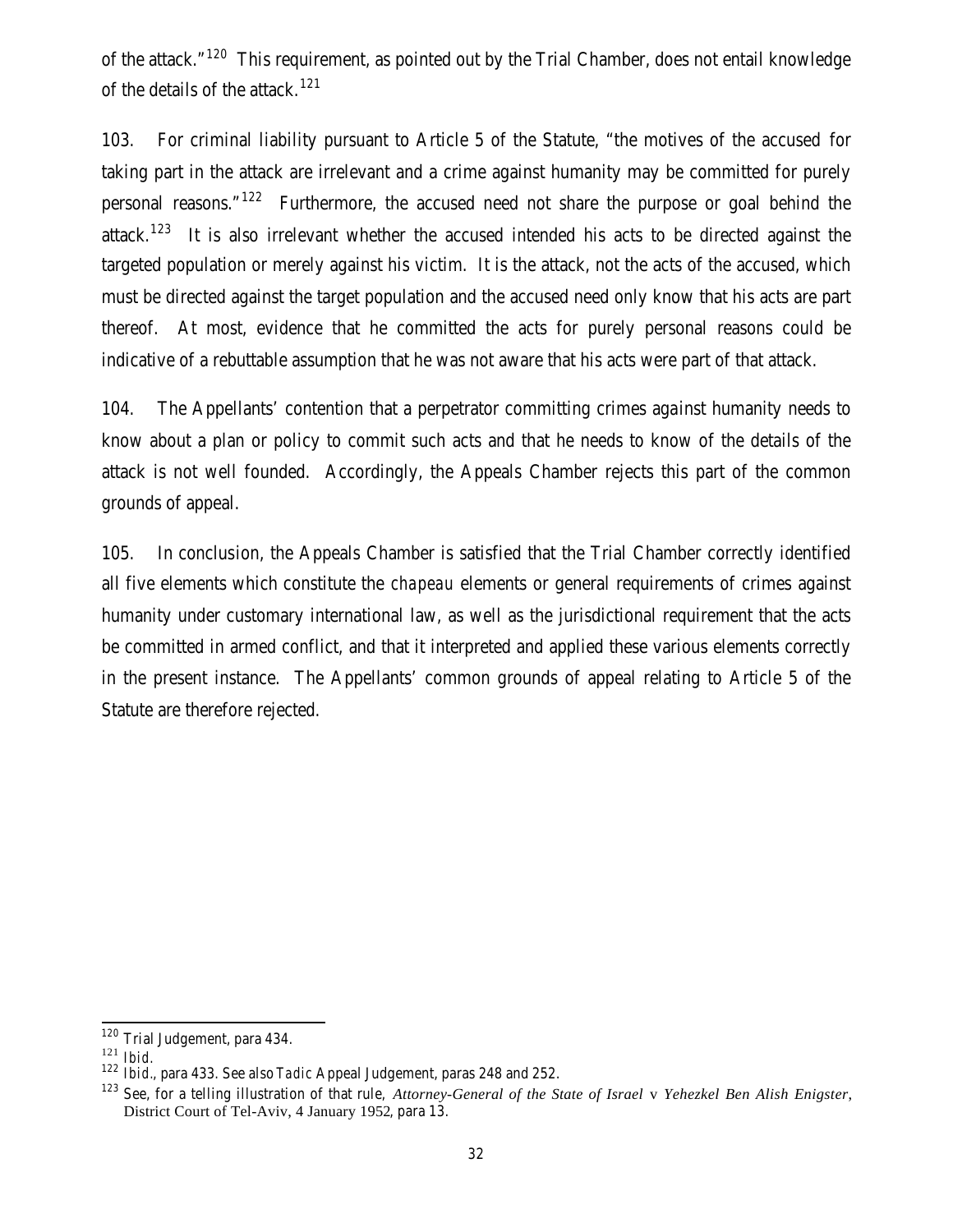# **V. GROUNDS OF APPEAL RELATING TO THE TRIAL CHAMBER'S DEFINITION OF THE OFFENCES**

### **A. Definition of the Crime of Enslavement (Dragoljub Kunarac and Radomir Kova~)**

### 1. Submissions of the Parties

### (a) The Appellants (Kunarac and Kova~)

106. The Appellants Kunarac and Kova~ contend that the Trial Chamber's definition of the crime of enslavement is too broad and does not define clearly the elements of this crime.<sup>124</sup> In particular, the Appellants believe that a clear distinction should be made "between the notion of enslavement (slavery) as interpreted in all the legal sources  $(...)$  and the detention as listed in the Indictment".<sup>125</sup> The Appellants put forward the following alternative elements for the crime of enslavement.

107. First, for a person to be found guilty of the crime of enslavement, it must be established that the accused treated the victim "as its own ownership".<sup>126</sup> The Appellants contend that the Prosecutor failed to prove that any of the accused charged with the crime of enslavement behaved in such a way to any of the victims.

108. Secondly, another constitutive element of the crime of enslavement is the constant and clear lack of consent of the victims during the entire time of the detention or the transfer.<sup>127</sup> The Appellants submit that this element has not been proven as the victims testified that they had freedom of movement within and outside the apartment and could therefore have escaped or attempted to change their situation.<sup>128</sup> Similarly, the Appellants contend that the victims were not forced to do household chores but undertook them willingly.<sup>129</sup>

109. Thirdly, the victim must be enslaved for an indefinite or at least for a prolonged period of time.<sup>130</sup> According to the Appellants, the time period must "indicate a clear intention to keep the

 <sup>124</sup> *Kunarac* Appeal Brief, para 130.

<sup>125</sup> *Kova~* Appeal Brief, para 160 and Appeal Transcript, T 118.

<sup>126</sup> Appeal Transcript, T 120. See also *Kunarac* and *Kova~* Reply Brief, para 6.39.

<sup>&</sup>lt;sup>127</sup> Appeal Transcript, T 119 and 125.

<sup>128</sup> *Ibid.,* T 119; *Kova~* Appeal Brief, para 164; *Kunarac* Appeal Brief, para 131 and *Kunarac* and *Kova~* Reply Brief, paras 5.64-5.65 and 6.39.

<sup>129</sup> *Kova~* Appeal Brief, para 164 and *Kunarac* and *Kova~* Reply Brief, paras 5.65 and 6.39.

<sup>130</sup> Appeal Transcript, T 120, 122 and 126 and *Kova~* Appeal Brief, para 165.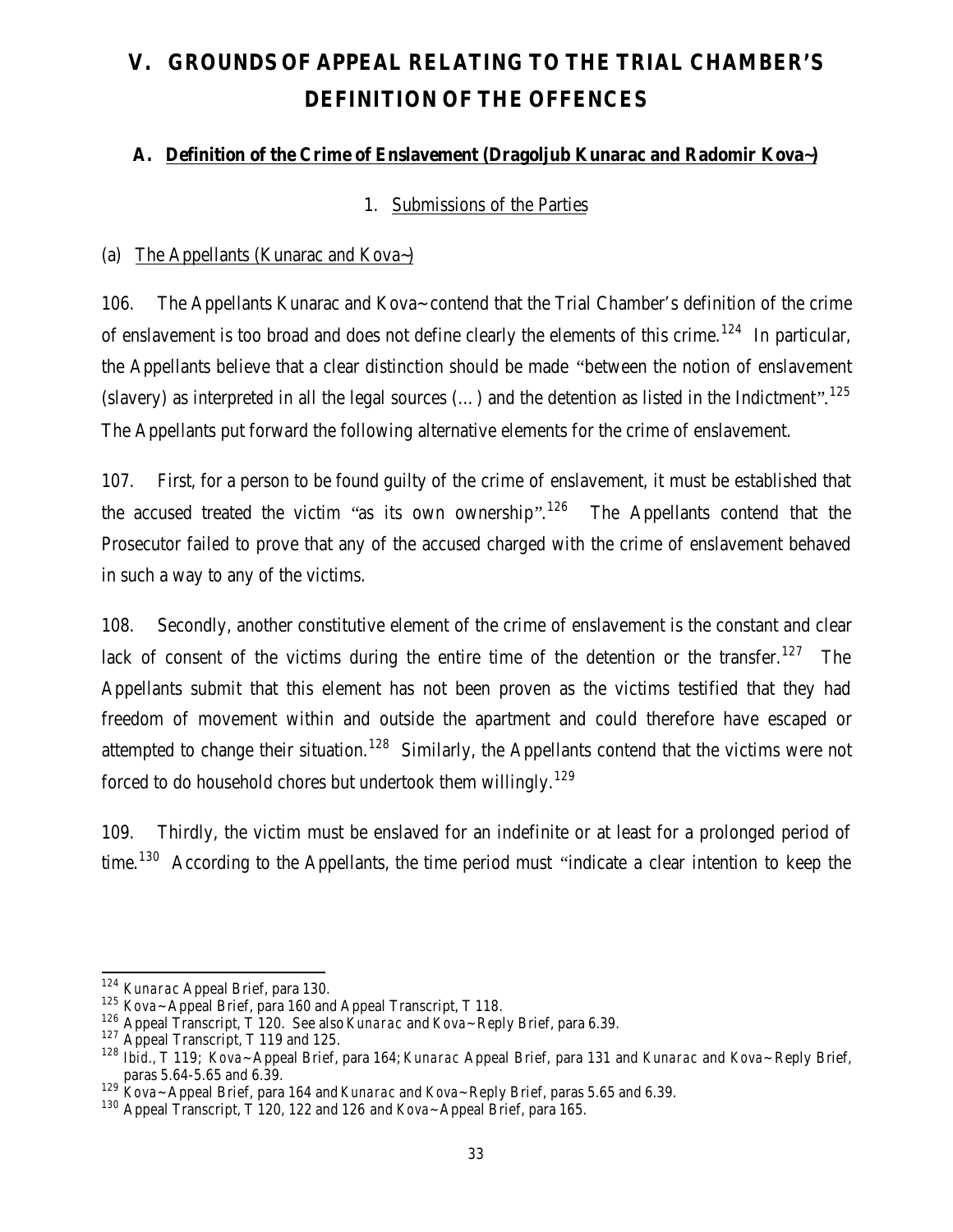victim in that situation for an indefinite period of time. Any other shorter period of time could not support the crime of enslavement".<sup>131</sup>

110. Lastly, as far as the mental element of the crime of enslavement is concerned, the Appellants submit that the required *mens rea* is the intent to detain the victims under constant control for a prolonged period of time in order to use them for sexual acts.<sup>132</sup> The Appellants contend that such an intent has not been proven beyond reasonable doubt by the Prosecutor in respect of any of the Appellants. The Appellant Kova~ argues that such an intent was not proved and did not exist, as he accepted the victims<sup>133</sup> in his apartment in order to organise their transfer outside of the theatre of the armed conflict.<sup>134</sup>

111. The Appellants therefore conclude that the Trial Chamber, by defining enslavement as the exercise of any or all of the powers attaching to the right of ownership, has committed an error of law which renders the decision invalid. They further contend that the Prosecutor has not proved beyond reasonable doubt that the conduct of the Appellants Kunarac and Kova~ satisfied any of the elements of the crime of enslavement as defined in their submission.<sup>135</sup>

### (b) The Respondent

112. The Respondent submits that the Trial Chamber has not committed any error of law which would invalidate the decision. She contends that the Trial Chamber's definition of enslavement correctly reflects customary international law at the time relevant to the Indictments.<sup>136</sup> She asserts that, even if some treaties have defined the concept of slavery narrowly, today "enslavement as a crime against humanity must be given a much broader definition because of its diverse contemporary manifestations".<sup>137</sup> The crime of enslavement is "closely tied to the crime of slavery in terms of its basic definition (…) but encompasses other contemporary forms of slavery not contemplated under the 1926 Slavery Convention and similar or subsequent conventions".<sup>138</sup>

113. The Respondent further contends that the Trial Chamber correctly identified the indicia of enslavement to include, among other factors, the absence of consent or free will of the victims.

<sup>&</sup>lt;sup>131</sup> Appeal Transcript, T 120.

<sup>132</sup> *Ibid.*, T 118-119; *Kunarac* Appeal Brief, paras 129 and 133 and *Kova~* Appeal Brief, paras 163 and 165.

<sup>&</sup>lt;sup>133</sup> The victims concerned are FWS-75, FWS-87, A.S. and A.B.

<sup>134</sup> *Kova~* Appeal Brief, para 165.

<sup>135</sup> Appeal Transcript, T 120 and Appellants' Reply on Prosecution's Consolidated Respondent's Brief, paras 5.67 and 6.39.

<sup>136</sup> Appeal Transcript, T 246 and Prosecution Consolidated Respondent's Brief, paras 5.164- 5.169.

<sup>137</sup> Appeal Transcript, T 246.

<sup>138</sup> *Ibid.*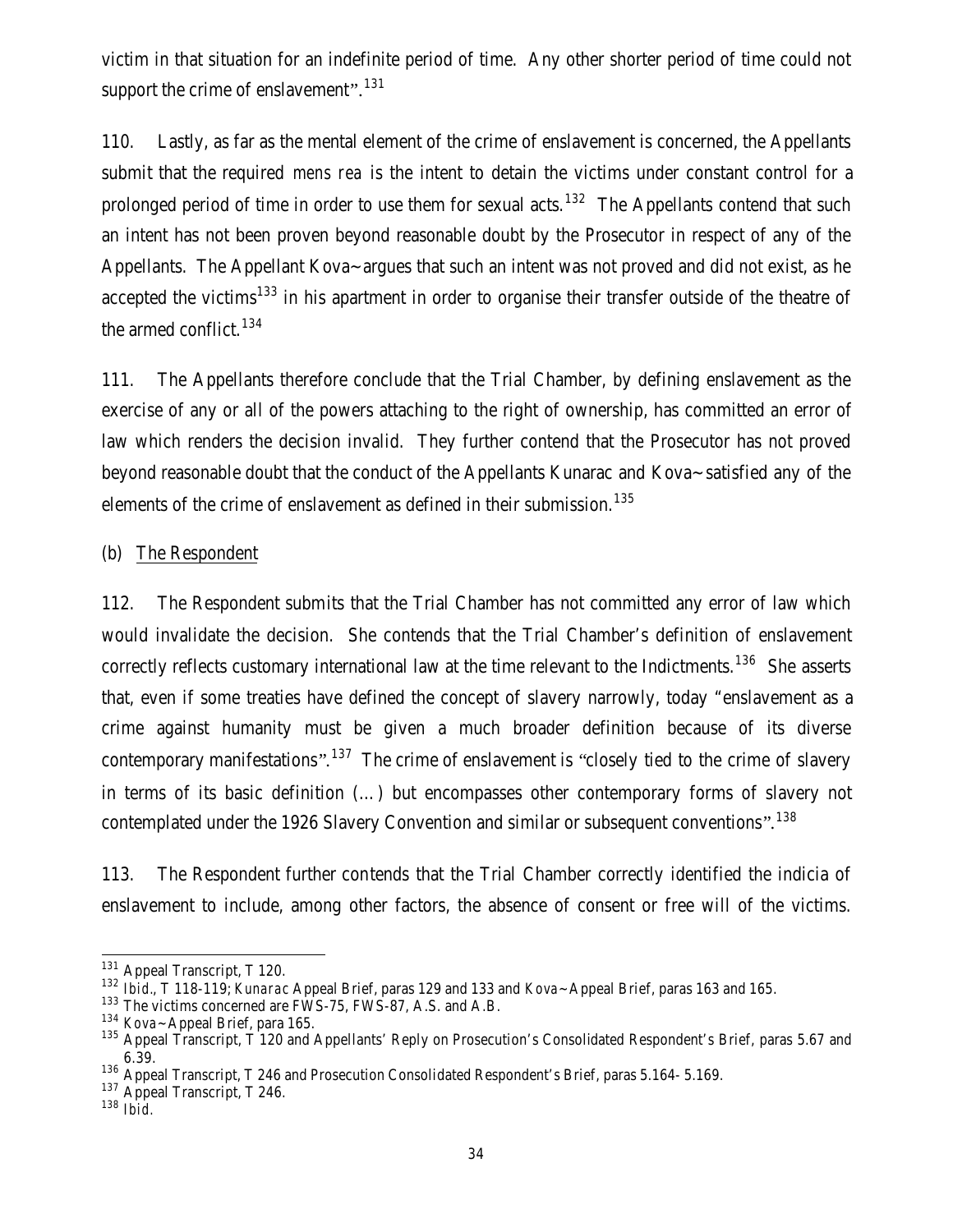Such consent is often rendered impossible or irrelevant by a series of influences such as detention, captivity or psychological oppression.<sup>139</sup> She further submits that this series of influences rendered the victims "unable to exert ?theirg freedom and autonomy".<sup>140</sup>

114. In response to the argument put forward by the Appellants that the victim must be enslaved for an indefinite or at least a prolonged period of time, the Respondent contends that duration is only one of the many factors that the Tribunal can look at and that it generally needs to be viewed in the context of other elements.<sup>141</sup>

115. Lastly, the Respondent submits that the *mens rea* element identified by the Trial Chamber is correct and that customary international law does not require any specific intent to enslave but rather the intent to exercise a power attaching to the right of ownership.<sup>142</sup>

### 2. Discussion

116. After a survey of various sources, the Trial Chamber concluded "that, at the time relevant to the indictment, enslavement as a crime against humanity in customary international law consisted of the exercise of any or all of the powers attaching to the right of ownership over a person".<sup>143</sup> It found that "the *actus reus* of the violation is the exercise of any or all of the powers attaching to the right of ownership over a person", and the "*mens rea* of the violation consists in the intentional exercise of such powers".<sup>144</sup>

117. The Appeals Chamber accepts the chief thesis of the Trial Chamber that the traditional concept of slavery, as defined in the 1926 Slavery Convention and often referred to as "chattel slavery", <sup>145</sup> has evolved to encompass various contemporary forms of slavery which are also based on the exercise of any or all of the powers attaching to the right of ownership. In the case of these various contemporary forms of slavery, the victim is not subject to the exercise of the more extreme rights of ownership associated with "chattel slavery", but in all cases, as a result of the exercise of any or all of the powers attaching to the right of ownership, there is some destruction of the juridical

 <sup>139</sup> *Ibid.,* T 256.

<sup>140</sup> *Ibid.,* T 257. See also Prosecution Consolidated Respondent's Brief, para 5.178.

<sup>141</sup> Appeal Transcript, T 254-255 and 272-273.

<sup>142</sup> *Ibid.,* T 254 and Prosecution Consolidated Respondent's Brief, paras 5.180- 5.183.

<sup>&</sup>lt;sup>143</sup> Trial Judgement, para 539.

<sup>144</sup> *Ibid.,* para 540.

<sup>&</sup>lt;sup>145</sup> "Chattel slavery" is used to describe slave-like conditions. To be reduced to "chattel" generally refers to a form of movable property as opposed to property in land.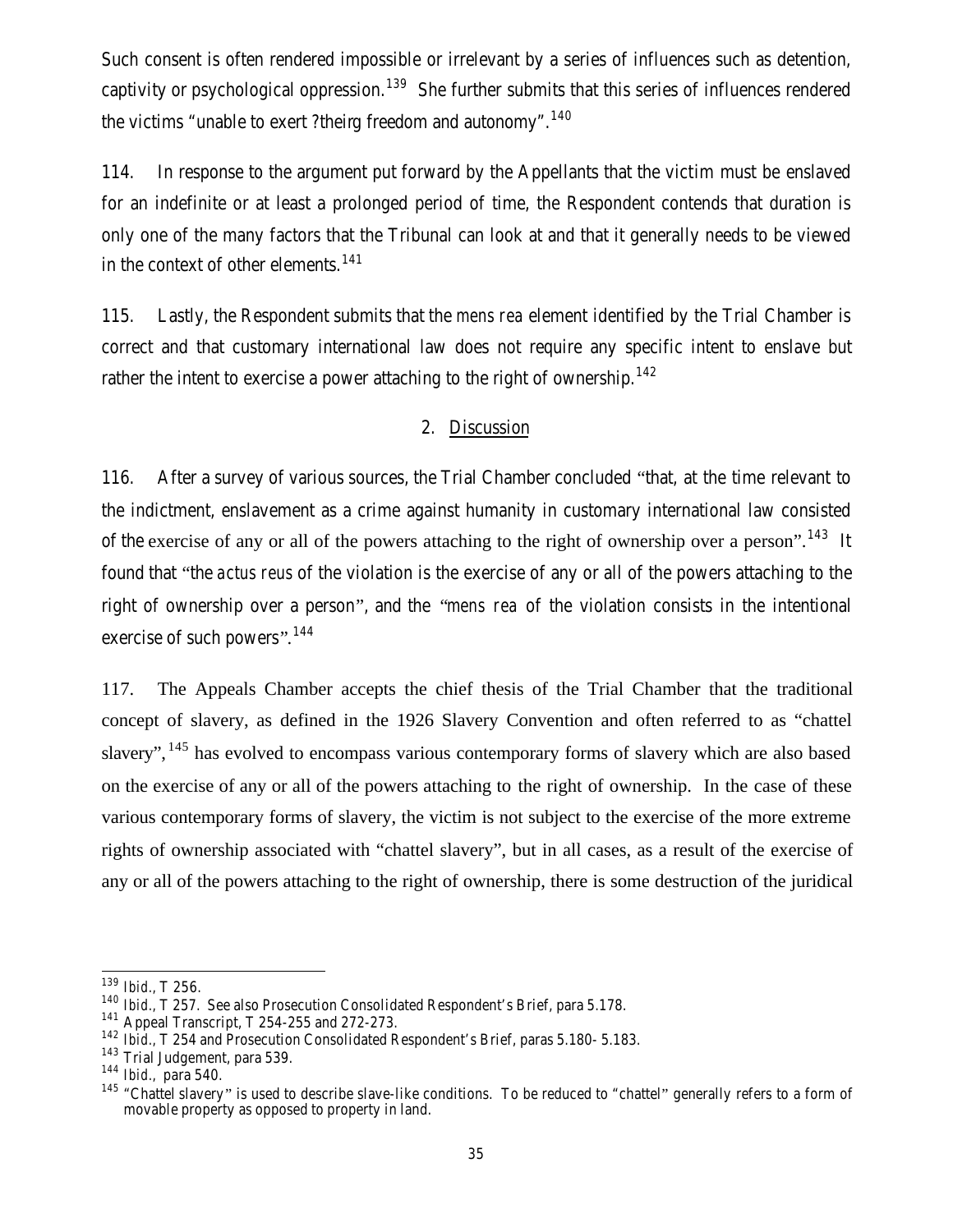personality;<sup>146</sup> the destruction is greater in the case of "chattel slavery" but the difference is one of degree. The Appeals Chamber considers that, at the time relevant to the alleged crimes, these contemporary forms of slavery formed part of enslavement as a crime against humanity under customary international law.

118. The Appeals Chamber will however observe that the law does not know of a "right of ownership over a person".  $147$  Article 1(1) of the 1926 Slavery Convention speaks more guardedly "of a person over whom any or all of the powers attaching to the right of ownership are exercised." That language is to be preferred.

119. The Appeals Chamber considers that the question whether a particular phenomenon is a form of enslavement will depend on the operation of the factors or indicia of enslavement identified by the Trial Chamber. These factors include the "control of someone's movement, control of physical environment, psychological control, measures taken to prevent or deter escape, force, threat of force or coercion, duration, assertion of exclusivity, subjection to cruel treatment and abuse, control of sexuality and forced labour".<sup>148</sup> Consequently, it is not possible exhaustively to enumerate all of the contemporary forms of slavery which are comprehended in the expansion of the original idea; this Judgement is limited to the case in hand. In this respect, the Appeals Chamber would also like to refer to the finding of the Trial Chamber in paragraph 543 of the Trial Judgement stating:

The Prosecutor also submitted that the mere ability to buy, sell, trade or inherit a person or his or her labours or services could be a relevant factor. The Trial Chamber considers that the *mere ability* to do so is insufficient, such actions actually occurring could be a relevant factor.

However, this particular aspect of the Trial Chamber's Judgement not having been the subject of argument, the Appeals Chamber does not consider it necessary to determine the point involved.

120. In these respects, the Appeals Chamber rejects the Appellants' contention that lack of resistance or the absence of a clear and constant lack of consent during the entire time of the detention can be interpreted as a sign of consent. Indeed, the Appeals Chamber does not accept the premise that lack of consent is an element of the crime since, in its view, enslavement flows from

 <sup>146</sup> It is not suggested that every case in which the juridical personality is destroyed amounts to enslavement; the concern here is only with cases in which the destruction of the victim's juridical personality is the result of the exercise of any of the powers attaching to the right of ownership.

<sup>147</sup> Trial Judgement, para 539. See also Article 7(2)(c) of the Rome Statute of the International Criminal Court, adopted in Rome on 17 July 1998 (PCNICC/1999/INF.3, 17 August 1999), which defines enslavement as "the exercise of any or all of the powers attaching to the right of ownership over a person and includes the exercise of such power in the course of trafficking in persons, in particular women and children."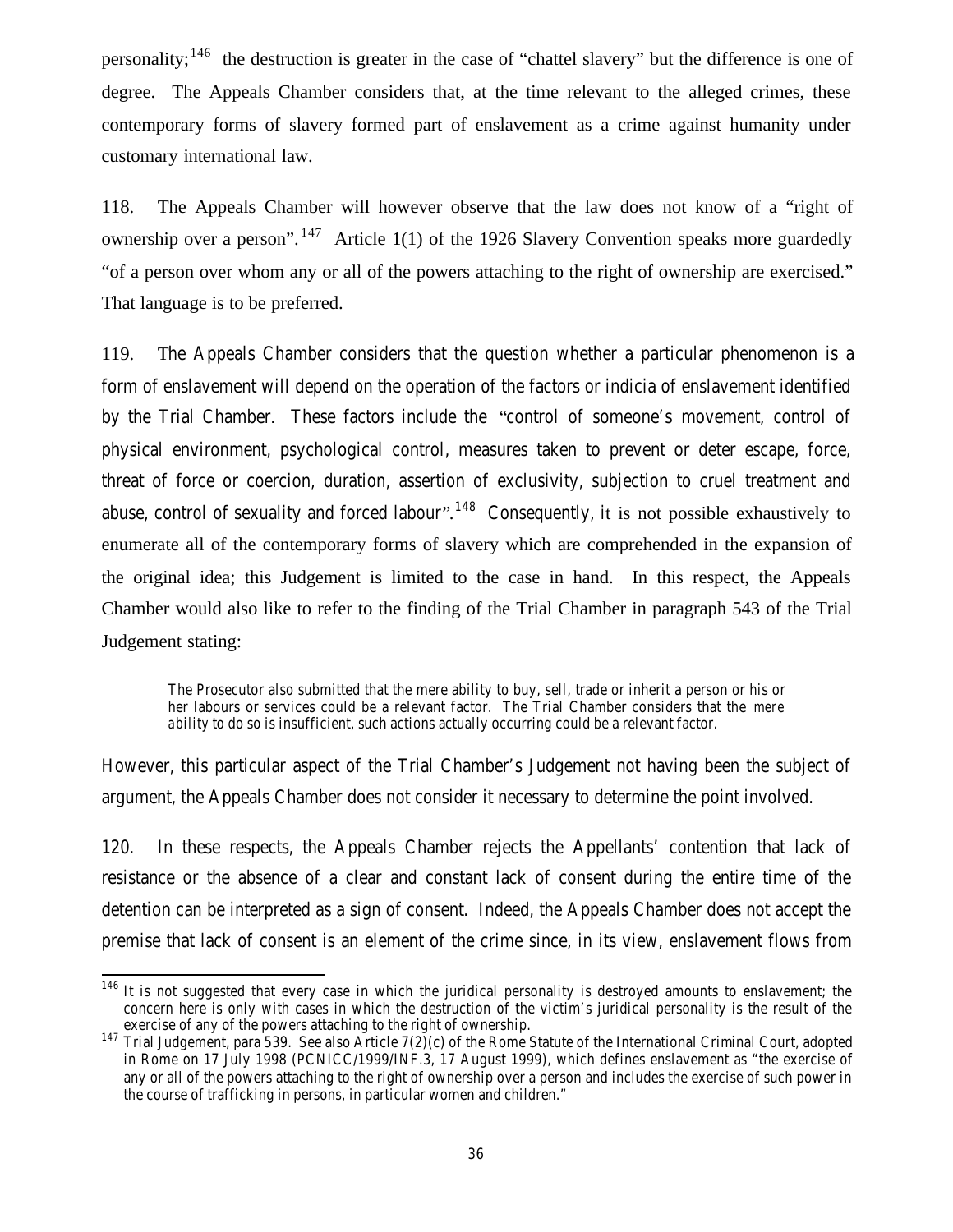claimed rights of ownership; accordingly, lack of consent does not have to be proved by the Prosecutor as an element of the crime. However, consent may be relevant from an evidential point of view as going to the question whether the Prosecutor has established the element of the crime relating to the exercise by the accused of any or all of the powers attaching to the right of ownership. In this respect, the Appeals Chamber considers that circumstances which render it impossible to express consent may be sufficient to presume the absence of consent. In the view of the Appeals Chamber, the circumstances in this case were of this kind.

121. The Appellants contend that another element of the crime of enslavement requires the victims to be enslaved for an indefinite or at least for a prolonged period of time. The Trial Chamber found that the duration of the detention is another factor that can be considered but that its importance will depend on the existence of other indications of enslavement.<sup>149</sup> The Appeals Chamber upholds this finding and observes that the duration of the enslavement is not an element of the crime. The question turns on the quality of the relationship between the accused and the victim. A number of factors determine that quality. One of them is the duration of the relationship. The Appeals Chamber considers that the period of time, which is appropriate, will depend on the particular circumstances of each case.

122. Lastly, as far as the *mens rea* of the crime of enslavement is concerned, the Appeals Chamber concurs with the Trial Chamber that the required *mens rea* consists of the intentional exercise of a power attaching to the right of ownership.<sup>150</sup> It is not required to prove that the accused intended to detain the victims under constant control for a prolonged period of time in order to use them for sexual acts.

123. Aside from the foregoing, the Appeals Chamber considers it appropriate in the circumstances of this case to emphasise the citation by the Trial Chamber of the following excerpt from the *Pohl* case: <sup>151</sup>

Slavery may exist even without torture. Slaves may be well fed, well clothed, and comfortably housed, but they are still slaves if without lawful process they are deprived of their freedom by forceful restraint. We might eliminate all proof of ill-treatment, overlook the starvation, beatings, and other barbarous acts, but the admitted fact of slavery - compulsory uncompensated labour would still remain. There is no such thing as benevolent slavery. Involuntary servitude, even if tempered by humane treatment, is still slavery.

 $\overline{a}$  $148$  Trial Judgement, para 543. See also Trial Judgement, para 542.

<sup>149</sup> *Ibid.*, para 542.

<sup>150</sup> *Ibid*., para 540.

<sup>151</sup> *US* v *Oswald Pohl and Others*, Judgement of 3 November 1947, reprinted in *Trials of War Criminals Before the Nuernberg Military Tribunals under Control Council No. 10,* Vol 5, (1997), p 958 at p 970.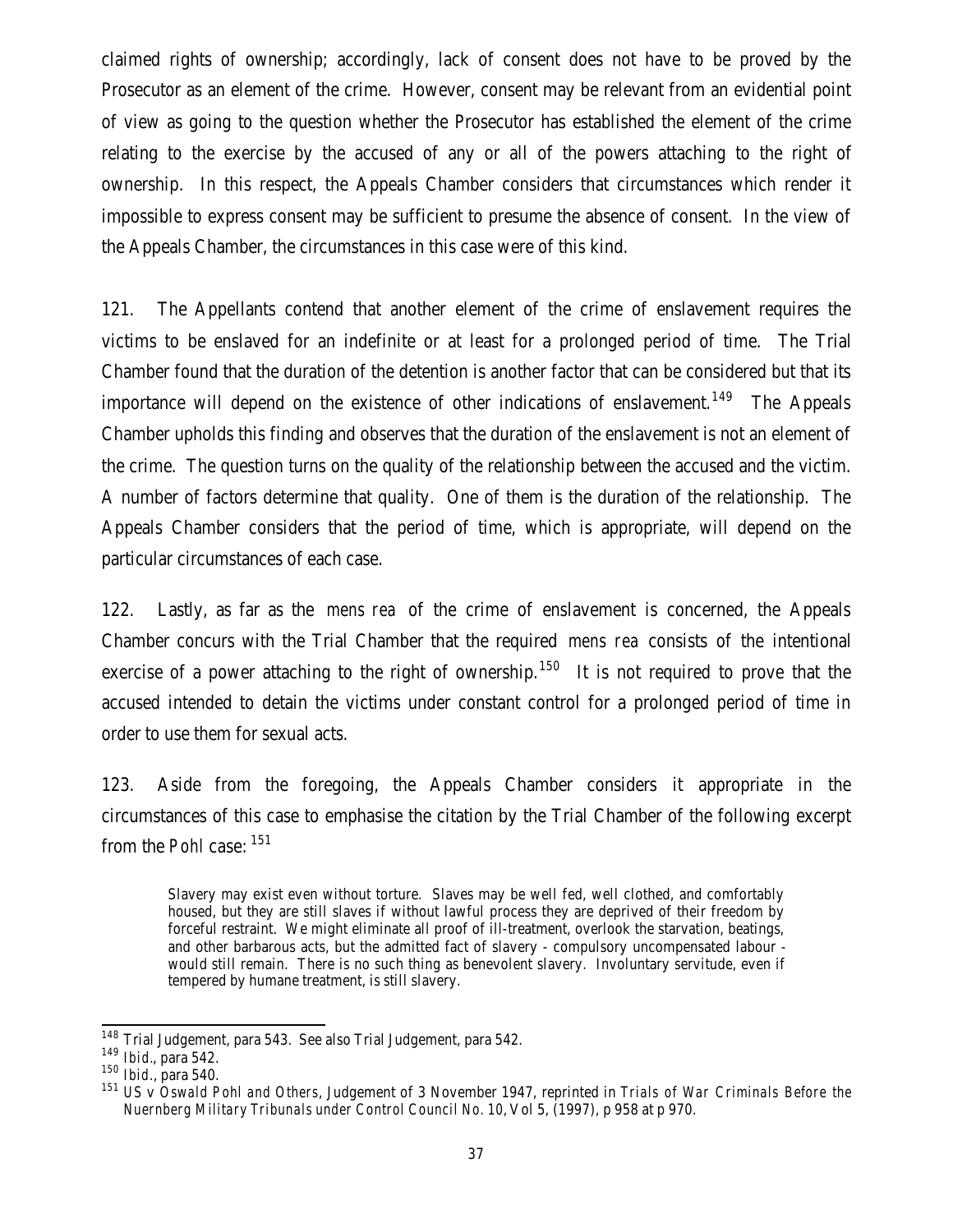The passage speaks of slavery; it applies equally to enslavement.

124. For the foregoing reasons, the Appeals Chamber is of the opinion that the Trial Chamber's definition of the crime of enslavement is not too broad and reflects customary international law at the time when the alleged crimes were committed. The Appellants' contentions are therefore rejected; the appeal relating to the definition of the crime of enslavement fails.

### **B. Definition of the Crime of Rape**

### 1. Submissions of the Parties

### (a) The Appellants

125. The Appellants challenge the Trial Chamber's definition of rape. With negligible differences in diction, they propose instead definitions requiring, in addition to penetration, a showing of two additional elements: force or threat of force and the victim's "continuous" or "genuine" resistance.<sup>152</sup> The Appellant Kovac, for example, contends that the latter requirement provides notice to the perpetrator that the sexual intercourse is unwelcome. He argues that "?r?esistance must be real throughout the duration of the sexual intercourse because otherwise it may be concluded that the alleged victim consented to the sexual intercourse".<sup>153</sup>

### (b) The Respondent

126. In contrast, the Respondent dismisses the Appellants' resistance requirement and largely accepts the Trial Chamber's definition. In so doing, however, the Respondent emphasises an important principle distilled from the Trial Chamber's survey of international law: "serious violations of sexual autonomy are to be penalised".<sup>154</sup> And she further notes that "force, threats of force, or coercion" nullifies "true consent".<sup>155</sup>

 <sup>152</sup> *Kunarac* Appeal Brief, para 99; *Vukovic* Appeal Brief, para 169 and *Kovac* Appeal Brief, para 105.

<sup>153</sup> *Kovac* Appeal Brief, para 107.

<sup>154</sup> Prosecution Consolidated Respondent's Brief, para 4.15 (quoting Trial Judgement, para 457). Indeed, it is worth noting that the part of the German Criminal Code penalizing rape and other forms of sexual abuse is entitled "Crimes Against Sexual Self-Determination" (German Criminal Code (*Strafgesetzbuch*), Chapter 13, amended by law of 23 November 1973).

<sup>&</sup>lt;sup>155</sup> Prosecution Consolidated Respondent's Brief, para 4.19.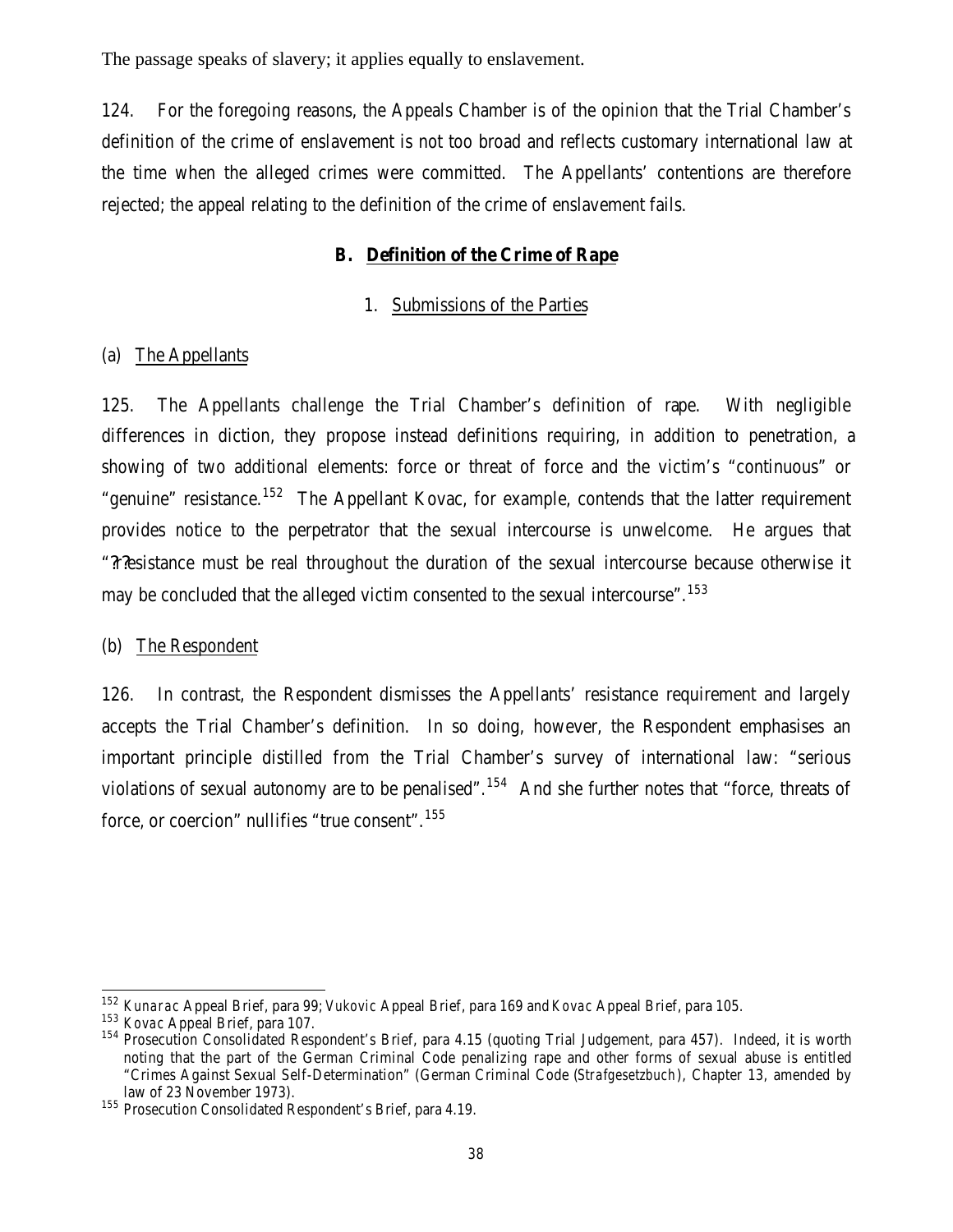#### 2. Discussion

127. After an extensive review of the Tribunal's jurisprudence and domestic laws from multiple jurisdictions, the Trial Chamber concluded: 156

the *actus reus* of the crime of rape in international law is constituted by: the sexual penetration, however slight: (a) of the vagina or anus of the victim by the penis of the perpetrator or any other object used by the perpetrator; or (b) the mouth of the victim by the penis of the perpetrator; where such sexual penetration occurs without the consent of the victim. Consent for this purpose must be consent given voluntarily, as a result of the victim's free will, assessed in the context of the surrounding circumstances. The *mens rea* is the intention to effect this sexual penetration, and the knowledge that it occurs without the consent of the victim.<sup>157</sup>

128. The Appeals Chamber concurs with the Trial Chamber's definition of rape. Nonetheless, the Appeals Chamber believes that it is worth emphasising two points. First, it rejects the Appellants' "resistance" requirement, an addition for which they have offered no basis in customary international law. The Appellants' bald assertion that nothing short of continuous resistance provides adequate notice to the perpetrator that his attentions are unwanted is wrong on the law and absurd on the facts.

129. Secondly, with regard to the role of force in the definition of rape, the Appeals Chamber notes that the Trial Chamber appeared to depart from the Tribunal's prior definitions of rape.<sup>158</sup> However, in explaining its focus on the absence of consent as the *conditio sine qua non* of rape, the Trial Chamber did not disavow the Tribunal's earlier jurisprudence, but instead sought to explain the relationship between force and consent. Force or threat of force provides clear evidence of nonconsent, but force is not an element *per se* of rape.<sup>159</sup> In particular, the Trial Chamber wished to explain that there are "factors ?other than force? which would render an act of sexual penetration *non-consensual or non-voluntary* on the part of the victim".<sup>160</sup> A narrow focus on force or threat of force could permit perpetrators to evade liability for sexual activity to which the other party had not consented by taking advantage of coercive circumstances without relying on physical force.

130. The Appeals Chamber notes, for example, that in some domestic jurisdictions, neither the use of a weapon nor the physical overpowering of a victim is necessary to demonstrate force. A threat to retaliate "in the future against the victim or any other person" is a sufficient *indicium* of

<sup>&</sup>lt;sup>156</sup> Trial Judgement, paras 447-456.

<sup>157</sup> *Ibid.*, para 460.

<sup>158</sup> See, e.g., *Furund`ija* Trial Judgement, para 185. Prior attention has focused on force as the defining characteristic of rape. Under this line of reasoning, force or threat of force either nullifies the possibility of resistance through physical violence or renders the context so coercive that consent is impossible.

<sup>&</sup>lt;sup>159</sup> Trial Judgement, para 458.

<sup>160</sup> *Ibid.*, para 438.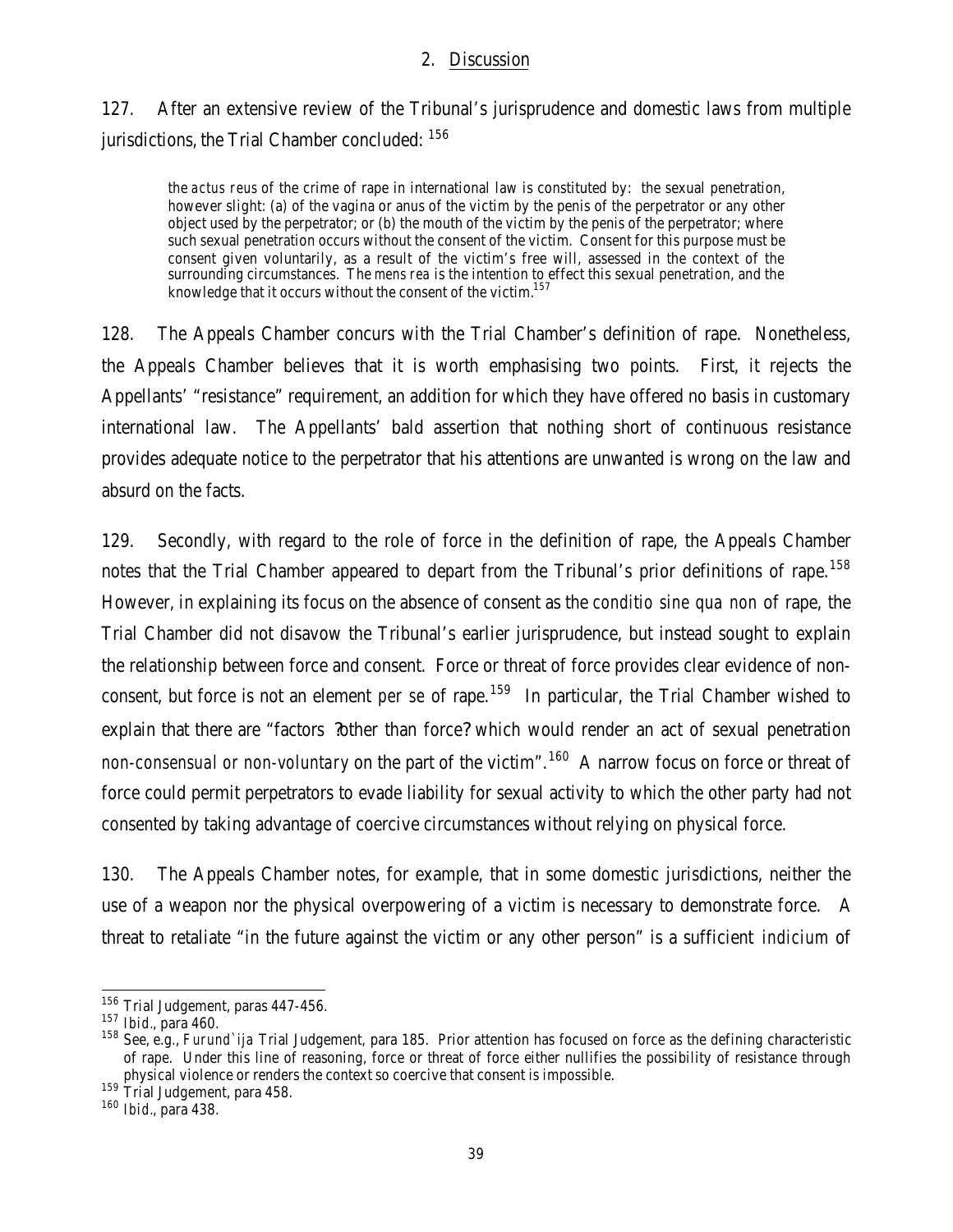force so long as "there is a reasonable possibility that the perpetrator will execute the threat".<sup>161</sup> While it is true that a focus on one aspect gives a different shading to the offence, it is worth observing that the circumstances giving rise to the instant appeal and that prevail in most cases charged as either war crimes or crimes against humanity will be almost universally coercive. That is to say, true consent will not be possible.

131. Under the chapter entitled "Crimes Against Sexual Self-Determination," German substantive law contains a section penalising sexual acts with prisoners and persons in custody of public authority.<sup>162</sup> The absence of consent is not an element of the crime. Increasingly, the state and national laws of the United States — designed for circumstances far removed from war contexts — support this line of reasoning. For example, it is a federal offence for a prison guard to have sex with an inmate, whether or not the inmate consents. Most states have similar prohibitions in their criminal codes.<sup>163</sup> In *State of New Jersey* v *Martin*, the Appellate Division of the New Jersey Superior Court commented on the purpose of such protections: "?the legislature? reasonably recognised the unequal positions of power and the inherent coerciveness of the situation which could not be overcome by evidence of apparent consent".<sup>164</sup> And, in some jurisdictions, spurred by revelations of pervasive sexual abuse of women prisoners, sexual contact between a correctional officer and an inmate is a felony.<sup>165</sup> That such jurisdictions have established these strict liability provisions to protect prisoners who enjoy substantive legal protections, including access to counsel and the expectation of release after a specified period, highlights the need to presume non-consent here.

 $\overline{a}$ <sup>161</sup> California Penal Code 1999, Title 9, Section 261(a)(6). The section also lists, among the circumstances transforming an act of sexual intercourse into rape, "where it is accomplished against a person's will by means of force, violence, duress, menace, or fear of immediate and unlawful bodily injury on the person or another" (Section 261(a)(2)). Consent is defined as "positive cooperation in act or attitude pursuant to an exercise of free will" (Section 261.6).

<sup>162</sup> Indeed, a more recently enacted German Criminal Code (*Strafgesetzbuch*), Chapter 13, Section 177, which defines sexual coercion and rape, recognizes the special vulnerability of victims in certain situations. It was amended in April 1998 to explicitly add "exploiting a situation in which the victim is unprotected and at the mercy of the perpetrator's influence" as equivalent to "force" or "threat of imminent danger to life or limb".

<sup>163</sup> See, e.g., N.J. Stat. Section 2C: 14-2 (2001) (An actor is guilty of, respectively, aggravated and simple sexual assault…?if? "?t?he actor has supervisory or disciplinary power over the victim by virtue of the actor's legal, professional, or occupational status" or if "?t?he victim is on probation or parole, or is detained in a hospital, prison or other institution and the actor has supervisory or disciplinary power over the victim by virtue of the actor's legal, professional or occupational status.").

<sup>164</sup> *State of New Jersey* v *Martin*, 235 N.J. Super. 47, 56, 561 A.2d, 631, 636 (1989). Chapter 13 of the German Criminal Code has similar provisions. Section 174a imposes criminal liability for committing "sexual acts on a prisoner or person in custody upon order of a public authority." Section 174b punishes sexual abuse by means of exploiting a position in public office. In neither instance is the absence of consent an element.

<sup>165</sup> See *Women Prisoners of the District of Columbia Department of Corrections* v *District of Columbia*, 877 F. Supp. 634, 640 (D.D.C. 1994), *rev'd* on other grounds, 93 F.3d 910 (D.C. Cir. 1996) and Prison Litigation Reform Act of 1996, Pub. L. 105-119, 18 U.S.C. Section 3626.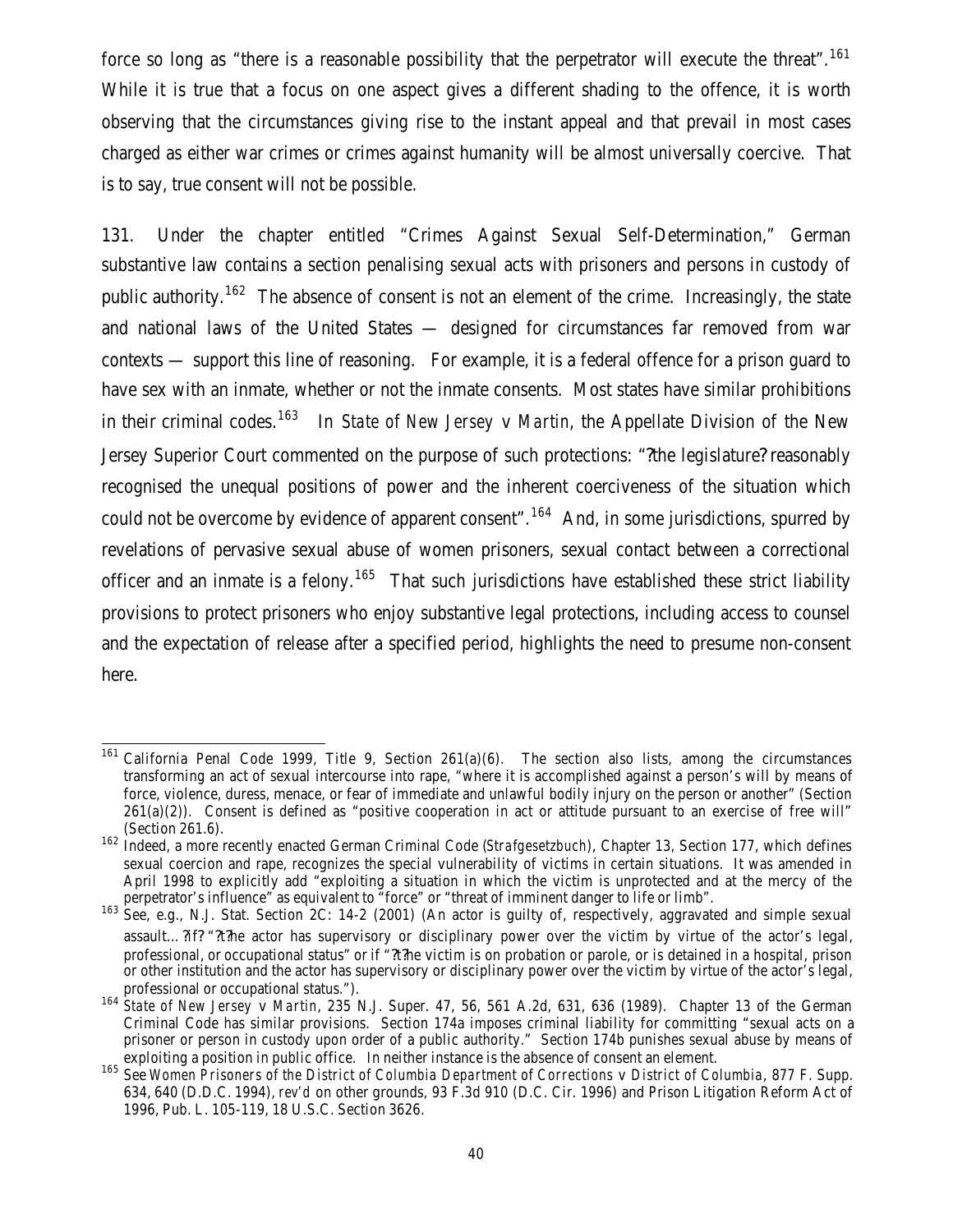132. For the most part, the Appellants in this case were convicted of raping women held in *de facto* military headquarters, detention centres and apartments maintained as soldiers' residences. As the most egregious aspect of the conditions, the victims were considered the legitimate sexual prey of their captors. Typically, the women were raped by more than one perpetrator and with a regularity that is nearly inconceivable. (Those who initially sought help or resisted were treated to an extra level of brutality). Such detentions amount to circumstances that were so coercive as to negate any possibility of consent.

133. In conclusion, the Appeals Chamber agrees with the Trial Chamber's determination that the coercive circumstances present in this case made consent to the instant sexual acts by the Appellants impossible. The Appellants' grounds of appeal relating to the definition of the crime of rape therefore fail.

# **C. Definition of the Crime of Torture (Dragoljub Kunarac and Zoran Vukovi})**

### 1. Submissions of the Parties

### (a) The Appellants (Kunarac and Vukovi})

134. Neither Appellant challenges the Trial Chamber's definition of torture.<sup>166</sup> Indeed, the Appellants seem to accept the conclusions of the Trial Chamber identifying the crime of torture on the basis of three elements, these being respectively an intentional act, inflicting suffering, and the existence of a prohibited purpose. Nonetheless, they assert that these three constitutive elements of the crime of torture have not been proven beyond reasonable doubt in relation to either Kunarac<sup>167</sup> or Vukovi $3^{168}$  and that their convictions were thus ill-founded.<sup>169</sup>

135. With regard to the first element of the crime of torture, the Appellant Kunarac contends that he committed no act which could inflict severe physical or mental pain or suffering and that the arguments raised by the Prosecutor,  $170$  as well as the case-law to which she refers, are not sufficient to justify the findings of the Trial Chamber that some of Kunarac's victims experienced such mental pain or suffering.<sup>171</sup> Kunarac states that he never asserted that rape victims, in general, could not suffer, but rather that, in the instant case, no witness showed the effects of physical or mental pain

 <sup>166</sup> *Kunarac* Appeal Brief, para 120 and *Vukovic* Appeal Brief, para 163.

<sup>167</sup> *Kunarac* Appeal Brief, paras 120-121.

<sup>168</sup> *Vukovic* Appeal Brief, paras 159 and 164-167.

<sup>169</sup> *Kunarac* Appeal Brief, paras 120-121 and *Vukovic* Appeal Brief, paras 159 and 164-167.

<sup>170</sup> Prosecution Consolidated Respondent's Brief, paras 6.42-6.45.

<sup>171</sup> *Kunarac* and *Kovac* Reply Brief, para 6.23.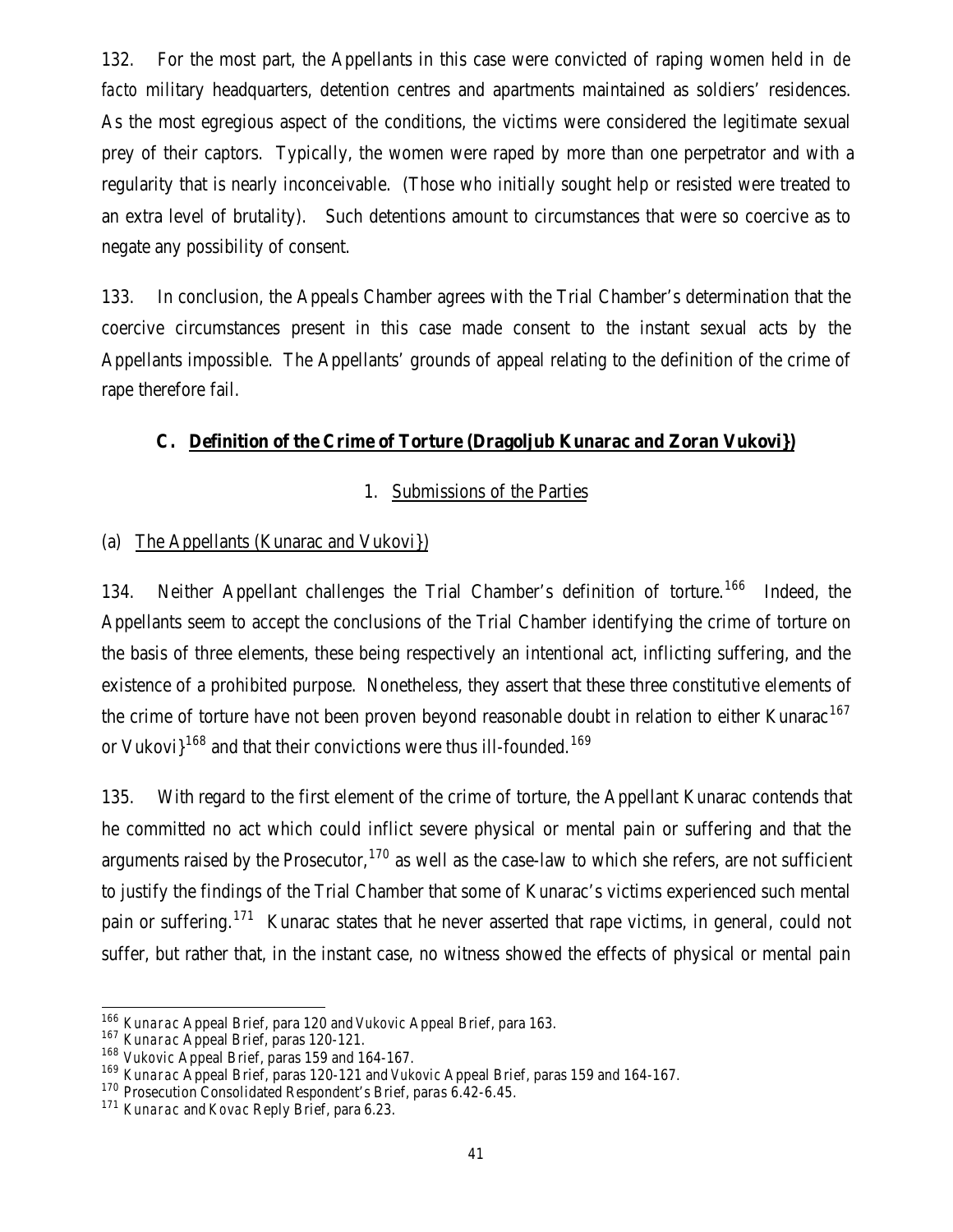or suffering.<sup>172</sup> In Kunarac's view, therefore, the first element of the crime of torture – the infliction of severe pain or suffering – is not met in his case.

136. The Appellant Vukovi}, referring to paragraph 7.11 of Indictment IT-96-23-/1, asserts that he was not charged with any act inflicting severe physical or mental pain or suffering.<sup>173</sup> The Appellant Vukovi} further challenges his conviction for torture through rape in the form of vaginal penetration on the basis that FWS-50, who was allegedly raped by Vukovi}, did not mention the use of force or threats.<sup>174</sup> The Appellant appears to conclude from the absence of evidence of the use of physical force that the alleged rape of FWS-50 could not have resulted in severe *physical* pain or suffering on the part of FWS-50.<sup>175</sup> The Appellant thus asserts that the first element of the crime of torture will only be satisfied if there is evidence that the alleged rape resulted in severe *mental* pain or suffering on the part of FWS-50.<sup>176</sup> In this regard, the Appellant first contends that FWS-50 did not claim to have been inflicted with severe mental pain or suffering. Secondly, the Appellant seems to argue that, objectively, FWS-50 would not have experienced severe mental pain or suffering as a result of the alleged rape, as she had been raped on previous occasions by other perpetrators. Thirdly, the Appellant notes that two Defence expert witnesses testified that they did not find that the victims of the alleged rapes had suffered severe consequences. Finally, the Appellant states that the Prosecutor failed to prove beyond reasonable doubt that FWS-50 was inflicted with severe physical or mental pain or suffering. For these reasons, the Appellant Vukovi} contends that the first element of the crime of torture – the infliction of severe pain or suffering – is not met in his case and that the Trial Chamber erred in its application of the law and in finding him guilty of the crime of torture.<sup>177</sup>

137. The Appellants submit that they did not intend to inflict pain or suffering, rather that their aims were purely sexual in nature.<sup>178</sup> The Appellants, therefore, argue that the second element of the crime of torture – the deliberate nature of the act or omission – has not been proven in either of their cases.<sup>179</sup>

 <sup>172</sup> *Ibid.*, para 6.25.

<sup>173</sup> *Vukovic* Appeal Brief, para 164*.*

<sup>174</sup> *Ibid.*, para 160.

<sup>175</sup> *Ibid.*, para 164.

<sup>176</sup> *Ibid.*

<sup>177</sup> *Ibid.*

<sup>178</sup> *Kunarac* Appeal Brief, para 122 and *Vukovic* Appeal Brief, para 166.

<sup>179</sup> *Vukovic* Appeal Brief, para 165 and *Kunarac* Appeal Brief, para 122.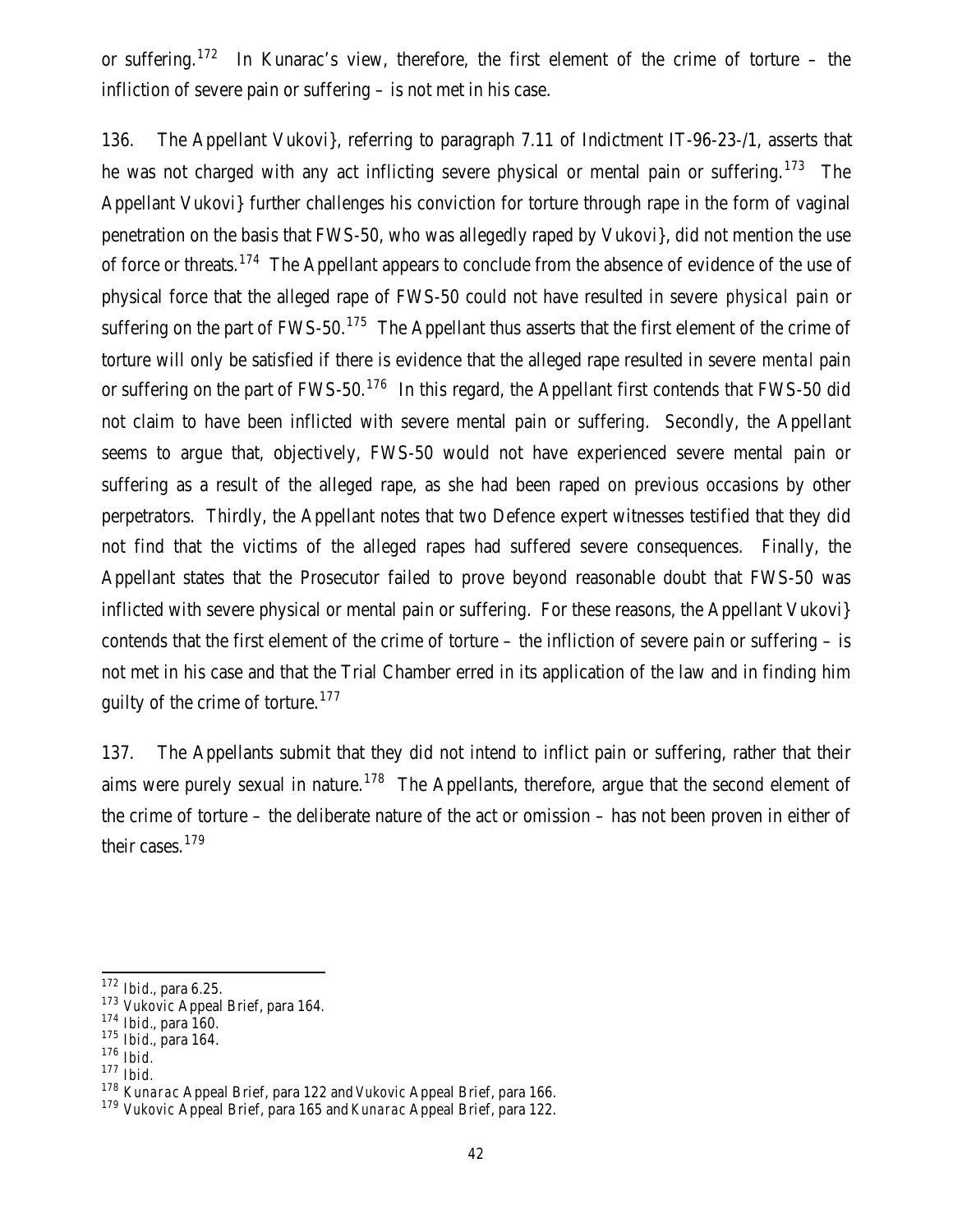138. Both Appellants deny having pursued any of the prohibited purposes listed in the definition of the crime of torture, in particular, the discriminatory purpose.<sup>180</sup> Kunarac further states that he did not have sexual relations with any of the victims in order to obtain information or a confession or to punish, intimidate or coerce the victim or a third person, or to discriminate on any ground whatsoever.<sup>181</sup> Vukovi} seeks to demonstrate that the Trial Chamber erred when it established that his acts were committed for a discriminatory purpose because the victim was Muslim.<sup>182</sup> Both Appellants thus conclude that the third constitutive element of the crime of torture – the pursuance of a prohibited purpose – was not established in their cases and that the Trial Chamber erroneously applied the law and committed an error in finding each quilty of the crime of torture.<sup>183</sup>

### (b) The Respondent

139. The Respondent claims that the pain and suffering inflicted on FWS-50 through the Appellant Vukovi}'s sexual acts was established.<sup>184</sup> She asserts that, after leaving Fo~a, FWS-50 went to a physician who noted physiological and psychological symptoms resulting from rape.<sup>185</sup> that she felt the need to go to a psychiatrist,  $186$  and that she testified to having experienced suffering and pain when orally raped by Vukovi } in Buk Bijela.<sup>187</sup>

140. The Respondent asserts that the crime of torture, as defined by customary international law, does not require that the perpetrator committed the act in question with the intent to inflict severe physical or mental suffering, but rather that the perpetrator committed an intentional act for the purpose of obtaining information or a confession, or to punish, intimidate or coerce the victim or a third person, or to discriminate on any ground whatsoever, and that, as a consequence, the victim suffered. There is thus no need to establish that the Appellants committed such acts with the knowledge or intention that those acts would cause severe pain or suffering.<sup>188</sup>

141. According to the Respondent and as noted by the Trial Chamber,<sup>189</sup> there is no requirement under customary international law for the act of the perpetrator to be committed *solely* for one of the prohibited purposes listed in the definition of torture.<sup>190</sup> The Respondent also claims that the

 <sup>180</sup> *Kunarac* Appeal Brief, para 123 and *Vukovic* Appeal Brief, para 166.

<sup>181</sup> *Kunarac* Appeal Brief, para 123.

<sup>182</sup> *Vukovic* Appeal Brief, para 166.

<sup>183</sup> *Ibid.*, para 167.

<sup>&</sup>lt;sup>184</sup> Prosecution Respondent's Brief, para 3.5.

<sup>185</sup> *Ibid.*, para 3.6.

<sup>186</sup> *Ibid.*, para 3.7.

 $187$  Trial Transcript, T 1294, quoted in Prosecution Respondent's Brief, para 3.8.

<sup>&</sup>lt;sup>188</sup> Prosecution Respondent's Brief, para 3.10.

<sup>189</sup> Trial Judgement, para 816.

<sup>&</sup>lt;sup>190</sup> Prosecution Respondent's Brief, para 3.13.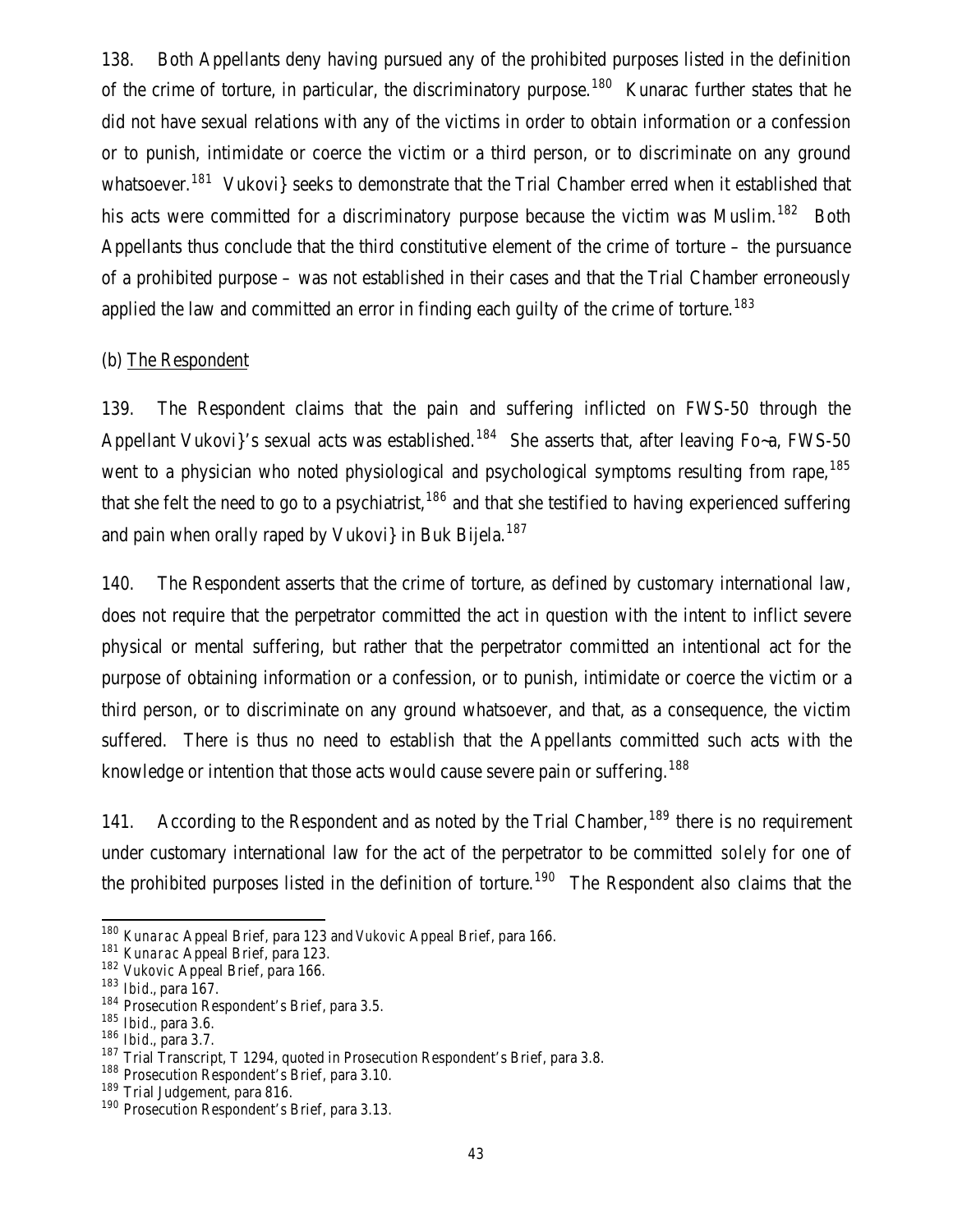Trial Chamber reasonably concluded that the Appellant Vukovic intended to discriminate against his victim because she was Muslim.<sup>191</sup> She further submits that, in this case, all the acts of torture could be considered to be discriminatory, based on religion, ethnicity or sex.<sup>192</sup> Moreover, all the acts of sexual torture perpetrated on the victims resulted in their intimidation or humiliation.<sup>193</sup>

### 2. Discussion

### (a) The Definition of Torture by the Trial Chamber

142. With reference to the Torture Convention <sup>194</sup> and the case-law of the Tribunal and the ICTR, the Trial Chamber adopted a definition based on the following constitutive elements: <sup>195</sup>

(i) The infliction, by act or omission, of severe pain or suffering, whether physical or mental.

(ii) The act or omission must be intentional.

(iii) The act or omission must aim at obtaining information or a confession, or at punishing, intimidating or coercing the victim or a third person, or at discriminating, on any ground, against the victim or a third person.

143. The Trial Chamber undertook a comprehensive study of the crime of torture, including the definition which other Chambers had previously given,<sup>196</sup> and found the Appellant Kunarac<sup>197</sup> and the Appellant Vukovi}<sup>198</sup> guilty of the crime of torture. The Trial Chamber did not, however, have recourse to a decision of the Appeals Chamber rendered seven months earlier<sup>199</sup> which addressed the definition of torture.<sup>200</sup>

 <sup>191</sup> *Ibid.*

<sup>&</sup>lt;sup>192</sup> Prosecution Conso lidated Respondent's Brief, para 6.145. According to the Prosecutor, the evidence, in particular the discriminatory statements, establish that FWS-75 was tortured with the purpose of humiliating her because she was a Muslim woman: see Prosecution Consolidated Respondent's Brief, para 6.146.

<sup>&</sup>lt;sup>193</sup> Prosecution Consolidated Respondent's Brief, para 6.145.

<sup>&</sup>lt;sup>194</sup> Article 1 of the Torture Convention: "For the purposes of this Convention, torture means any act by which severe pain or suffering, whether physical or mental, is intentionally inflicted on a person for such purposes as obtaining from him or a third person information or a confession, punishing him for an act he or a third person has committed or is suspected of having committed, or intimidating or coercing him or a third person, or for any reason based on discrimination of any kind, when such pain or suffering is inflicted by or at the instigation of or with the consent or acquiescence of a public official or other person acting in an official capacity. It does not include pain or suffering arising only from, inherent in or incidental to lawful sanctions."

<sup>195</sup>  $\frac{a_1}{b_1}$  Trial Judgement, para 497.

<sup>196</sup> *Ibid.,* paras 465-497. The Chamber concurs with, in particular, the quite complete review carried out in the *^elebi}i* and *Furund`ija* cases where torture was not prosecuted as a crime against humanity.

<sup>197</sup> Counts 1 (crime against humanity), 3 and 11 (violation of the laws or customs of war), Trial Judgement, para 883.

<sup>&</sup>lt;sup>198</sup> Counts 33 (crime against humanity) and 35 (violation of the laws or customs of war), Trial Judgement, para 888.

<sup>199</sup> *Furund`ija* Appeal Judgement.

<sup>200</sup> In the *Aleksovski* Appeal Judgement at para 113 it was stated "that a proper construction of the Statute requires that the *ratio decidendi* of its decisions is binding on Trial Chambers."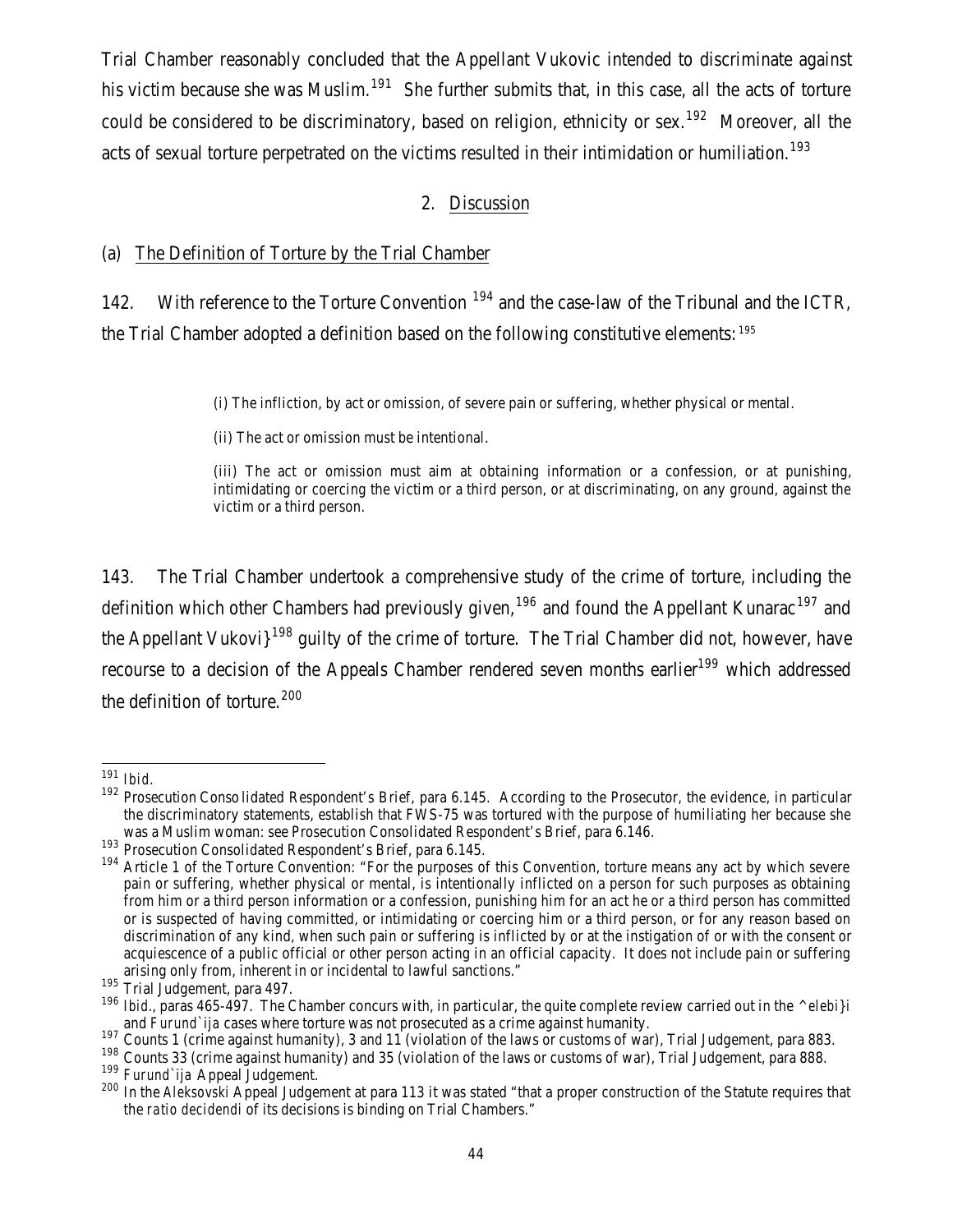144. The Appeals Chamber largely concurs with the Trial Chamber's definition but wishes to hold the following.

145. First, the Appeals Chamber wishes to provide further clarification as to the nature of the definition of torture in customary international law as it appears in the Torture Convention, in particular with regard to the participation of a public official or any other person acting in a nonprivate capacity. Although this point was not raised by the parties, the Appeals Chamber finds that it is important to address this issue in order that no controversy remains about this appeal or its consistency with the jurisprudence of the Tribunal.

146. The definition of the crime of torture, as set out in the Torture Convention, may be considered to reflect customary international law.<sup>201</sup> The Torture Convention was addressed to States and sought to regulate their conduct, and it is only for that purpose and to that extent that the Torture Convention deals with the acts of individuals acting in an official capacity. Consequently, the requirement set out by the Torture Convention that the crime of torture be committed by an individual acting in an official capacity may be considered as a limitation of the engagement of States; they need prosecute acts of torture only when those acts are committed by "a public official...or any other person acting in a non-private capacity." So the Appeals Chamber in the *Furund`ija* case was correct when it said that the definition of torture in the Torture Convention, inclusive of the public official requirement, reflected customary international law.<sup>202</sup>

147. Furthermore, in the *Furund`ija* Trial Judgement, the Trial Chamber noted that the definition provided in the Torture Convention related to "the purposes of ?the? Convention".<sup>203</sup> The accused in that case had not acted in a private capacity, but as a member of armed forces during an armed conflict, and he did not question that the definition of torture in the Torture Convention reflected customary international law. In this context, and with the objectives of the Torture Convention in mind, the Appeals Chamber in the *Furund`ija* case was in a legitimate position to assert that "at least one of the persons involved in the torture process must be a public official or must at any rate act in a non-private capacity, *e.g.*, as a de facto organ of a State or any other authority-wielding

 $\overline{a}$ <sup>201</sup> See *Furund`ija* Appeal Judgement, para 111; *^elebi}i* Trial Judgement, para 459; *Furund`ija* Trial Judgement, para 161 and Trial Judgement, para 472. The ICTR comes to the same conclusion: see *Akayesu* Trial Judgement, para 593. It is interesting to note that a similar decision was rendered very recently by the German Supreme Court (BGH St volume 46, p 292, p 303).

<sup>202</sup> *Furund`ija* Appeal Judgement, para 111: "The Appeals Chamber supports the conclusion of the Trial Chamber that "there is now general acceptance of the main elements contained in the definition set out in Article 1 of the Torture Convention ?*Furund`ija* Trial Judgement, para 161g and takes the view that the definition given in Article 1 ?of the said Conventiong reflects customary international law."

<sup>203</sup> *Furund`ija* Trial Judgement, para 160, quoting Article 1 of the Torture Convention.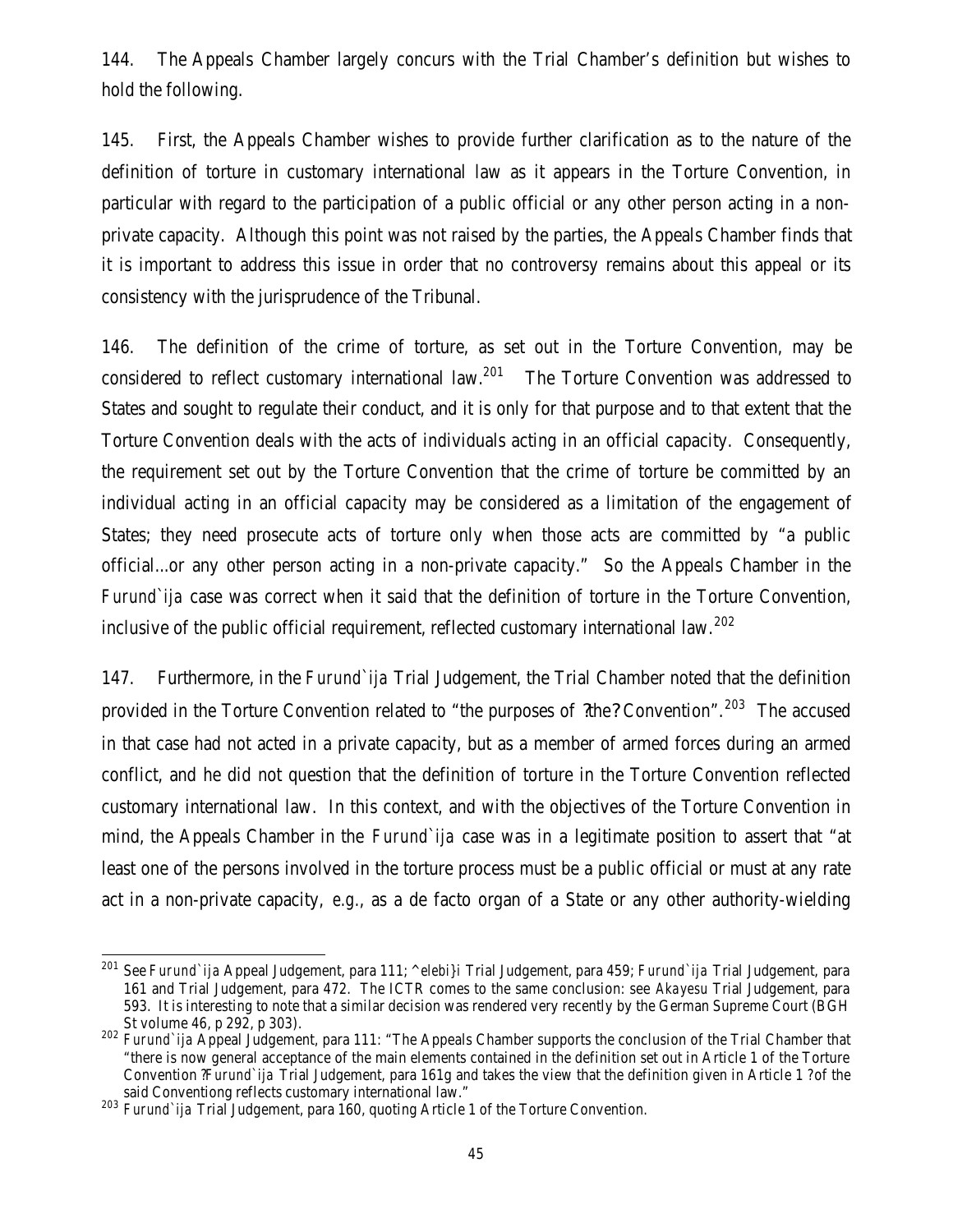entity".<sup>204</sup> This assertion, which is tantamount to a statement that the definition of torture in the Torture Convention reflects customary international law as far as the obligation of States is concerned, must be distinguished from an assertion that this definition wholly reflects customary international law regarding the meaning of the crime of torture generally.

148. The Trial Chamber in the present case was therefore right in taking the position that the public official requirement is not a requirement under customary international law in relation to the criminal responsibility of an individual for torture outside of the framework of the Torture Convention. However, the Appeals Chamber notes that the Appellants in the present case did not raise the issue as to whether a person acting in a private capacity could be found guilty of the crime of torture; nor did the Trial Chamber have the benefit of argument on the issue of whether that question was the subject of previous consideration by the Appeals Chamber.

### (b) The Requirement of Pain and Suffering

149. Torture is constituted by an act or an omission giving rise to "severe pain or suffering, whether physical or mental", but there are no more specific requirements which allow an exhaustive classification and enumeration of acts which may constitute torture. Existing case-law has not determined the absolute degree of pain required for an act to amount to torture.

150. The Appeals Chamber holds that the assumption of the Appellants that suffering must be visible, even long after the commission of the crimes in question, is erroneous. Generally speaking, some acts establish *per se* the suffering of those upon whom they were inflicted. Rape is obviously such an act. The Trial Chamber could only conclude that such suffering occurred even without a medical certificate. Sexual violence necessarily gives rise to severe pain or suffering, whether physical or mental, and in this way justifies its characterisation as an act of torture.<sup>205</sup>

151. Severe pain or suffering, as required by the definition of the crime of torture, can thus be said to be established once rape has been proved, since the act of rape necessarily implies such pain or suffering.<sup>206</sup> The Appeals Chamber thus holds that the severe pain or suffering, whether physical

 $\overline{a}$ <sup>204</sup> *Furund`ija* Appeal Judgement, para 111, citing *Furund`ija* Trial Judgement, para 162.

<sup>205</sup> See Commission on Human Rights, Forty-eighth session, Summary Record of the 21<sup>st</sup> Meeting, 11 February 1992, Doc. E/CN.4/1992/SR.21, 21 February 1992, para 35: "Since it was clear that rape or other forms of sexual assault against women held in detention were a particularly ignominious violation of the inherent dignity and right to physical integrity of the human being, they accordingly constituted an act of torture." Other Chambers of this Tribunal have also noted that in some circumstances rape may constitute an act of torture: *Furund`ija* Trial Judgement, paras 163 and 171 and *^elebi}i* Trial Judgement, paras 475-493.

<sup>206</sup> See *^elebi}i* Trial Judgement, paras 480 and following, which quotes in this sense reports and decisions of organs of the UN and regional bodies, in particular, the Inter-American Commission on Human Rights and the European Court of Human Rights, stating that rape may be a form of torture.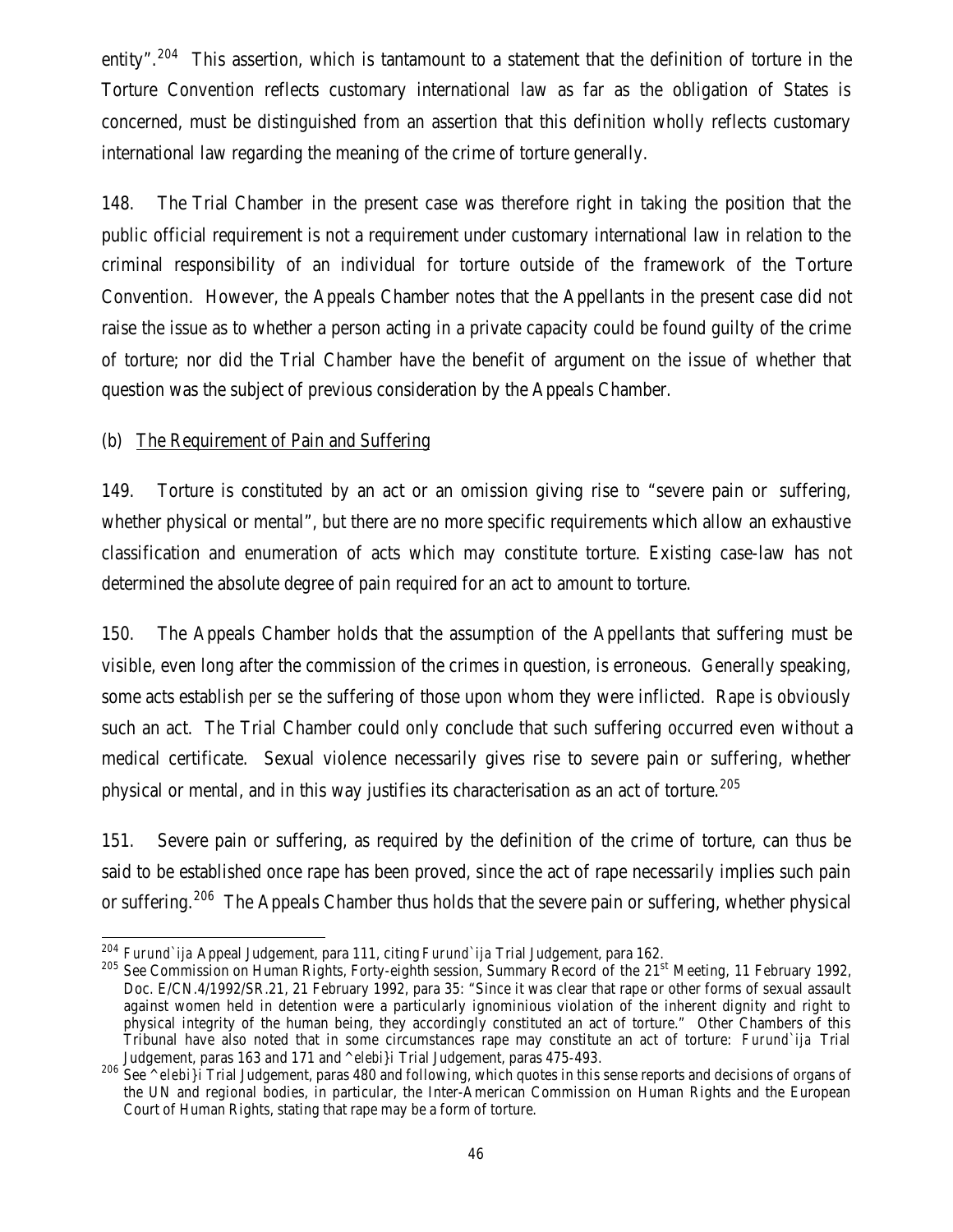or mental, of the victims cannot be challenged and that the Trial Chamber reasonably concluded that that pain or suffering was sufficient to characterise the acts of the Appellants as acts of torture. The Appellants' grounds of appeal in this respect are unfounded and, therefore, rejected.

152. The argument that the Appellant Vukovic has not been charged with any act inflicting severe pain or suffering, whether physical or mental, is erroneous since he is charged, in paragraph 7.11 of Indictment IT-96-23/1, with the crime of torture arising from rape. Moreover, the fact alleged in the Appeal Brief, that Indictment IT-96-23/1 does not refer to the use of physical force, does not mean that there was none.

### (c) Subjective Elements

153. The Appellants argue that the intention of the perpetrator was of a sexual nature, which, in their view, is inconsistent with an intent to commit the crime of torture.<sup>207</sup> In this respect, the Appeals Chamber wishes to assert the important distinction between "intent" and "motivation". The Appeals Chamber holds that, even if the perpetrator's motivation is entirely sexual, it does not follow that the perpetrator does not have the intent to commit an act of torture or that his conduct does not cause severe pain or suffering, whether physical or mental, since such pain or suffering is a likely and logical consequence of his conduct. In view of the definition, it is important to establish whether a perpetrator intended to act in a way which, in the normal course of events, would cause severe pain or suffering, whether physical or mental, to his victims. The Appeals Chamber concurs with the findings of the Trial Chamber that the Appellants did intend to act in such a way as to cause severe pain or suffering, whether physical or mental, to their victims, in pursuance of one of the purposes prohibited by the definition of the crime of torture, in particular the purpose of discrimination.

154. The Appellant Kunarac claims that the requisite intent for torture, alleged by the Prosecutor,  $208$  has not been proven.  $209$  Vukovi also challenges the discriminatory purpose ascribed to his acts.<sup>210</sup> The Appeals Chamber finds that the Appellants have not demonstrated why the conclusions of the Trial Chamber on this point are unreasonable or erroneous. The Appeals Chamber considers that the Trial Chamber rightly concluded that the Appellants deliberately committed the acts of which they were accused and did so with the intent of discriminating against

 $\overline{a}$  $^{207}$  Kunarac Appeal Brief para 122 and Vukovic Appeal Brief, para 165.

<sup>208</sup> Prosecution Consolidated Respondent's Brief, para 6.145.

<sup>209</sup> *Kunarac* and *Kova~* Reply Brief, paras 6.47-6.48. According to the Appellant Kunarac, it is not because the victim is Muslim or because she is a woman that discrimination was proved in general: see *Kunarac* Appeal Brief, para 123 and *Kunarac* and *Kova}* Reply Brief, para 6.49.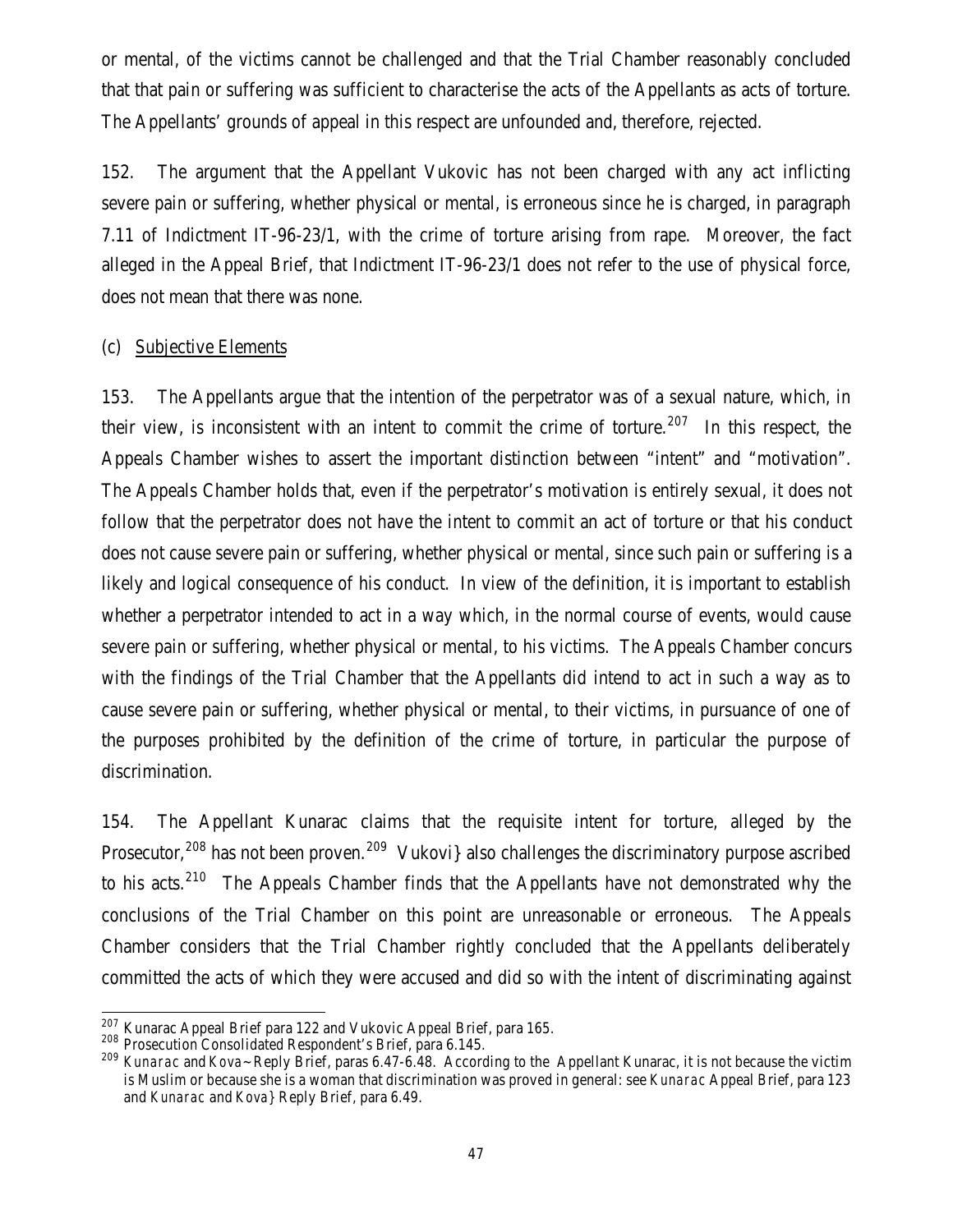their victims because they were Muslim. Moreover, the Appeals Chamber notes that in addition to a discriminatory purpose, the acts were committed against one of the victims with the purpose of obtaining information.<sup>211</sup> The Appeals Chamber further finds that, in any case, all acts were committed for the purpose of intimidating or coercing the victims.

155. Furthermore, in response to the argument that the Appellant's avowed purpose of sexual gratification is not listed in the definition of torture, the Appeals Chamber restates the conclusions of the Trial Chamber<sup>212</sup> that acts need not have been perpetrated solely for one of the purposes prohibited by international law. If one prohibited purpose is fulfilled by the conduct, the fact that such conduct was also intended to achieve a non-listed purpose (even one of a sexual nature) is immaterial.

156. The Appeals Chamber thus finds that the legal conclusions and findings of the Trial Chamber are well-founded and rejects all grounds of appeal relating to the crime of torture.

### **D. Definition of Outrages upon Personal Dignity (Radomir Kova~)**

### 1. Submissions of the Parties

### (a) The Appellant (Kovac)

157. The Appellant Kovac submits that, since every humiliating or degrading act is not necessarily an outrage upon personal dignity, the acts likely to be outrages upon personal dignity must be defined, and he further argues that the Trial Chamber did not do so.  $213$ 

158. Moreover, the Appellant asserts that to find a person guilty of outrages upon personal dignity, a specific intent to humiliate or degrade the victim must be established.<sup>214</sup> In his opinion, the Trial Chamber did not prove beyond any reasonable doubt that he acted with the intention to humiliate his victims, as his objective was of an exclusively sexual nature.<sup>215</sup>

### (b) The Respondent

159. In response to the Appellant's claim that the Trial Chamber did not state which acts constituted outrages upon personal dignity, the Respondent recalls that the Trial Chamber

 $\overline{a}$ <sup>210</sup> *Vukovic* Appeal Brief, para 166.

<sup>&</sup>lt;sup>211</sup> In the case of FWS-183: see Trial Judgement, paras 341 and 705-715.

<sup>&</sup>lt;sup>212</sup> Trial Judgement, paras 486 and 654.

<sup>213</sup> *Kovac* Appeal Brief, paras 145 and 150.

<sup>214</sup> *Ibid.*, para 145.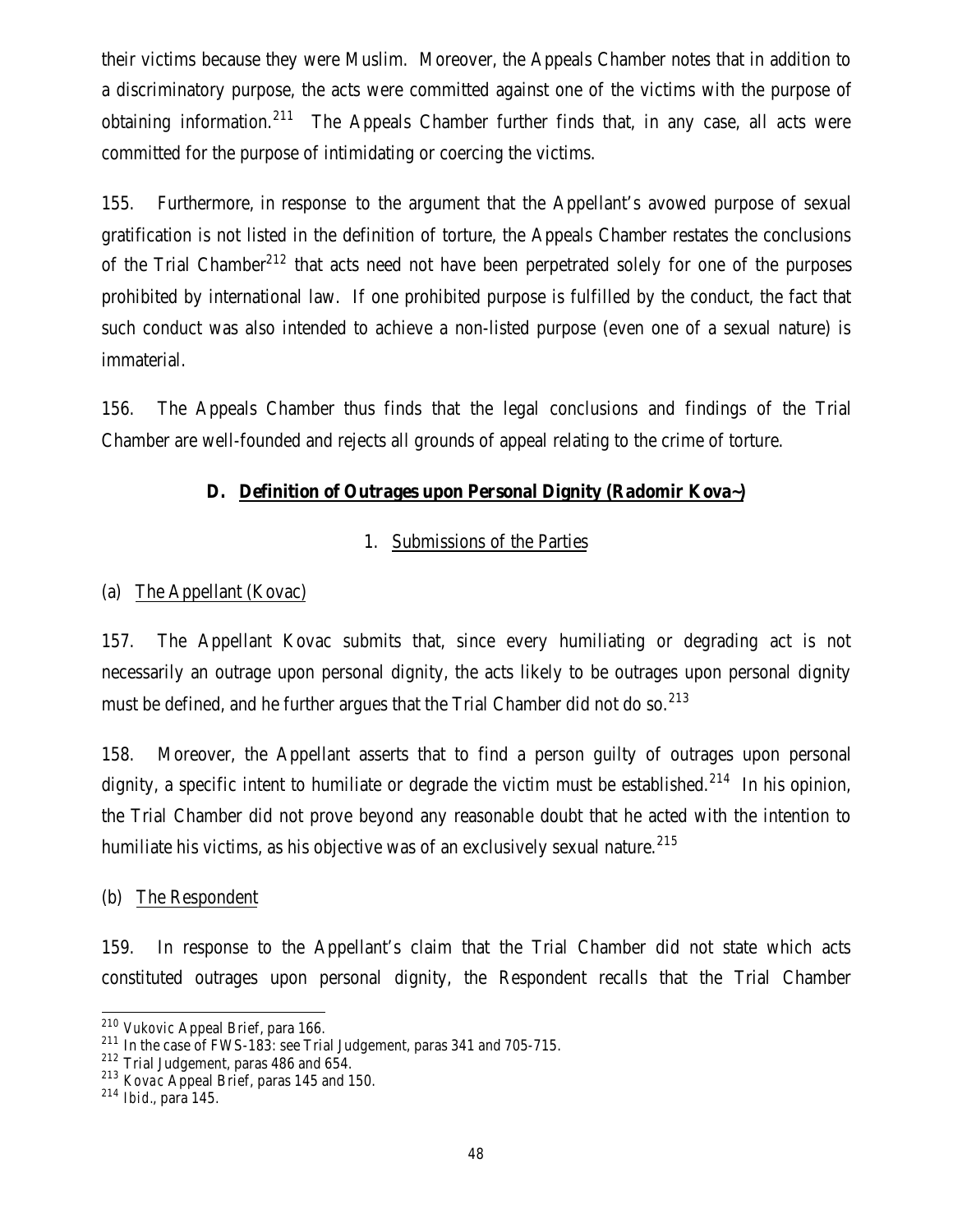considered that it had been proved beyond any reasonable doubt that, during their detention in Kova-'s apartment, the victims were repeatedly raped, humiliated and degraded.<sup>216</sup> That the victims were made to dance naked on a table, that they were "lent" and sold to other men and that FWS-75 and FWS-87 were raped by Kova~ while he was playing "Swan Lake" were all correctly characterised by the Trial Chamber as outrages upon personal dignity.

160. As to the requirement of specific intent, the Respondent, relying on the case-law of the Tribunal, asserts that the perpetrator of the crime of outrages upon personal dignity must only be aware that his act or omission could be perceived by the victim as humiliating or degrading. The perpetrator need not know the actual consequences of his act, merely the "possible" consequences of the act or omission in question. Therefore, the Respondent submits that the Trial Chamber correctly concluded that it was sufficient that Kova~ knew that his act or omission might have been perceived by his victims as humiliating or degrading.

### 2. Discussion

161. The Trial Chamber ruled that the crime of outrages upon personal dignity requires: <sup>217</sup>

(i) that the accused intentionally committed or participated in an act or an omission which would be generally considered to cause serious humiliation, degradation or otherwise be a serious attack on human dignity, and (ii) that he knew that the act or omission could have that effect.

### (a) Definition of the Acts which may Constitute Outrages upon Personal Dignity

162. Contrary to the claims of the Appellant, the Appeals Chamber considers that the Trial Chamber was not obliged to define the specific acts which may constitute outrages upon personal dignity. Instead it properly presented the criteria which it used as a basis for measuring the humiliating or degrading character of an act or omission. The Trial Chamber, referring to the *Aleksovski* case, stated that the humiliation of the victim must be so intense that any reasonable person would be outraged.<sup>218</sup> In coming to its conclusion, the Trial Chamber did not rely only on the victim's purely subjective evaluation of the act to establish whether there had been an outrage upon personal dignity, but used objective criteria to determine when an act constitutes a crime of outrages upon personal dignity.

 $\overline{a}$ <sup>215</sup> *Ibid.*, para 146.

<sup>&</sup>lt;sup>216</sup> Prosecution Consolidated Respondent's Brief, para 5.141.

<sup>&</sup>lt;sup>217</sup> Trial Judgement, para 514.

<sup>218</sup> *Aleksovski* Trial Judgement, para 56, quoted in Trial Judgement, para 504.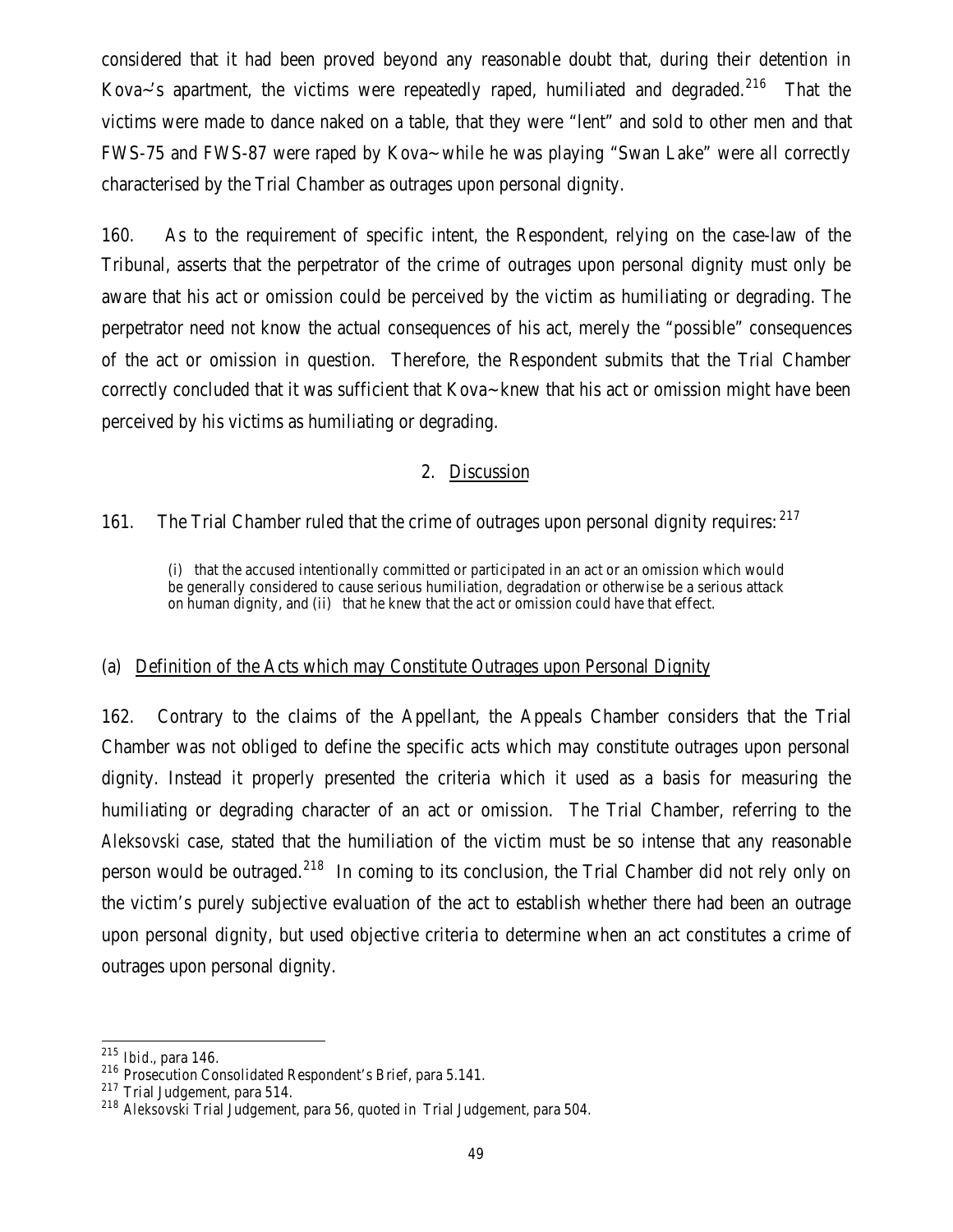163. In explaining that outrages upon personal dignity are constituted by "any act or omission which would be *generally* considered to cause serious humiliation, degradation or otherwise be a serious attack on human dignity",  $219$  the Trial Chamber correctly defined the objective threshold for an act to constitute an outrage upon personal dignity. It was not obliged to list the acts which constitute outrages upon personal dignity. For this reason, this ground of appeal is dismissed.

### (b) *Mens rea* for the Crime of Outrages upon Personal Dignity

164. According to the Trial Chamber, the crime of outrages upon personal dignity requires that the accused knew that his act or omission *could* cause serious humiliation, degradation or otherwise be a serious attack on human dignity.<sup>220</sup> The Appellant, however, asserts that this crime requires that the accused knew that his act or omission *would have* such an effect.<sup>221</sup>

165. The Trial Chamber carried out a detailed review of the case-law relating to the *mens rea* of the crime of outrages upon personal dignity.<sup>222</sup> The Trial Chamber was never directly confronted with the specific question of whether the crime of outrages upon personal dignity requires a specific intent to humiliate or degrade or otherwise seriously attack human dignity. However, after reviewing the case-law, the Trial Chamber properly demonstrated that the crime of outrages upon personal dignity requires only a knowledge of the "possible" consequences of the charged act or omission. The relevant paragraph of the Trial Judgement reads as follows: <sup>223</sup>

As the relevant act or omission for an outrage upon personal dignity is an act or omission which would be generally considered to cause serious humiliation, degradation or otherwise be a serious attack on human dignity, an accused must know that his act or omission is of that character – i.e., that it could cause serious humiliation, degradation or affront to human dignity. This is not the same as requiring that the accused knew of the *actual* consequences of the act.

166. Since the nature of the acts committed by the Appellant against FWS-75, FWS-87, A.S. and A.B. undeniably reaches the objective threshold for the crime of outrages upon personal dignity set out in the Trial Judgement, the Trial Chamber correctly concluded that any reasonable person would have perceived his acts "to cause serious humiliation, degradation or otherwise be a serious attack on human dignity".<sup>224</sup> Therefore, it appears highly improbable that the Appellant was not, at the very least, aware that his acts could have such an effect. Consequently this ground of appeal is rejected.

 $\overline{a}$ <sup>219</sup> Trial Judgement, para 507 (emphasis added).

<sup>220</sup> *Ibid.*, para 514.

<sup>221</sup> *Kovac* Appeal Brief, para 145.

<sup>&</sup>lt;sup>222</sup> Trial Judgement, paras 508-514.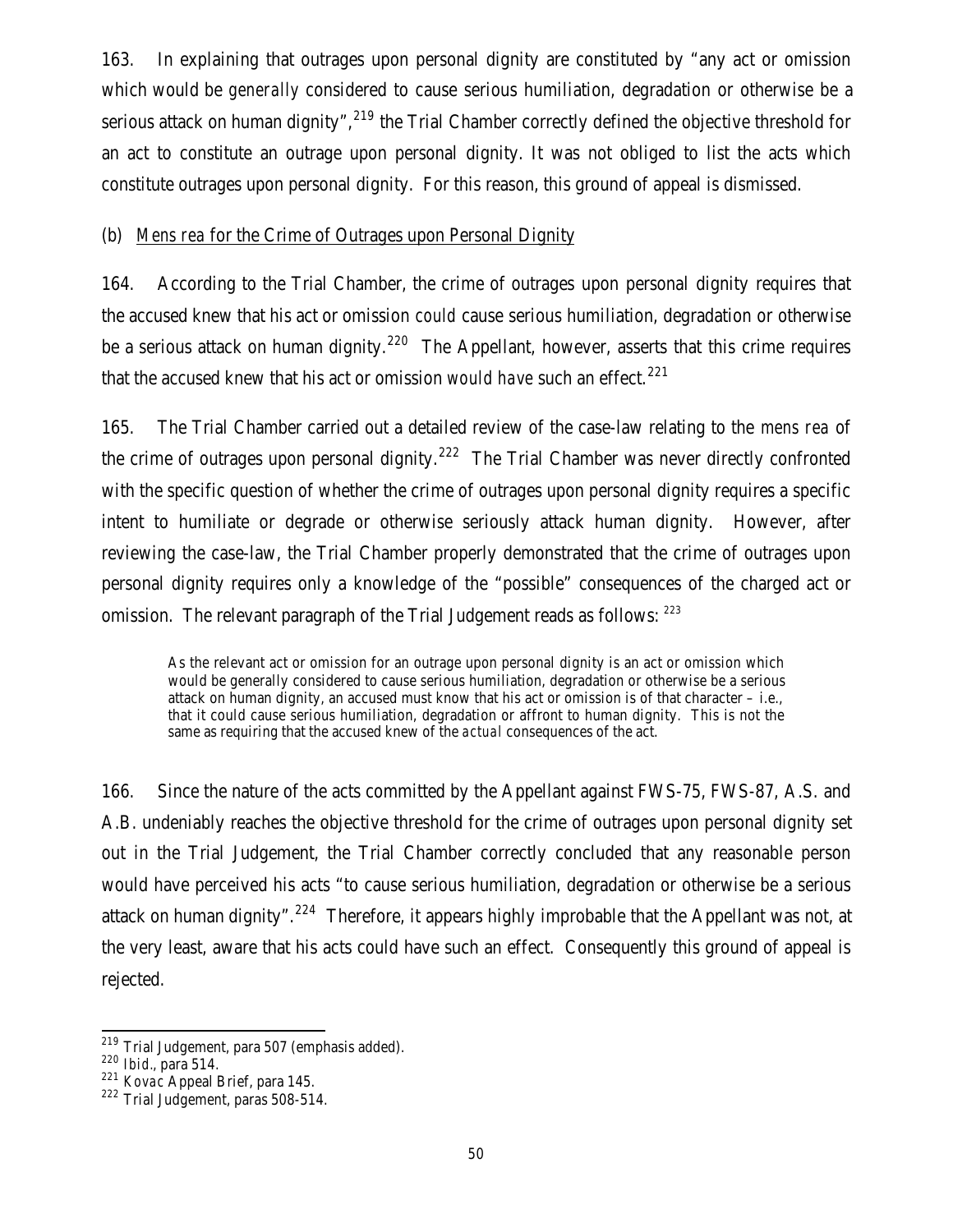# **VI. CUMULATIVE CHARGING**

167. The Appellants argue that they were inappropriately cumulatively charged. The Appeals Chamber has consistently rejected this argument and it is not necessary to rehearse this settled jurisprudence here.<sup>225</sup> These grounds of appeal are, hereby, rejected.

# **VII. CUMULATIVE CONVICTIONS**

# **A. General Principles**

168. The Appeals Chamber accepts the approach articulated in the *Celebici* Appeal Judgement, an approach heavily indebted to the *Blockburger* decision of the Supreme Court of the United States.<sup>226</sup> The Appeals Chamber held that: <sup>227</sup>

fairness to the accused and the consideration that only distinct crimes justify multiple convictions, lead to the conclusion that multiple criminal convictions entered under different statutory provisions but based on the same conduct are permissible only if each statutory provision involved has a materially distinct element not contained in the other. An element is materially distinct from another if it requires proof of a fact not required by the other.

Where this test is not met, the Chamber must decide on the basis of the principle that the conviction under the more specific provision should be upheld.

169. Care, however, is needed in applying the *Celebici* test for, as Judges Hunt and Bennouna observed in their separate and dissenting opinion in the same case, cumulative convictions create "a very real risk of ... prejudice" to the accused.<sup>228</sup> At the very least, such persons suffer the stigma inherent in being convicted of an additional crime for the same conduct. In a more tangible sense, there may be such consequences as losing eligibility for early release under the law of the state enforcing the sentence.<sup>229</sup> Nor is such prejudice cured, as the U.S. Supreme Court warned in

 $\overline{a}$ <sup>223</sup> *Ibid.*, para 512.

<sup>224</sup> *Ibid.*

<sup>225</sup> *^elebi}i* Appeal Judgement, para 400.

<sup>226</sup> *Blockburger* v *United States*, 284 U.S. 299, 304 (1931) ("The applicable rule is that, where the same act or transaction constitutes a violation of two distinct statutory provisions, the test to be applied to determine whether there are two offenses or only one is whether each provision requires proof of an additional fact which the other does not.").

<sup>227</sup> *^elebi}i* Appeal Judgement, paras 412-13. Hereinafter referred to as the *^elebici* test.

<sup>228</sup> Separate and Dissenting Opinion of Judge David Hunt and Judge Mohamed Bennouna, *^elebici* Appeal Judgement, para 23.

<sup>229</sup> *Ibid*.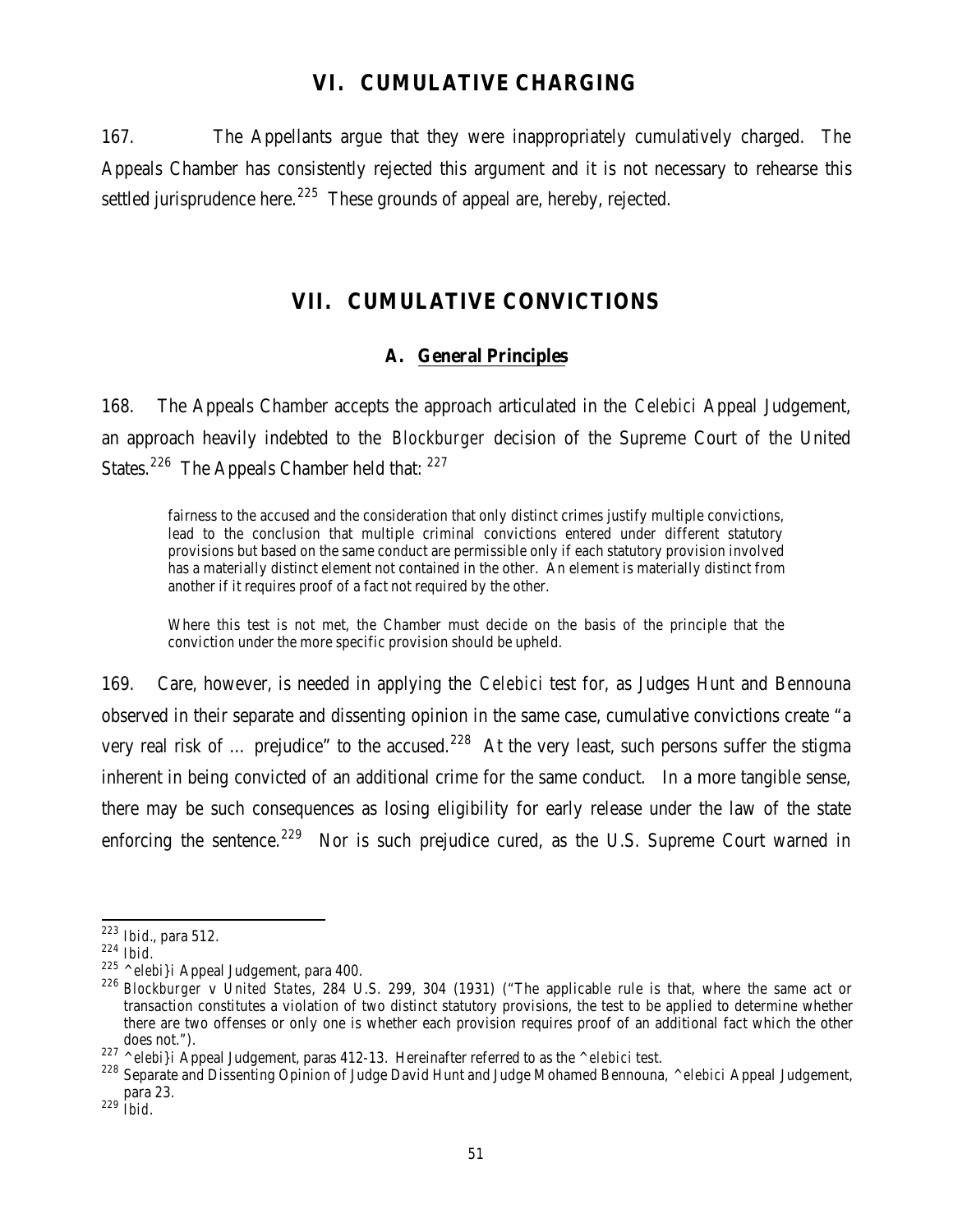*Rutledge* v *U.S.*, <sup>230</sup> by the fact that the second conviction's concomitant sentence is served concurrently.<sup>231</sup> On the other hand, multiple convictions serve to describe the full culpability of a particular accused or provide a complete picture of his criminal conduct.<sup>232</sup>

170. Typically, the issue of multiple convictions or cumulative convictions arises in legal systems with a hierarchy of offences in which the more serious offences within a category require proof of an additional element or even require a specific *mens rea.* It is, however, an established principle of both the civil and common law that punishment should not be imposed for both a greater offence and a lesser included offence. Instead, the more serious crime subsumes the less serious (*lex consumens derogat legi consumptae*). The rationale here, of course, is that the greater and the lesser included offence constitute the same core offence, without sufficient distinction between them, even when the same act or transaction violates two distinct statutory provisions.<sup>233</sup> Indeed, it is not possible to commit the more serious offence without also committing the lesser included offence.<sup>234</sup>

171. In national laws, this principle is easier to apply because the relative gravity of a crime can normally be ascertained by the penalty imposed by the law. The Statute, however, does not provide a scale of penalties for the various crimes it proscribes. Nor does the Statute give other indications as to the relative gravity of the crimes. Indeed, the Tribunal has explicitly rejected a hierarchy of crimes, concluding instead that crimes against humanity are not inherently graver than war crimes. $235$ 

172. The *^elebi}i/Blockburger* test serves to identify distinct offences within this constellation of statutory provisions.<sup>236</sup> While subscribing to this test, the Appeals Chamber is aware that it is

 $\overline{a}$ <sup>230</sup> *Rutledge* v *United States*, 517 U.S. 292, 116 S. Ct. 1241, 1248 (1996).

<sup>231</sup> *Ibid.*, citing *Ball* v *United States*, 470 U.S. 856, 865 (1985).

<sup>232</sup> See, e.g., Partial Dissenting Opinion of Judge Shahabuddeen, *Jelisi}* Appeal Judgement, para 34: "To record the full criminality of his conduct, it may be necessary to convict of all the crimes, overlapping in convictions being adjusted through penalty".

<sup>233</sup> See *supra* n 226.

<sup>234</sup> Black's Law Dictionary, s.v. *lesser included offense*: "One which is composed of some, but not all elements of a greater offense and which does not have any element not included in greater offense so that it is impossible to commit greater offense without necessarily committing the lesser offense." ( $6<sup>th</sup>$  ed., St. Paul, Minn. 1990)

<sup>235</sup> *Tadi}* Sentencing Appeal Judgement*,* para 69: "After full consideration, the Appeals Chamber takes the view that there is in law no distinction between the seriousness of a crime against humanity and that of a war crime. The Appeals Chamber finds no basis for such a distinction in the Statute or the Rules of the International Tribunal construed in accordance with customary international law; the authorized penalties are also the same, the level in any particular case being fixed by reference to the circumstances of the case".

<sup>236</sup> With regard to Articles 3 and 5 of the Statute, the Appeals Chamber held in the *Jelisic* Appeal Judgement that, as each has an element of proof of fact not required by the other, neither was a lesser included offence of the other (para 82).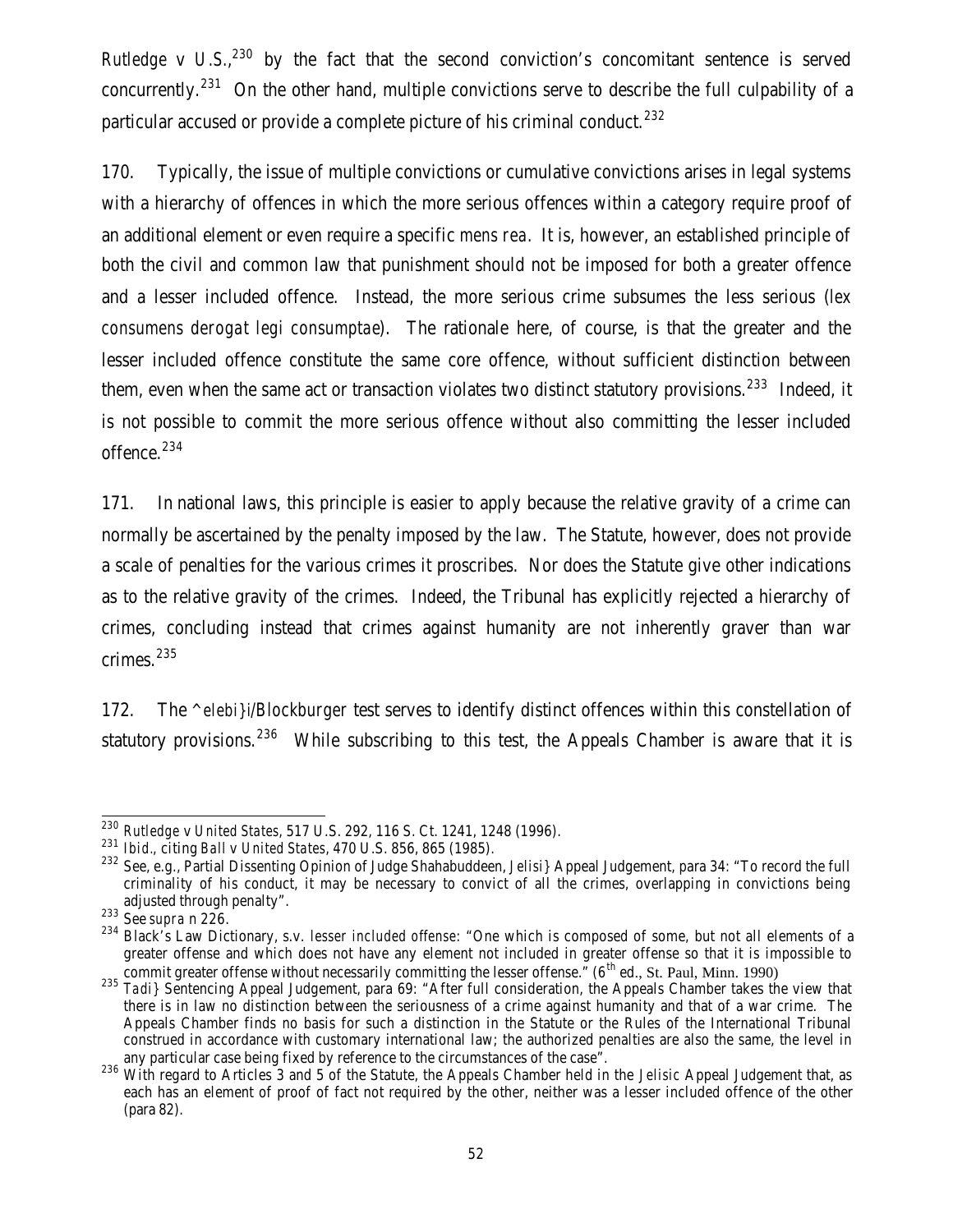deceptively simple. In practice, it is difficult to apply in a way that is conceptually coherent and promotes the interests of justice.

173. For this reason, the Appeals Chamber will scrutinise with the greatest caution multiple or cumulative convictions. In so doing, it will be guided by the considerations of justice for the accused: the Appeals Chamber will permit multiple convictions only in cases where the same act or transaction clearly violates two distinct provisions of the Statute and where each statutory provision requires proof of an additional fact which the other does not.

174. The Appeals Chamber wishes to emphasise that whether the same conduct violates two distinct statutory provisions is a question of law. Nevertheless, the Chamber must take into account the entire situation so as to avoid a mechanical or blind application of its guiding principles.

### **B. The Instant Convictions**

### 1. Inter-Article Convictions under Articles 3 and 5 of the Statute

175. The Appeals Chamber will now consider the argument of the Appellants that the Trial Chamber erred in convicting them for the same conduct under Articles 3 and 5 of the Statute.

176. The Appeals Chamber agrees with the Trial Chamber that convictions for the same conduct under Article 3 of the Statute (violations of the laws or customs of war) and Article 5 of the Statute (crimes against humanity) are permissible and dismisses the appeals on this point.<sup>237</sup> Applying the *^elebi}i* test, subsequent judgements of the Appeals Chamber have consistently held that crimes against humanity constitute crimes distinct from crimes against the laws or customs of war in that each contains an element that does not appear in the other.<sup>238</sup> The Appeals Chamber sees no reason to depart from this settled jurisprudence.

177. As a part of this analysis, the Appeals Chamber reaffirms that the legal prerequisites describing the circumstances of the relevant offences as stated in the *chapeaux* of the relevant Articles of the Statute constitute elements which enter the calculus of permissibility of cumulative convictions.<sup>239</sup> The contrary view would permit anomalous results not intended by the Statute.<sup>240</sup>

 $\overline{a}$  $^{237}$  Trial Judgement, para 556.

<sup>238</sup> See, e.g., *Kupre{ki}* Appeal Judgement, para 388 (holding that Trial Chamber erred in acquitting defendants on counts under Article 5 of the Statute) and *Jelisi}* Appeal Judgement, para 82 (noting that each of Articles 3 and 5 of the Statute "has a special ingredient not possessed by the other").

<sup>&</sup>lt;sup>239</sup> The Appeals Chamber notes that the International Criminal Court's Preparatory Committee's Elements of Crimes incorporates the *chapeaux* into the substantive definitions of the criminal offences. Although the Appeals Chamber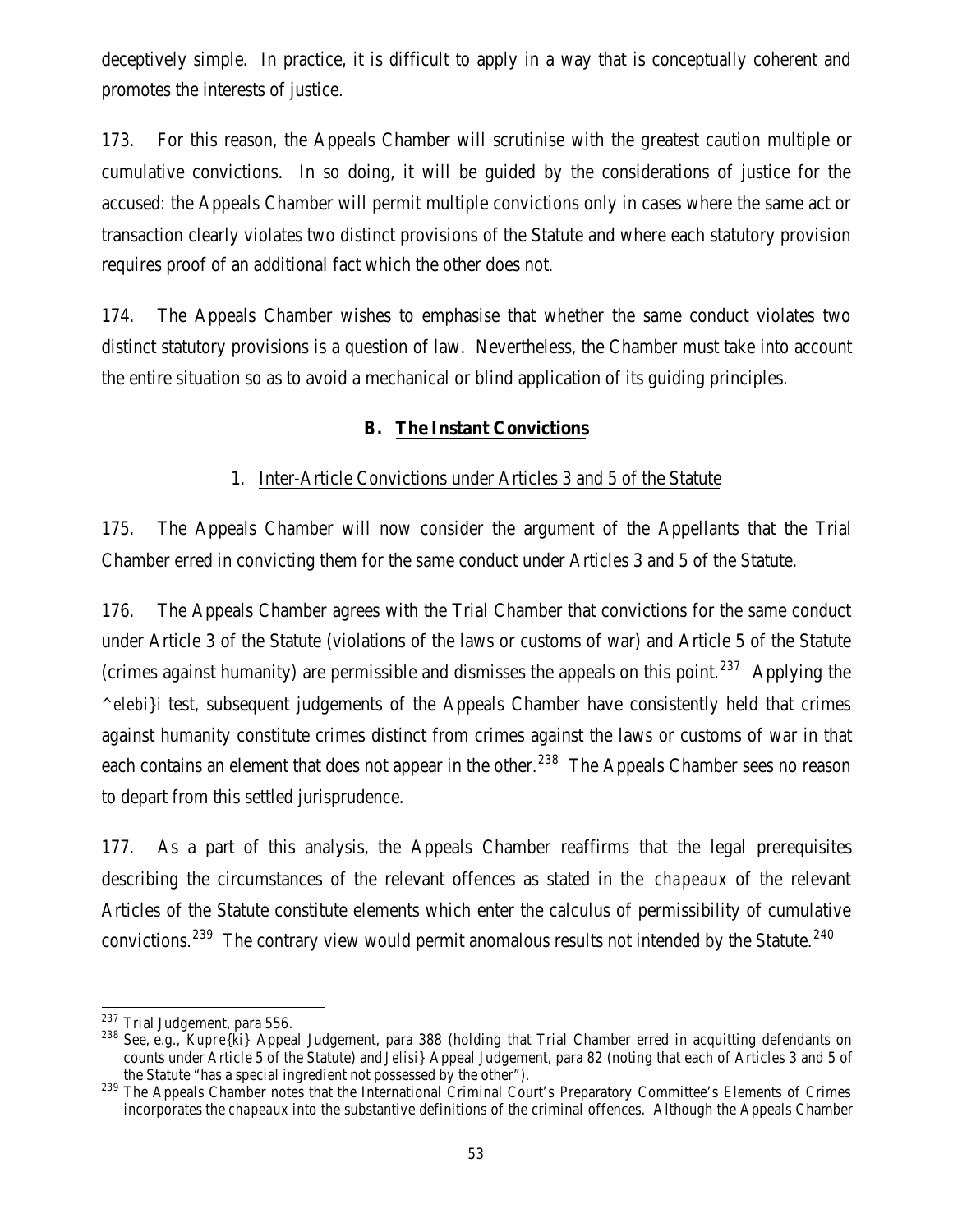178. The Appeals Chamber notes that the permissibility of multiple convictions ultimately turns on the intentions of the lawmakers. $241$  The Appeals Chamber believes that the Security Council intended that convictions for the same conduct constituting distinct offences under several of the Articles of the Statute be entered. Surely the Security Council, in promulgating the Statute and listing in it the principal offences against International Humanitarian Law, did not intend these offences to be mutually exclusive. Rather, the *chapeaux* elements disclose the animating desire that all species of such crimes be adequately described and punished.

### 2. Intra-Article Convictions under Article 5 of the Statute

### (a) Rape and Torture

179. The Appeals Chamber will now consider the Appellants' arguments regarding intra-Article convictions. The Appellants contend that the Trial Chamber erred by entering convictions for both torture under Article 5(f) and rape under Article 5(g) of the Statute on the theory that neither the law nor the facts can reasonably be interpreted to establish distinct crimes. The Trial Chamber found that the crimes of rape and torture each contain one materially distinct element not contained in the other, making convictions under both crimes permissible.<sup>242</sup> As its earlier discussion of the offences of rape and torture make clear, the Appeals Chamber agrees. The issue of cumulative convictions hinges on the definitions of distinct offences under the Statute which are amplified in the jurisprudence of the Tribunal. That torture and rape each contain a materially distinct element not contained by the other disposes of this ground of appeal. That is, that an element of the crime of rape is penetration, whereas an element for the crime of torture is a prohibited purpose, neither element being found in the other crime.

180. Nonetheless, the Appeals Chamber is bound to ascertain that each conviction fits the crime on the facts of the case as found by the Trial Chamber.<sup>243</sup> The Appellants contend that their object

 $\overline{a}$ 

does not rely on statutory schemes created after the events underlying this case, the Appeals Chamber observes that the ICC definitions were intended to restate customary international law.

<sup>240</sup> For example, were the Appeals Chamber to disregard the *chapeaux*, the murder of prisoners of war charged under Article 2 of the Statute could not also, in special circumstances, be considered a genocidal killing under Article 4 of the Statute. The same is true of convictions for crimes against humanity (Article 5 of the Statute) and convictions for crimes against the laws or customs of war (Article 3 of the Statute). In all of the above, different *chapeaux*-type requirements constitute distinct elements which may permit the Trial Chamber to enter multiple convictions.

<sup>241</sup> See *Blockburger* v *United States*, *supra* n 226. See also *Rutledge* v *United States, supra* n 230 (courts assume, absent specific legislative directive, that lawmakers did not intend to impose two punishments for the same offence); *Missouri* v *Hunter*, 459 U.S. 359, 366 (1983); *Whalen* v *United States*, 445 U.S. 684, 691-2 (1980) and *Ball* v *United States*, *supra* n 231.

<sup>242</sup> See Trial Judgement, para 557.

<sup>243</sup> The Appeals Chamber defers to the Trial Chamber's findings of fact. The Appeals Chamber will disturb these findings only if no reasonable trier of fact could have so found. See *Kupre{ki}* Appeal Judgement, para 41; *Tadi}*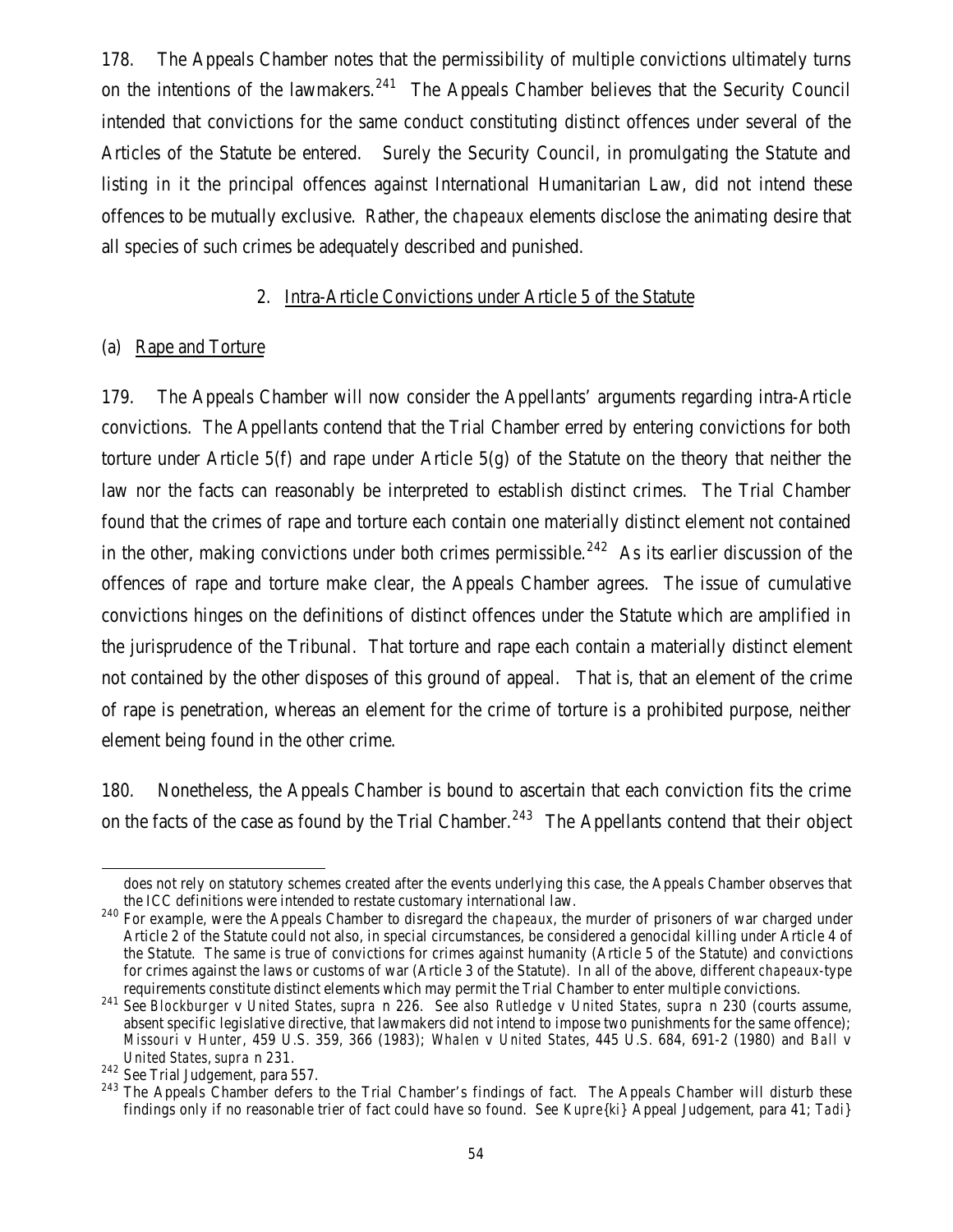was sexual satisfaction, not infliction of pain or any other prohibited purpose as defined in the offence of torture. As has been discussed,  $244$  the Appeals Chamber does not agree with the Appellants' limited vision of the crime of torture. It has rejected the argument that a species of specific intent is required.

181. In the *^elebici* Trial Judgement, the Trial Chamber considered the issue of torture through rape.<sup>245</sup> The Appeals Chamber overturned the Appellant's convictions under Article 3 of the Statute as improperly cumulative in relation to Article 2 of the Statute, but the Trial Chamber's extensive analysis of torture and rape remains persuasive. Grounding its analysis in a thorough survey of the jurisprudence of international bodies, the Trial Chamber concluded that rape may constitute torture. Both the Inter-American Commission on Human Rights and the European Court of Human Rights have found that torture may be committed through rape. And the United Nations Special Rapporteur on Torture listed forms of sexual assault as methods of torture.<sup>246</sup>

182. For rape to be categorised as torture, both the elements of rape and the elements of torture must be present. Summarising the international case-law, the Trial Chamber in the *^elebici* case concluded that "rape involves the infliction of suffering at a requisite level of severity to place it in the category of torture".<sup>247</sup> By way of illustration, the Trial Chamber discussed the facts of two central cases, *Fernando and Raquel Mejía* v *Peru* from the Inter-American Commission and *Aydin* v *Turkey* from the European Commission for Human Rights.<sup>248</sup>

183. *Mejía* v *Peru* involved the rape of a woman shortly after her husband was abducted by soldiers. Peruvian soldiers entered the Mejías' home and abducted Fernando Mejía.<sup>249</sup> One soldier then re-entered the house, demanded that Raquel Mejía find her husband's identity documents, accused her of being a subversive and then raped her.<sup>250</sup> The Inter-American Commission held that

 $\overline{a}$ 

Appeal Judgement, para 64 and *Aleksovski* Appeal Judgement, para 63. The Appeals Chamber in the *Kupre{ki}* case recently clarified the burden on those contesting a Trial Chamber's factual findings: "The appellant must establish that the error of fact was critical to the verdict reached by the Trial Chamber, thereby resulting in a 'grossly unfair outcome'" (para 29).

<sup>244</sup> See *supra* 'Definition of the Crime of Torture (Dragoljub Kunarac and Zoran Vukovi})'.

<sup>245</sup> *^elebi}i* Trial Judgement, paras 475-496.

<sup>246</sup> *Ibid.,* para 491, quoting *supra* n 205, para 35. The United Nations Special Rapporteur on Torture introduced his 1992 Report to the Commission on Human Rights by stating: "Since it was clear that rape or other forms of sexual assault against women held in detention were a particularly ignominious violation of the inherent dignity and right to physical integrity of the human being, they accordingly constituted an act of torture." (para 35).

<sup>247</sup> *^elebi}i* Trial Judgement, para 489.

<sup>248</sup> *Fernando and Raquel Mejía* v *Peru*, Case No. 10,970, Judgement of 1 March 1996, Report No. 5/96, Inter-American Yearbook on Human Rights, 1996, p 1120 and *Aydin* v *Turkey*, Opinion of the European Commission of Human Rights, 7 March 1996, reprinted in European Court of Human Rights, ECHR 1997-VI, p 1937, paras 186 and 189.

<sup>249</sup> *Fernando and Raquel Mejía* v *Peru*, *supra* n 248, p 1120.

<sup>250</sup> *Ibid.,* p 1124.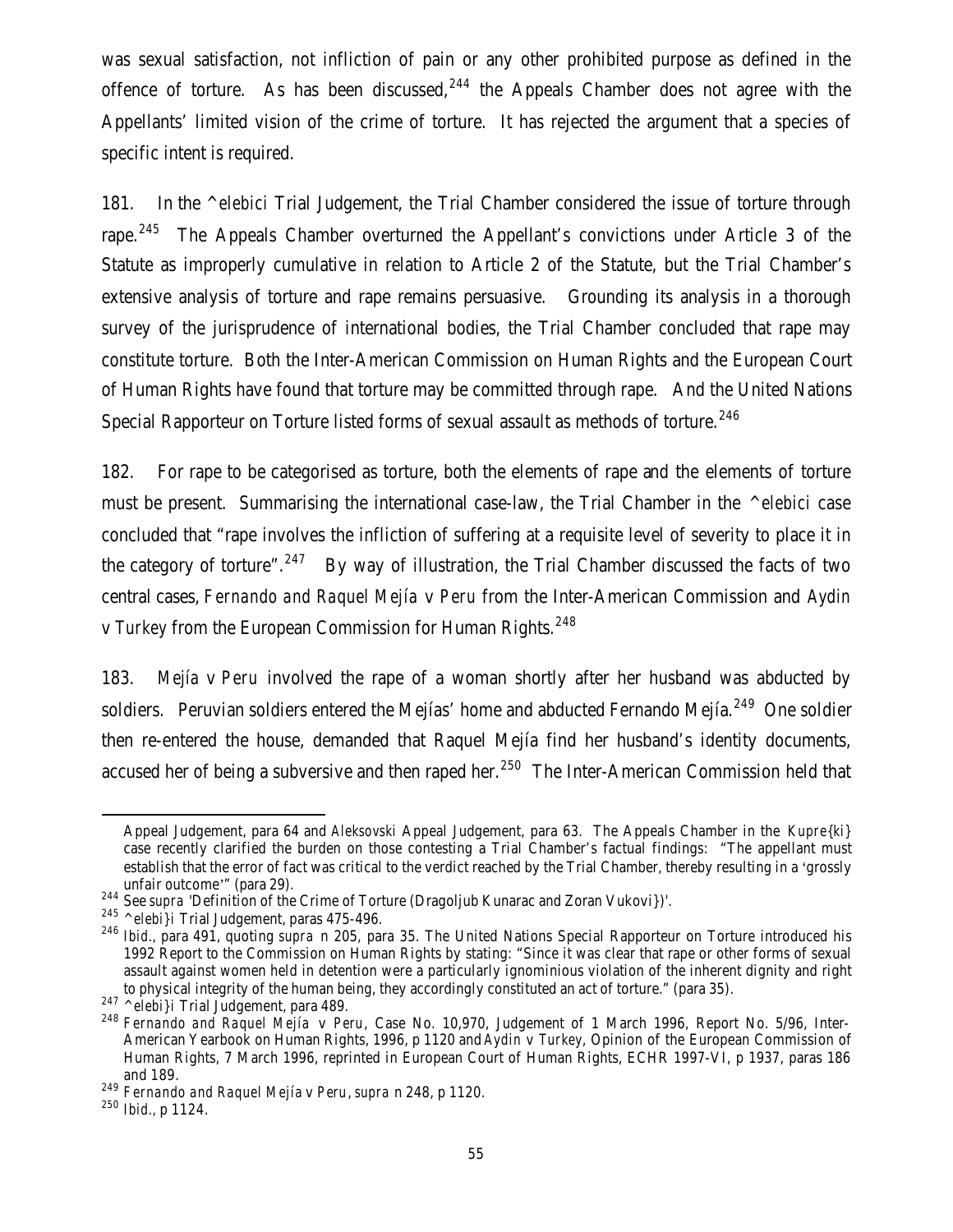Mejía's rape constituted torture. In analysing the case, the Trial Chamber in the *^elebici* case observed that "one must not only look at the physical consequences, but also at the psychological and social consequences of the rape".<sup>251</sup>

184. In *Aydin* v *Turkey*, the European Commission of Human Rights considered the case of a woman raped in a police station. Prior to referring the case to the European Court of Human Rights, the Commission stated: <sup>252</sup>

it appears to be the intention that the Convention with its distinction between "torture" and "inhuman and degrading treatment" should by the first of these terms attach a special stigma to deliberate inhuman treatment causing very serious and cruel suffering…

In the Commission's opinion, the nature of such an act, which strikes at the heart of the victim's physical and moral integrity, must be characterised as particularly cruel and involving acute physical and psychological suffering. This is aggravated when committed by a person in authority over the victim. Having regard therefore to the extreme vulnerability of the applicant and the deliberate infliction on her of serious and cruel ill-treatment in a coercive and punitive context, the Commission finds that such ill-treatment must be regarded as torture within the meaning of Article 3 of the Convention.

 "Against this background," the European Court of Human Rights concluded in its turn, "the Court is satisfied that the accumulation of acts of physical and mental violence inflicted on the applicant and the especially cruel act of rape to which she was subjected amounted to torture in breach of Article 3 of the Convention".<sup>253</sup>

185. In the circumstances of this case, the Appeals Chamber finds the Appellants' claim entirely unpersuasive. The physical pain, fear, anguish, uncertainty and humiliation to which the Appellants repeatedly subjected their victims elevate their acts to those of torture. These were not isolated instances. Rather, the deliberate and co-ordinated commission of rapes was carried out with breathtaking impunity over a long period of time. Nor did the age of the victims provide any protection from such acts. (Indeed, the Trial Chamber considered the youth of several of the victims as aggravating factors.) Whether rousted from their unquiet rest to endure the grim nightly ritual of selection or passed around in a vicious parody of processing at headquarters, the victims endured repeated rapes, implicating not only the offence of rape but also that of torture under Article 5 of the Statute. In the egregious circumstances of this case, the Appeals Chamber finds that all the elements of rape and torture are met. The Appeals Chamber rejects, therefore, the appeal on this point.

 $\overline{a}$ <sup>251</sup> *^elebi}i* Trial Judgement, para 486.

<sup>252</sup> *Aydin* v *Turkey*, Opinion of the European Commission of Human Rights, *supra* n 248, paras 186 (footnote omitted) and 189.

<sup>253</sup> *Aydin* v *Turkey*, European Court of Human Rights, no. 57/1996/676/866, Judgement of 22 September 1997, ECHR 1997-VI, para 86.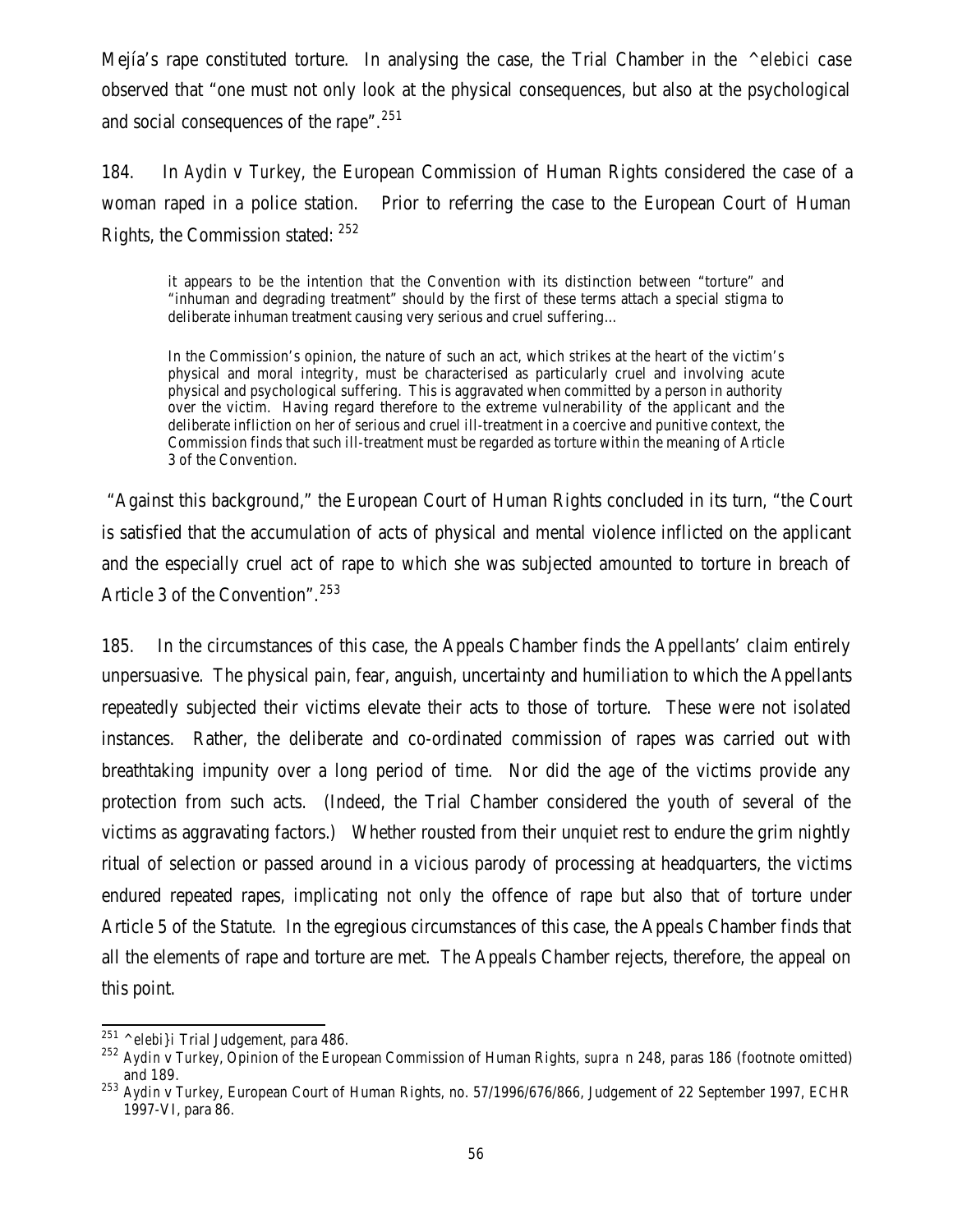### (b) Rape and Enslavement

186. Equally meritless is the Appellants' contention that Kunarac's and Kovac's convictions for enslavement under Article 5(c) and rape under Article 5(g) of the Statute are impermissibly cumulative. That the Appellants also forced their captives to endure rape as an especially odious form of their domestic servitude does not merge the two convictions. As the Appeals Chamber has previously explained in its discussion of enslavement, it finds that enslavement, even if based on sexual exploitation, is a distinct offence from that of rape.<sup>254</sup> The Appeals Chamber, therefore, rejects this ground of appeal.

### 3. Article 3 of the Statute

### (a) Scope of Article 3 of the Statute

187. The Appellants argue that Article 3 of the Statute does not apply to their actions because it is concerned only with battlefield violations (Hague law) and not with the protection of individual physical security. That Article 3 of the Statute incorporates customary international law, particularly Common article 3 of the Geneva Conventions, is clear from the discussions on the Statute in the Security Council on 25 May 1993, and has since then been confirmed in the consistent jurisprudence of the Tribunal.<sup>255</sup> Alone among the Articles of the Statute, Article 3 is illustrative, serving as a residual clause. It is not necessary to rehearse the arguments here and, therefore, this ground of appeal is rejected.

### (b) Intra-Article Convictions under Article 3 of the Statute

188. The Appellants' argument against convictions for rape and torture are made also with regard to intra-Article convictions under Article 3 of the Statute. As with intra-Article convictions for rape and torture under Article 5 of the Statute, the Appellants argue that in the "absence of described distinct infliction of physical or mental pain… the infliction of physical or mental pain is brought down only to the very act of sexual intercourse, without the consent of the victim" and that the convicted person's conduct "can not be deemed to be both the case of a criminal offence of rape and the criminal offence of torture, because one act excludes the other".<sup>256</sup>

 $\overline{a}$ <sup>254</sup> See *supra* 'Definition of the Crime of Enslavement'.

<sup>255</sup> *Tadic* Jurisdiction Decision, para 91; *^elebi}i* Appeal Judgement, para 133 and *Furund`ija* Trial Judgement, paras 131-133.

<sup>256</sup> *Kunarac* Appeal Brief, paras 144-145.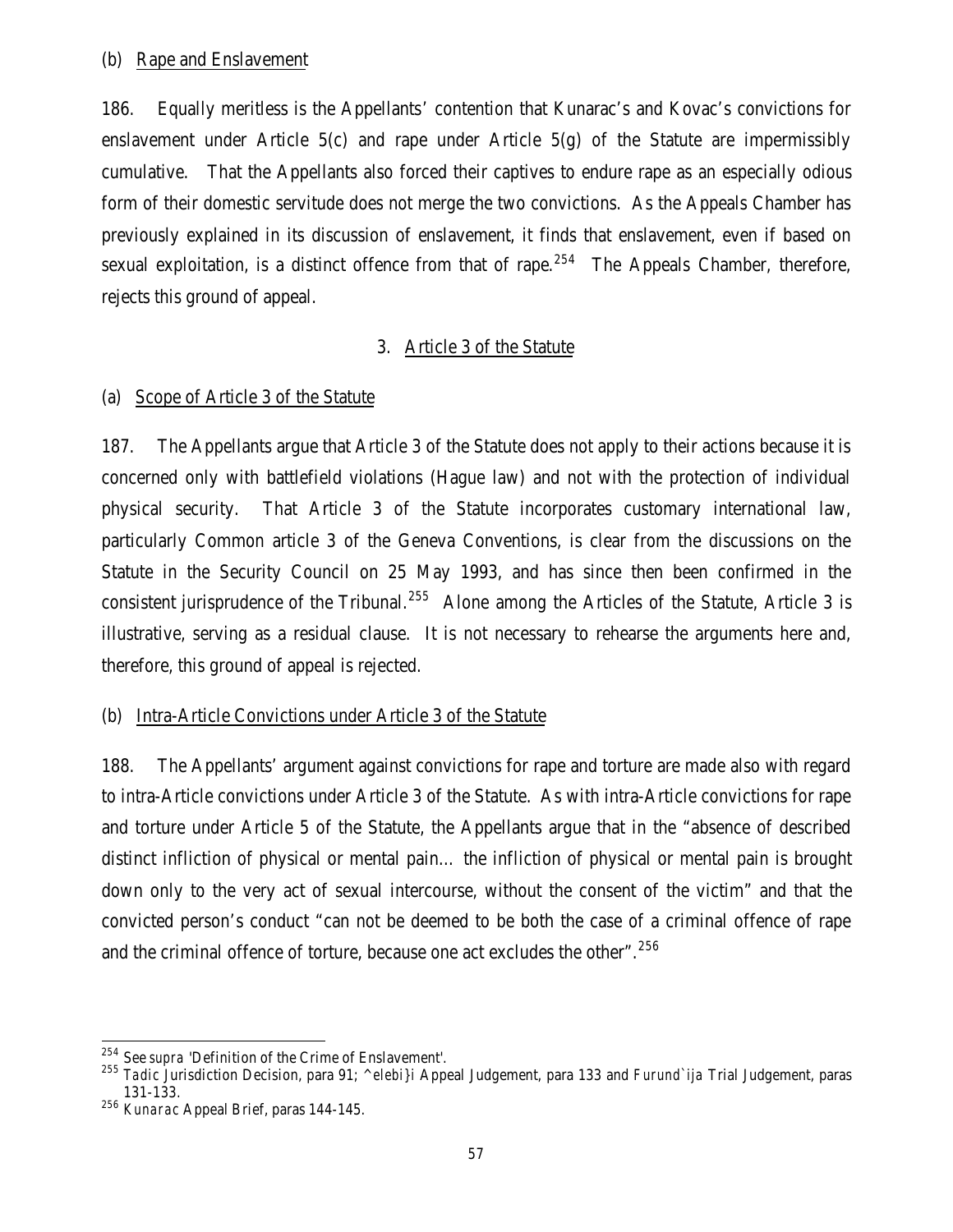189. The Appeals Chamber has already explained in the context of intra-Article 5 crimes why, in the circumstances of this case, the rapes and sexual abuse also amount to torture and that rape and torture each contain an element that the other does not. This holds true for the present discussion. However, in the context of cumulative convictions under Article 3 of the Statute, which imports Common article 3 of the Geneva Conventions, the Appeals Chamber acknowledges a specific problem, namely that Common article 3 refers to "cruel treatment and torture" (3(1)(a)), and "outrages upon personal dignity, in particular humiliating and degrading treatment" (3(1)(c)), but does not refer to rape.

190. The Appeals Chamber finds the invocation and the application of Common article 3, by way of a *renvoi* through Article 3 of the Statute, entirely appropriate. The Trial Chamber attempted to ground the rape charges in Common article 3 by reference to outrages upon personal dignity.<sup>257</sup> Although the Appeals Chamber agrees that rape may be charged in this manner, it notes that grounding the charge in Common article 3 imposes certain limitations with respect to cumulative convictions. This is because, where it is attempted to charge rape as an outrage upon personal dignity, the rape is only evidence of the outrage; the substantial crime is not rape but the outrage occasioned by the rape. This leaves open the argument that an outrage upon personal dignity is substantially included in torture, with the consequence that convictions for both may not be possible. However, as will be shown below, rape was not in fact charged as an outrage upon personal dignity in this case.

191. Where the Trial Chamber (or indeed the Prosecutor) chooses to invoke Common article 3, it is bound by the text. In other words, each offence must be hanged, as it were, on its own statutory hook. In the present case, a statutory hook for rape is absent in Common article 3. The Indictments acknowledge the absence of an express statutory provision. The Prosecutor charged Kunarac, for instance, with both torture and rape under Article 3 of the Statute but the language of the counts diverges:

Count 3: Torture, a VIOLATION OF THE LAWS OR CUSTOMS OF WAR, punishable under Article 3 of the Statute of the Tribunal and recognised by Common Article 3(1)(a)(torture) of the Geneva Conventions.

Count 4: Rape, a VIOLATION OF THE LAWS OR CUSTOMS OF WAR, punishable under Article 3 of the Statute of the Tribunal.

In the case of torture, there is an express statutory provision, while in the case of rape, there is not.

 $\overline{a}$  $^{257}$  Trial Judgement, para 436.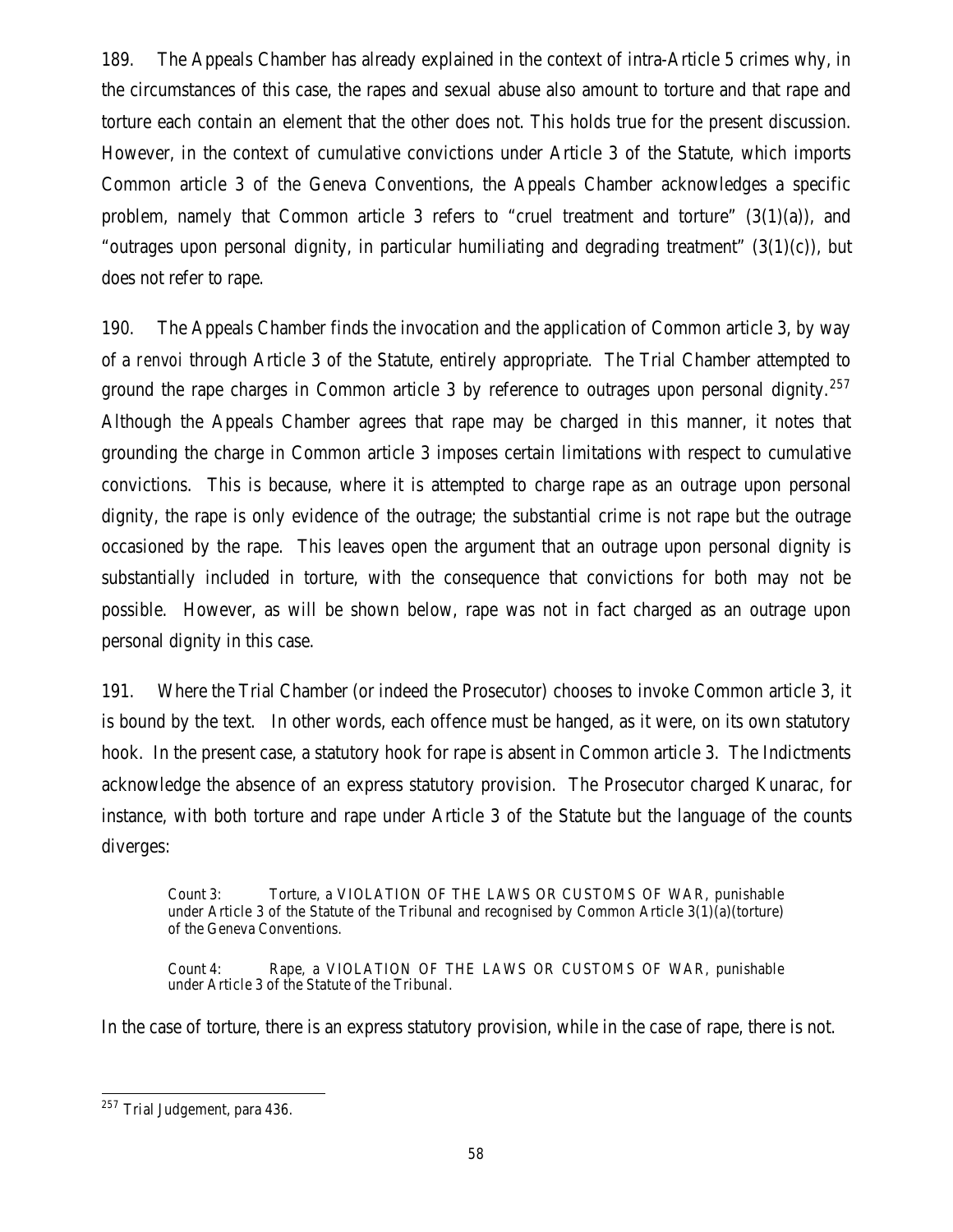192. Whether rape is considered to constitute torture under Common article 3(1)(a) or an outrage upon personal dignity under Common article 3(1)(c) depends on the egregiousness of the conduct. The Appeals Chamber notes that in the *Furund`ija* Trial Judgement, the Trial Chamber found sexual abuse to constitute an outrage upon personal dignity under Article 3 of the Statute (incorporating Common article 3).<sup>258</sup> The Trial Chamber pronounced the accused quilty of one criminal offence, outrages upon personal dignity, including rape. However, whether one regards rape as an instrument through which torture is committed (Common article 3(1)(a)) or one through which outrages upon personal dignity are committed (Common article 3(1)(c)), in either case, a separate conviction for rape is not permitted under Common article 3, given the absence of a distinct statutory hook for rape.

193. This statutory limitation does not, however, dispose of the matter. As the Appeals Chamber has noted, the Indictments charged Kunarac and Vukovic with rape under Article 3 of the Statute without reference to Common article 3. In its discussion of the charges under Article 3 of the Statute, the Trial Chamber noted that the Prosecutor "submitted that the basis for the rape charges under Article 3 lies in both treaty and customary international law, including common Article 3".<sup>259</sup> Notwithstanding its exhaustive analysis of Common article 3 in connection to the charged offences under Article 3 of the Statute, the Trial Chamber's disposition makes no mention of Common article 3.

194. Article 3 of the Statute, as the Appeals Chamber has previously observed, also prohibits other serious violations of customary international law. The Appeals Chamber in the *Tadi}* Jurisdiction Decision outlined four requirements to trigger Article 3 of the Statute: <sup>260</sup>

(i) the violation must constitute an infringement of a rule of international humanitarian law; (ii) the rule must be customary in nature…; (iii) the violation must be 'serious', that is to say, it must constitute a breach of a rule protecting important values...; (iv) the violation of the rule must entail, under customary or conventional law, the individual criminal responsibility of the person breaching the rule.

Therefore, so long as rape is a "serious" war crime under customary international law entailing "individual criminal responsibility," separate convictions for rape under Article 3 of the Statute and torture under that Article, by reference to Common article 3(1)(a), are not impermissibly cumulative.

 $\overline{a}$ 

<sup>258</sup> *Furund`ija* Trial Judgement, paras 272 and 274-275.

<sup>259</sup> Trial Judgement, para 400. On appeal, the Prosecution invoked the *Tadi}* Jurisdiction Decision to explain the broad scope of Article 3 of the Statute. See Prosecution Consolidated Respondent's Brief, para 2.4.

<sup>260</sup> *Tadic* Jurisdiction Decision, para 94.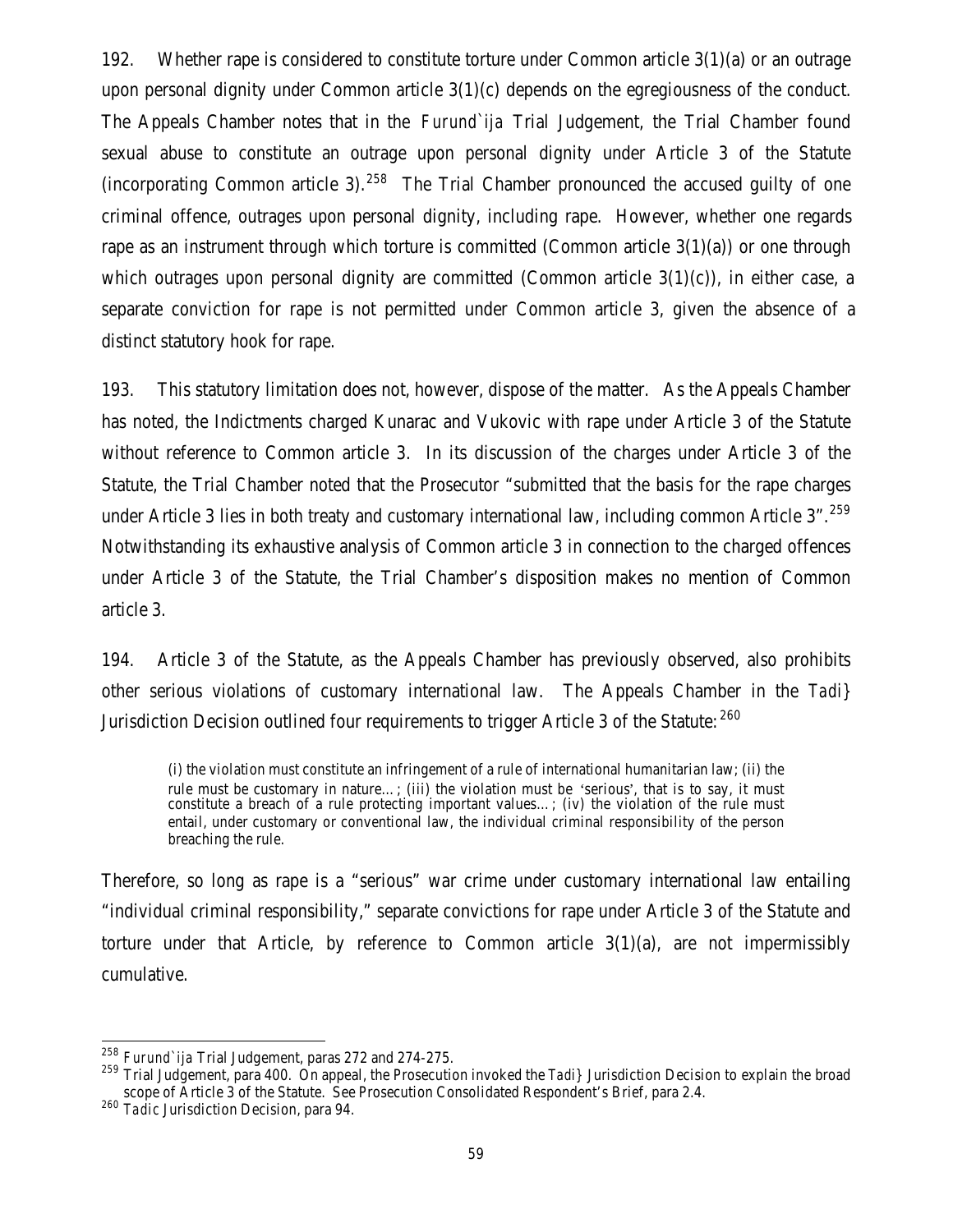195. In keeping with the jurisprudence of the Tribunal, the Appeals Chamber concludes that rape meets these requirements and, therefore, constitutes a recognised war crime under customary international law, which is punishable under Article 3 of the Statute.<sup>261</sup> The universal criminalisation of rape in domestic jurisdictions, the explicit prohibitions contained in the fourth Geneva Convention and in the Additional Protocols I and II, and the recognition of the seriousness of the offence in the jurisprudence of international bodies, including the European Commission on Human Rights and the Inter-American Commission on Human Rights, all lead inexorably to this conclusion.<sup>262</sup>

196. In summary, under Article 3 of the Statute, a conviction for rape can be cumulated with a conviction for torture for the same conduct. A question of cumulativeness assumes the validity of each conviction standing independently; it asks only whether both convictions may be made where they relate to the same conduct. The answer to that question will depend on whether each of the two crimes has a materially distinct element not contained in the other. An element is materially distinct from another if it requires proof of a fact not required by the other. Without being exhaustive and as already noted, an element of the crime of rape is penetration, whereas an element for the crime of torture is a prohibited purpose, neither element being found in the other crime. From this, it follows that cumulative convictions for rape and torture under Article 3 of the Statute are permissible though based on the same conduct. Furthermore, as already explained in

 $\overline{a}$ <sup>261</sup> See *^elebi}i* Trial Judgement, para 476 ("There can be no doubt that rape and other forms of sexual assault are expressly prohibited under international humanitarian law."); *Furund`ija* Trial Judgement, paras 169-170 ("It is indisputable that rape and other serious sexual assaults in armed conflict entail the criminal liability of the perpetrators…The right to physical integrity is a fundamental one, and is undeniably part of customary international law.") and Trial Judgement, para 408 ("In particular, rape, torture and outrages upon personal dignity, no doubt constituting serious violations of common Article 3, entail criminal responsibility under customary international law."). See also *Akayesu* Trial Judgement, para 596.

<sup>262</sup> See Geneva Convention Relative to the Protection of Civilian Persons in Time of War, 12 August 1949, Art. 27; Protocol Additional to the Geneva Conventions of 12 August 1949, and Relating to the Protection of Victims of International Armed Conflicts (Protocol I), adopted on 8 June 1977, Articles 76(1), 85 and 112; and Protocol Additional to the Geneva Conventions of 12 August 1949, and Relating to the Protection of Victims of Non-International Armed Conflicts (Protocol II), adopted on 8 June 1977, Art. 4(2)(e).

After the Second World War, rape was punishable under the Control Council Law No. 10 on the Punishment of Persons Guilty of War Crimes and Crimes Against Humanity for Germany. Additionally, high-ranking Japanese officials were prosecuted for permitting widespread rapes: Charter of the International Military Tribunal for the Far East, 19 January 1946, amended 26 April 1946. TIAS No. 1589, 4 Bevans 20. See also *In re Yamashita*, 327 U.S. 1, 16 (1946), denying General Yamashita's petition for writs of habeas corpus and prohibition. In an *aide-memoire* of 3 December 1992, the International Committee of the Red Cross declared that the rape is covered as a grave breach (Article 147 of the fourth Geneva Convention). The United States independently took a comparable position. See also *Cyprus* v *Turkey*, 4 EHHR 482 (1982) (Turkey's failure to prevent and punish rapes of Cypriot woman by its troops).

See *Aydin* v *Turkey*, *supra* n 253, para 83:"?Rgape leaves deep psychological scars on the victim which do not respond to the passage of time as quickly as other forms of physical and mental violence. The applicant also experienced the acute physical pain of forced penetration, which must have left her feeling debased and violated both physically and emotionally." See also *Mejía* v *Peru*, *supra* n 248, p 1176: "Rape causes physical and mental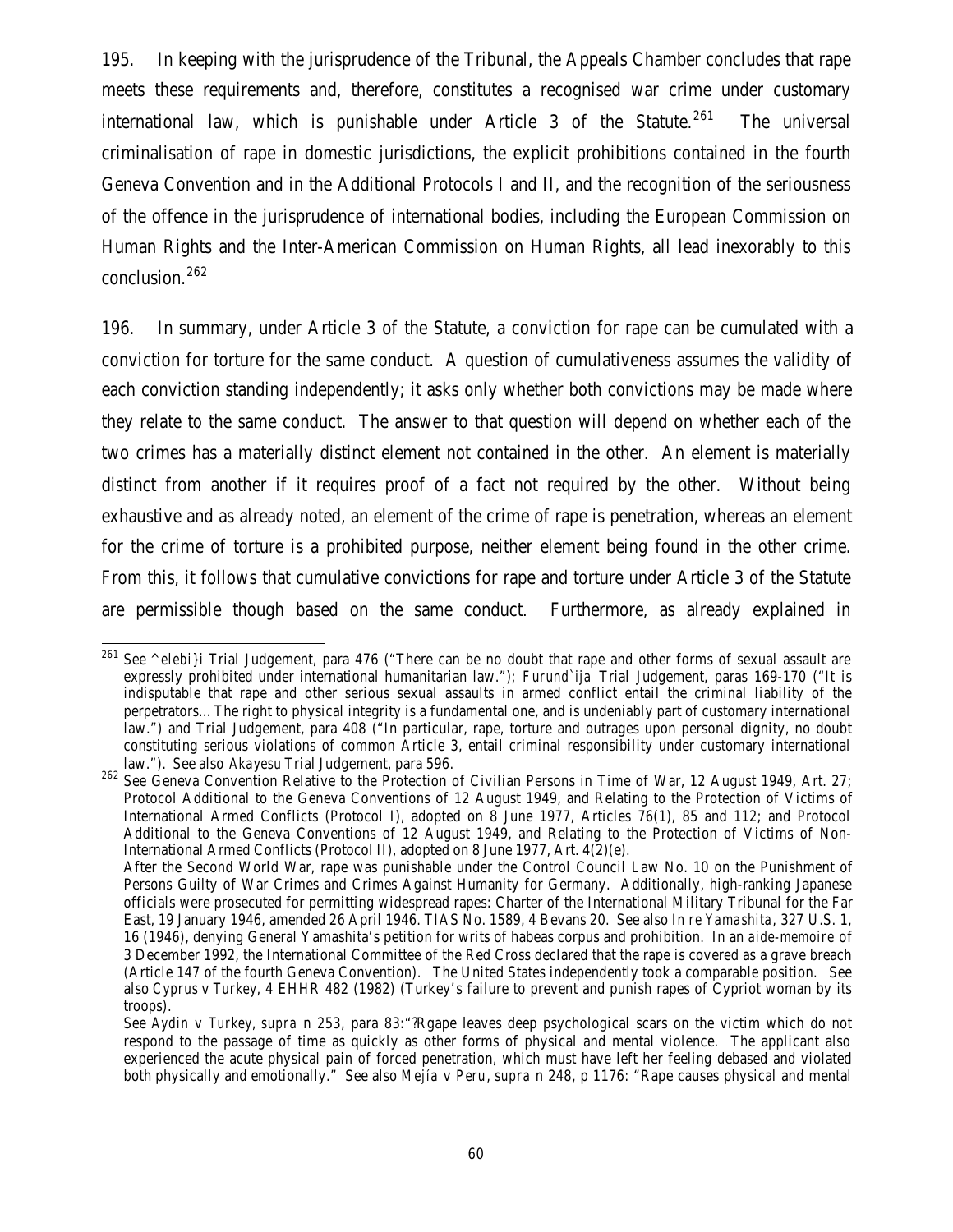paragraphs 180 to 185 of this Judgement relating to the question of cumulation in respect of intra-Article 5 crimes, the rapes and sexual abuses amount to torture in the circumstances of this case. The Appeals Chamber, therefore, dismisses the Appellants' grounds of appeal relating to cumulative convictions with regard to the intra-Article 3 convictions.

### 4. The Appellant Kovac's Separate Ground of Appeal

197. The Appellant Kovac argues that he was impermissibly convicted of both rape and outrages upon personal dignity under Article 3 of the Statute. The Appeals Chamber rejects the argument, considering that the Trial Chamber did not base its convictions on the same conduct.<sup>263</sup>

198. All other grounds of appeal relating to cumulative convictions are rejected.

 $\overline{a}$ suffering in the victim. In addition to the violence suffered at the time it is committed, the victims are commonly hurt or, in some cases, are even made pregnant".

 $^{263}$  Trial Judgement, para 554.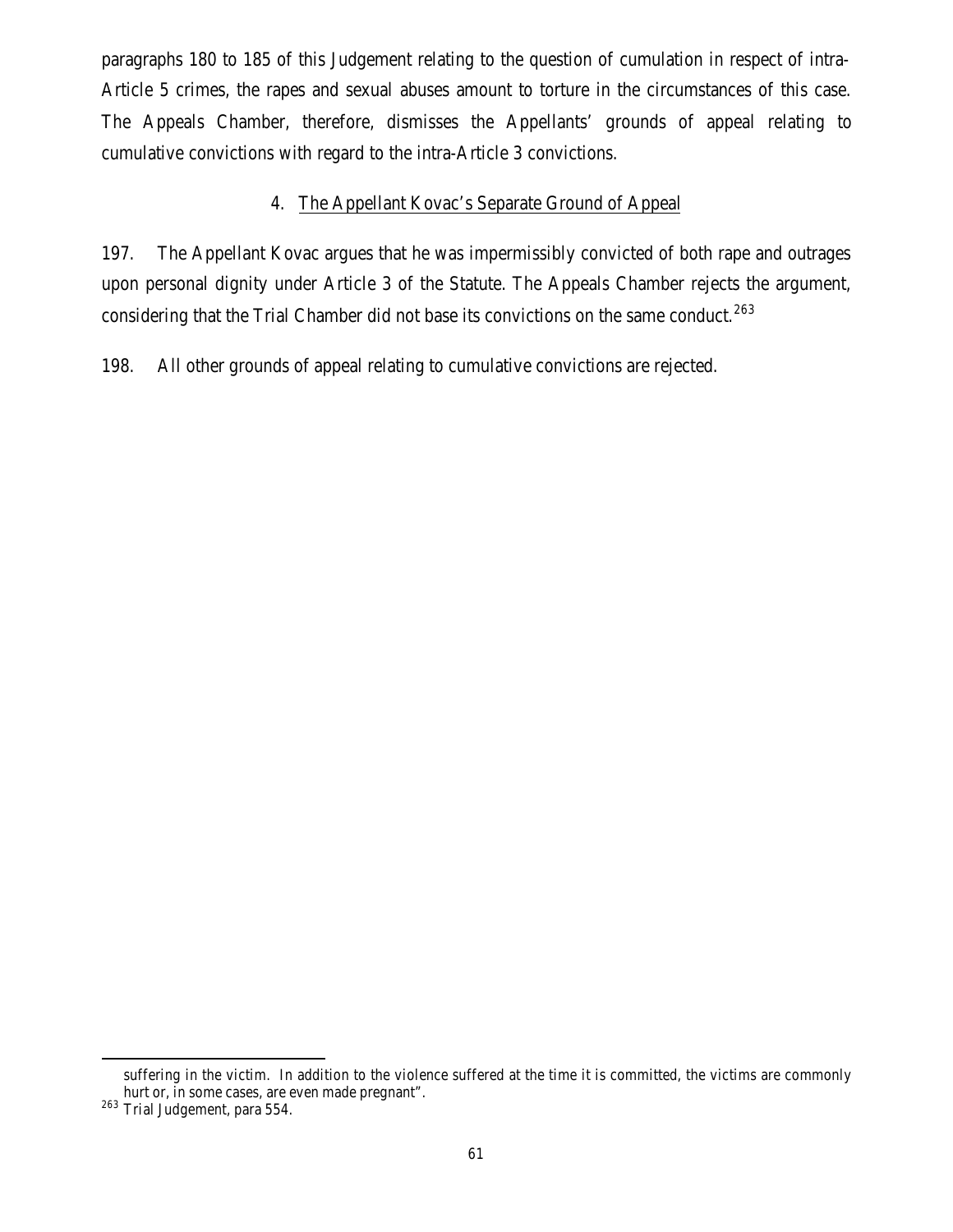# **VIII. ALLEGED ERRORS OF FACT (DRAGOLJUB KUNARAC)**

### **A. Alibi**

### 1. Submissions of the Parties

### (a) The Appellant (Kunarac)

199. The Appellant argues that the Trial Chamber erred in not accepting his alibi presented at trial in connection with the following periods: 7-21 July 1992 ("first period"); 23-26 July 1992 ("second period"); 27 July-1 August 1992 ("third period"); and 3-8 August 1992 ("fourth period").

200. As to the first and second periods, the Appellant alleges that he was "on war tasks" in the areas of Cerova Ravan<sup>264</sup> and Jabuka<sup>265</sup> respectively. As to the third period, the Appellant submits that he was first in the area of Dragocevo and Preljuca, and then, on 31 July, moved to the zone of Rogoj where he stayed until the evening of 2 August 1992 when, around 10 p.m., he arrived in Vele-evo in Foca.<sup>266</sup> Lastly, the Appellant affirms that during the fourth period he was "on the terrain in ?theg zone ?of theg Kalinovik-Rogoj mountain pass". <sup>267</sup>

201. The Appellant asserts that these submissions are supported by a number of Defence witnesses, including Vaso Blagojevic, 268 Gordan Mastilo, D.J., Radoslav Djurovic and D.E., and that the Trial Chamber erred in relying exclusively upon the Prosecutor's witnesses.<sup>269</sup>

202. Lastly, the Appellant adds that the Trial Chamber erred in finding that, on 2 August 1992, he took several women from Kalinovik and other women, namely FWS-75, FWS-87, FWS-50 and D.B., from the Partizan Sports Hall to the house at Ulica Osmana \iki}a no 16.<sup>270</sup> The Appellant asserts that on this day he was at the Rogoj pass.  $271$ 

 $\overline{a}$ <sup>264</sup> *Kunarac* Appeal Brief, para 93.

<sup>265</sup> *Ibid.*

<sup>266</sup> *Ibid.*

<sup>267</sup> *Ibid.*

<sup>&</sup>lt;sup>268</sup> This witness claimed to have known the whereabouts of Kunarac at all times during the period of 23-26 July (Trial Judgement, para 598) and to have seen Kunarac around Cerova Ravan in the period between 7-21 July (Trial Judgement, para 605). However, the witness never claimed to have seen Kunarac around Cerova Ravan on 27 July, as held by the Trial Chamber (Trial Judgement, para 599).

<sup>269</sup> *Kunarac* Appeal Brief, para 93.

<sup>270</sup> *Ibid.*, para 55.

<sup>271</sup> *Ibid.*, para 54.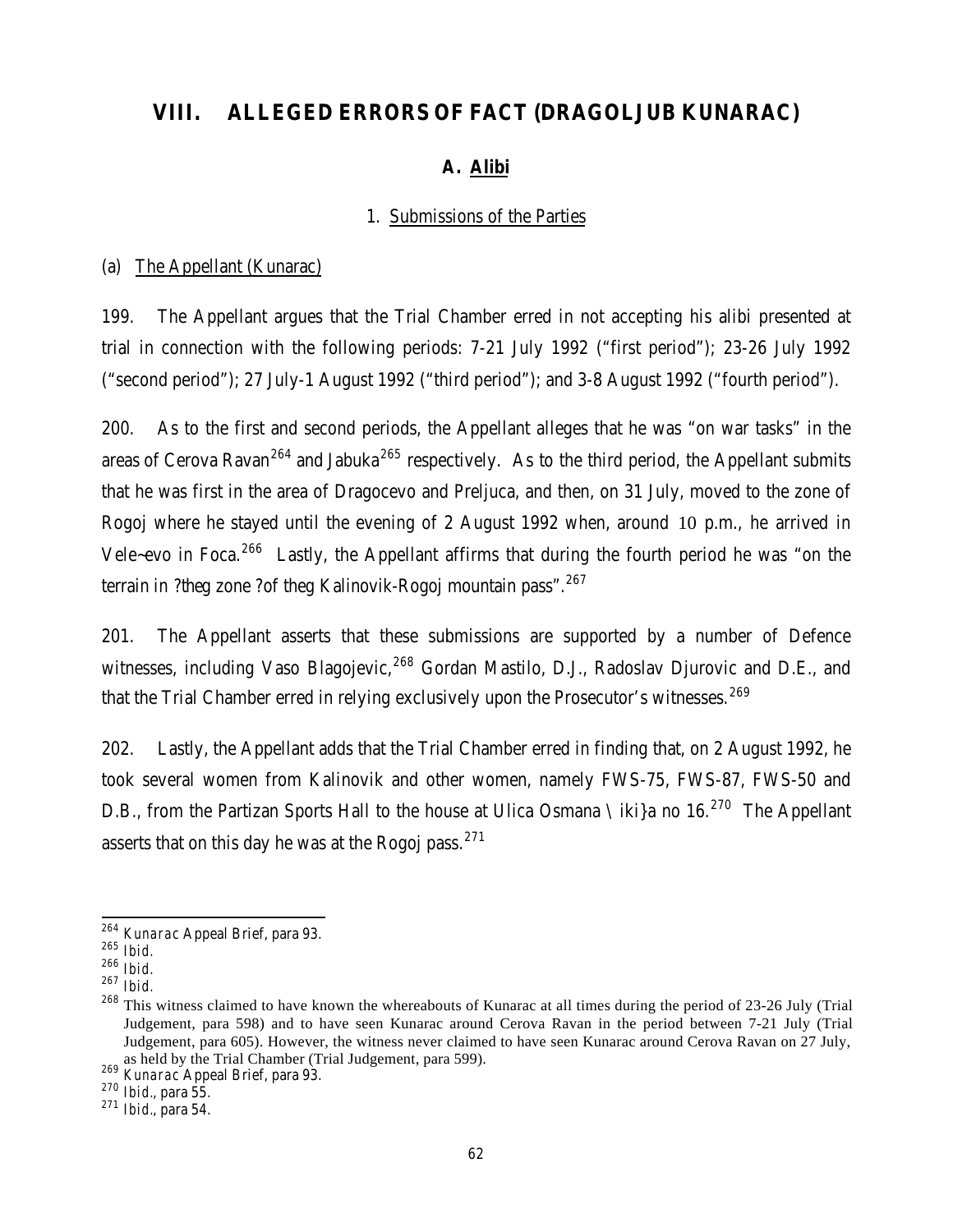### (b) The Respondent

203. The Respondent submits that the Trial Chamber correctly rejected Kunarac's alibi. The Respondent explains that the Trial Chamber carefully evaluated the evidence, including the testimony of Kunarac's witnesses and found several deficiencies therein. She recalls, *inter alia*, that the Trial Chamber stressed that Kunarac himself admitted to having had a role in the abduction of women from the Partizan Sports Hall, although he stated that this happened on 3 August and not on 2 August 1992. The Respondent concludes that Kunarac's submissions concerning the Trial Chamber's assessment of his alibi are unfounded and therefore should be rejected.

#### 2. Discussion

204. At the outset, the Appeals Chamber observes that the Trial Chamber thoroughly and comprehensively dealt with the alibi put forward by Kunarac in connection with the aforementioned periods. The Appeals Chamber considers that the Trial Chamber conducted a careful analysis of the evidence before it and provided clearly articulated reasons. The Trial Chamber observed that the alibi did not cover all the periods alleged in Indictment  $IT-96-23.<sup>272</sup>$  It further noted that the alibi provided by some Defence witnesses "covered limited periods: hours, sometimes even a few minutes."<sup>273</sup> With regard to the third period, it found that the only witness providing evidence for the Defence was the accused himself.<sup>274</sup> The Trial Chamber stressed that Kunarac himself conceded that "he took FWS-87, D.B., FWS-50 and another girl from Partizan Sports Hall", although he claimed that this happened on 3 August and not 2 August 1992 as alleged in Indictment IT-96-23.<sup>275</sup> In light of the above and even though there were Defence witnesses who claimed to have known Kunarac's whereabouts during longer periods of time, the Trial Chamber came to the conclusion that "there is ?notg any reasonable possibility that Dragoljub Kunarac was away from the places where and when the rapes took place".  $276$ 

205. The Appeals Chamber considers that by rejecting the alibi, the Trial Chamber came to a possible conclusion in the sense of one that a reasonable trier of fact could have come to. On appeal, the Appellant has simply attributed more credibility and importance to his witnesses than to those of the Prosecutor and this cannot form the basis of a successful objection.

 $\overline{a}$ 

 $^{272}_{222}$  Trial Judgement, para 596.

<sup>273</sup> *Ibid.*, para 598.

<sup>274</sup> *Ibid.*, para 597.

<sup>275</sup> *Ibid.*, para 619.

<sup>276</sup> *Ibid.*, para 625.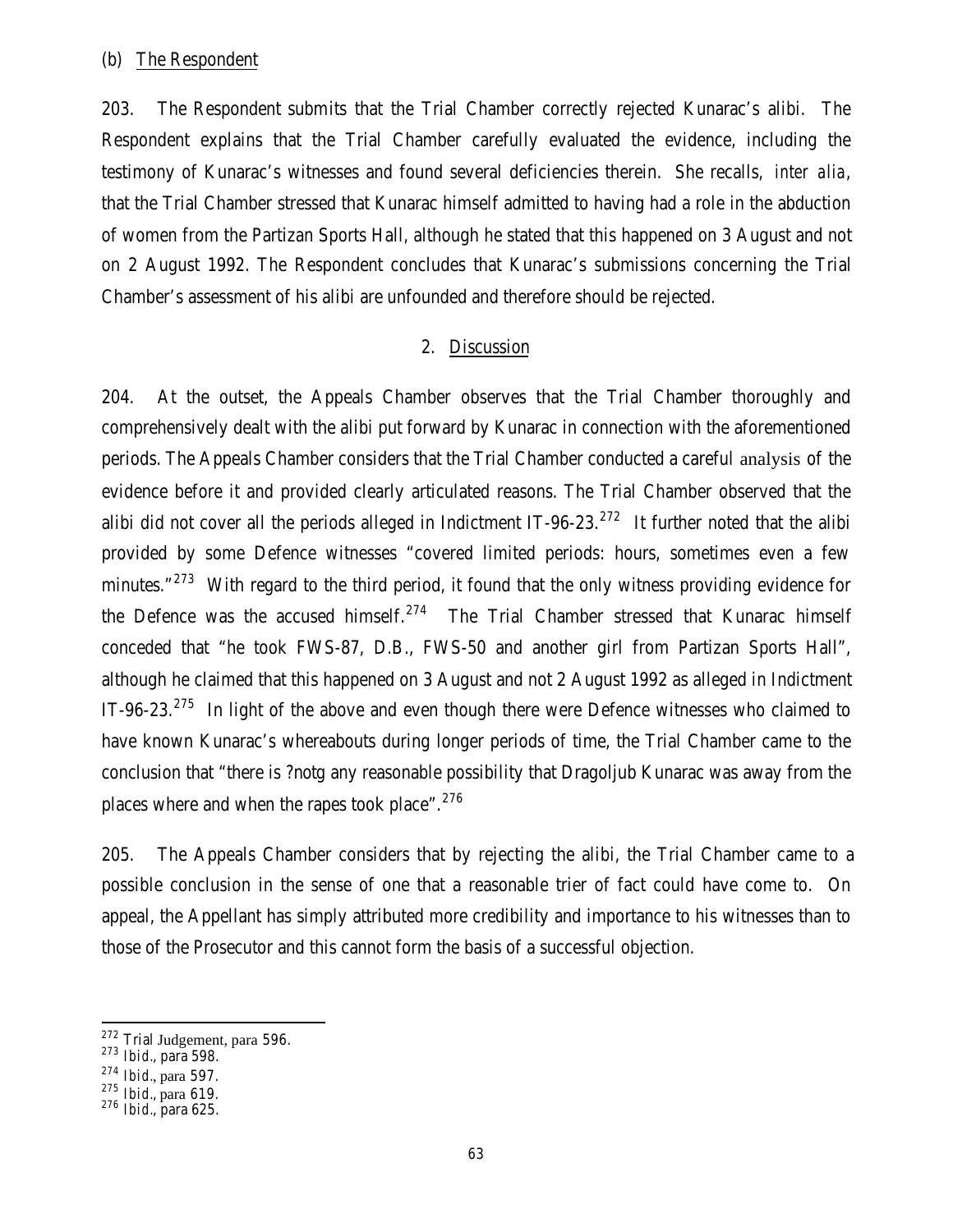206. In these circumstances, the Appeals Chamber finds no reason to disturb the findings of the Trial Chamber. Accordingly, this ground of appeal fails.

### **B. Convictions under Counts 1 to 4**

### 1. Rapes of FWS-75 and D.B.

### (a) Submissions of the Parties

### (i) The Appellant (Kunarac)

207. The Appellant challenges the Trial Chamber's findings that, at the end of July 1992, he took FWS-75 and D.B. to the house at Ulica Osmana \iki}a no 16, where he raped D.B. while a group of soldiers raped FWS-75.

208. First, the Appellant submits that the conviction against him cannot stand because of a material discrepancy between the date of the incident as found by the Trial Chamber ("at the end of July 1992")<sup>277</sup> and the date set out in paragraph 5.3 of Indictment IT-96-23 ("on or around 16 July 1992"). In particular, the Appellant claims that the date set out in Indictment IT-96-23 is so vague that it cannot be used to test the credibility of witnesses testifying about this incident.<sup>278</sup> He thus challenges the testimony of FWS-75 and D.B. on the basis of inconsistency as to the dates on which the incidents occurred.<sup>279</sup>

209. With regard to FWS-75, the Appellant argues that the witness contradicted herself in her testimony at trial. He asserts that FWS-75 initially declared that she was taken to the house at Ulica Osmana \iki}a no 16 by the Appellant, Gaga and Crnogorac some 5 or 6 days after her arrival at Partizan,<sup>280</sup> but subsequently stated that she was not taken there by the Appellant and raped by him until 15 days after her arrival at Partizan.<sup>281</sup>

210. In relation to D.B., the Appellant recalls that the witness testified that she was in the house in question on two occasions, the first of which was several days before the second occasion on 2 August 1992. The Appellant contends that if, as claimed by D.B., the first rape took place only several days before 2 August 1992, that rape could not have occurred on 16 July 1992 or "around

 $\overline{\phantom{0}}$ <sup>277</sup> *Ibid.*, para 637.

<sup>278</sup> Appeal Transcript, T 145.

<sup>279</sup> *Kunarac* Appeal Brief, para 37.

<sup>280</sup> *Ibid.*

<sup>281</sup> *Ibid.*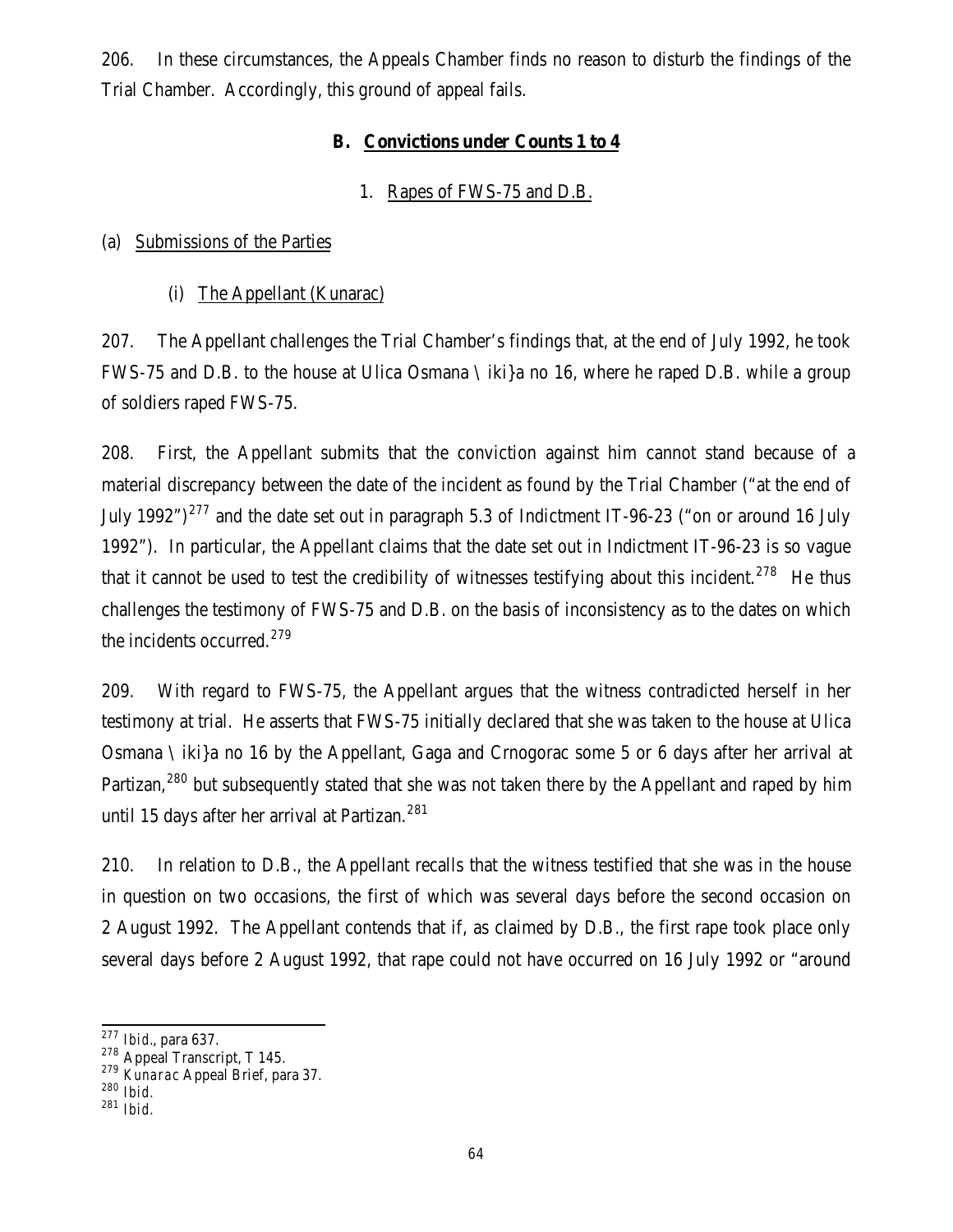that date", as claimed by the Prosecutor.<sup>282</sup> Furthermore, based on D.B.'s statement to FWS-75 that she was at Ulica Osmana \iki}a no 16 on two occasions and was not raped on the first of those occasions in July 1992, the Appellant argues that D.B. could only have been raped during her second stay in the house in August 1992. However, if D.B. was raped in August, the incident ascribed to the Appellant under paragraph 5.3 of Indictment IT-96-23 must be the same as that described at paragraph 5.4 of that Indictment, which did indeed occur in August 1992. In this regard, the Appellant recalls that in his first interview he admitted to having had sexual intercourse with D.B. on 3 August  $1992.<sup>283</sup>$ 

211. Secondly, the Appellant argues that the Trial Chamber erred in finding that he possessed the requisite *mens rea* in relation to the rape of D.B.. The Appellant concedes that he had sexual intercourse with D.B. but denies being aware that D.B.'s consent was vitiated because of Gaga's threats,<sup>284</sup> and stresses that D.B. initiated the sexual contact with him and not *vice versa*, because, until that moment, he had no interest in having sexual intercourse with her. $285$  Further, the Appellant alleges that the Trial Chamber erred in reaching the conclusion that he had committed the crimes with a discriminatory intent solely on the basis of the testimony of a single witness stating that, when he raped women, the Appellant told them that they would give birth to Serb babies or that they should "enjoy being fucked by a Serb".<sup>286</sup>

### (ii) The Respondent

212. The Respondent rejects the Appellant's argument concerning the discrepancy between the date of the rape of FWS-75 in Indictment IT-96-23 and the date identified by the Trial Chamber. She contends that minor differences in time are irrelevant because the specific incident referred to in the relevant Indictment was proved and could not be mistaken for another incident on another date. Indeed, the incident described in paragraph 5.3 of the said Indictment relates to two victims and cannot be confused with that at paragraph 5.4 of the same Indictment, which relates to four victims.<sup>287</sup>

213. As to any inconsistencies between FWS-75's statement and her testimony, the Respondent submits that the Appellant has failed to establish that the alleged inconsistencies were so grave that

 $\overline{a}$ <sup>282</sup> *Ibid.*

<sup>283</sup> *Ibid.*

<sup>284</sup> *Ibid.*, para 38.

<sup>&</sup>lt;sup>285</sup> Appeal Transcript, T 146.

<sup>286</sup> *Kunarac* Appeal Brief, para 46.

<sup>287</sup> Prosecution Consolidated Respondent's Brief, paras 6.23 and 6.24 and Appeal Transcript, T 308.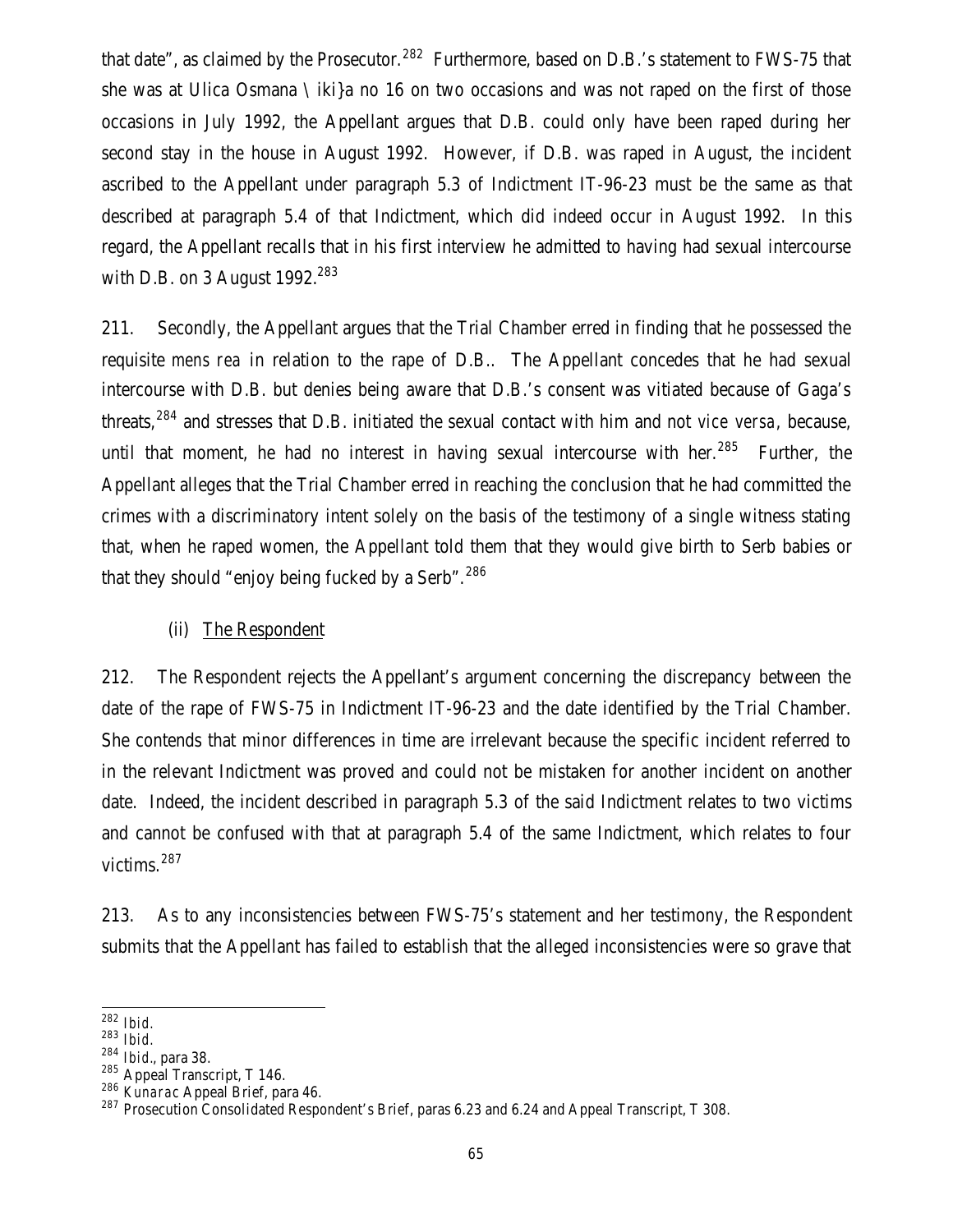no reasonable Trial Chamber could have relied on FWS-75's evidence.<sup>288</sup> In the Respondent's view, the Trial Chamber correctly determined that any discrepancies were explained by the fact that FWS-75 was referring to events which had occurred 8 years before.<sup>289</sup> Analogously, the Respondent contends that the Trial Chamber's finding that the Appellant was aware that D.B. did not freely consent to the sexual intercourse was entirely reasonable due to the condition of captivity in which she was held.<sup>290</sup> The Respondent notes that the Appellant himself admitted to having had intercourse with D.B. and recalls, *inter alia*, the Appellant saying at trial: "I tried to pacify her, to convince her ?that there wasg no reason to be frightened".<sup>291</sup>

214. Finally, the Respondent recalls FWS-183's testimony that while a soldier was raping her after she had just been raped by the Appellant, "…he - Žaga ?the Appellant? was saying that I would have a son and that I would not know whose it was, but the most important thing was it would be a Serb child".<sup>292</sup> The Respondent submits that the evidence provides a firm basis for the Trial Chamber's finding that the Appellant committed crimes for a discriminatory purpose.

## (b) Discussion

215. At the outset, the Appeals Chamber identifies the two core components of the Appellant's argument as follows. First, that there was a failure on the part of the Trial Chamber to indicate the precise dates of the rapes of FWS-75 and D.B., which impacts upon the credibility of those witnesses. Secondly, that the Prosecutor did not prove beyond reasonable doubt that the Appellant raped D.B., because the Appellant was not aware that D.B. had not consented to the sexual intercourse. These contentions will be dealt with in turn.

216. With respect to the dates of the rapes of FWS-75 and D.B., the Trial Chamber found, on the basis of the consistent testimony provided by the victims, that the rapes occurred at the end of July 1992 and not in mid-July 1992 as stated in Indictment IT-96-23. The Trial Chamber was also satisfied that these events were proved beyond reasonable doubt and that they were consistent with the description provided at paragraph 5.3 of Indictment IT-96-23. It found some support for this conclusion, *inter alia*, in the Appellant's own admission to having had sexual intercourse with D.B., made in his statement to the Prosecutor of March 1998 and admitted into evidence as Ex P67.<sup>293</sup>

 $\overline{a}$  $^{288}_{\sim}$  Prosecution Consolidated Respondent's Brief, paras 6.27-6.29.

<sup>289</sup> Appeal Transcript, T 309.

<sup>290</sup> Prosecution Consolidated Respondent's Brief, paras 6.32-6.35 and Appeal Transcript, T 310.

<sup>&</sup>lt;sup>291</sup> Appeal Transcript, T 311.

<sup>&</sup>lt;sup>292</sup> Trial Transcipt, T 3683.

<sup>293</sup> Trial Judgement, para 642 and *Kunarac* Appeal Brief, paras 31-34 and 37.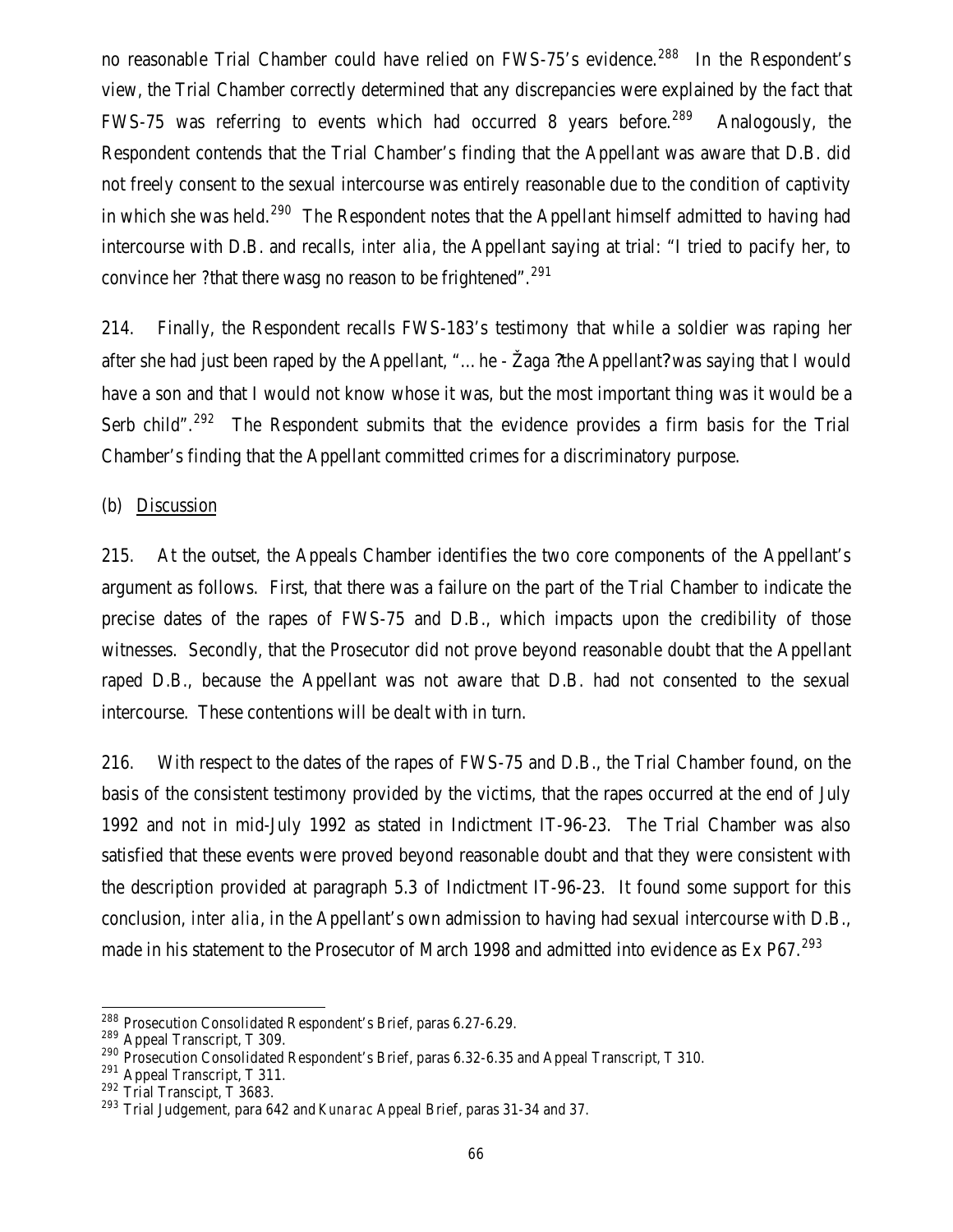217. The Appeals Chamber finds that the Trial Chamber's evaluation of the evidence and its findings on these points are reasonable. While the Trial Chamber did not indicate the specific day on which the crimes occurred, it did mention with sufficient precision the relevant period. Moreover, in the view of the Appeals Chamber, minor discrepancies between the dates in the Trial Judgement and those in the Indictment in this case go to prove the difficulty, in the absence of documentary evidence, of reconstructing events several years after they occurred and not, as implied by the Appellant, that the events charged in Indictment IT-96-23 did not occur. This is all the more so in light of the weight that must be attached to eyewitness testimony and to the partial admissions of the Appellant.

218. Turning now to the issue of D.B.'s consent, the Trial Chamber found that, given the circumstances of D.B.'s captivity in Partizan, regardless of whether he knew of the threats by Gaga, the Appellant could not have assumed that D.B. was consenting to sexual intercourse. Analogously, the Trial Chamber correctly inferred that the Appellant had a discriminatory intent on the basis, *inter alia*, of the evidence of FWS-183 regarding comments made by the Appellant during the rapes in which he was involved. Although caution must be exercised when drawing inferences, after having carefully reflected and balanced the details and arguments of the parties, the Appeals Chamber considers these inferences reasonable. The special circumstances and the ethnic selection of victims support the Trial Chamber's conclusions. For these reasons, this part of the grounds of appeal must fail.

## 2. Rape of FWS-95

## (a) Submissions of the Parties

 $\overline{a}$ 

(i) The Appellant (Kunarac)

219. The Appellant submits that the Trial Chamber erred in convicting him for the rape of FWS-95 on the basis of the testimony provided by FWS-95 and FWS-105.

220. First, the Appellant claims that the Trial Chamber erred in relying on FWS-95's identification of him at trial. In this regard, the Appellant recalls that, in a statement rendered on 9- 12 February 1996, FWS-95 described him as a man with a beard and moustache, as did FWS-105 in her statement of the same period. However, according to the Appellant, he never had a beard or moustache. The Appellant then submits that, in a statement given on 25-26 April 1998, FWS-95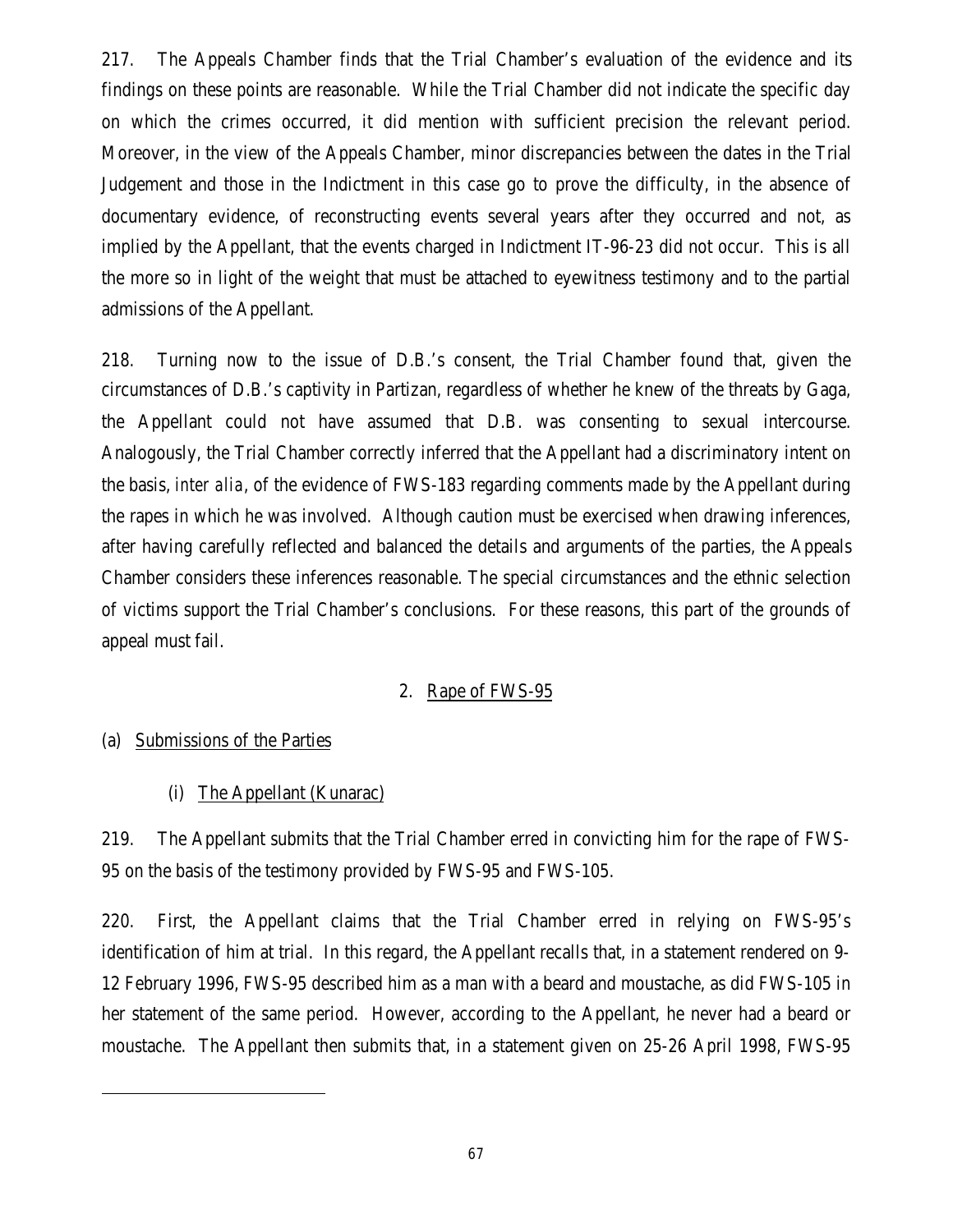was unable to describe him. Nor was she able to recognise him from a photo-spread presented by the Prosecutor at trial. The Appellant asserts that the in-court identification by FWS-95 is vitiated by the fact that when both he and FWS-95 were in the courtroom, the Presiding Judge of the Trial Chamber called the Appellant's name to ascertain that he could follow the proceedings, thereby *de facto* identifying him.

221. Secondly, the Appellant contends that, since the Trial Chamber found that FWS-95's evidence with regard to the second of the two rapes lacked credibility, it should likewise have rejected her evidence as to the first rape. In support of this assertion, the Appellant claims that in her first statement to the Prosecutor's investigators in 1996, FWS-95 did not mention his name despite stating that some soldiers had raped her. The Appellant also observes that there is no evidence, other than her testimony, to prove that it was he who raped FWS-95.

## (ii) The Respondent

222. The Respondent argues that the Appellant's arguments do not meet the requisite threshold for review. As stated in the *^elebi}i* Appeal Judgement, the Appellant must prove that the "evidence could not reasonably have been accepted by any reasonable person ?andg that the Trial Chamber's evaluation was wholly erroneous".<sup>294</sup> The Prosecutor notes that the Trial Chamber considered the discrepancies between FWS-95's prior statement and her testimony in court as minor and accepted that they could be explained by the psychological trauma suffered by the witness.<sup>295</sup> The Prosecutor recalls that the Trial Chamber did not give any positive probative value to in-court identification and adds that FWS-95 clarified her evidence during her testimony before the Trial Chamber.<sup>296</sup> The Trial Chamber accepted the position that FWS-95 had not recognised the Appellant in the photo-spreads because they were of poor quality, and that inconsistencies in FWS-95's description of the Appellant arose from the simple fact that the soldiers were not shaved at the time the rapes took place.<sup>297</sup> The Respondent contends that these findings by the Trial Chamber were reasonable and should be confirmed by the Appeals Chamber.

 $\overline{a}$ <sup>294</sup> *^elebi}i* Appeal Judgement, para 491.

<sup>295</sup> Prosecution Consolidated Respondent's Brief, para 6.77.

<sup>296</sup> Appeal Transcript, T 318.

<sup>297</sup> Prosecution Consolidated Respondent's Brief, para 6.76.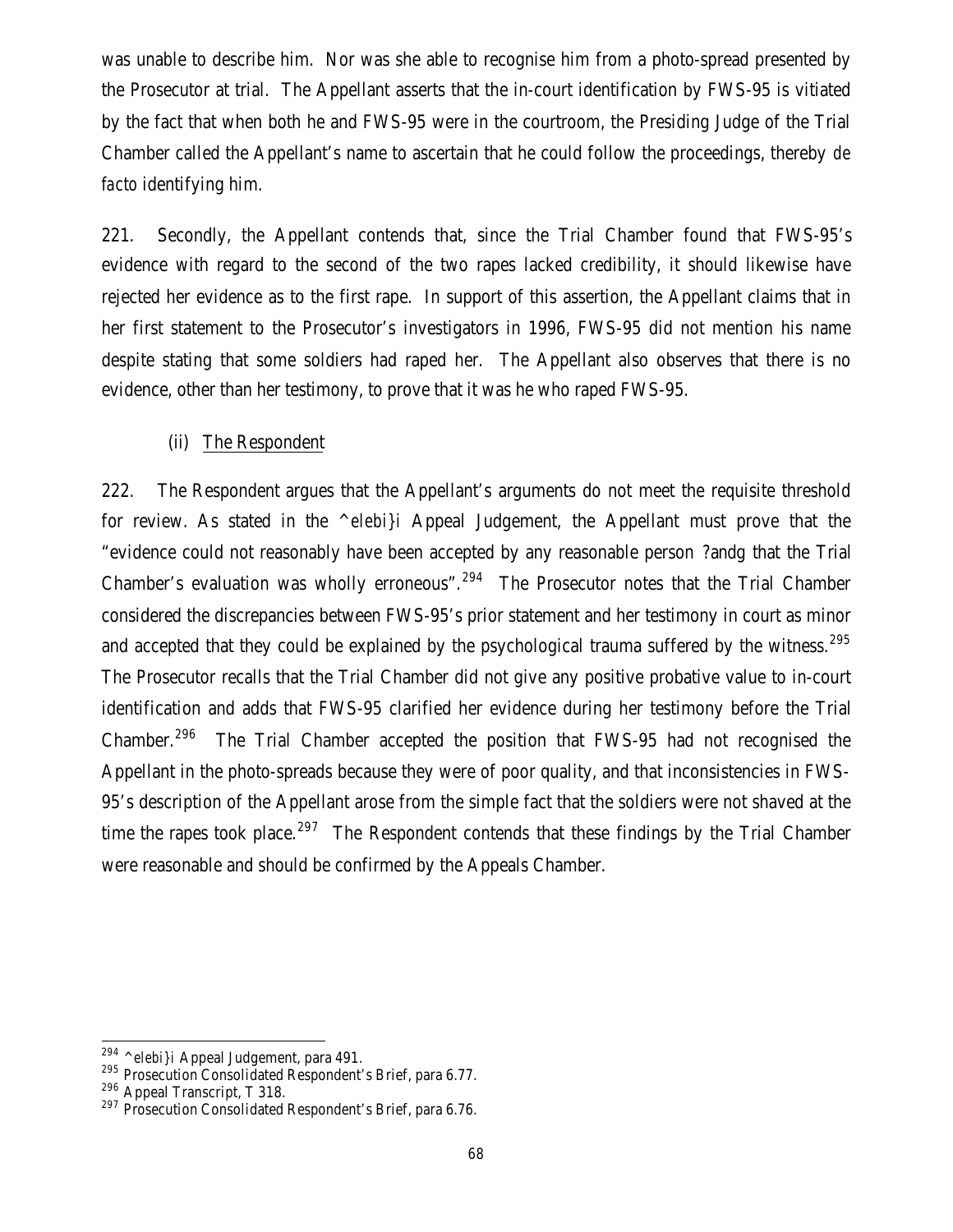#### (b) Discussion

223. In view of the submissions tendered by the Appellant on this ground of appeal, the issue before the Appeals Chamber is that of determining whether or not the Trial Chamber erred in relying on the evidence provided by FWS-95.

224. As to the inconsistencies in FWS-95's testimony, the Trial Chamber held that:  $^{298}$ 

The Trial Chamber does not regard the various discrepancies between the pre-trial statements dated 25-26 April 1998, Ex D40, of FWS-95 and her testimony in court, to which attention was drawn, as grave enough to discredit the evidence that she was raped by Dragoljub Kunarac during the incident in question.

Furthermore, the Trial Chamber stated that:<sup>299</sup>

In particular, the Trial Chamber is satisfied of the truthfulness and completeness of the testimony of FWS-95 as to the rape by Kunarac because, apart from all noted minor inconsistencies, FWS-95 always testified clearly and without any hesitation that she had been raped by the accused Kunarac.

225. The Trial Chamber was well aware of the inconsistencies in FWS-95's various declarations, but this did not prevent it from relying upon her testimony, in light of the manner in which she gave it before the Trial Chamber. The Appeals Chamber does not have the Trial Chamber's advantage of observing FWS-95 when she testified. It was, however, within the discretion of the Trial Chamber to rely upon the evidence provided at trial by FWS-95 and to reject the Defence's complaint about alleged inconsistencies. Further, in the circumstances of this case, the Appeals Chamber does not see any reason for disturbing the Trial Chamber's findings as to the alleged inconsistencies. These were dealt with at trial and, as correctly held by the Trial Chamber, do not appear so grave as to undermine FWS-95's testimony.

226. With regard to the issue of identification, although the Trial Chamber unnecessarily stated that: "FWS-95 was able to identify Kunarac in the courtroom…."<sup>300</sup> in the Trial Judgement, it also asserted that: "[t]he Trial Chamber has not relied upon the identification made in court" of Kunarac by FWS-95.<sup>301</sup> Moreover, the Trial Chamber explained that: <sup>302</sup>

Because all of the circumstances of a trial necessarily lead such a witness to identify the person on trial (or, where more than one person is on trial, the particular person on trial who most closely

 $\overline{\phantom{0}}$ <sup>298</sup> Trial Judgement, para 679.

<sup>299</sup> *Ibid.*

<sup>300</sup> *Ibid.*, para 676.

<sup>301</sup> *Ibid.*, para 676, footnote 1390.

<sup>302</sup> *Ibid.*, para 562 (emphasis added).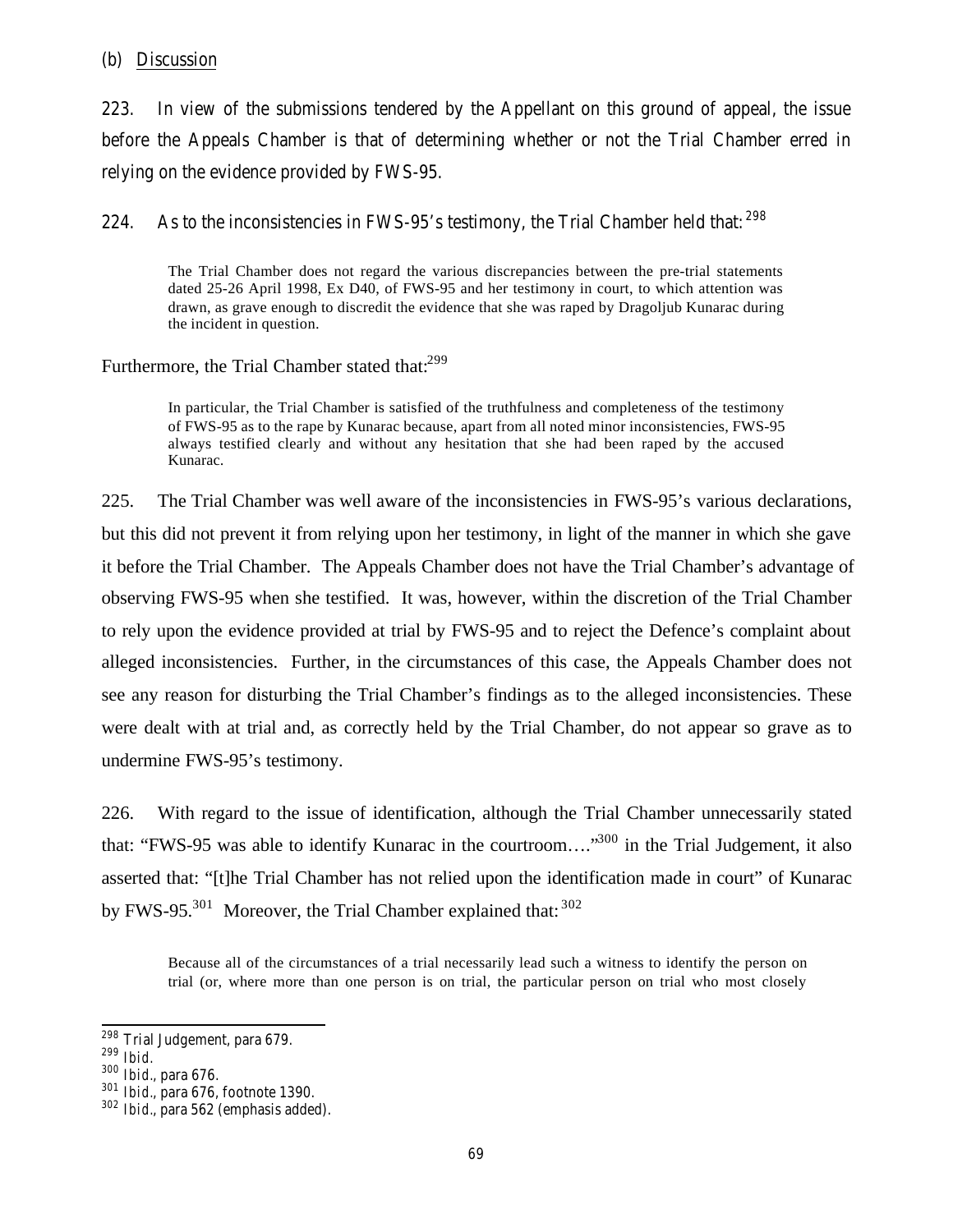resembles the man who committed the offence charged), *no positive probative weight has been given by the Trial Chamber to these "in court" identifications*.

227. Accordingly, the Trial Chamber accepted FWS-95's identification on the basis of a witness testimony and not on the basis of an in-court identification. Indeed, the Trial Chamber held that: "The identification of Dragoljub Kunarac by FWS-95 is supported by evidence provided by FWS-105".<sup>303</sup> For this reason, the Appellant's allegation appears misplaced.

228. The Appellant was charged only with taking FWS-95 to Ulica Osmana \iki}a no 16, where she was raped by other soldiers. The Appellant was acquitted on the charge contained in Indictment IT-96-23, because FWS-95 "was not able to say who took her out of Partizan on this occasion". 304 Therefore, contrary to what was alleged by the Appellant, the Trial Chamber did not call the credibility of FWS-95 into question. Additionally, it has to be recalled that there is no general rule of evidence which precludes acceptance in part of the statement of a witness if good cause exists for this distinction, as was the case here. This being so, the Appellant's contention appears unfounded.

229. For the foregoing reasons, after careful analysis of the development of FWS-95's testimony in exhibits and transcripts, the Appeals Chamber finds no basis upon which to disturb the Trial Chamber's findings. Accordingly, this ground of appeal must fail.

## **C. Convictions under Counts 9 and 10 - Rape of FWS-87**

## 1. Submissions of the Parties

## (a) The Appellant (Kunarac)

230. The Appellant submits that the Trial Chamber erred in finding that, sometime in September or October 1992, he went to "Karaman's house" and raped FWS-87 in a room on the upper floor of that house.

231. While conceding that he visited Karaman's house on either 21 or 22 September 1992, the Appellant claims that he merely spoke to FWS-87 on that occasion, and that he did not have sexual intercourse with her. In this regard, the Appellant refers to the testimony given at trial by D.B. who, following a precise question by the Prosecutor, recalled having seen the Appellant only once at Karaman's house, on which occasion he was merely talking with D.B.'s sister (FWS-87) in the

 $\overline{a}$ <sup>303</sup> *Ibid.*, para 677*.*

<sup>304</sup> *Ibid.*, para 682.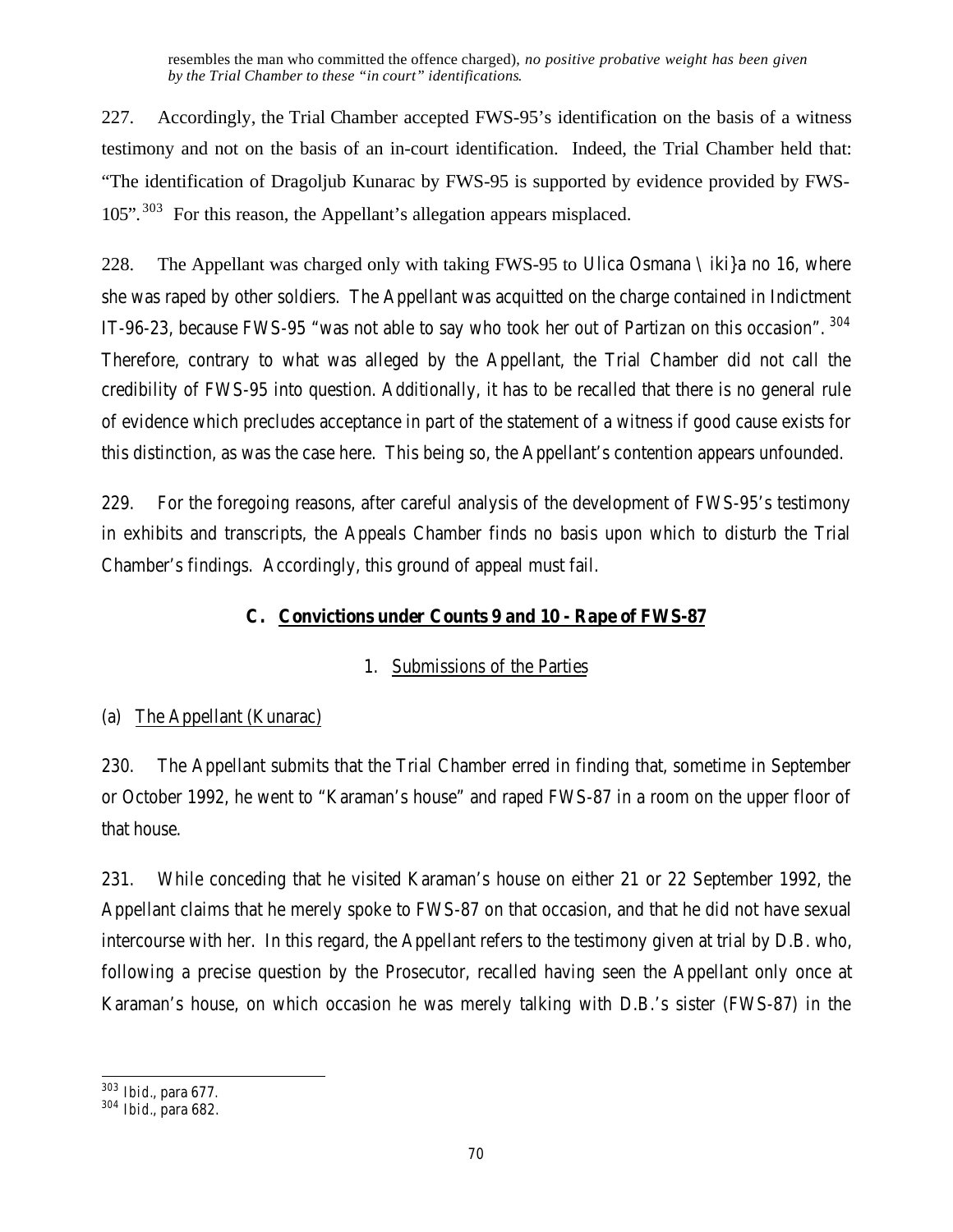living room.<sup>305</sup> The Appellant adds that it was unacceptable in criminal law for the Trial Chamber to infer that he would not have been simply talking to FWS-87, but must have raped her, based only on his alleged "total disregard of Muslim women".<sup>306</sup>

232. The Appellant notes, *inter alia*, that FWS-87 did not mention the Appellant in her first statement given to the Prosecutor's investigators on 19-20 January 1996, when naming many of those whom she claimed to have raped her. This was despite the witness's admission at trial that her memory in 1996 when she gave that first statement was much better than when she gave her incourt testimony. Only in her second statement of 4-5 May 1998 did FWS-87 declare having been raped by the Appellant, and then only in response to a leading question by the investigator. The Appellant contends that FWS-87's reliability is further called into question due to the fact that, despite having allegedly been raped by him, she did not remember where he was wounded or on which part of his body he was wearing a cast.<sup>307</sup>

## (b) The Respondent

233. The Respondent agrees with the Trial Chamber's findings that the inconsistencies described in the Appellant's submissions were minor and did not invalidate the whole of FWS-87's testimony.<sup>308</sup> Further, the Prosecutor observes that the inconsistencies in FWS-87's prior statements relating to the Appellant's presence at Karaman's house were resolved by the Appellant's own admission that he was at that house on 21 or 22 September 1992.<sup>309</sup> The Prosecutor suggests that it was entirely reasonable for the Trial Chamber to dismiss the Appellant's claim that he only talked to FWS-87 as improbable, in light of the Appellant's total disregard for Muslim women. The Prosecutor submits that FWS-87's failure to recall on which body part the Appellant was wearing a cast can be explained by both the passage of time and the trauma suffered by the witness.  $310$ 

## 2. Discussion

234. The Appeals Chamber finds that the discrepancies identified by the Appellant in the witnesses' testimony are minor when compared with the consistent statements made regarding the

 $\overline{a}$ <sup>305</sup> *Kunarac* Appeal Brief, para 68.

<sup>306</sup> *Kunarac* and *Kovac* Reply Brief, paras 6.32-6.33.

<sup>307</sup> *Kunarac* Appeal Brief, para 68.

<sup>308</sup> Prosecution Consolidated Respondent's Brief, paras 6.89-6.92.

<sup>309</sup> *Ibid.*, para 6.85 and Appeal Transcript, T 307.

<sup>310</sup> Prosecution Consolidated Respondent's Brief, para 6.90.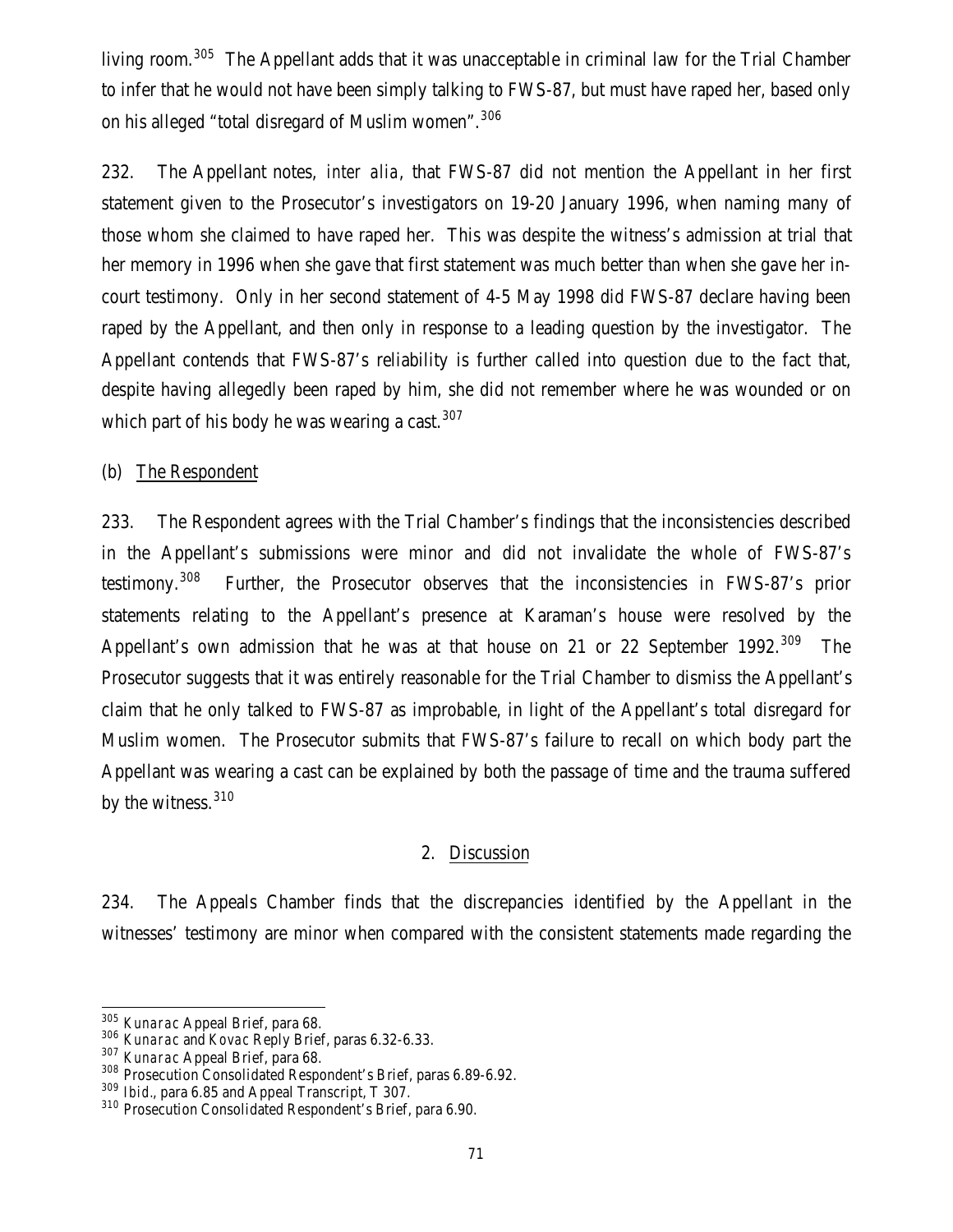presence of the Appellant in Karaman's house, including the admission of the Appellant himself.<sup>311</sup> In the circumstances of this case and in light of FWS-87's testimony, the Appeals Chamber considers the Trial Chamber's inference, that the Appellant would not have simply talked to FWS-87 at Karaman's house because of his lack of respect for Muslims and the fact that he had previously raped FWS-87, as reasonable.

235. With regard to the discrepancy between FWS-87's statements in 1996 and 1998, identified by the Appellant, the Appeals Chamber notes that each testimony complements the other, and that the fact that FWS-87 identified the Appellant later rather than sooner does not render that identification incredible.

236. Finally, as to the uncertainty of FWS-87 regarding whether the Appellant was wounded and on which part of his body he was wearing a cast, the Appeals Chamber observes that FWS-87 did declare in her testimony that the Appellant was wounded, that he was wearing a cast and that "[h]e had something bandaged up somewhere."<sup>312</sup> While FWS-87 did not remember the exact position of the cast, this fact cannot be considered sufficient to place in reasonable doubt the recognition of the Appellant by this witness.

237. In view of the foregoing factors, the Appeals Chamber finds no reason to disturb the Trial Chamber's findings. Accordingly, this ground of appeal is rejected.

## **D. Convictions under Counts 11 and 12 - Rape and Torture of FWS-183**

## 1. Submissions of the Parties

## (a) The Appellant (Kunarac)

238. The Appellant submits that the Trial Chamber erred in establishing the facts leading to his conviction for the crimes of torture and rape of FWS-183 in mid-July 1992.

239. The Appellant contends that these facts were established on the basis of testimony given by FWS-183 and FWS-61, which was inconsistent and contradictory regarding the specific time when the incident occurred.<sup>313</sup> The Appellant claims, in particular, that there is a discrepancy in that FWS-183 stated that the incident charged in Indictment IT-96-23 occurred in the middle of July 1992, while FWS-61 declared that it occurred "5 or 6 days" before her departure from Fo~a on

 $\overline{a}$ <sup>311</sup> Trial Judgement, paras 699-703.

 $312$  Trial Transcript, T 1703.

<sup>313</sup> *Kunarac* Appeal Brief, para 76.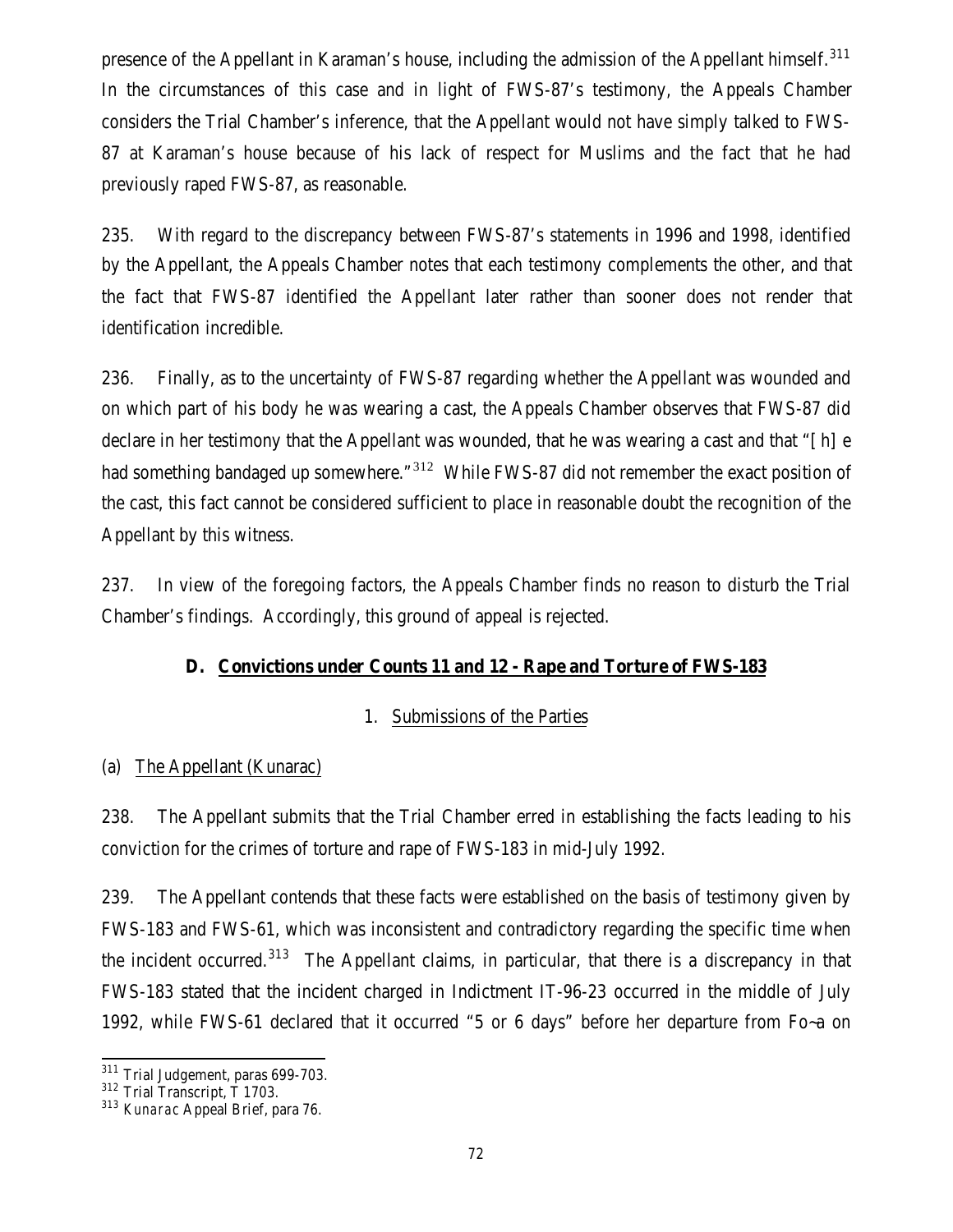13 August 1992. The Appellant asserts that the Trial Chamber incorrectly took the view that it was not necessary to prove the exact date on which the crimes occurred given that there was evidence to establish the essence of the incident pleaded,  $314$  and that this approach prejudiced the Appellant's defence of alibi.<sup>315</sup>

240. Furthermore, the Appellant submits that FWS-61's contradictory statements discredit her identification of him. FWS-61 stated in her testimony at trial that she had never known the Appellant (referred to in the *Kunarac* Appeal Brief as Žaga) prior to his arrival at the house where she was staying with FWS-183.<sup>316</sup> In addition, FWS-61 declared to the Prosecutor's investigators that she had identified the Appellant upon his arrival because a soldier called Tadi} had told her that a group of soldiers would come to FWS-61's house led by the Appellant. However, at trial FWS-61 admitted that Tadi} did not indicate to her which one of the three soldiers was the Appellant, and that she identified him only because of the respect shown towards him by the other soldiers.  $317$ 

241. Lastly, the Appellant recalls that, although FWS-61 claimed that FWS-183 told her everything of what happened to her, FWS-61 only testified that soldiers forced FWS-183 to touch them on certain parts of their bodies and not that they raped FWS-183, as held by the Trial Chamber. In the view of the Appellant, this fact goes to prove that FWS-183 was not raped.

## (b) The Respondent

242. The Respondent points out that the Trial Chamber addressed the alleged inconsistencies as to the dates when events occurred, and established the general proposition that minor inconsistencies do not invalidate a witness's testimony.<sup>318</sup> The Prosecutor stresses that FWS-183 identified the Appellant as the leader among the men at her apartment on the basis of the respect shown towards him by the other soldiers and that, subsequently, FWS-61 confirmed for FWS-183 the identity of the Appellant as the person in command. Lastly, the Prosecutor considers that the argument that FWS-183 would have told FWS-61 about everything that had happened to her is wholly irrelevant, as FWS-183 identified the Appellant as the person who raped her.<sup>319</sup>

 $\overline{a}$ <sup>314</sup> *Ibid.*, para 59.

<sup>315</sup> *Ibid.*

<sup>316</sup> *Ibid.*, para 76 (with reference to FWS-183's Statement of 1 April 1998). See also Trial Judgement, para 340.

<sup>317</sup> *Kunarac* Appeal Brief, para 76.

<sup>318</sup> Prosecution Consolidated Respondent's Brief, para 6.98.

<sup>319</sup> *Ibid.*, para 6.99.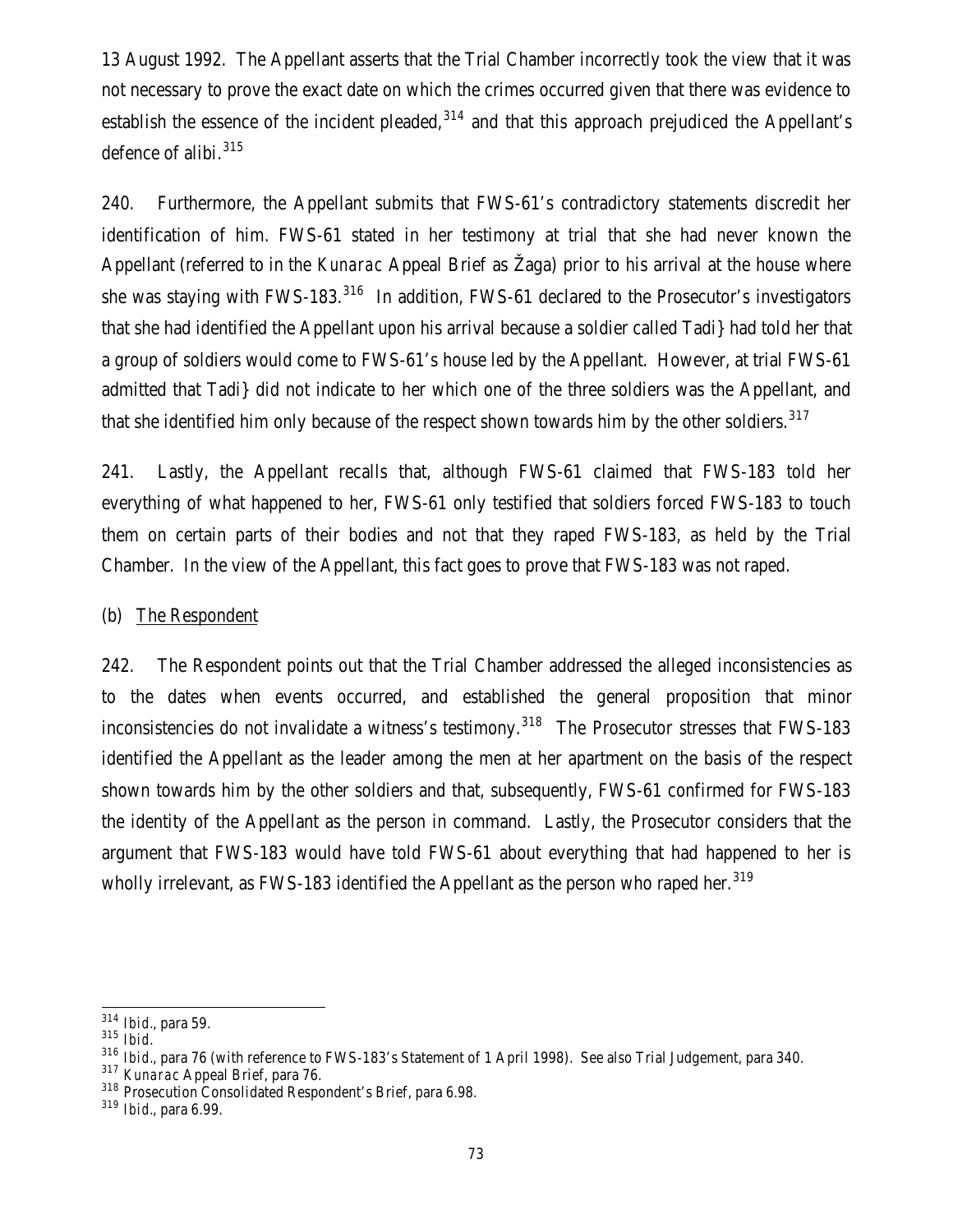#### 2. Discussion

243. Upon review of the supporting material, the Appeals Chamber finds that the discrepancies as to the dates of the events do not suggest any specific error in the evaluation of the evidence by the Trial Chamber. In particular, the Appeals Chamber notes that FWS-61 testified that the torture and rape of FWS-183 occurred at the end of July and not in August 1992, whereas FWS-183 declared that it was around 15 July. On this basis, the Trial Chamber reasonably concluded that the relevant incident occurred in the second part of July. As to the alibi of the Appellant, the Appeals Chamber has already stated its grounds for rejecting this defence and will not reiterate those reasons for each ground of appeal. For the reasons previously stated, the Appeals Chamber therefore finds that the Trial Chamber did all that was possible and necessary to establish the date of the crime, which was undoubtedly committed as described in Indictment IT-96-23, as precisely as possible.

244. As to the identification of the Appellant, the Appeals Chamber considers that it was perfectly reasonable for the Trial Chamber to rely upon the testimony of FWS-183 and FWS-61. Although the Trial Chamber did not dwell on this point, the Appeals Chamber finds it reasonable that, as correctly suggested by the Prosecutor, FWS-183 could have deduced the identity of the Appellant by talking to FWS-61, and, contrary to what the Appellant seems to suggest, a "formal indication" from the soldier Tadi} was not needed.

245. Finally, as to the Appellant's contention that the evidence of FWS-61 establishes that FWS-183 was merely forced to touch soldiers and not raped, the Appeals Chamber concurs with the Prosecutor that this argument is irrelevant in light of the convincing nature of the testimony of FWS-183.

246. Overall, the Appeals Chamber finds that the Appellant has failed to identify any specific error by the Trial Chamber and, for the foregoing reasons, this ground of appeal must fail.

## **E. Convictions under Counts 18 to 20 - Rapes and Enslavement of FWS-186 and FWS-191**

## 1. Submissions of the Parties

## (a) The Appellant (Kunarac)

247. The Appellant submits that the Trial Chamber's findings that, on 2 August 1992, he took FWS-191, FWS-186 and J.G. from the house at Ulica Osmana \iki}a no.16 to an abandoned house in Trnova~e and that, once there, he raped FWS-191 while the soldier DP 6 raped FWS-186, are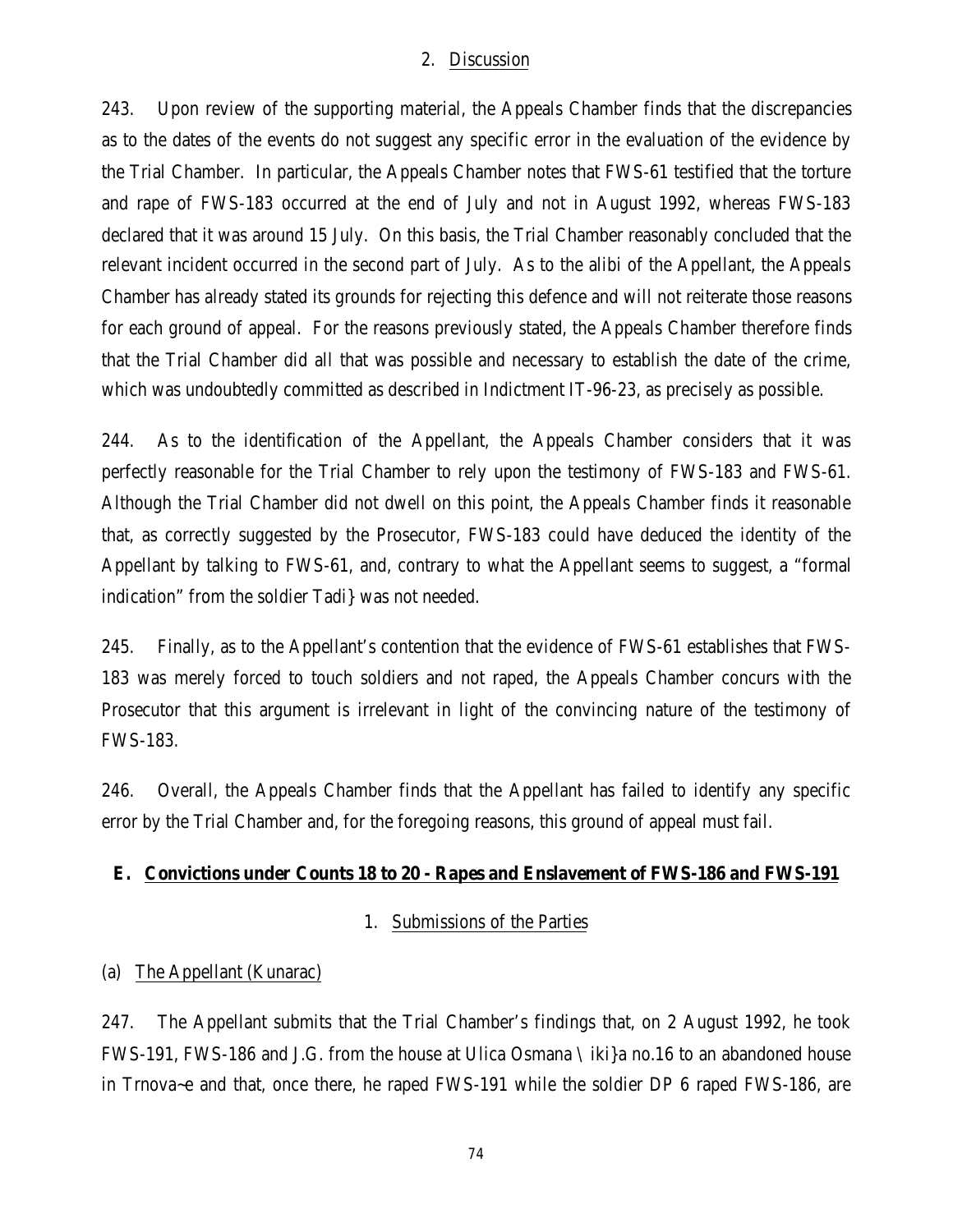"unacceptable".<sup>320</sup> To prove this point, the Appellant challenges the testimony rendered by FWS-186 and FWS-191.

248. As to FWS-186, the Appellant appears to contend that this witness is not credible because in her first statement, given to the Bosnian government authorities in November 1993, she did not mention his name.<sup>321</sup> The Appellant recalls that FWS-186 stated at trial that this failure to mention his name was due to her embarrassment about speaking in front of three men, and was not, as found by the Trial Chamber, an attempt to protect  $J.G.$ <sup>322</sup> The Appellant further alleges, without providing details, that pressure was put on FWS-186, because in her second statement to the Bosnian government authorities she did not confirm that she had been raped.<sup>323</sup>

249. With regard to FWS-191, the Appellant claims that her testimony contradicts that of other witnesses. He notes that FWS-191 stated that, on the night of 2 August 1992, although she was taken from the Kalinovik School with other girls, she was alone at Ulica Osmana \icki}a no.16. However, FWS-87, FWS-75, FWS-50 and D.B. testified that they were present at the house as well, and FWS-87 and FWS-50 testified to having been raped by the Appellant.<sup>324</sup> The Appellant also argues that he had no knowledge that FWS-186 and FWS-191 were likely to be raped in Trnova~e.<sup>325</sup> He merely recalls taking FWS-186 and FWS-191 up to Miljevina with the intention of confronting a journalist on 3 August 1992. <sup>326</sup>

250. Furthermore, the Appellant argues that the conclusions of the Trial Chamber regarding the rapes and enslavement of FWS-191 and FWS-186 during the six month period at the house in Trnova~e are untenable, because both witnesses were staying there voluntarily.<sup>327</sup> As proof of this fact, the Appellant submits that he had obtained passes which enabled both FWS-191 and FWS-186 to leave Trnova~e to go to Tivat in Montenegro to stay with his family,  $328$  but that both witnesses refused to do so.  $329$  Furthermore, the Appellant submits that both FWS-186 and FWS-191 confirmed that they were free to move in and around the house and to visit neighbours.

 $\overline{a}$ <sup>320</sup> *Kunarac* Appeal Brief, para 80.

<sup>321</sup> *Ibid.* (with reference to Ex-P 212 and 212a).

<sup>322</sup> Trial Judgement, para 721.

<sup>323</sup> *Kunarac* Appeal Brief, para 80.

<sup>324</sup> *Ibid.*

<sup>&</sup>lt;sup>325</sup> *Ibid.*, para 82 (with reference to Trial Judgement, paras 727 and 743).

<sup>326</sup> *Ibid.*, para 69.

<sup>327</sup> *Ibid.*, para 83.

<sup>328</sup> Appeal Transcript, T 134-135.

<sup>329</sup> *Kunarac* Appeal Brief, para 86.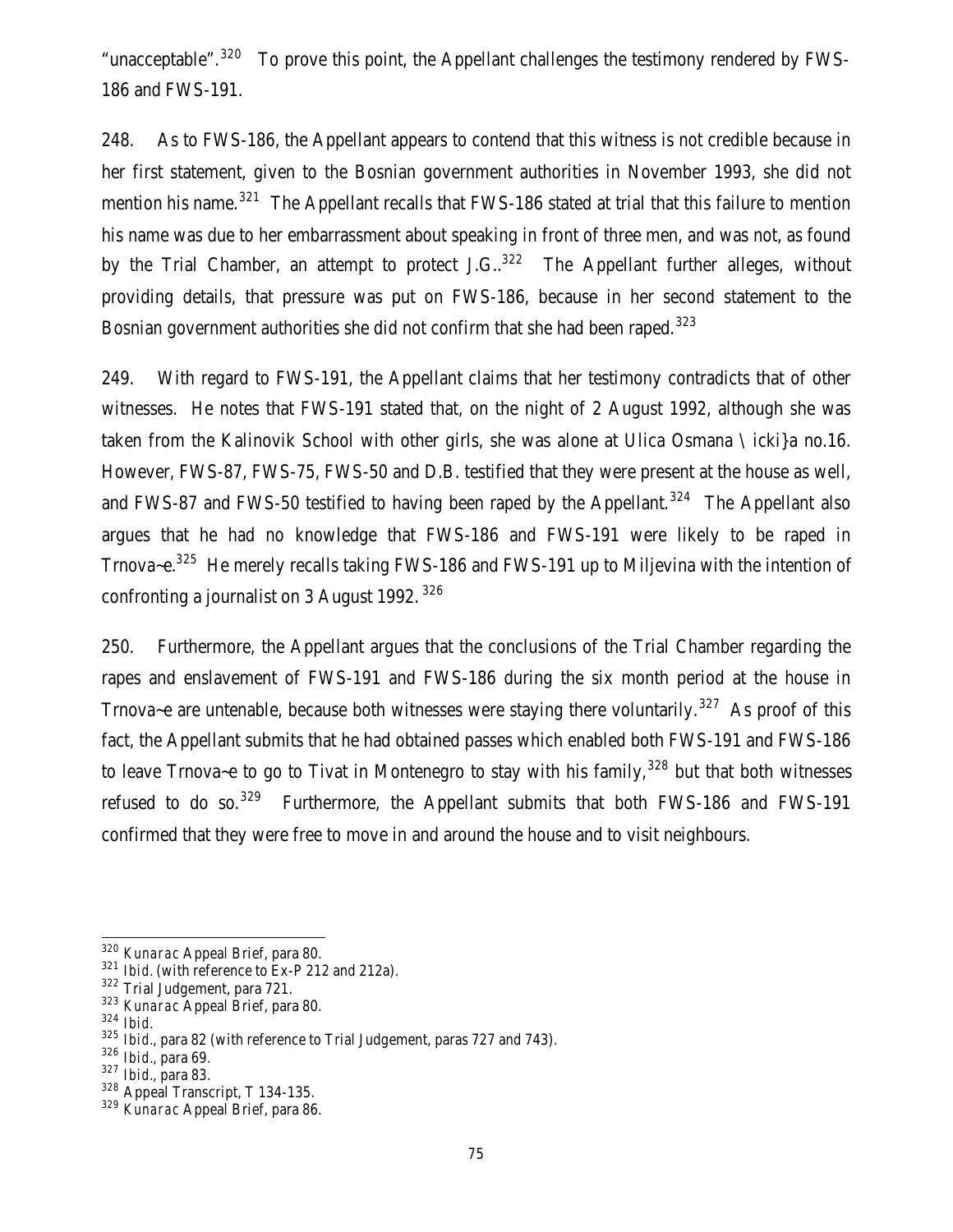251. The Appellant denies that FWS-191 was his personal property. He stresses that FWS-191 stated at trial that the Appellant protected her from being raped by a drunken soldier who had offered money to be with her. <sup>330</sup> Furthermore, the Appellant contends that he did not have any role in keeping FWS-191 at the house in Trnova~e because that house was the property of DP  $6^{331}$  He states that FWS-191 had asked DP 6 if she could stay in the house and that DP 6 had offered her security,  $332$  explaining that if they left the house she and FWS-186 "would be raped by others".  $333$ 

#### (b) The Respondent

252. With regard to the inconsistencies in FWS-186's and FWS-191's testimony, the Prosecutor reiterates that this argument was put at trial and that the Trial Chamber reasonably concluded that the identification evidence of FWS-186 was credible and that, in any case, the alleged inconsistencies were minor.

253. As to the crime of enslavement, the Prosecutor argues that the Trial Chamber identified a comprehensive range of acts and omissions demonstrating the Appellant's exercise of the rights of ownership over FWS-186, thus satisfying the criteria of enslavement.<sup>334</sup> The Prosecutor contends that the Appellant's submissions are mere reiterations of his defence arguments which were rejected at trial, and that the Appellant has not demonstrated how or why the Trial Chamber's factual conclusions were erroneous. $335$  In the view of the Prosecutor, there is no contradiction in the finding of the Trial Chamber that the Appellant forbade other men to rape FWS-191. Rather, it submits, this fact indicates a level of control and ownership consistent with the crime of enslavement.<sup>336</sup>

## 2. Discussion

254. As regards the alleged inconsistencies, the Trial Chamber relied on the testimony provided at trial by FWS-186, as confirmed by FWS-191, when coming to the conclusion that the two witnesses were kept in the Trnova~e house for five to six months. Throughout this period, FWS-186 was raped repeatedly by DP 6, while FWS-191 was raped by the Appellant during a period of about two months. The Appellant pointed out some minor differences between the various statements of FWS-186 but, *inter alia*, conceded that FWS-186's failure to mention the name of the

 $\overline{a}$ <sup>330</sup> *Ibid.*, para 87 (citing Trial Transcript, T 2972).

<sup>331</sup> *Kunarac* and *Kovac* Reply Brief, para 6.39.

<sup>332</sup> *Kunarac* Appeal Brief, para 89.

<sup>333</sup> Appeal Transcript, T 134.

<sup>334</sup> Prosecution Consolidated Respondent's Brief, paras 6.111-6.112.

<sup>335</sup> *Ibid.*, para 6.119 and Appeal Transcript, T 313-314.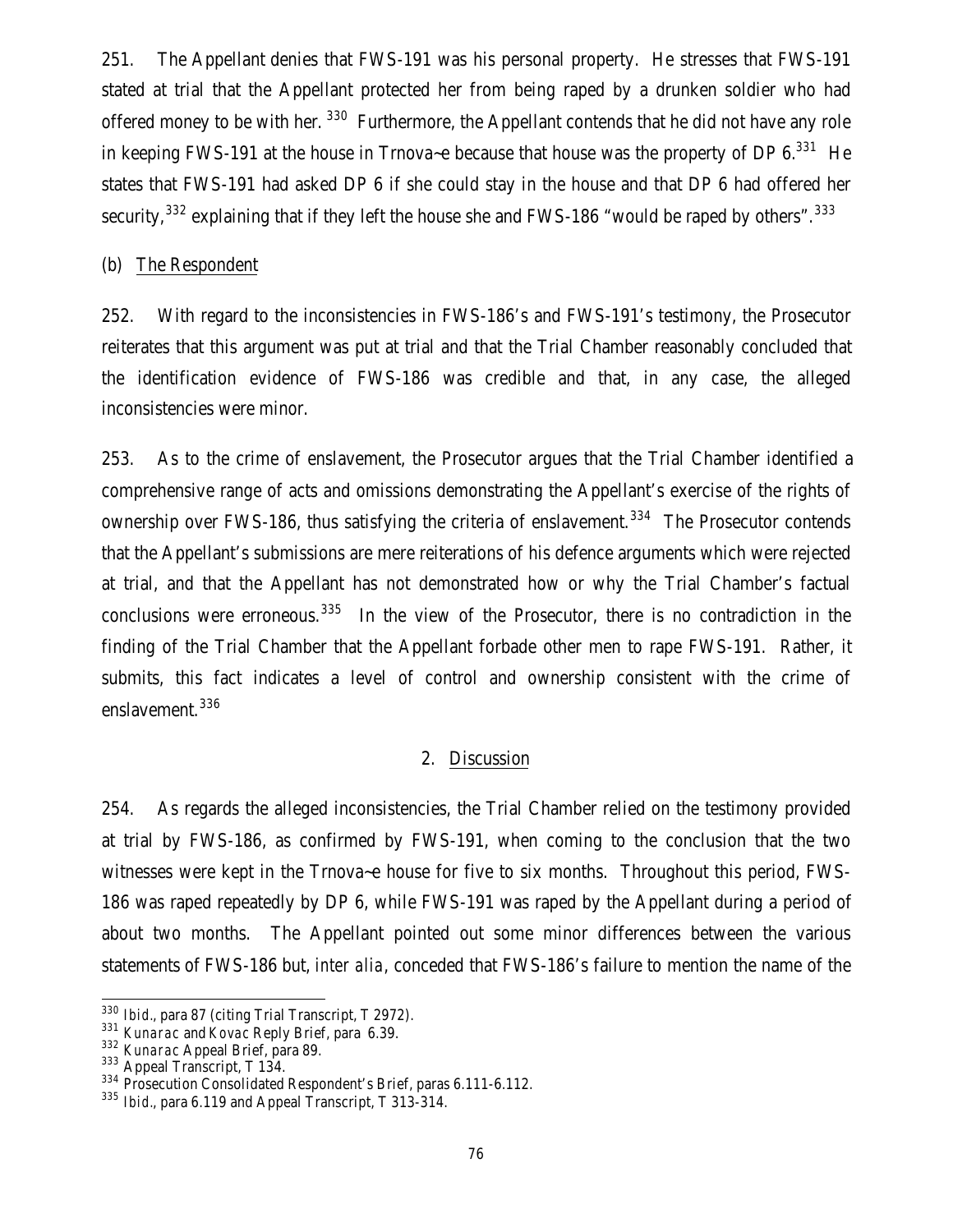Appellant in her first statement was justified. These minor discrepancies do not cast any doubt on the testimony and thereby on the findings of the Trial Chamber. On the contrary, given that discrepancies may be expected to result from an inability to recall everything in the same way at different times, such discrepancies could be taken as indicative of the credibility of the substance of the statements containing them. In light of these factors, the Appeals Chamber is unable to discern any error in the assessment of the evidence by the Trial Chamber.

255. Lastly, as to the crime of enslavement, the Trial Chamber found that the women at Trnova~e "were not free to go where they wanted to even if, as FWS-191 admitted, they were given the keys to the house at some point".  $337$  In coming to this finding, the Trial Chamber accepted that "...the girls, as described by FWS-191, had nowhere to go, and had no place to hide from Dragoljub Kunarac and DP 6, even if they had attempted to leave the house...."<sup>338</sup> The Appeals Chamber considers that, in light of the circumstances of the case at bar in which Serb soldiers had exclusive control over the municipality of Fo~a and its inhabitants, and of the consistent testimony of the victims, the findings of the Trial Chamber are entirely reasonable. For the foregoing reasons, this ground of appeal fails.

#### **F. Conclusion**

256. For the foregoing reasons, the appeal of the Appellant Kunarac on factual findings is dismissed.

 $\overline{a}$ 

 $336$  Prosecution Consolidated Respondent's Brief, para 6.105.

<sup>&</sup>lt;sup>337</sup> Trial Judgement, para 740.

<sup>338</sup> *Ibid.*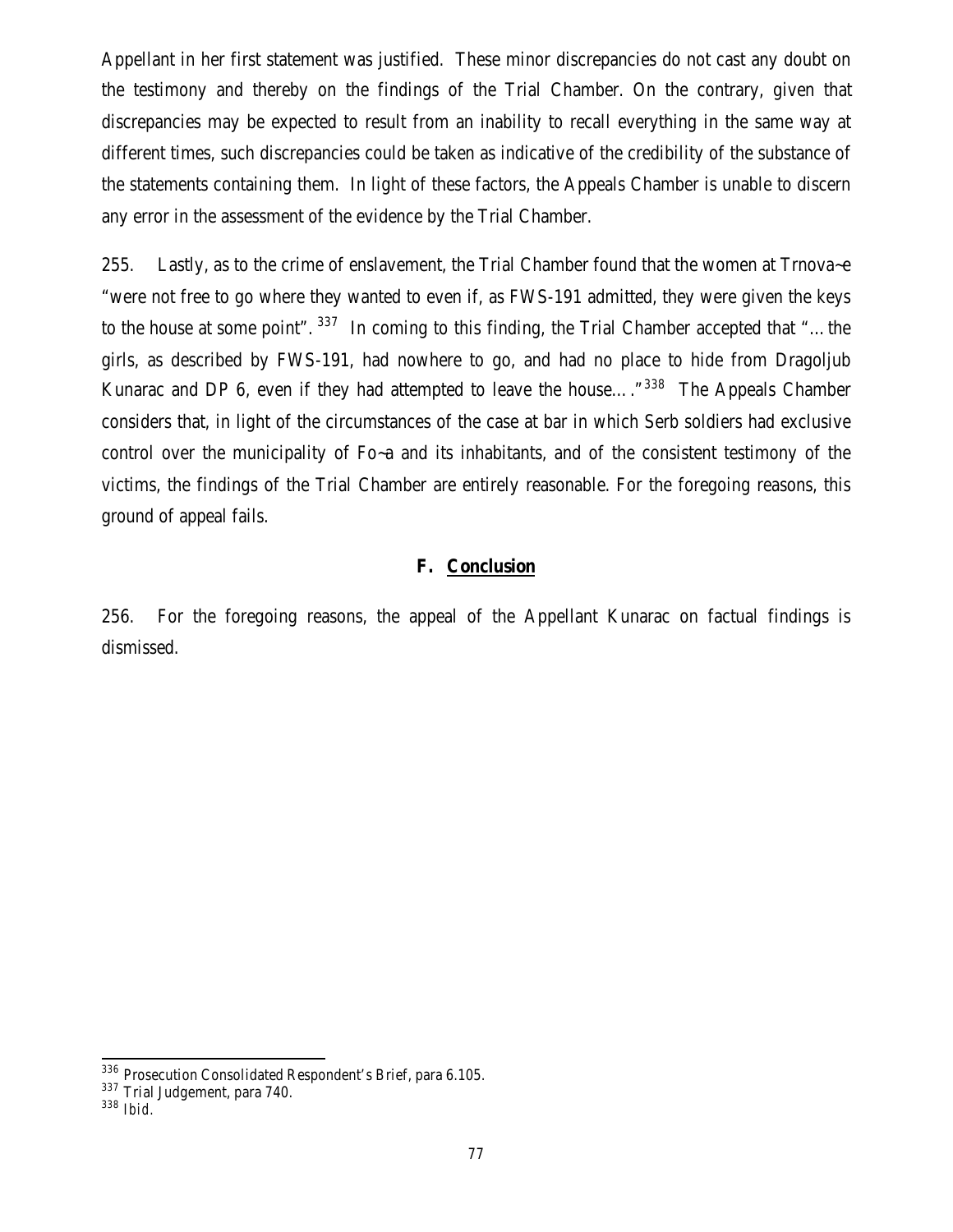# **IX. ALLEGED ERRORS OF FACT (RADOMIR KOVA^)**

## **A. Identification**

## 1. Submissions of the Parties

## (a) The Appellant (Kovac)

257. The Appellant submits that the Trial Chamber erred in relying on the testimony of FWS-75 to establish his participation in the fighting that took place in Mješaja and Trošanj on 3 July 1992.<sup>339</sup> He contends that there are inconsistencies in the descriptions of him given by FWS-75 in her statements.<sup>340</sup> He adds that poor visibility on 3 July 1992 and the fact that she did not know him before the conflict made it difficult for FWS-75 to identify him at the scene, and he suggests that the witness actually saw his brother.<sup>341</sup> The Appellant stresses that he was not involved in the fighting of 3 July 1992, because he was on sick leave from 25 June to 5 July 1992, which was confirmed by DV and recorded in a log book produced by the Defence.  $342$ 

## (b) The Respondent

258. As regards the Appellant's involvement in the armed conflict, the Respondent contends that the Trial Chamber was correct in concluding that the Appellant took an active part in the armed conflict in the municipality of Foca from as early as 17 April 1992.<sup>343</sup>

259. With respect to the credibility of FWS-75's evidence identifying the Appellant, the Respondent submits that the Trial Chamber did not err in accepting this evidence, because it was unequivocal and based on FWS-75's detailed description of the Appellant's appearance.<sup>344</sup> The Respondent further claims that there is evidence consistent with that of FWS-75<sup>345</sup> which establishes that the Appellant was involved in combat activities around Mješaja and Trošanj, 346

 $\overline{a}$ <sup>339</sup> *Kova~* Appeal Brief, para 57.

<sup>340</sup> *Ibid.*

<sup>341</sup> *Ibid.*

<sup>342</sup> *Ibid.*, para 58.

<sup>&</sup>lt;sup>343</sup> Prosecution Consolidated Respondent's Brief, paras 5.3 and 5.4.

<sup>344</sup> *Ibid.*, para 5.10.

<sup>345</sup> *Ibid.*, para 5.5.

<sup>346</sup> *Ibid.*, para 5.4.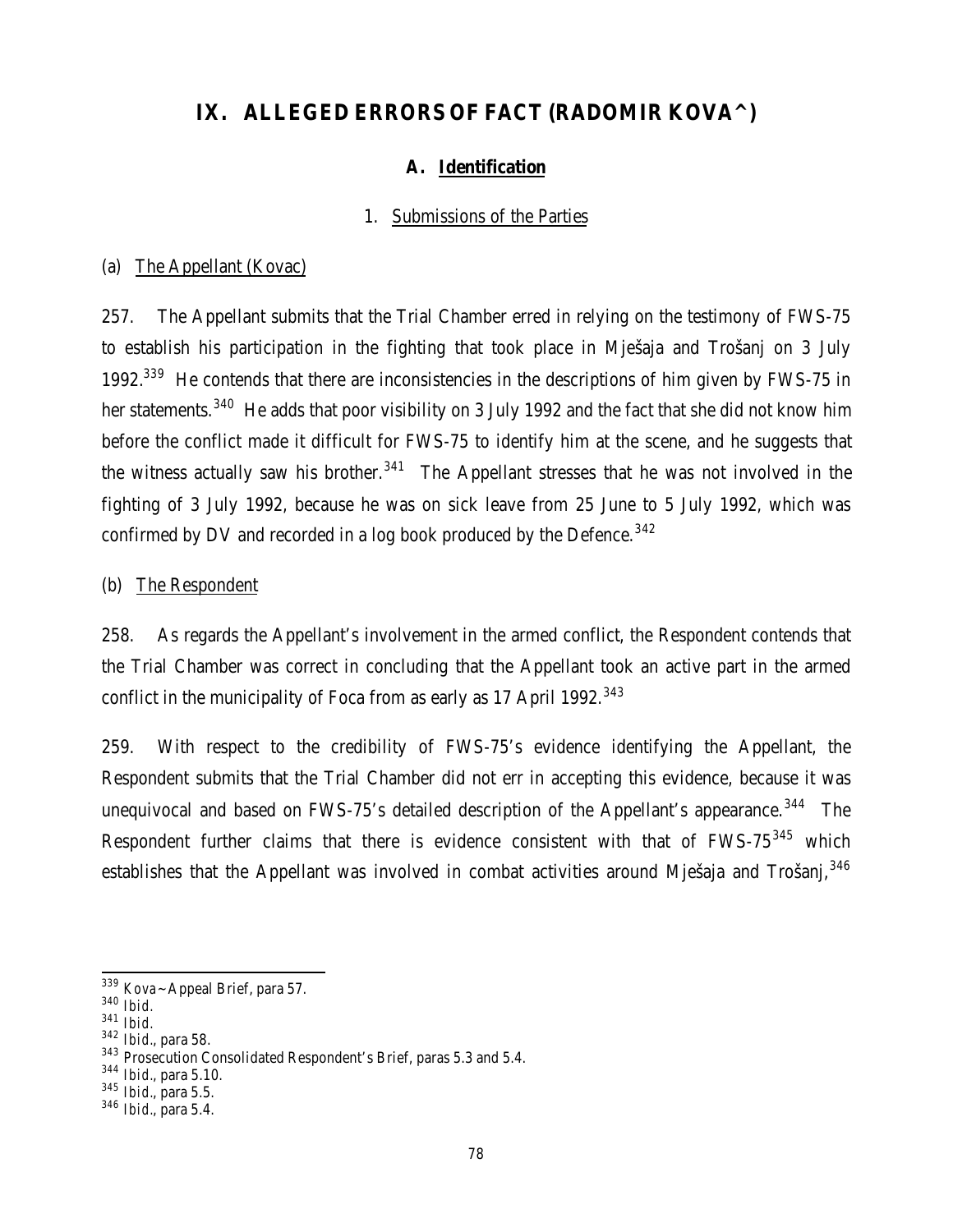whereas there is no evidence to support the Appellant's claim that he was injured and on military leave at the time in question, as DV's evidence does not confirm that claim.<sup>347</sup>

#### 2. Discussion

260. The Appellant's convictions in this case are based on the acts he committed on female civilians held in his apartment from about 31 October 1992. He contests the credibility of FWS-75's evidence as to his participation in the armed conflict that broke out on 3 July 1992. The findings of the Trial Chamber do not indicate that the Appellant was guilty of acts which took place in the conflict of 3 July 1992. With regard to the Appellant's convictions, this ground of appeal has little relevance, except perhaps for the purpose of showing that the Appellant knew of the context in which his acts against the victims were committed. For this, however, there is ample other evidence.<sup>348</sup> As regards the credibility of FWS-75's evidence, the Appeals Chamber concurs with the arguments of the Respondent and incorporates them in this discussion. This ground of appeal is dismissed.

## **B. Conditions in Radomir Kova~'s Apartment**

## 1. Submissions of the Parties

## (a) The Appellant (Kovac)

261. The Appellant contends that the Trial Chamber erred in not evaluating the evidence as to the *manner* in which, whilst at his apartment, FWS-75, FWS-87, A.S. and A.B. were allegedly subjected to rape and degrading and humiliating treatment, and, at times, slapped and exposed to threats.<sup>349</sup> The Appellant argues that FWS-75 was once slapped on her face, but that this was because he found her drunk and not for other reasons.<sup>350</sup> He submits that the girls were sent to his apartment because normal conditions of life no longer existed in their previous place in Miljevina.<sup>351</sup> He also contends that it was not, as the Trial Chamber has found, proved beyond reasonable doubt that he completely ignored the girls' diet and hygiene and that they were sometimes left without food.<sup>352</sup> He maintains that the girls had access to the whole apartment,<sup>353</sup>

 $\overline{a}$ <sup>347</sup> *Ibid.*, para 5.6.

<sup>348</sup> Trial Judgement, para 586. See also para 569.

<sup>349</sup> *Kova~* Appeal Brief, para 59.

<sup>350</sup> *Ibid.*

<sup>351</sup> *Ibid.*, para 60.

<sup>352</sup> *Ibid.*, paras 63-64 and Appeal Transcript, T 171-2.

<sup>353</sup> *Kova~* Appeal Brief, para 65.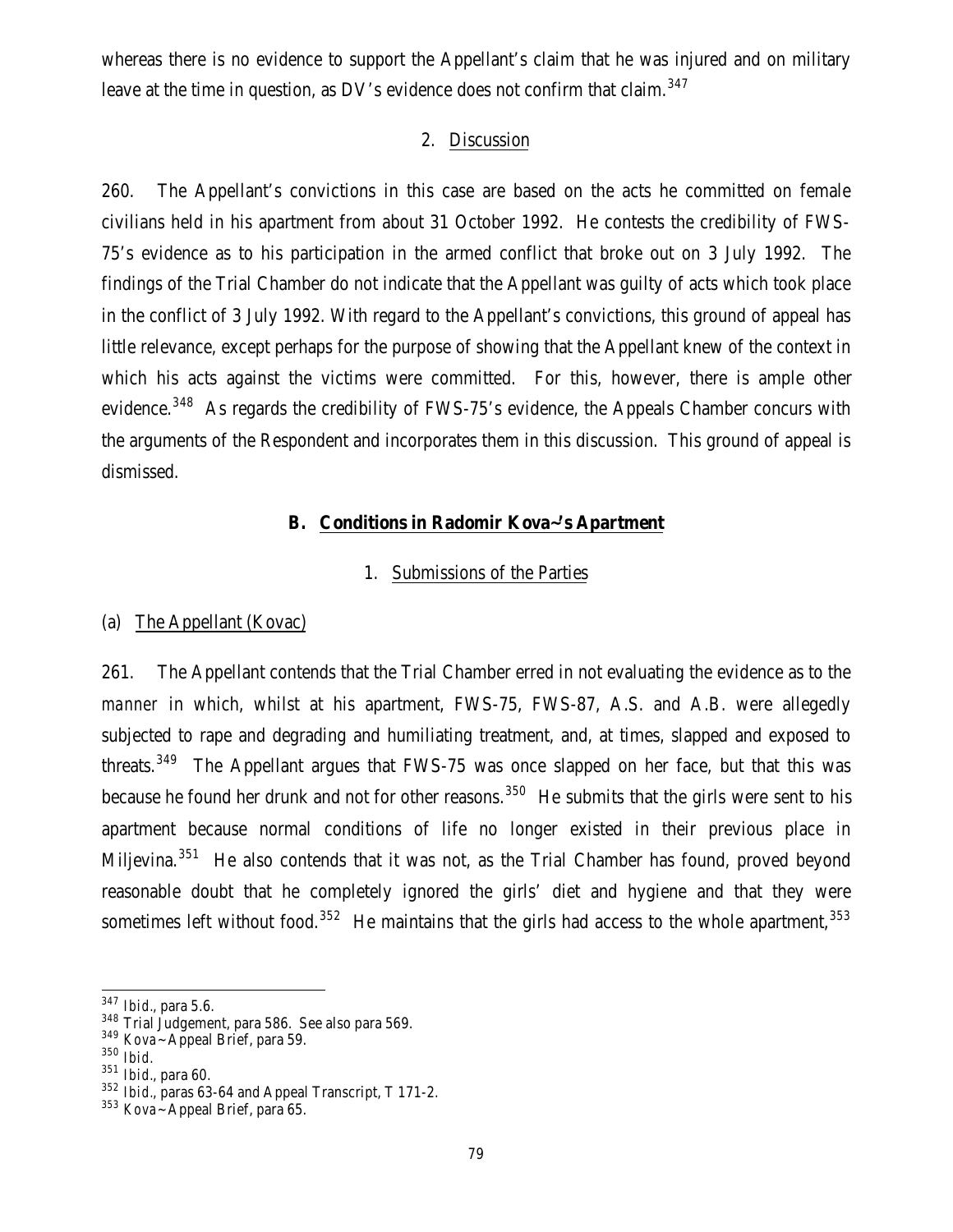that they could watch television and videos,  $354$  that they could cook and eat together with him and Jagos Kosti $\binom{355}{7}$  and that they went to cafés in town.<sup>356</sup>

#### (b) The Respondent

262. The Respondent argues that it was open to the Trial Chamber, on the basis of the evidence presented at trial, to conclude that FWS-75, FWS-87, A.S. and A.B. were detained in the Appellant's apartment and subjected to assault and rape.<sup>357</sup> The Respondent argues that the Appellant has failed to specify any error on the part of the Trial Chamber, but has merely reiterated his defence at trial.<sup>358</sup> The Respondent argues that the fact that the Trial Chamber chose to believe certain witnesses and not others does not in itself amount to an error of fact.<sup>359</sup> Further, the findings of the Trial Chamber relating to the conditions in the Appellant's apartment and the mistreatment of the girls therein render the claim of the Appellant that he acted with good intentions incredible.<sup>360</sup> The Respondent also points out that the Trial Chamber has found that FWS-75 was slapped on occasion for refusing sexual intercourse and beaten up for having a drink.<sup>361</sup>

## 2. Discussion

263. The Appeals Chamber notes that the Trial Chamber discussed what the Appellant stated in his defence at trial.<sup>362</sup> Further, the Trial Chamber discussed at length the conditions in the Appellant's apartment,  $363$  with reference to the specific abuses suffered by the victims.  $364$  The proof accepted by the Trial Chamber describes in detail the manner in which the lives of the victims unfolded in the Appellant's apartment and in which physically humiliating treatment was meted out to them. The Appeals Chamber considers that the relevant findings of the Trial Chamber were carefully considered and that the correct conclusions were drawn in the Trial Judgement. The ground of appeal is obviously ill-founded and is therefore dismissed.

<sup>363</sup> *Ibid.*, paras 750-752.

 $\overline{a}$ <sup>354</sup> *Ibid.*, para 66.

<sup>355</sup> *Ibid.*, paras 68-69.

<sup>356</sup> *Ibid.*, para 71.

<sup>&</sup>lt;sup>357</sup> Prosecution Consolidated Respondent's Brief, para 5.16.

<sup>358</sup> *Ibid.*, para 5.12.

<sup>359</sup> *Ibid.*

<sup>360</sup> *Ibid.*, para 5.14. See also paras 5.20-5.21.

<sup>361</sup> *Ibid.*, para 5.15.

<sup>362</sup> Trial Judgement, paras 151-157.

<sup>364</sup> *Ibid.*, paras 757-759, 761-765 and 772-773.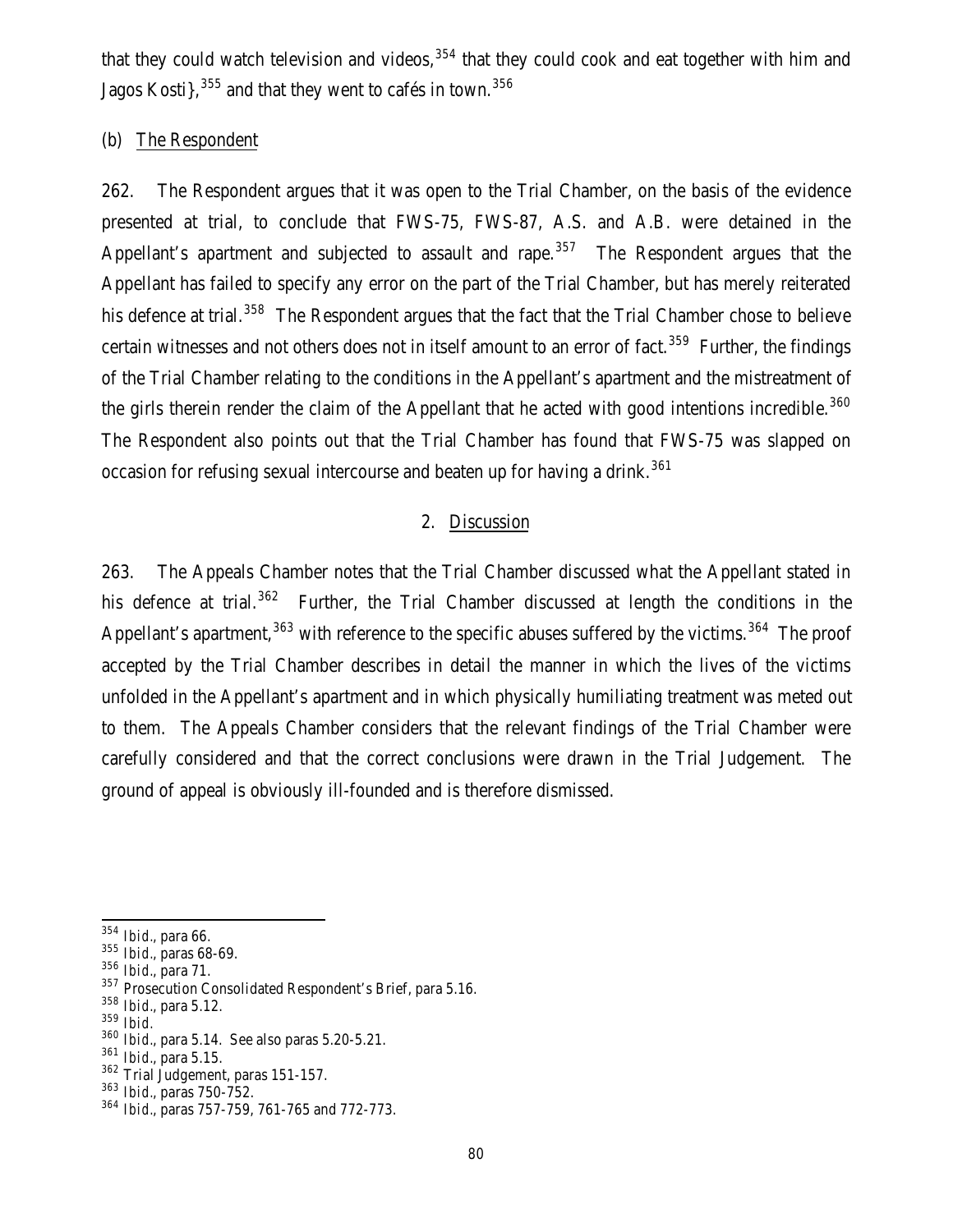#### **C. Offences Committed against FWS-75 and A.B.**

#### 1. Submissions of the Parties

## (a) The Appellant (Kovac)

264. The Appellant submits that it is necessary to determine with greater precision the time and place of the offences in order to convict him.<sup>365</sup> He questions the credibility of FWS-75's testimony with regard to the times when certain incidents occurred and the fact that no other witnesses corroborated her testimony.<sup>366</sup> Further, he points to discrepancies in her testimony.<sup>367</sup>

## (b) The Respondent

265. As regards the alleged need for greater precision, the Respondent argues that, in view of the traumatic experiences of FWS-75 and  $A.B.^{368}$  and their lack of any reason to notice specific days and the means to measure the passing days,<sup>369</sup> the Trial Chamber was correct in accepting the range of the *approximate* dates which the Prosecution mentioned in Indictment IT-96-23.<sup>370</sup> The Respondent claims that it was never her contention that these dates constituted the *precise* dates when the events took place.<sup>371</sup> Finally, the Respondent contends that an inability to pinpoint the exact date or dates of events was not detrimental to the credibility of FWS-75 and A.B., 372 nor did it cause prejudice to the Appellant. 373

266. With respect to the credibility of FWS-75, it is the view of the Respondent that the Trial Chamber was entitled to come to its conclusions in light of the overwhelming evidence presented by FWS-75, FWS-87 and A.S., which supported each other in all material aspects.<sup>374</sup> In this regard, the Respondent recalls that A.B. confided in FWS-75 that the Appellant had raped her,<sup>375</sup> and that

 $\overline{a}$ <sup>365</sup> See *Kova~* Appeal Brief, para 73 where calculations are made by referring to the testimony, and the Appellant concludes that it was impossible that he committed certain acts.

<sup>&</sup>lt;sup>366</sup> Appeal Transcript, T 174-175 and 186.

<sup>367</sup> *Kova~* Appeal Brief, paras 73-76 and Appeal Transcript, T 174.

<sup>368</sup> Prosecution Consolidated Respondent's Brief, para 5.36.

<sup>369</sup> *Ibid.*, para 5.33.

<sup>370</sup> *Ibid.*, para 5.32.

<sup>371</sup> *Ibid.*, para 5.30.

<sup>372</sup> *Ibid.*, paras 5.28, 5.33 and 5.36.

<sup>373</sup> *Ibid.*, paras 5.29 and 5.34-5.35.

<sup>&</sup>lt;sup>374</sup> *Ibid.*, paras 5.39 and 5.57. The Respondent notes, however, that there is no legal requirement that the testimony of a single witness on a material fact be corroborated before being accepted as evidence: para 5.58.

<sup>375</sup> *Ibid.*, para 5.44.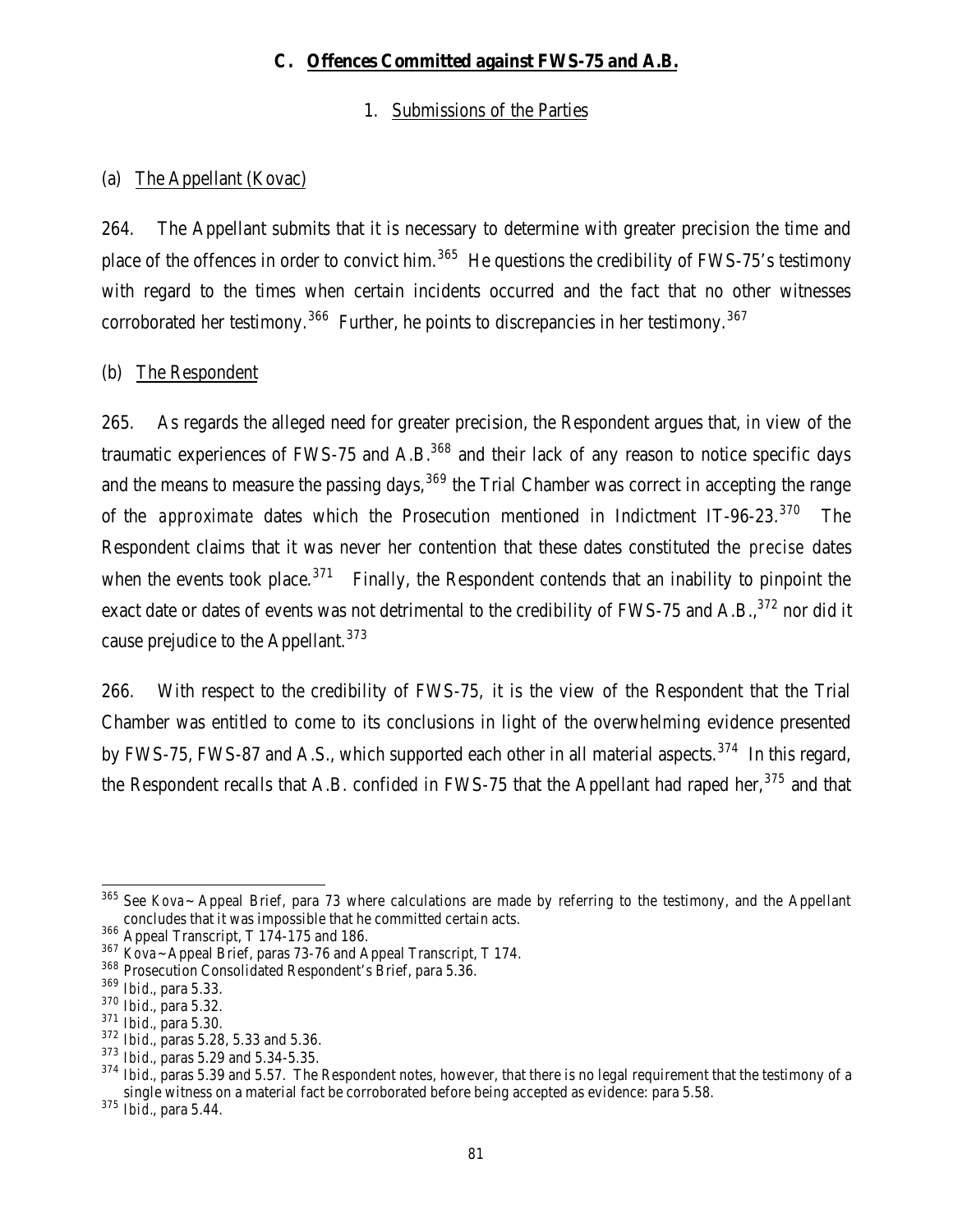FWS-87 further testified that A.B. was obviously affected by the abuse that was inflicted upon her.<sup>376</sup> The Respondent adds that FWS-75 was a careful witness who did not exaggerate.<sup>377</sup>

#### 2. Discussion

267. As to the alleged lack of precision, the Appeals Chamber considers that the Trial Judgement is not vague as to the main place where the Appellant committed his crimes against the victims, namely, his apartment. In respect of the time of the crimes, the Trial Chamber found that FWS-75 and A.B. were kept in the Appellant's apartment "for about a week, starting sometime at the end of October or early November 1992",<sup>378</sup> and FWS-87 and A.S., for about four months from "on or around 31 October 1992".<sup>379</sup> In connection with the abuses of FWS-75 and A.B., the Appellant was found to have raped them, to have let other soldiers into his apartment to rape them, and to have handed them over to other soldiers in the knowledge that they would be raped.<sup>380</sup> In relation to the sufferings of FWS-87 and A.S., the Trial Chamber found that they had been repeatedly raped during the four-month period. $381$  Given the continuous or repetitive nature of the offences committed by the Appellant on the four women under his control, it is only human that the victims cannot remember the exact time of each incident. In the case of FWS-87 and A.S., for instance, the Trial Chamber was satisfied that the former was raped "almost every night" by the Appellant when he spent the night at his apartment and that the Appellant's flatmate, Jagos Kosti}, "constantly raped A.S.".<sup>382</sup> More reasoning cannot be expected. This first argument fails.

268. On the issue of corroborating evidence, the Appeals Chamber reaffirms its settled jurisprudence that corroboration is not legally required; corroborative testimony only goes to weight. Subject to this, the Appeals Chamber notes that the Appellant focused on two incidents in particular. First, FWS-75 and A.B. were returned to the Appellant's apartment at a particular time before they were given away to other soldiers by the Appellant. Second, at that time, the Appellant was at his apartment.

269. The first incident, the Appellant argues, ended with the return of the victims not earlier than 22 or 23 December 1992. This runs counter to the finding of the Trial Chamber that the return took place between the first and second weeks of December 1992. This submission of the Appellant

 $\overline{a}$ 

<sup>376</sup> *Ibid.*, para 5.45.

<sup>377</sup> *Ibid.*, para 5.49.

<sup>378</sup> Trial Judgement, para 759.

<sup>379</sup> *Ibid.*, paras 760 and 765.

<sup>380</sup> *Ibid.*, para 759.

<sup>381</sup> *Ibid.*, paras 760 and 765.

<sup>382</sup> *Ibid.*, para 761.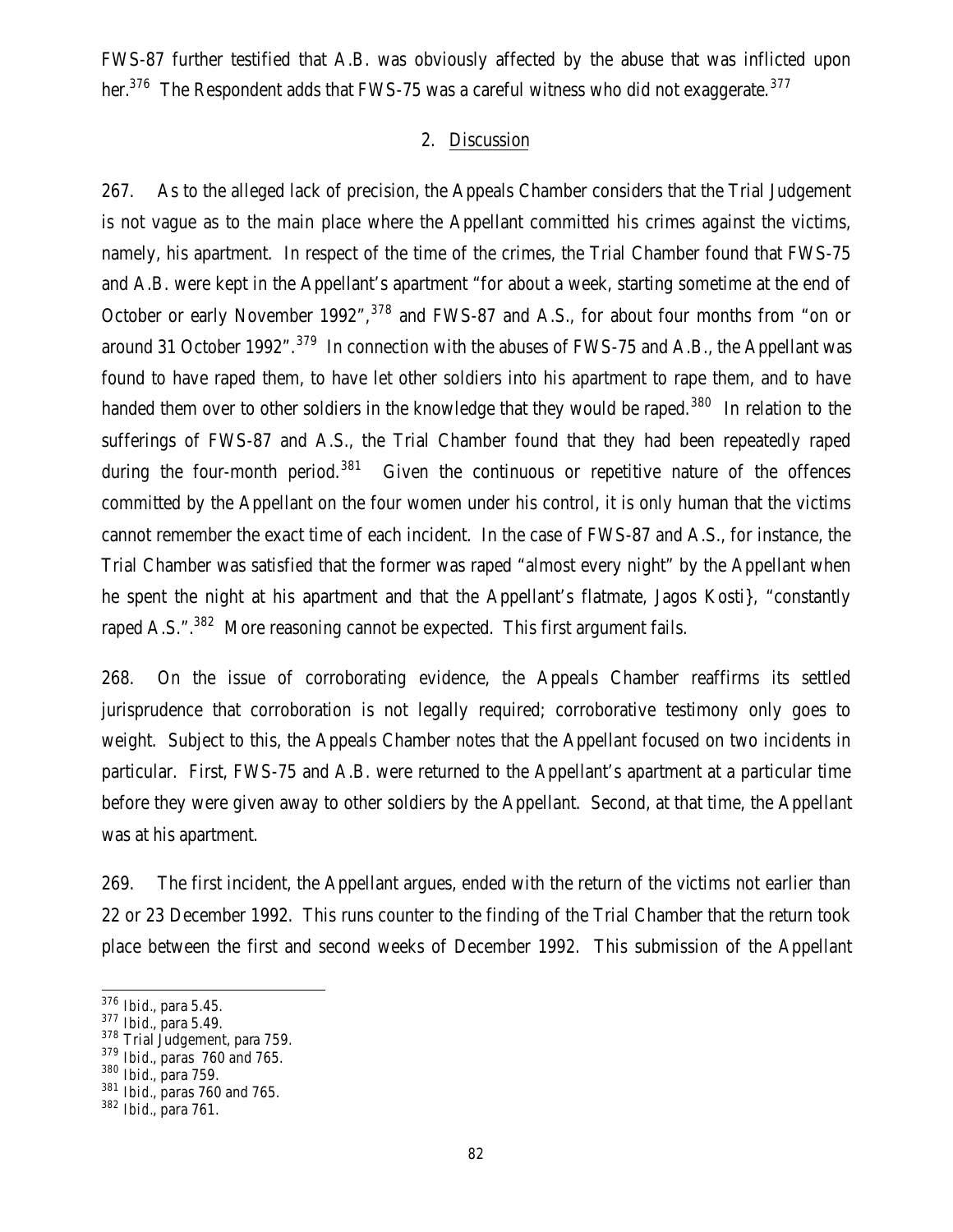contains a miscalculation:<sup>383</sup> from 16 November 1992, as suggested by the Appellant, the victims stayed in the apartment near Pod Masala for about 7 to 10 days, which would put the time in late November 1992, rather than "at least until December 22, 1992", as proposed by him.<sup>384</sup> This miscalculation also renders pointless the alleged alibi that he was present in his apartment only till 19 December 1992.

270. In addition, the Appeals Chamber accepts and incorporates the Respondent's convincing argument in this discussion.

271. For the foregoing reasons, the Appeals Chamber dismisses this ground of appeal.

## **D. Offences Committed against FWS-87 and A.S.**

## 1. Submissions of the Parties

## (a) The Appellant (Kovac)

272. The Appellant questions the credibility of FWS-95's testimony. According to him, the Trial Chamber ought not to have accepted her testimony because she was unable to remember the place where the rapes were committed against her or even some of the perpetrators.<sup>385</sup> He questions the credibility of other witnesses due to their young age and the fact that they experienced traumatic events.<sup>386</sup> He submits that the Trial Chamber erred in rejecting his claim that he was engaged in a mutual, emotional relationship with FWS-87.<sup>387</sup> He raises arguments, which are similar to those he advanced in relation to the offences committed against FWS-75 and A.B., regarding the conditions in his apartment, that the victims enjoyed freedom of movement, that they had sufficient food, and that the hygiene conditions were normal.<sup>388</sup> The Appellant argues that the Trial Chamber erred in not requiring corroborative evidence to be adduced to prove the charges of rape.<sup>389</sup>

 $\overline{a}$ <sup>383</sup> *Kovac* Appeal Brief, para 73.

<sup>384</sup> *Ibid.*

<sup>385</sup> *Ibid.*, para 79.

<sup>386</sup> *Ibid.*, para 80. The Appellant Kova~ finds contradictions in FWS-87's evidence which pertain to particular passages of the transcripts where she answered "No" or "I don't know" to the same questions posed by different parties. <sup>387</sup> *Ibid.*, para 83.

<sup>388</sup> *Ibid.*, paras 85-87. <sup>389</sup> *Ibid.*, para 79.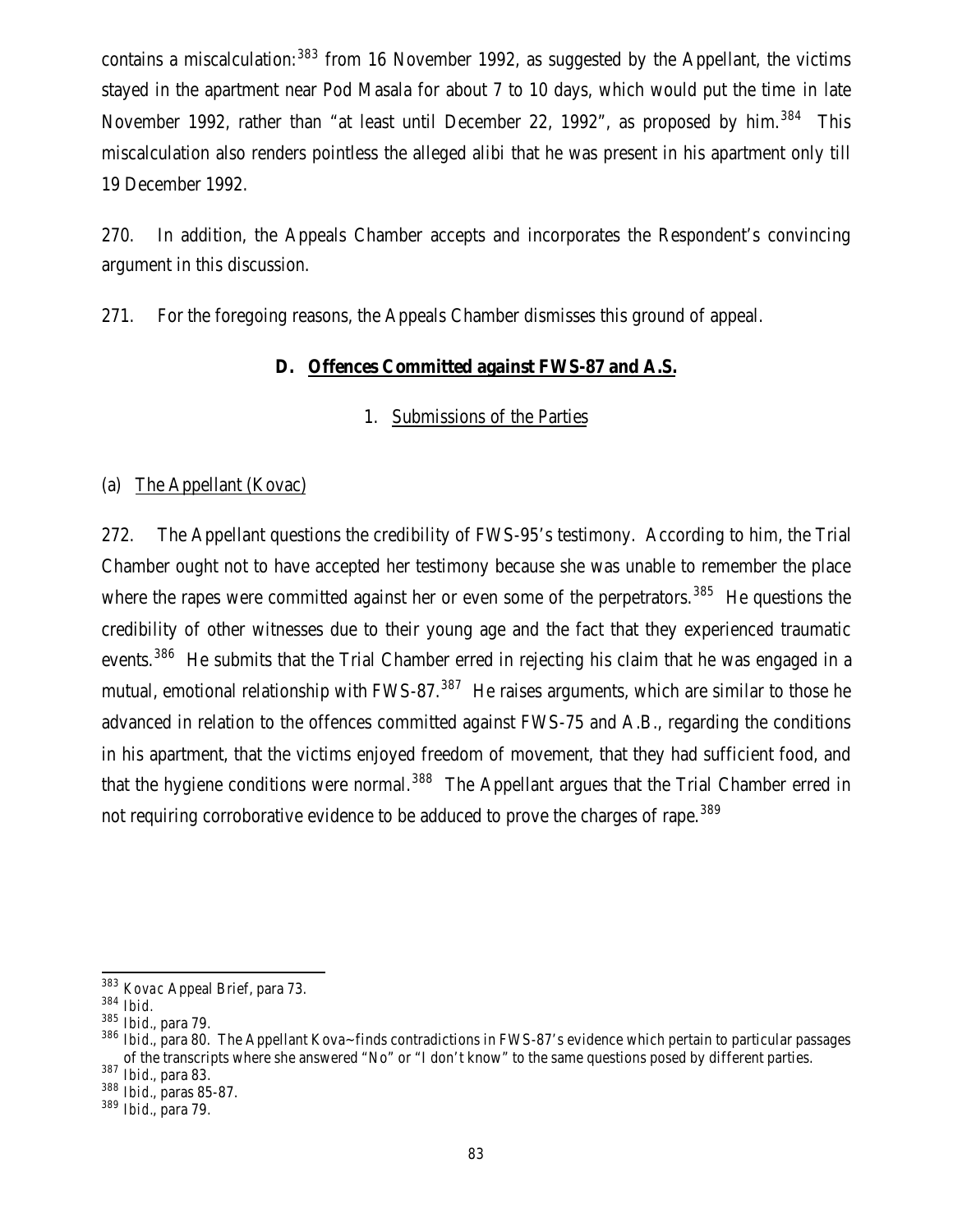## (b) The Respondent

273. The Respondent asserts that it was open to the Trial Chamber to accept the testimony of FWS-95 and other witnesses without admitting defence expert evidence relating to rape.<sup>390</sup> In the view of the Respondent, the weight, if any, to be attached to the evidence of an expert is a matter entirely for the trier of fact, and the Appellant has identified no error on the part of the Trial Chamber.<sup>391</sup>

274. As regards the alleged relationship between the Appellant and FWS-87, the Respondent contends that it was open to the Trial Chamber to reject this unsubstantiated claim<sup>392</sup> and to conclude on the basis of the evidence presented at trial that the above relationship was, in reality, one of cruel opportunism, abuse and domination.<sup>393</sup>

275. According to the Respondent, the Trial Chamber correctly concluded that FWS-87 and A.S. could not move about freely.<sup>394</sup> In support of this contention, the Respondent highlights the evidence, presented at trial, that the above witnesses could not leave the locked apartment unless accompanied by the Appellant and/or his associate Kosti $\frac{395}{395}$  and that on trips to cafés and pubs those witnesses were made to wear hats and other items bearing the Serb army insignias.<sup>396</sup>

276. With regard to the issue of corroborative evidence, the Respondent argues that the Trial Chamber acted in accordance with Rule 96 of the Rules in accepting without corroboration the evidence of FWS-87 and A.S. that sexual assaults occurred.<sup>397</sup>

277. The Respondent concludes by recalling that an appeal is not a trial *de novo*, and that the Appellant has failed to demonstrate that the Trial Chamber erred in the exercise of its discretion.<sup>398</sup> The Respondent states that all the facts disputed by the Appellant were argued and adjudicated at trial, that no good cause has been shown on appeal to justify a re-examination of the Trial Chamber's factual findings, and that the Trial Chamber has not been shown to have been unreasonable in its evaluation of the witnesses' evidence and its factual conclusions.<sup>399</sup>

 $\overline{a}$  $390$  Prosecution Consolidated Respondent's Brief, paras 5.69-5.72.

<sup>391</sup> *Ibid.*, para 5.72.

<sup>392</sup> *Ibid.*, paras 5.77 and 5.82.

<sup>393</sup> *Ibid.*, para 5.82 and Appeal Transcript, T 303.

<sup>&</sup>lt;sup>394</sup> Prosecution Consolidated Respondent's Brief, paras 5.83 and 5.86.

<sup>395</sup> *Ibid.*, para 5.20 and Appeal Transcript, T 257.

<sup>396</sup> Prosecution Consolidated Respondent's Brief, para 5.22.

<sup>397</sup> *Ibid.*, paras 5.66-5.67.

<sup>398</sup> *Ibid.*, para 5.85.

<sup>399</sup> *Ibid.*, para 5.86.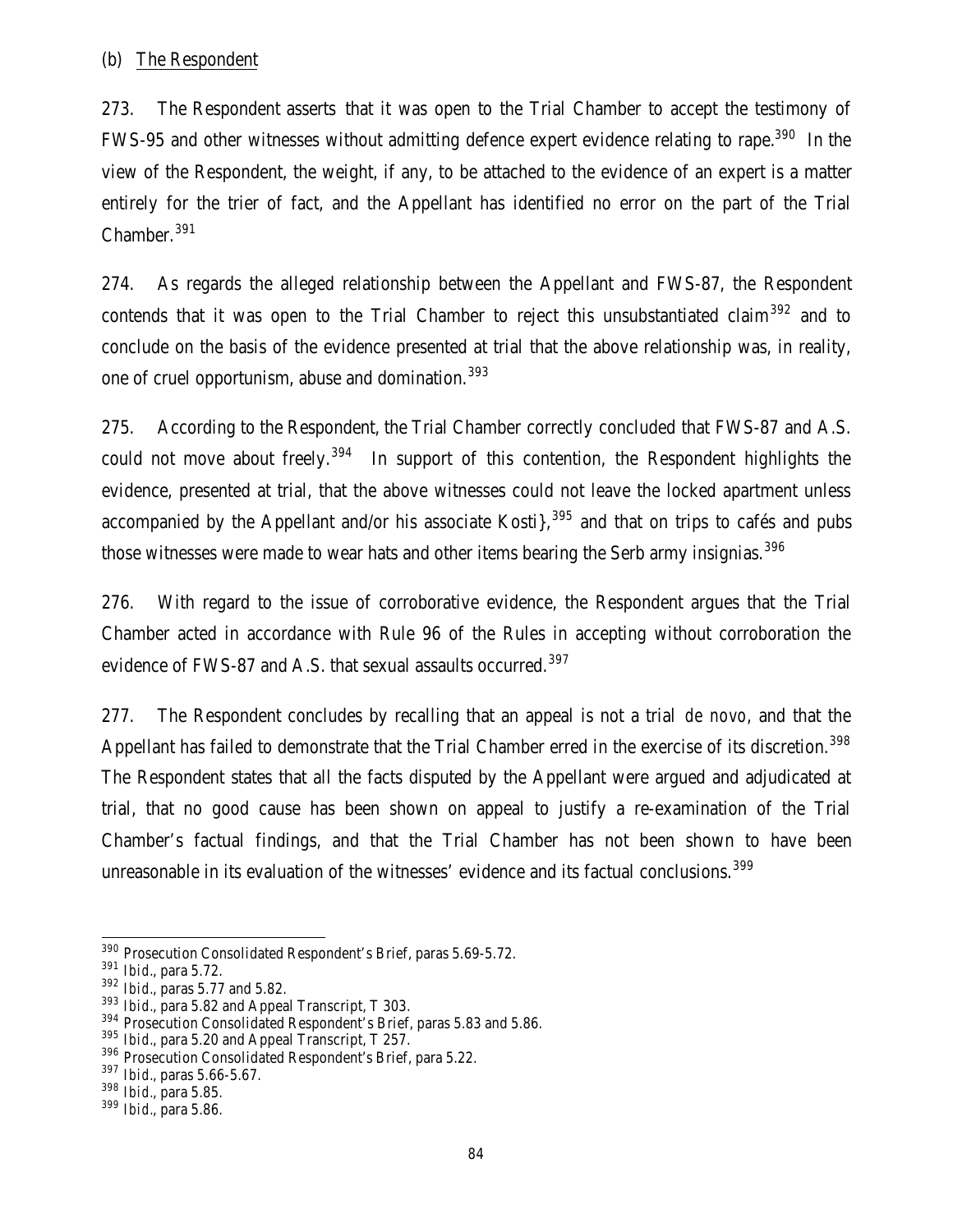#### 2. Discussion

278. As to the Appellant's claim that FWS-95's testimony was not credible, the Appeals Chamber states that the Appellant was not found guilty of any act committed against FWS-95.

279. As to the effect of age and the degree of suffering upon the credibility of the witnesses, the Appeals Chamber notes that the Trial Chamber has clearly indicated that it was aware of this aspect of the case.<sup>400</sup> The Trial Chamber did not lower the threshold of proof below the standard of beyond reasonable doubt. The Appellant has failed to demonstrate that the Trial Chamber committed an error of fact in admitting evidence from traumatised young victims.

280. As to the alleged relationship between the Appellant and FWS-87, the Appeals Chamber refers to the convincing and exhaustive findings in the Trial Judgement that it "was not one of love as the Defence suggested, but rather one of cruel opportunism on Kova~'s part, of constant abuses and domination over a girl who, at the relevant time, was only about 15 years old".<sup>401</sup>

281. With regard to corroborative evidence, the Appeals Chamber considers that the Trial Chamber was, in accordance with Rule 96 of the Rules, entitled not to require corroboration for the testimony of rape victims. The Trial Chamber, therefore, committed no error in this regard and at the same time was aware of the inherent problems of a decision based solely on the testimony of the victims.

282. For the foregoing reasons, this ground of appeal is dismissed.

## **E. Outrages upon Personal Dignity**

1. Submissions of the Parties

## (a) The Appellant (Kovac)

283. The Appellant questions the Trial Chamber's findings of fact with regard to the incidents of naked dancing, by arguing that there were several such incidents and that the witnesses confused them.<sup>402</sup> He also points out alleged discrepancies in the evidence with regard to the time, place

 $\overline{a}$  $^{400}$  Trial Judgement, paras 564 and 566.

<sup>401</sup> *Ibid.*, para 762.

<sup>402</sup> *Kova~* Appeal Brief, paras 90-91.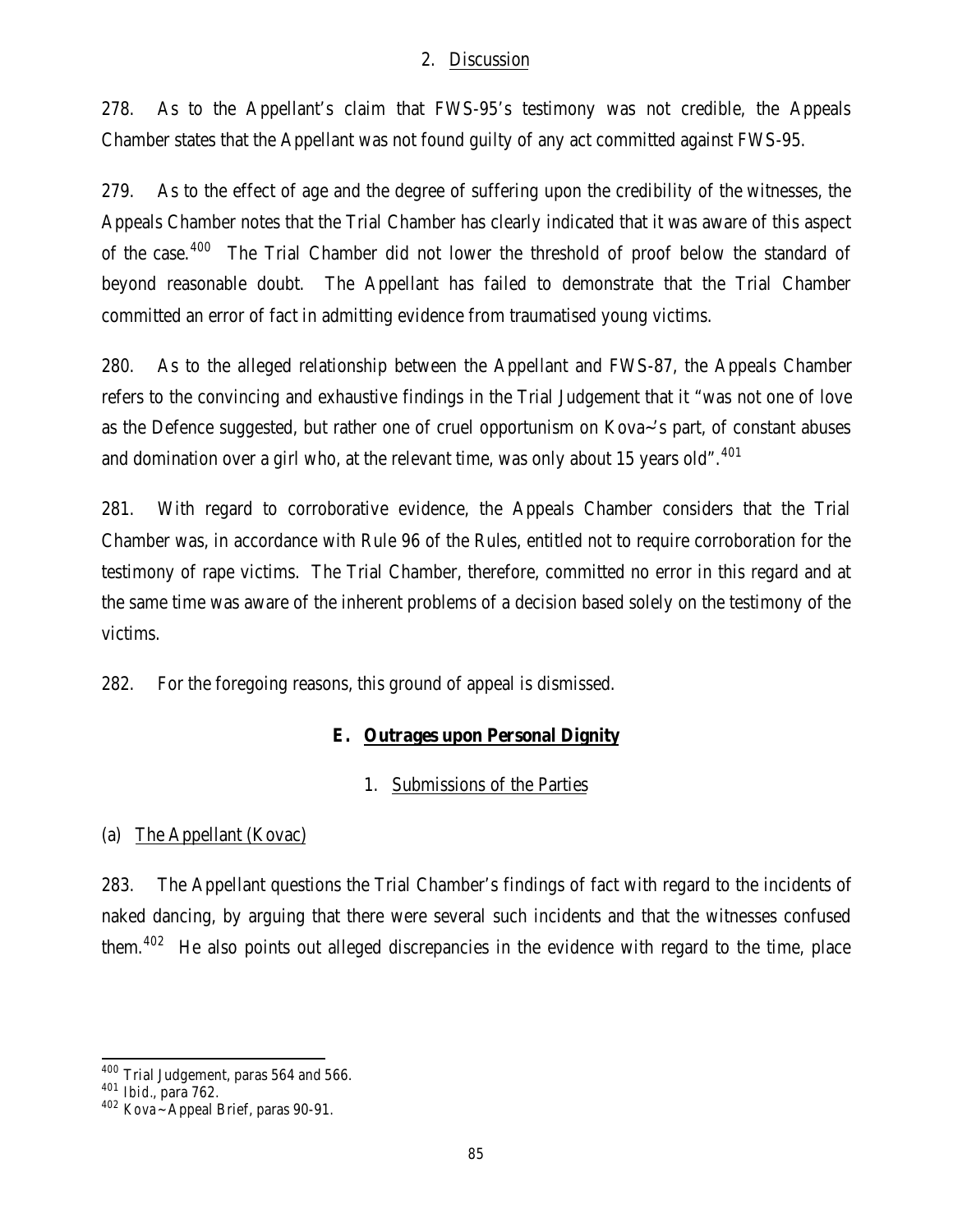(where exactly in the apartment the incidents occurred) and details of the incidents (the type of table upon which the dances occurred) for which he was found responsible.<sup>403</sup>

## (b) The Respondent

284. As a general proposition, the Respondent contends that it was open to the Trial Chamber to reach the findings it did in relation to the naked dancing incident.<sup>404</sup> The Respondent specifically submits that the inconsistencies and discrepancies in the witnesses' testimony were not material in the sense that they destroyed the credibility of the witnesses.<sup>405</sup> Further, the Respondent claims that the Trial Chamber took those inconsistencies and discrepancies into account in evaluating the evidence and reaching its findings.<sup>406</sup>

## 2. Discussion

285. Revisiting the arguments in detail, the Appeals Chamber accepts and incorporates the Respondent's arguments in its discussion of this ground of appeal.The Appeals Chamber is persuaded that the Trial Chamber made no error in this respect. This ground of appeal is dismissed.

## **F. Sale of FWS-87 and A.S.**

## 1. Submissions of the Parties

## (a) The Appellant (Kovac)

286. The Appellant Kova~ argues that the Trial Chamber erred in finding that a sale occurred, because there were discrepancies in the testimony with regard to the price of sale,<sup>407</sup> and there were contradictions between FWS-87's and A.S.'s statements and their testimony at trial.<sup>408</sup> He also submits that the sale as described by the Trial Chamber was highly improbable because of some details of the sale.<sup>409</sup>

## (b) The Respondent

287. The Respondent asserts that the Trial Chamber did not err in finding that the Appellant sold FWS-87 and A.S.. The Respondent submits that the alleged differences in the testimonies of the

 $\overline{a}$ <sup>403</sup> *Ibid.*, paras 93-94.

<sup>404</sup> Prosecution Consolidated Respondent's Brief, para 5.156.

<sup>405</sup> *Ibid.*, para 5.157.

<sup>406</sup> *Ibid.*, para 5.156.

<sup>407</sup> *Kova~* Appeal Brief, para 96.

<sup>408</sup> *Ibid.*, paras 97-102.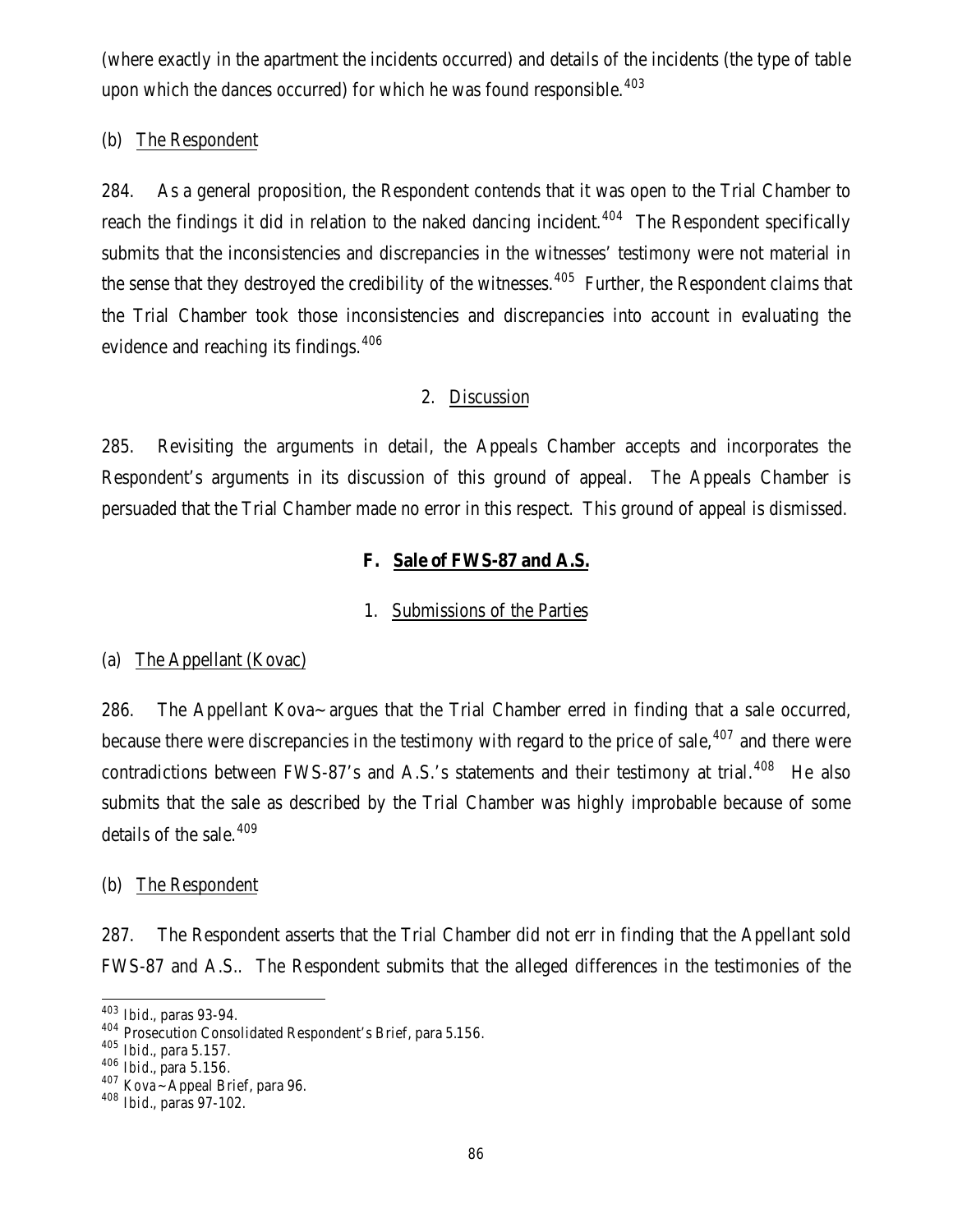above witnesses are insignificant and have no effect on the credibility of those witnesses.<sup>410</sup> The Respondent also argues that the Appellant's complaints are trivial and do not provide a sufficient basis for challenging the Trial Chamber's findings.<sup>411</sup>

## 2. Discussion

288. The Appellant has not demonstrated a link between the alleged error and his convictions. This ground of appeal is dismissed as evidently unfounded.

## **G. The Rape Convictions**

289. To the extent that the Appellant tries to demonstrate errors of fact as regards force used in the commission of the crime of rape, his submissions are disposed of by the definition of rape endorsed by the Appeals Chamber in Chapter V, Section B, above.

## **H. Conclusion**

290. For the foregoing reasons, the appeal of the Appellant Kova~ on factual findings is dismissed.

 $\overline{a}$ <sup>409</sup> *Ibid.*, para 103.

<sup>&</sup>lt;sup>410</sup> Prosecution Consolidated Respondent's Brief, para 5.89.

<sup>411</sup> *Ibid.*, para 5.90.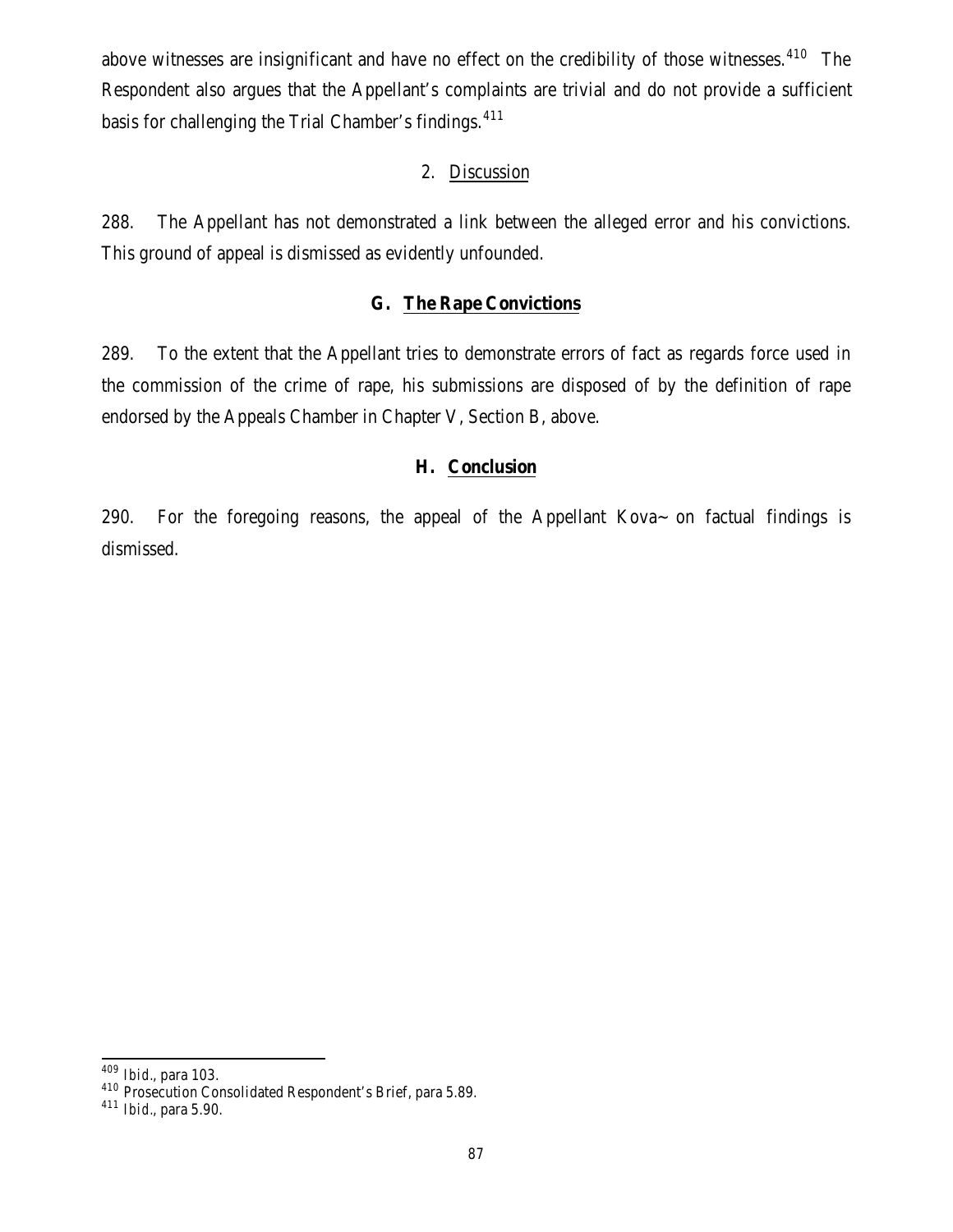# **X. ALLEGED ERRORS OF FACT (ZORAN VUKOVI])**

## **A. Alleged Omissions in Indictment IT-96-23/1**

## 1. Submissions of the Parties

## (a) The Appellant (Vukovic)

291. In the Appellant's view, the Trial Chamber could not draw any factual conclusions from the following alleged incidents because none of them was charged in Indictment IT-96-23/1 or followed by a conviction.<sup>412</sup> The Appellant argues that the Trial Chamber erred in using the oral rape of FWS-50 in Buk Bijela on 3 July 1992 and FWS-75's testimony indicating that on the same day the Appellant led FWS-75's uncle away covered in blood as evidence of his involvement in the attack against the civilian population of  $Fo-a$ .<sup>413</sup> Further, the Appellant claims that the Trial Chamber erred in using FWS-75's testimony alleging her rape by the Appellant for the purposes of identification,  $414$  notwithstanding that no conviction was entered in relation to this incident.  $415$ 

292. The Appellant adds that he learned about these additional alleged incidents only at trial and therefore did not have an opportunity to prepare his case to meet the charge.<sup>416</sup>

## (b) The Respondent

293. First, the Respondent submits that, once admitted into evidence, the Trial Chamber was fully entitled to use the testimony of FWS-50 and FWS-75 to prove the Appellant's knowledge of the widespread or systematic attack against the civilian population and for identification purposes. The Respondent claims that, although she has an obligation to set out the material facts of the case in sufficient detail, she is not required to plead all of her evidence in an indictment.<sup>417</sup>

294. Secondly, the Respondent observes that both FWS-50 and FWS-75's evidence was disclosed to the Appellant before those witnesses testified<sup>418</sup> and that adequate notice was given to

 $\overline{a}$ <sup>412</sup> Appeal Transcript, T 199.

<sup>413</sup> Trial Judgement, paras 589 and 591.

<sup>414</sup> *Ibid.*, para 789.

<sup>415</sup> *Vukovic* Appeal Brief, para 131.

<sup>416</sup> *Ibid.*

<sup>&</sup>lt;sup>417</sup> Prosecution Respondent's Brief, paras 2.15 and 2.48, citing Trial Judgement, paras 589, 789 and 796.

<sup>418</sup> Appeal Transcript, T 286-287.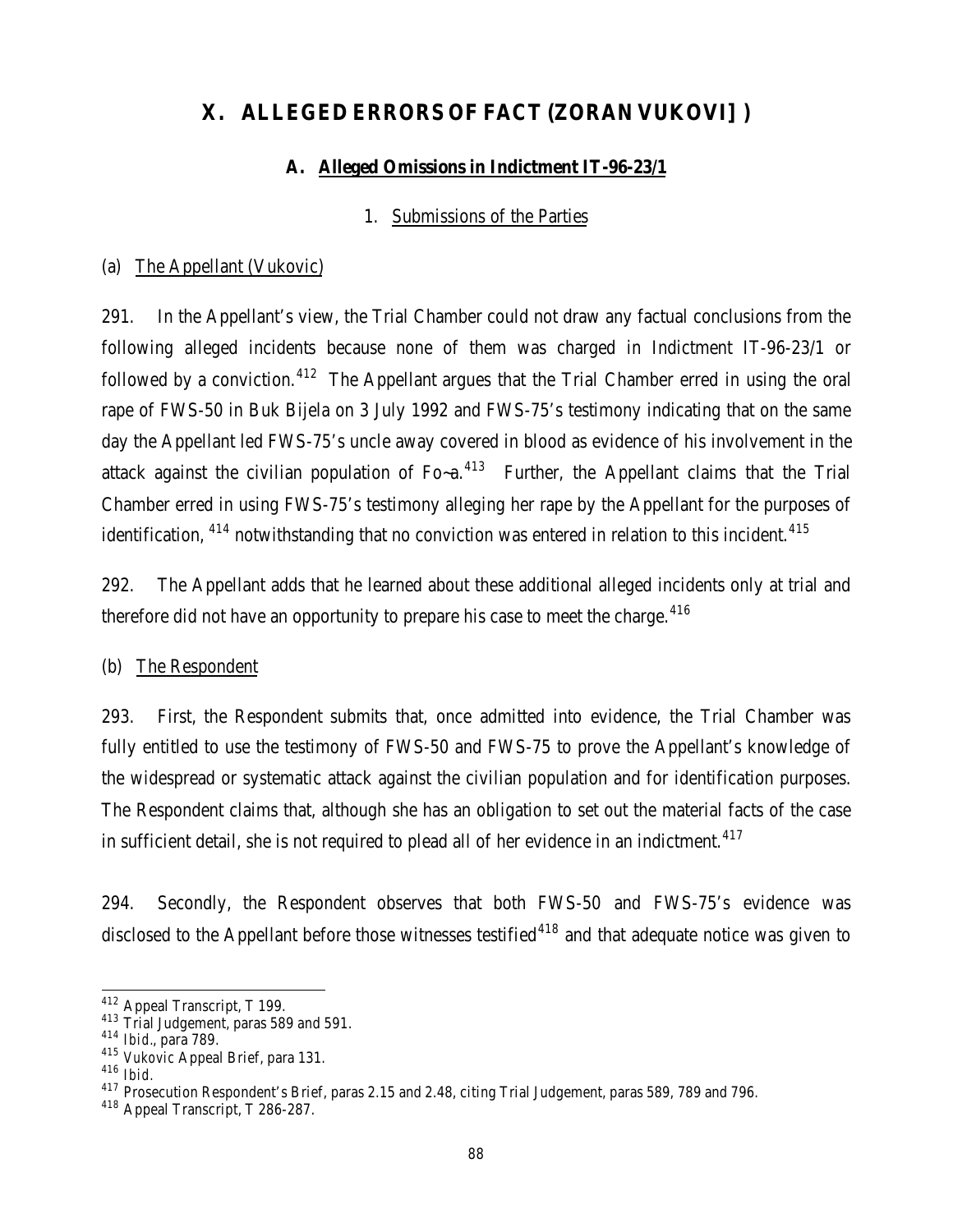the Appellant in the form of a memorandum prepared by the Prosecutor's investigators. The Prosecutor remarks that FWS-50 gave evidence in the examination-in-chief and was crossexamined by the Appellant, who did not object to the admission of that evidence.<sup>419</sup>

## 2. Discussion

295. The Trial Chamber found that the Appellant orally raped FWS-50 in Buk Bijela on 3 July 1992 $420$  and also accepted FWS-75's testimony stating that the Appellant on that occasion led her uncle away covered in blood. These findings were used for the purpose of demonstrating that the Appellant had knowledge of the attack against the civilian population, one of the necessary elements for entering a conviction for crimes against humanity. The Trial Chamber also accepted, for identification purposes, the testimony of FWS-50 that the Appellant orally raped her in the Appellant Kova~'s apartment.<sup>421</sup>

296. In the *Kupre{ki}* Appeal Judgement, the Appeals Chamber made the following statement with regard to the Prosecutor's obligation, under Article 18(4) of the Statute and Rule 47(C) of the Rules, to set out in that Indictment a concise statement of the facts of the case and of the crimes with which the accused is charged:  $422$ 

In the jurisprudence of the Tribunal, this translates into an obligation on the part of the Prosecution to state the material facts underpinning the charges in the indictment, but not the evidence by which such material facts are to be proven. Hence, the question whether an indictment is pleaded with sufficient particularity is dependent upon whether it sets out the material facts of the Prosecution case with enough detail to inform a defendant clearly of the charges against him so that he may prepare his defence.

297. The Appeals Chamber observes that, in the instant case, the testimony of FWS-50 and FWS-75 did not relate to "material facts underpinning the charges in the indictment" which must have been pleaded in Indictment IT-96-23/1. Indeed, the facts established were not used as a basis for conviction but constituted evidence used to prove material facts pleaded in the Indictment. Therefore, on the basis of its case-law, the Appeals Chamber considers that the Trial Chamber did not err in relying upon those facts as evidence.

298. Moreover, as to the alleged inability to prepare his defence, the Appeals Chamber notes that the Appellant has not put forward any discernible error in the application of the Rules governing disclosure and the handling of evidence at trial to justify reconsideration of the Trial Chamber's conclusions.

 $\overline{a}$ <sup>419</sup> *Ibid.*

<sup>420</sup> Trial Judgement, para 589.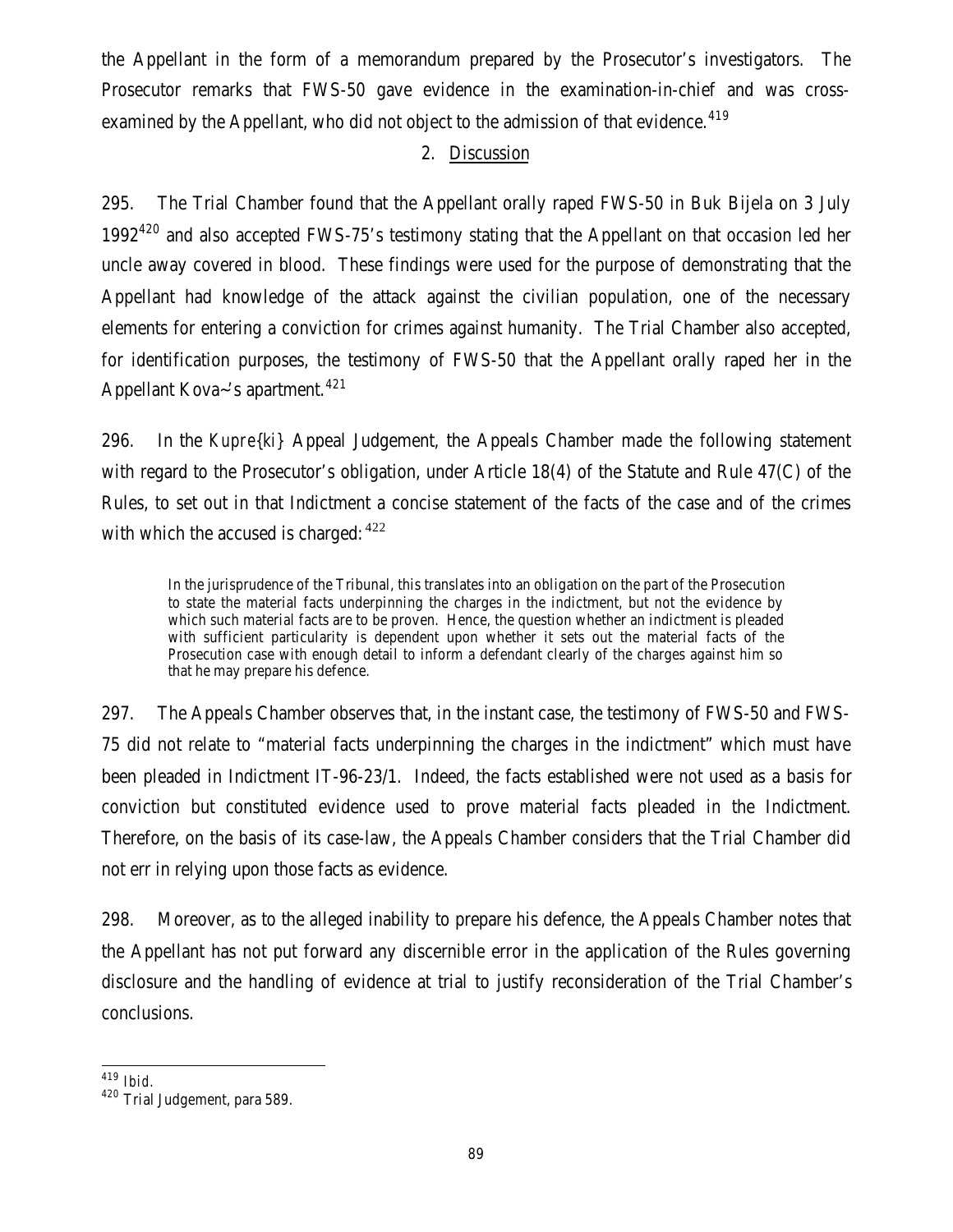299. For the foregoing reasons, the Appeals Chamber sees no error in the Trial Chamber's evaluation of the evidence. This ground of appeal must accordingly fail.

## **B. Rape of FWS-50**

## 1. Submissions of the Parties

## (a) The Appellant (Vukovic)

300. The Appellant submits that the Trial Chamber erred in its evaluation of FWS-50's testimony and that, consequently, the charges relating to the rape and torture of FWS-50 in an apartment in mid-July 1992, alleged in paragraph 7.11 of Indictment IT-96-23/1, were not proven beyond reasonable doubt.

301. First, the Appellant notes that FWS-50 made no reference to him<sup>423</sup> or to the alleged oral rape at Buk Bijela in her first statement to the Prosecutor's investigators,<sup>424</sup> and claims that discrepancies exist between that statement and her testimony at trial.<sup>425</sup> In particular, the Appellant points out inconsistencies between the testimony of FWS-50 and that of FWS-87.<sup>426</sup> At trial, FWS-50 testified that, after threatening her mother (FWS-51), the Appellant and another Serb soldier took her and FWS-87 from Partizan Sports Hall to an abandoned apartment, where the Appellant raped her.<sup>427</sup> For her part, FWS-87 denied being taken out of Partizan Sports Hall with FWS-50. Further, FWS-87 testified to having seen the Appellant "only twice: once when she was raped by him at Fo~a High School and later when he came to Radomir Kova~'s apartment".<sup>428</sup>

302. Secondly, the Appellant contends that FWS-50 did not provide any detail as to the place where she was taken and raped.<sup>429</sup> Given that the Trial Chamber accepted FWS-50's evidence in spite of this omission, the Appellant contends that the Trial Chamber used a different standard when evaluating FWS-50's evidence than when evaluating that of FWS-75 and FWS-87.<sup>430</sup>

303. Lastly, the Appellant claims that FWS-51 (FWS-50's mother) did not confirm that FWS-50 was taken by him from Partizan Sports Hall despite the fact that she was allegedly present when he

 $\overline{a}$ <sup>421</sup> *Ibid.*, para 789.

<sup>422</sup> *Kupre{ki}* Appeal Judgement, para 88.

<sup>423</sup> *Vukovic* Appeal Brief, para 129.

<sup>424</sup> *Ibid.*, para 126.

<sup>425</sup> *Ibid.*, para 123.

<sup>426</sup> *Ibid.*

<sup>427</sup> Appeal Transcript, T 202.

<sup>428</sup> Trial Judgement, para 246.

<sup>429</sup> *Vukovic* Appeal Brief, para 125.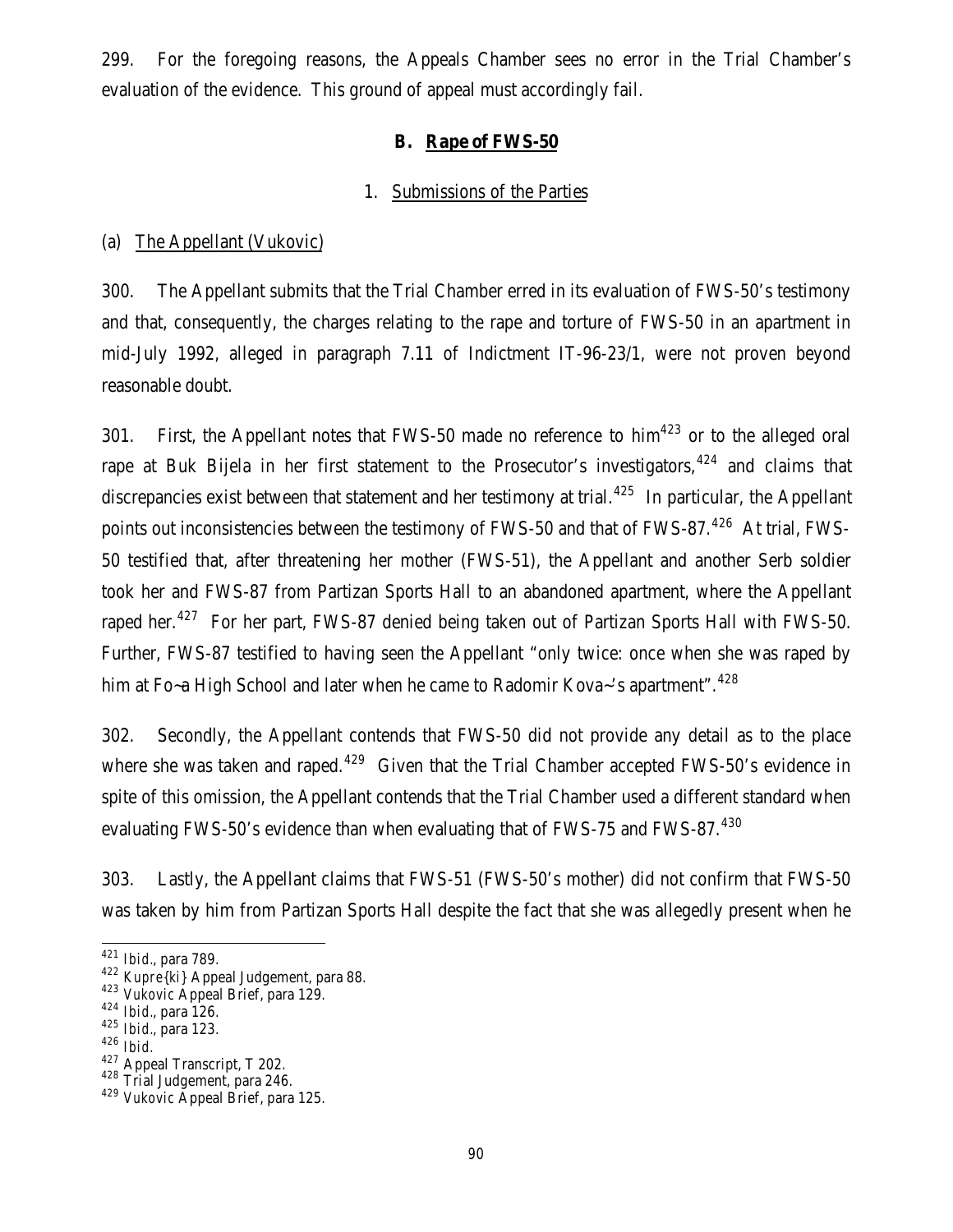took her daughter.<sup>431</sup> He alleges that FWS-51's inability to properly identify him calls into question FWS-50's credibility.<sup>432</sup>

## (b) The Respondent

304. The Respondent contends that FWS-50's failure to refer to the Appellant and to the oral rape at Buk Bijela in her first statement to the Prosecutor's investigators does not diminish her reliability as a witness. Indeed, during cross-examination, FWS-50 explained that she did not mention this rape because she was ashamed of it.<sup>433</sup> The Respondent adds that FWS-50's trial testimony is remarkably consistent with her prior statement to the Prosecutor's investigators, with only insignificant discrepancies due to the passage of time.<sup>434</sup>

305. The Respondent points out that the Appellant erroneously stated that FWS-87 denied that FWS-50 was taken from Partizan Sports Hall and raped by the Appellant, as in fact FWS-87 merely stated that she did not remember this incident. Therefore, the Trial Chamber's decision not to convict the Appellant for the rape of FWS-87 stemmed from that witness's failure to remember the incident in question and not from any denial that it took place.<sup>435</sup> The Respondent submits that, at any rate, the failure by FWS-87 to recall being taken from Partizan Sports Hall and raped is fully understandable, given the frequency with which she was raped by a large number of men.<sup>436</sup> The Respondent claims that the lack of evidence from FWS-87 does not undermine the value of FWS-50's testimony indicating that the Appellant raped her. 437

306. The Respondent stresses that FWS-50 gave detailed evidence of being taken to an abandoned apartment near Partizan and raped, and that she should not be expected to identify an exact location for that apartment. Therefore, the Appellant's related contention that the Trial Chamber used different standards when evaluating the evidence of FWS-75 and FWS-87 fails due to a lack of support. 438

307. Finally, with regard to FWS-51, the Respondent recalls that this witness recognised the Appellant in court as "being familiar" and asserts that, even if FWS-51 could not identify the

 $\overline{a}$ <sup>430</sup> *Ibid.*

<sup>431</sup> Appeal Transcript, T 203.

<sup>432</sup> *Vukovi}* Appeal Brief, para 126.

<sup>433</sup> Trial Transcript, T 1293-1294.

<sup>&</sup>lt;sup>434</sup> Prosecution Respondent's Brief, para 2.22. See also Appeal Transcript, T 228.

<sup>435</sup> Appeal Transcript, T 290.

<sup>436</sup> *Ibid.*

<sup>437</sup> Prosecution Respondent's Brief, para 2.26 and Appeal Transcript, T 289.

<sup>&</sup>lt;sup>438</sup> Prosecution Respondent's Brief, para 2.28.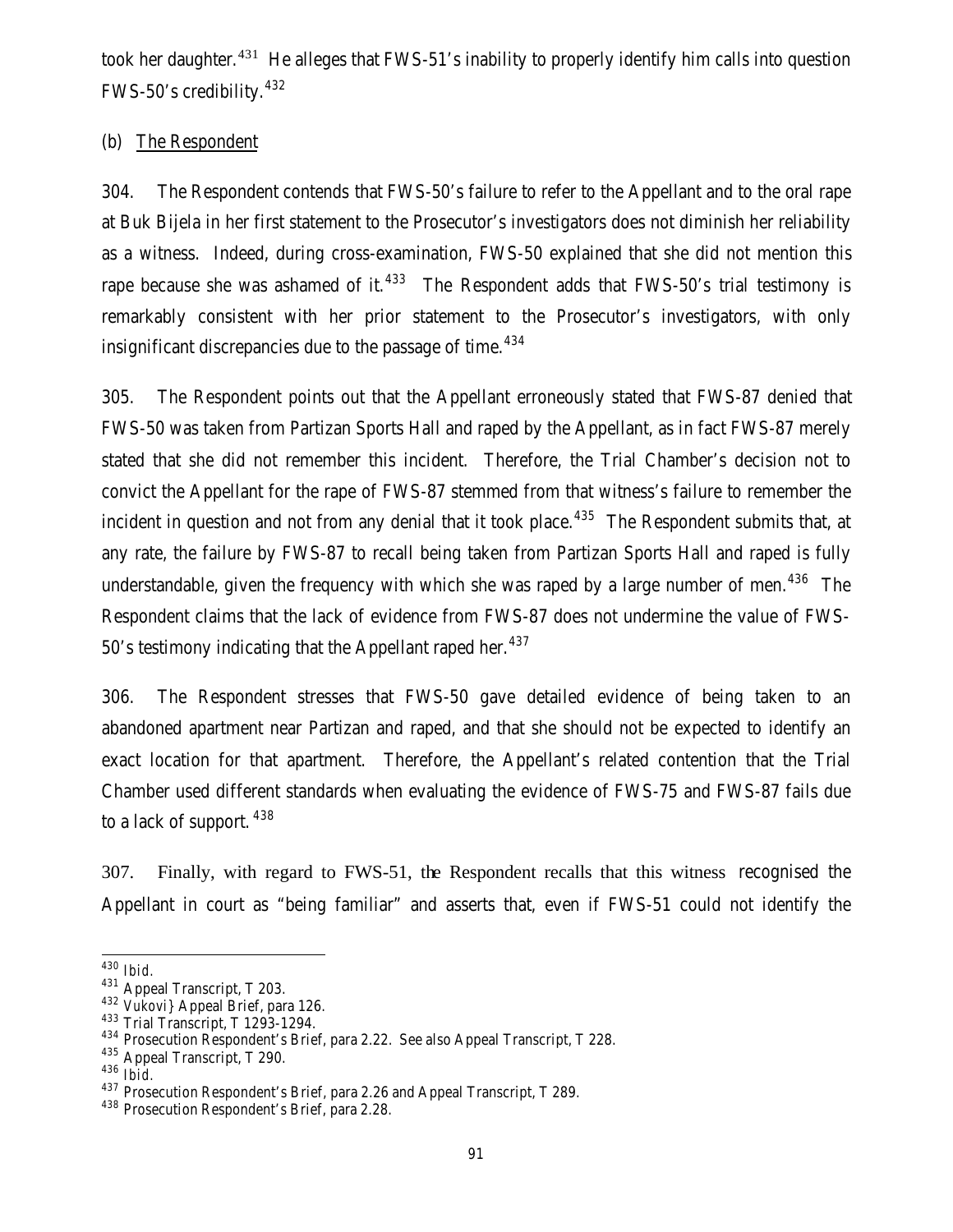Appellant with certainty, this fact does not affect FWS-50's ability to identify the Appellant as the man who raped her.<sup>439</sup>

## 2. Discussion

308. The Appeals Chamber notes that the essential point of the Appellant's submissions is that, due to the unreliability of FWS-50's evidence, the Trial Chamber erred in relying upon that evidence to find him guilty of the charges of rape and torture of FWS-50 in an apartment in mid-July 1992.

309. At trial, FWS-50 explained her failure to mention the first rape at Buk Bijela on earlier occasions. The Appeals Chamber takes the view that, based upon her testimony, it was not unreasonable for the Trial Chamber to conclude that this first rape was particularly painful and frightening for FWS-50,<sup>440</sup> and that this omission in her first statement did not affect her reliability. The alleged inconsistencies between FWS-50's prior statement and her testimony at trial have been reviewed by the Appeals Chamber and are not sufficiently significant to cast any doubt upon the credibility of FWS-50. On the contrary, the absence of such natural discrepancies could form the basis for suspicion as to the credibility of a testimony.

310. With regard to the alleged inconsistency between the evidence of FWS-87 and that of FWS-50, the Appeals Chamber observes that FWS-87 stated simply that she did not recall the particular incident referred to by FWS-50 and not that it did not occur. The mere fact that FWS-87 could not remember being taken out of Partizan with FWS-50 does not cast any doubt upon FWS-50's own credibility.

311. In reply to the Appellant's submission that FWS-50 did not explain where she was taken and where she was raped, the Appeals Chamber observes that the witness testified at trial that she was taken to a room on the left side of the corridor of an abandoned apartment.<sup>441</sup> The Appeals Chamber considers that it would be unreasonable in the circumstances to expect the witness to identify an exact location or a street address for this apartment.

312. Lastly, with regard to FWS-51, the Appeals Chamber observes that she did testify that FWS-50 was taken from Partizan Sports Hall,  $442$  even though she did not specify who took her.

 $\overline{a}$ <sup>439</sup> *Ibid.*, para 2.31.

 $440$  Trial Transcript, T 1293-1294.

<sup>441</sup> *Ibid.*, T 1262.

<sup>442</sup> *Ibid.*, T 1148.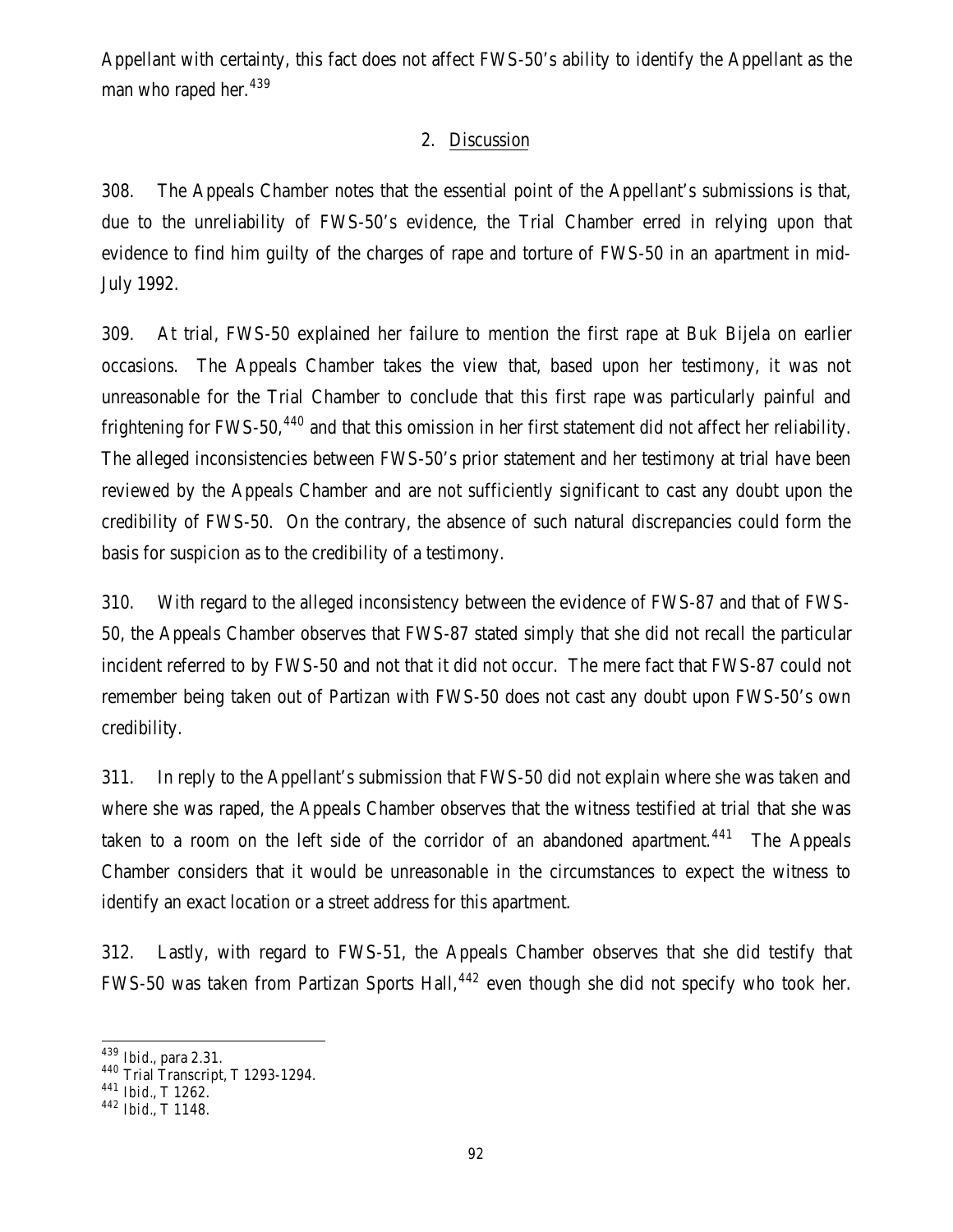FWS-51 did not, as the Appellant seems to imply, deny that the incident charged at paragraph 7.11 of Indictment IT-96-23/1 took place. There is no basis for upholding the Appellant's contention.

313. For the foregoing reasons, the Trial Chamber's finding that FWS-50's evidence was a reliable basis on which to convict the Appellant for the crimes alleged in paragraph 7.11 of Indictment IT-96-23/1 remains undisturbed. This ground of appeal accordingly fails.

## **C. Issue of Identification**

## 1. Submissions of the Parties

## (a) The Appellant (Vukovic)

314. The Appellant contends that the Trial Chamber erred in accepting the identification of him provided by FWS-50 and FWS-75.<sup>443</sup> To prove this point, he makes the following submissions.

315. Firstly, the Appellant claims that FWS-50 identified him only at trial and that her courtroom identification was incorrectly performed in violation of criminal law principles.<sup>444</sup>

316. Further, the Appellant submits that, although FWS-62 testified that she saw her husband (FWS-75's uncle) being led away by the Appellant, she was not able to identify him when called to testify at trial.<sup>445</sup> The Appellant claims that the Trial Chamber could not rely on the identification provided by FWS-75, as this witness's unreliability is demonstrated by the fact that the Trial Chamber did not believe her evidence regarding the acts of the alleged rape in the Appellant Kovac's apartment.<sup>446</sup>

317. The Appellant contends that the Trial Chamber's decision to accept FWS-75's identification of him contradicts the position held by the Trial Chamber in the *Kupreski}* case that caution must be exercised when evaluating the evidence of a witness who has suffered intense trauma.<sup>447</sup>

(b) The Respondent

318. The Respondent argues that the Trial Chamber was entitled to place some weight on FWS-50's in-court identification of the Appellant, even though conceding that the Trial Chamber did not

 $\overline{a}$ <sup>443</sup> *Vukovic* Appeal Brief, para 129.

<sup>444</sup> *Ibid.*

<sup>445</sup> *Ibid.*, para 130.

<sup>446</sup> *Ibid.*, para 131.

<sup>447</sup> *Ibid.*, para 129, citing *Kupreškic* Trial Judgement, para 768.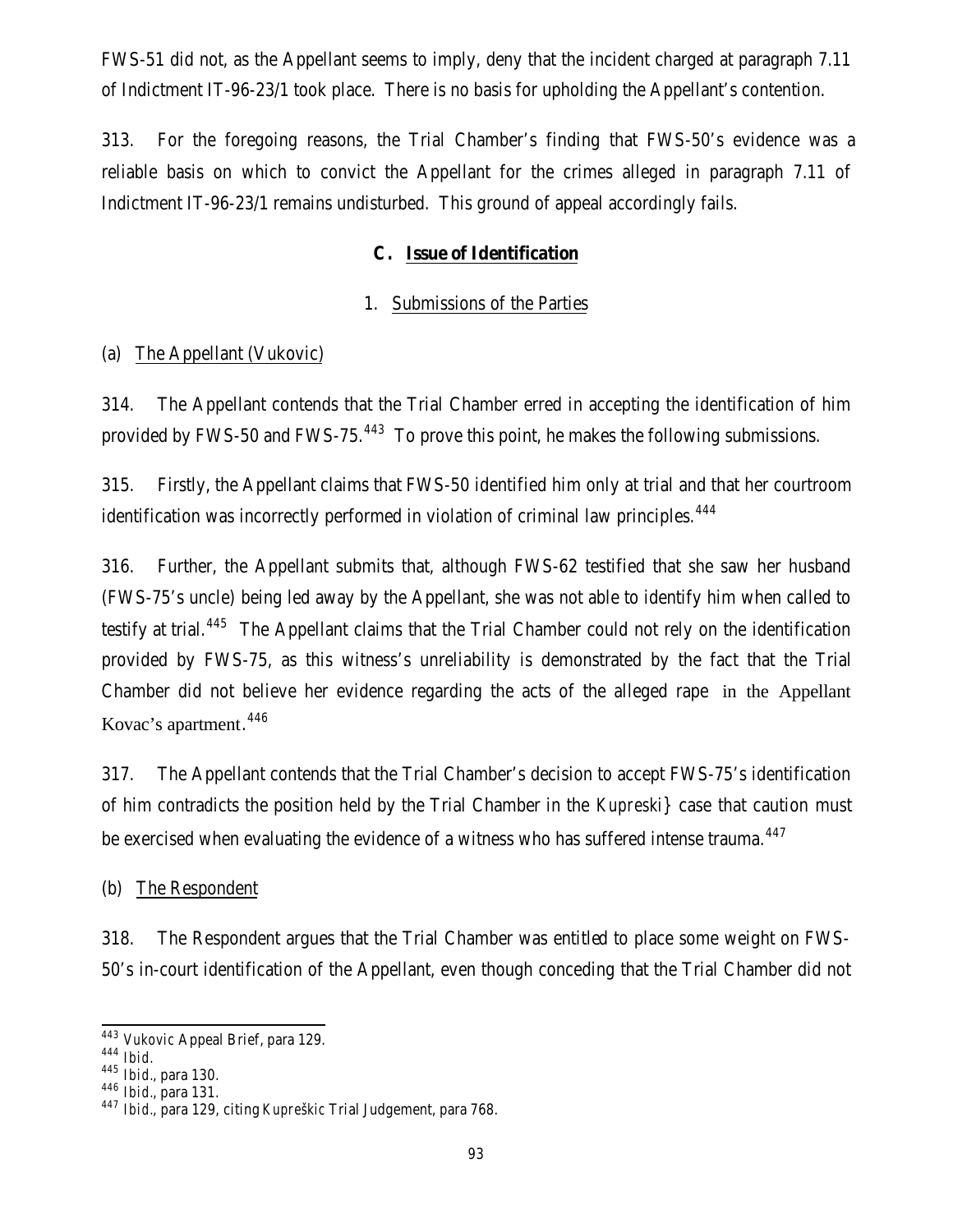attach positive probative weight to that evidence. The Respondent stresses, however, that FWS-50 saw the Appellant in Buk Bijela in early July 1992 when she was orally raped and in mid-July when he took her out of Partizan Sports Hall and raped her. In this regard, the Respondent points out that the Appellant has not indicated any discernible error on the part of the Trial Chamber in relying upon such evidence. Moreover, FWS-50 recognised the Appellant in photos shown to her by the Prosecutor's investigators in September 1999.<sup>448</sup> The Respondent claims that FWS-62's inability to recognise the Appellant at trial does not undermine the credibility of the evidence provided by FWS-50 or FWS-75.<sup>449</sup>

319. Lastly, the Respondent submits that the Trial Chamber examined the evidence concerning identification in a very careful manner and that it was acutely aware of the traumatic circumstances these witnesses faced.<sup>450</sup>

#### 2. Discussion

320. With regard to the probative value of courtroom identifications, the Appeals Chamber reiterates its previous finding that the Trial Chamber was correct in giving no probative weight to in-court identification. <sup>451</sup>

321. As to the alleged inability of FWS-62 to identify the Appellant, the Appeals Chamber observes that the Trial Chamber relied mainly upon the testimony of FWS-50, who indicated with certainty that, *inter alia*, the Appellant was the person who raped her orally at Buk Bijela in an abandoned apartment.<sup>452</sup> Although caution is necessary when relying primarily upon the testimony of a single witness, in the circumstances of this case it was wholly understandable that the Trial Chamber attributed more weight to the evidence provided by FWS-50 than to that of FWS-62.

322. The Appellant's argument that the Trial Chamber erred in accepting FWS-75's identification of the Appellant because it did not accept her evidence that the Appellant raped her<sup>453</sup> misstates the Trial Chamber's position. The Trial Chamber did accept FWS-75's evidence that the Appellant raped her in Kovac's apartment. Its failure to use that evidence for conviction or sentencing purposes stemmed from the fact that this act was not charged in Indictment IT-96-23/1

 $\overline{a}$ 

 $^{448}_{112}$  Prosecution Respondent's Brief, para 2.45.

<sup>449</sup> *Ibid.*, para 2.51.

<sup>450</sup> Appeal Transcript, T 293.

<sup>451</sup> See *supra*, paras 226-227.

<sup>452</sup> Trial Judgement, para 814.

<sup>453</sup> *Vukovic* Appeal Brief, para 129.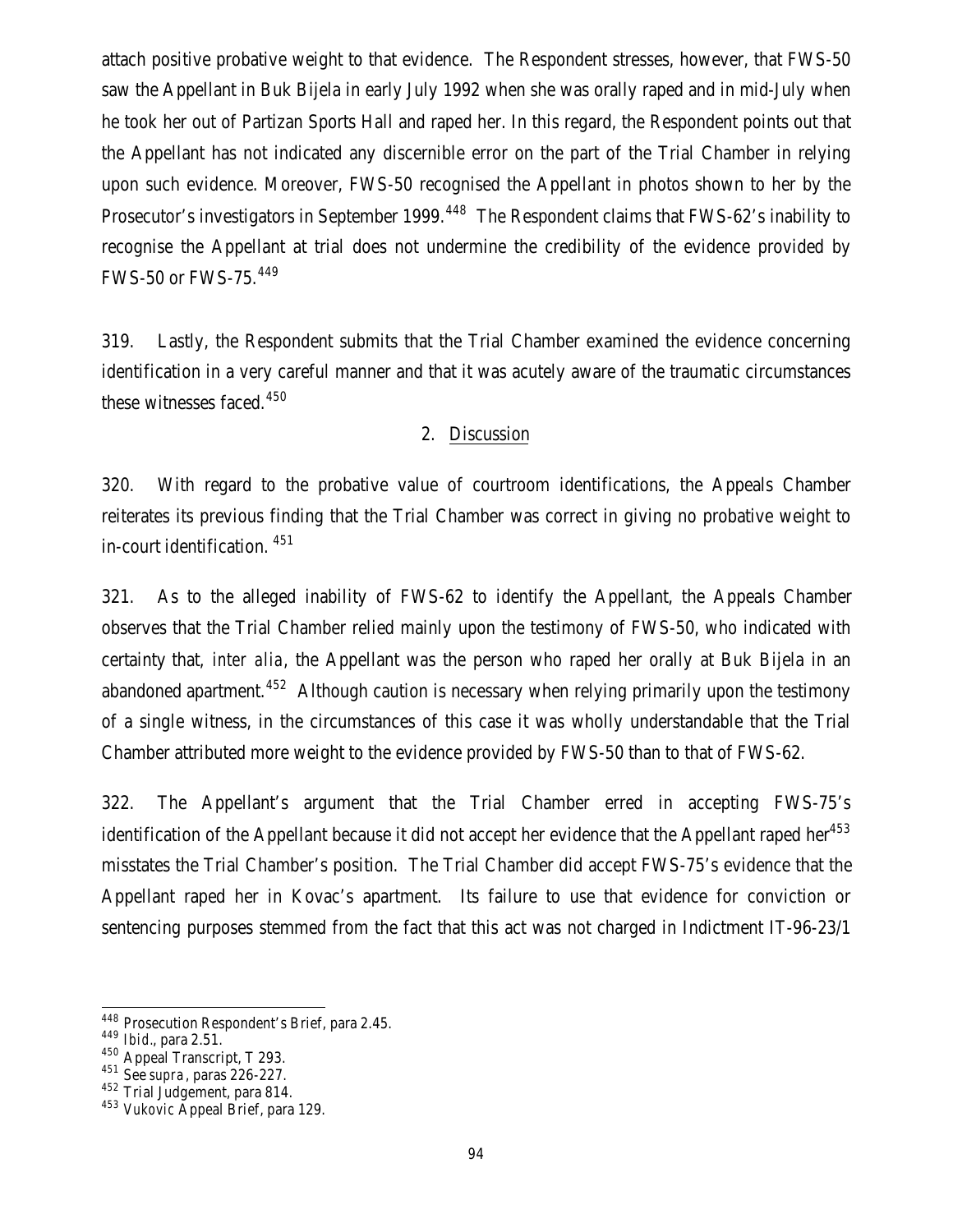and not, as the Appellant suggests, from a belief that FWS-75 was unreliable.<sup>454</sup> The Trial Chamber, however, did use this particular evidence provided by FWS-75 for the purposes of identification, as it was entitled to do.<sup>455</sup> In view of this, the Appeals Chamber cannot find a discernible error on the part of the Trial Chamber.

323. Finally, with regard to the Appellant's contention that the Trial Chamber did not exercise sufficient caution in its use of FWS-75's, the Appeals Chamber takes note of the following finding of the Trial Chamber:  $456$ 

The Trial Chamber attaches much weight to the identification of Vukovi} by FWS-75 because of the traumatic context during which the witness was confronted with Vukovi} in Buk Bijela as well as in Radomir Kovac's apartment. The Trial Chamber is therefore satisfied that the identification of Vukovi} by FWS-75 was a reliable one.

324. The Appeals Chamber agrees that, in principle, there could be cases in which the trauma experienced by a witness may make her unreliable as a witness and emphasises that a Trial Chamber must be especially rigorous in assessing identification evidence. However, there is no recognised rule of evidence that traumatic circumstances necessarily render a witness's evidence unreliable. It must be demonstrated in *concreto* why "the traumatic context" renders a given witness unreliable. It is the duty of the Trial Chamber to provide a reasoned opinion adequately balancing all the relevant factors. The Appeals Chamber notes that, in the present case, the Trial Chamber has provided relatively short but convincing reasoning.

325. In view of the foregoing reasons, this ground of appeal fails.

## **D. Discussion of Exculpatory Evidence**

1. Submissions of the Parties

## (a) The Appellant (Vukovic)

326. The Appellant submits that the Trial Chamber erred in convicting him of the rape of FWS-50 because, as shown by the evidence at trial regarding an "injury" to his testicle, he was impotent at the relevant time and thus could not have committed the crime.<sup>457</sup>

 $\overline{a}$  $454$  Trial Judgement, paras 789 and 796.

<sup>455</sup> *Ibid.*, para 589.

<sup>456</sup> *Ibid.*, para 789.

<sup>457</sup> *Vukovic* Appeal Brief, paras 141-142.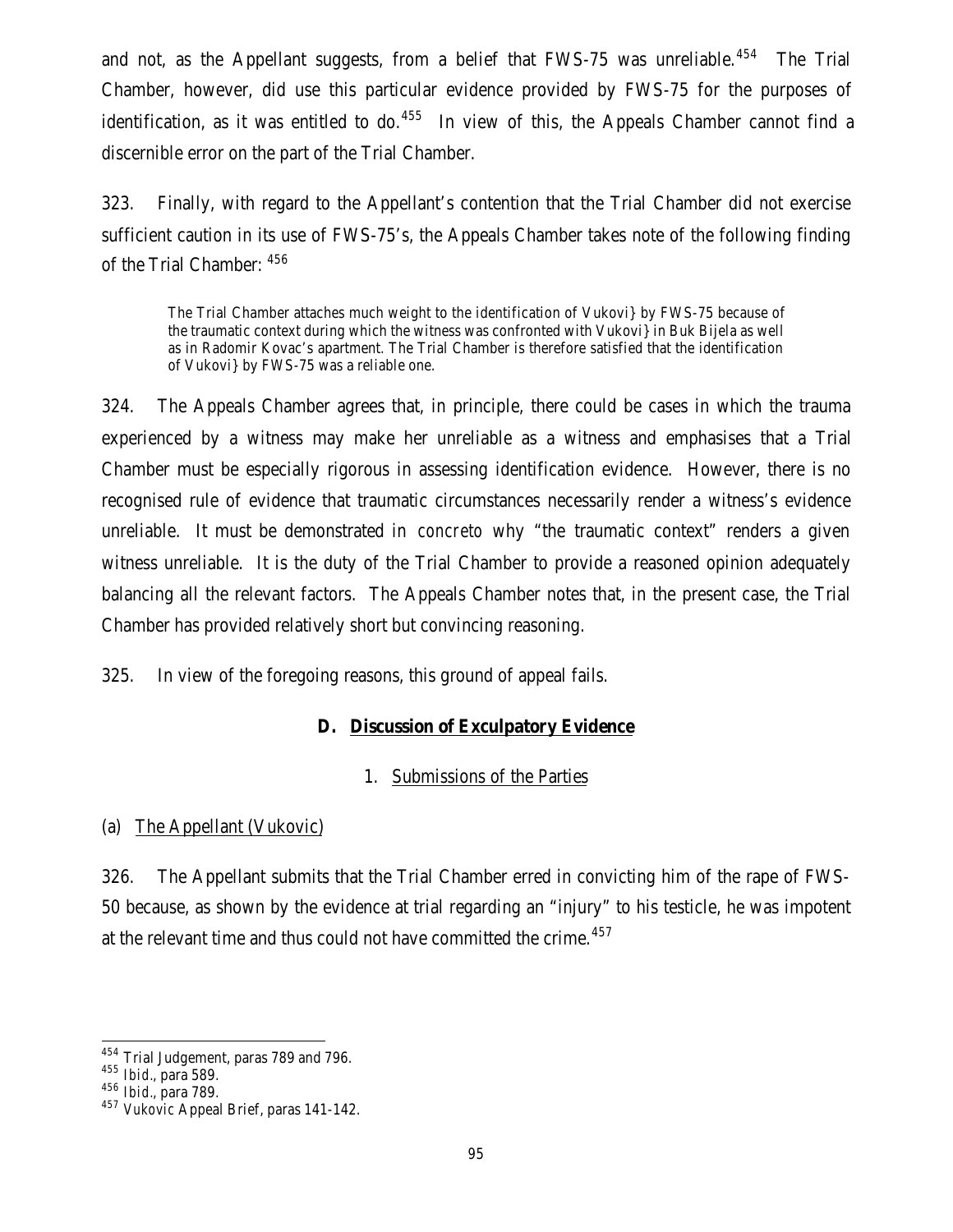327. The Appellant contends that the Trial Chamber should have concluded from the evidence given by Defence witnesses DP and DV that he had suffered an injury to his testicle at the relevant time. He argues that the Trial Chamber erred in ruling that a logbook of DV was inadmissible because it failed to mention the nature of Vukovi}'s injury.<sup>458</sup>

328. The Appellant furthermore claims that the Trial Chamber erred in preferring the evidence given by the Prosecution's expert Dr. de Grave to that of the Defence witness Professor Dunjic.<sup>459</sup> Vukovi} submits that both expert witnesses left open the possibility of impotence arising from his injury.<sup>460</sup> The Appellant asserts that Dr. de Grave's expert experience is limited in comparison to that of Professor Dunji}.<sup>461</sup>

329. In the *Vukovi}* Reply Brief, the Appellant reiterates that the Trial Chamber erroneously rejected the evidence of Professor Dunji} in favour of that of Dr. de Grave, who concluded that the impotence resulting from this injury would only last for three days.  $462$  The Appellant re-emphasises that the Trial Chamber did not determine with certainty the date when the rape alleged in paragraph 7.11 of Indictment IT-96-23/1 occurred, and hence it is not possible to exclude the existence of the Appellant's impotence at the relevant time.<sup>463</sup>

#### (b) The Respondent

330. The Respondent rejects Vukovi}'s "submissions regarding the Trial Chamber's findings as to Vukovi}'s injury and its impact on his ability to have sexual intercourse at the relevant time".<sup>464</sup> The Respondent notes that the Trial Chamber gave considerable attention to the evidence raised by the Defence.<sup>465</sup> It recalls that the Trial Chamber found that "the Defence adduced no credible evidence concerning the seriousness or even the exact nature of the injury sustained by the accused on that occasion".<sup>466</sup> Finally, the Respondent stresses that Dr. de Grave's testimony revealed that Vukovi}'s alleged impotence would not have lasted longer than 3 days and that the Trial Chamber rightfully rejected Professor Dunji}'s medical opinion on the ground that "he was unable to conclude that such impotence actually occurred".<sup>467</sup>

 $\overline{a}$ <sup>458</sup> *Ibid.*, para 136.

<sup>459</sup> *Ibid.*, paras 137 and 139-140.

<sup>460</sup> *Vukovic* Reply Brief, para 2.32.

<sup>461</sup> *Vukovic* Appeal Brief, paras 139-140.

<sup>462</sup> *Vukovic* Reply Brief, para 2.31.

<sup>463</sup> *Ibid.*, para 2.33.

<sup>464</sup> Prosecution Respondent's Brief, para 2.66.

<sup>465</sup> *Ibid.*, para 2.67, citing Trial Judgement, para 802.

<sup>466</sup> *Ibid.*, para 2.68.

<sup>467</sup> Trial Judgement, para 803.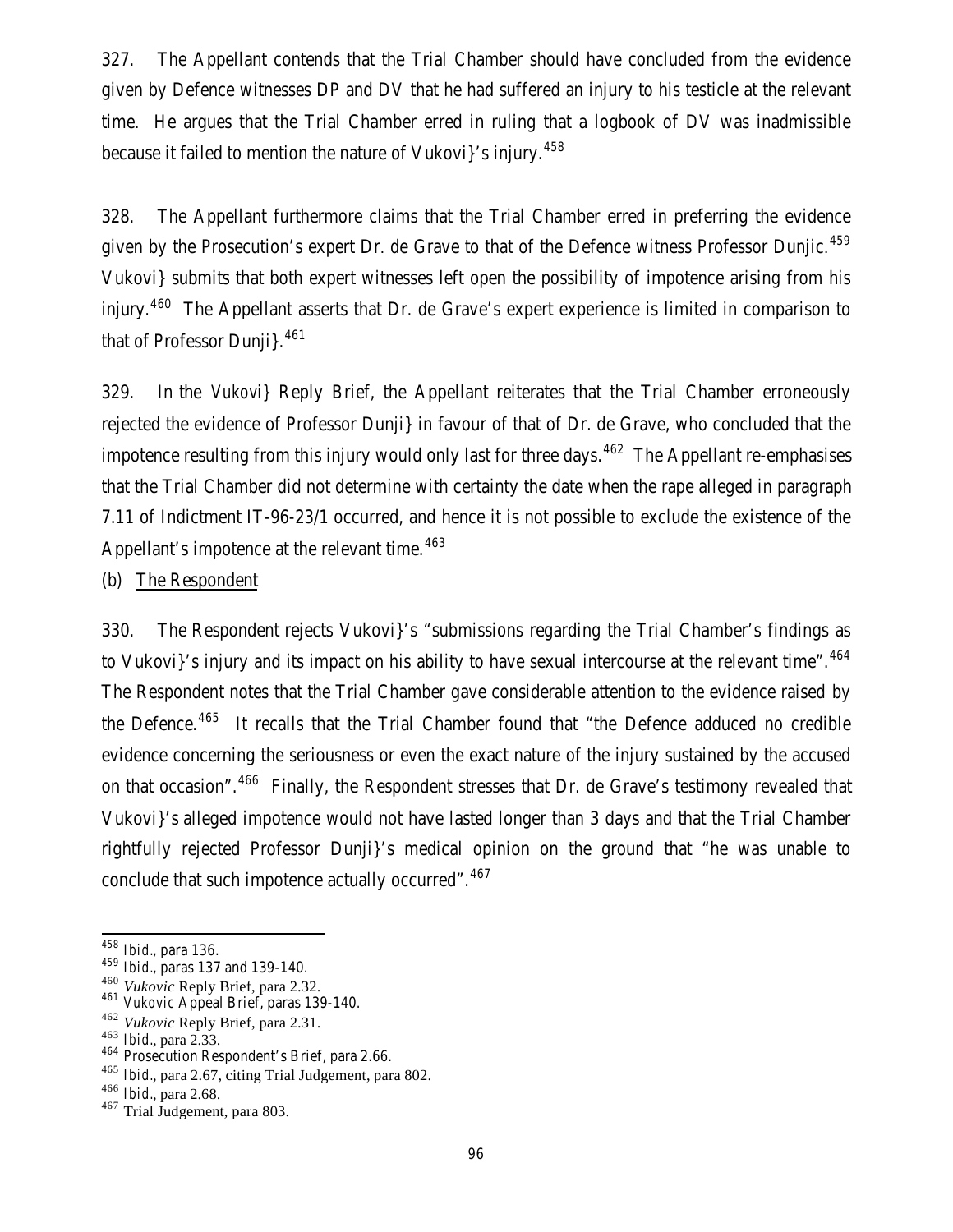#### 2. Discussion

331. At the outset, the Appeals Chamber notes that the bulk of the submissions tendered by Vukovi} in this ground of appeal has already been raised during trial and satisfactorily dealt with in the Trial Judgement.

332. The Trial Chamber rejected the defence of impotence put forward by Vukovi} on the following grounds. First, it established that the injury to Vukovi}'s testicle occurred on 15 June 1992 and that the first rape ascribed to him occurred on 6 or 7 July 1992. On this basis, it held that, without excluding the possibility that Vukovi} could have been impotent for a certain period of time, by the date the crime occurred "the accused would have recovered from his injury."<sup>468</sup> As to the seriousness of Vukovi}'s injury, the Trial Chamber referred to the testimony of DV suggesting that the accused might have exaggerated the gravity of his injury in order to avoid being sent back to the frontline.<sup>469</sup> In this regard, it stressed that although indicating that Vukovi} was injured on 15 June 1992, the logbook referred to by DV said nothing about the seriousness of this injury.<sup>470</sup> In addition, the Trial Chamber relied on the testimony of DP, a confidant of the accused, who, although testifying that he had taken the accused to hospital for treatment 4 or 5 times, said nothing about the nature of the consequences of the injury. Finally, the Trial Chamber noted that Professor Dušan Dunjic, the medical expert called by Vukovi}, indicated that an unspecified temporary impotence could result as a consequence of an accident of the sort described by the accused, but that Professor Dunjic was unable to conclude that such impotence actually occurred. On these grounds, the Trial Chamber concluded that:  $471$ 

…there is no reasonable possibility that any damage to the accused's testis or scrotum led to the consequence that he was rendered impotent during the time material to the charges against him.

333. The Appeals Chamber finds that, on the basis of the evidence presented before it at trial, the conclusion of the Trial Chamber is reasonable. All arguments presented by the Appellant were analysed by the Trial Chamber. The mere assertion that one expert witness is more experienced than another has no value. The Appellant failed to demonstrate in detail and on the basis of a qualified expertise the scientific superiority of Professor Dunjic. Additionally, it must be taken into account that the underlying facts of the expert's opinion are extremely vague and allow for the conclusions which were drawn.

 $\overline{a}$ 

<sup>468</sup> *Ibid.*, para 801.

<sup>469</sup> *Ibid.*, para 802.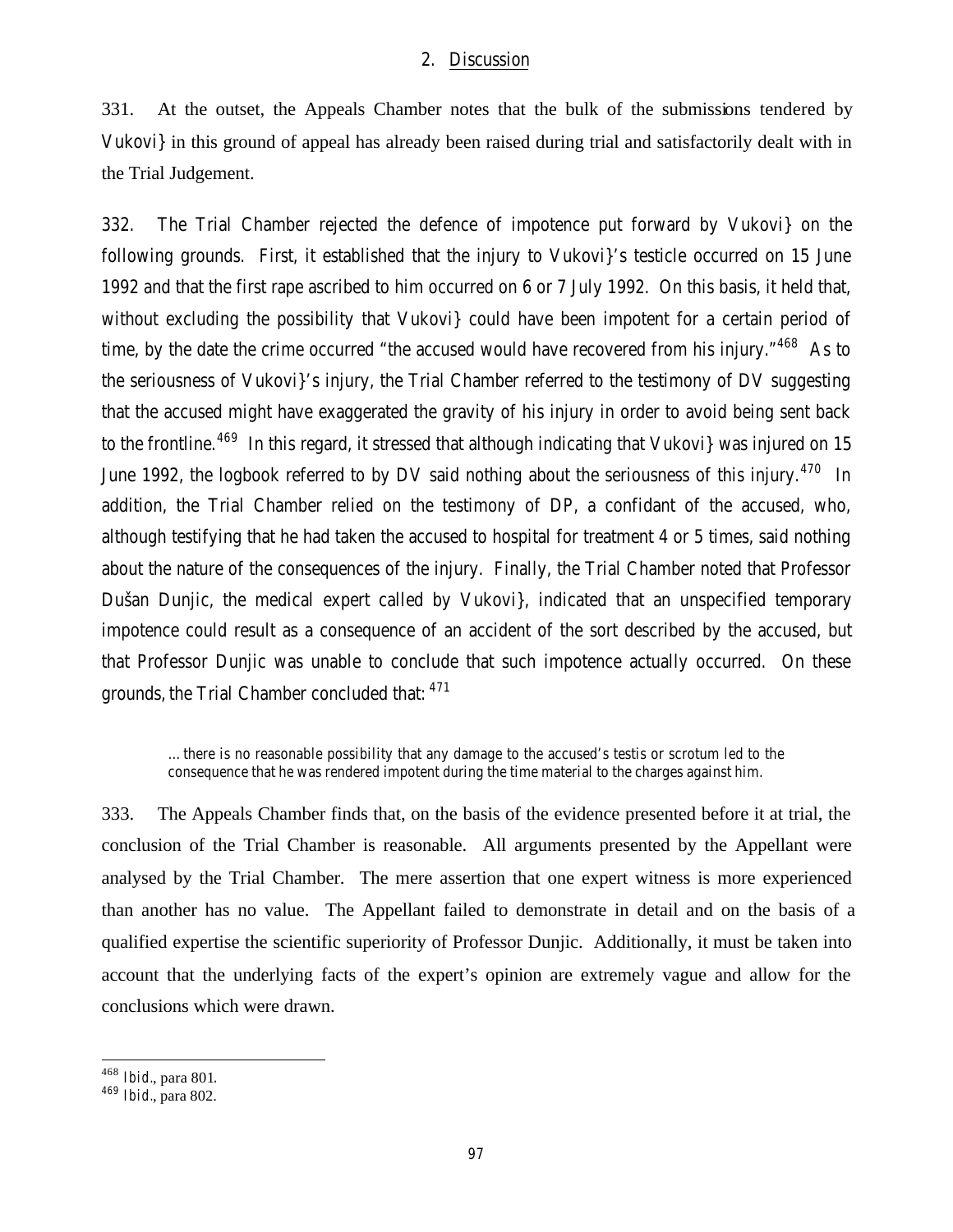334. In these circumstances, the Appeals Chamber finds no reason to disturb the Trial Chamber's finding and thus this ground of appeal must fail.

## **E. Conclusion**

335. For the foregoing reasons, the appeal of the Appellant Vukovi} on factual findings is dismissed.

 $\overline{a}$ <sup>470</sup> *Ibid.*

<sup>471</sup> *Ibid.*, para 805.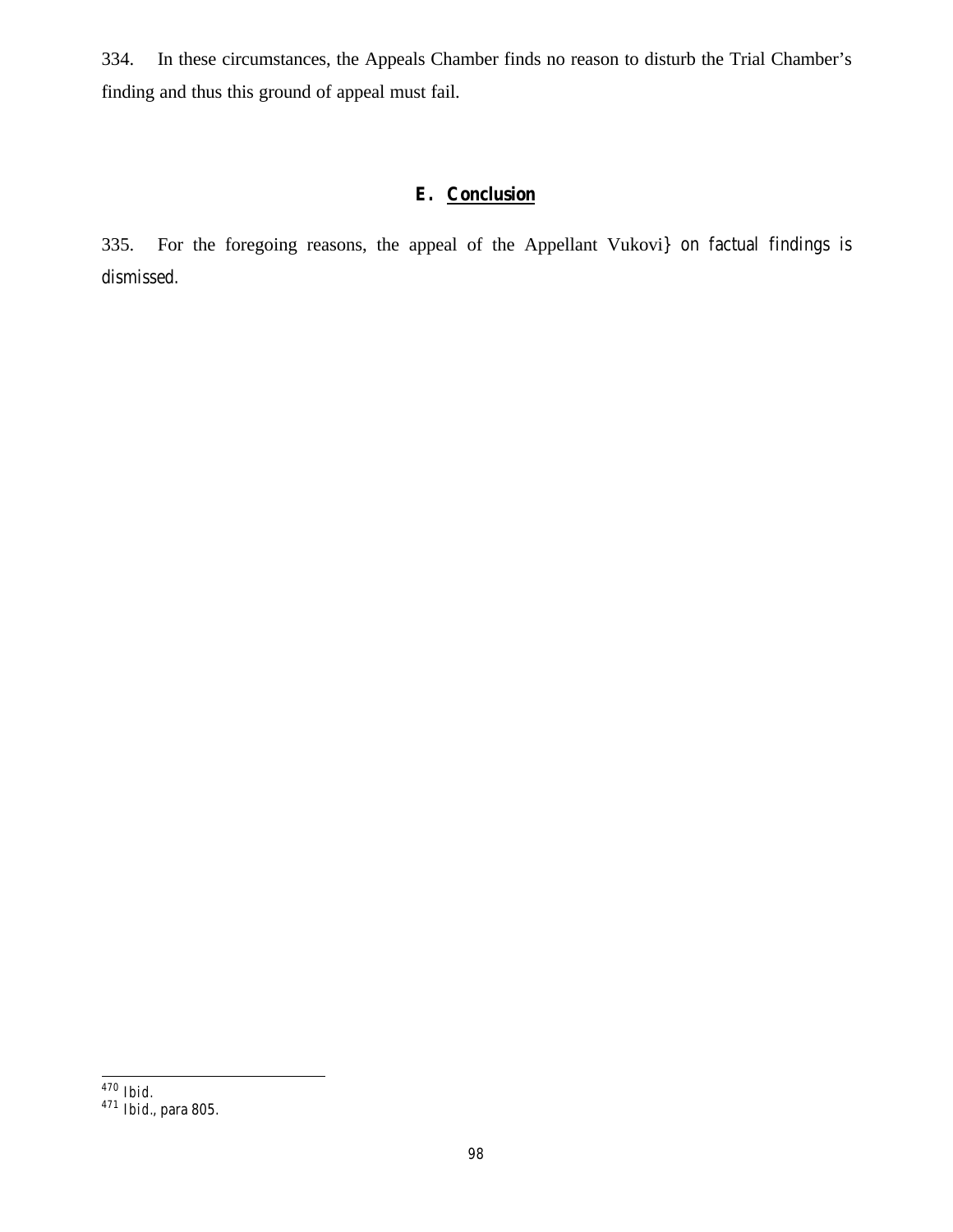## **XI. GROUNDS OF APPEAL RELATING TO SENTENCING**

## **A. The Appellant Dragoljub Kunarac's Appeal against Sentence**

336. The Appellant Kunarac has received a single sentence of 28 years' imprisonment for convictions on five counts of crimes against humanity and six counts of violations of the laws or customs of war. His appeal against the sentence consists of the following grounds: 1) a single sentence is not allowed under the Rules and each convicted crime should receive an individual sentence; 2) the Trial Chamber should follow the sentencing practice in the former Yugoslavia in the sense that the sentence under appeal cannot exceed the maximum sentence prescribed for the courts of the former Yugoslavia; 3) his crimes do not deserve the maximum penalty because certain aggravating factors in relation to his crimes were not properly assessed; 4) two mitigating factors should have been taken into account in the assessment of the sentence; and 5) the Trial Chamber was ambiguous as to which version of the Rule regarding credit for time served was applied.

## 1. Whether the Single Sentence is in Conformity with the Rules

## (a) Submissions of the Parties

## (i) The Appellant (Kunarac)

337. The Appellant submits, in effect, that the Trial Chamber should have pronounced an individual sentence for each criminal offence for which he was convicted at the conclusion of the trial, in accordance with the provision of Rule 101(C) of the Rules then in force.<sup>472</sup> He argues that that version of Rule 101(C) "in no case allowed for the single sentence to be pronounced", for if this were not the case, there would have been no need to amend the Rule shortly after the conclusion of the trial.<sup>473</sup> He further contends that the Trial Chamber did not respect the principles that each crime receives one sentence and that a composite sentence for all crimes cannot be equal to the sum of the individual sentences nor be in excess of the highest determined sentence for an individual crime. $474$ 

## (ii) The Respondent

 $\overline{a}$ <sup>472</sup> *Kunarac* Appeal Brief, para 149. Rule 101(C) of the 18<sup>th</sup> edition of the Rules of Procedure and Evidence, 2 August 2000.

<sup>473</sup> *Kunarac* Appeal Brief, para 150.

<sup>474</sup> *Ibid*., para 151.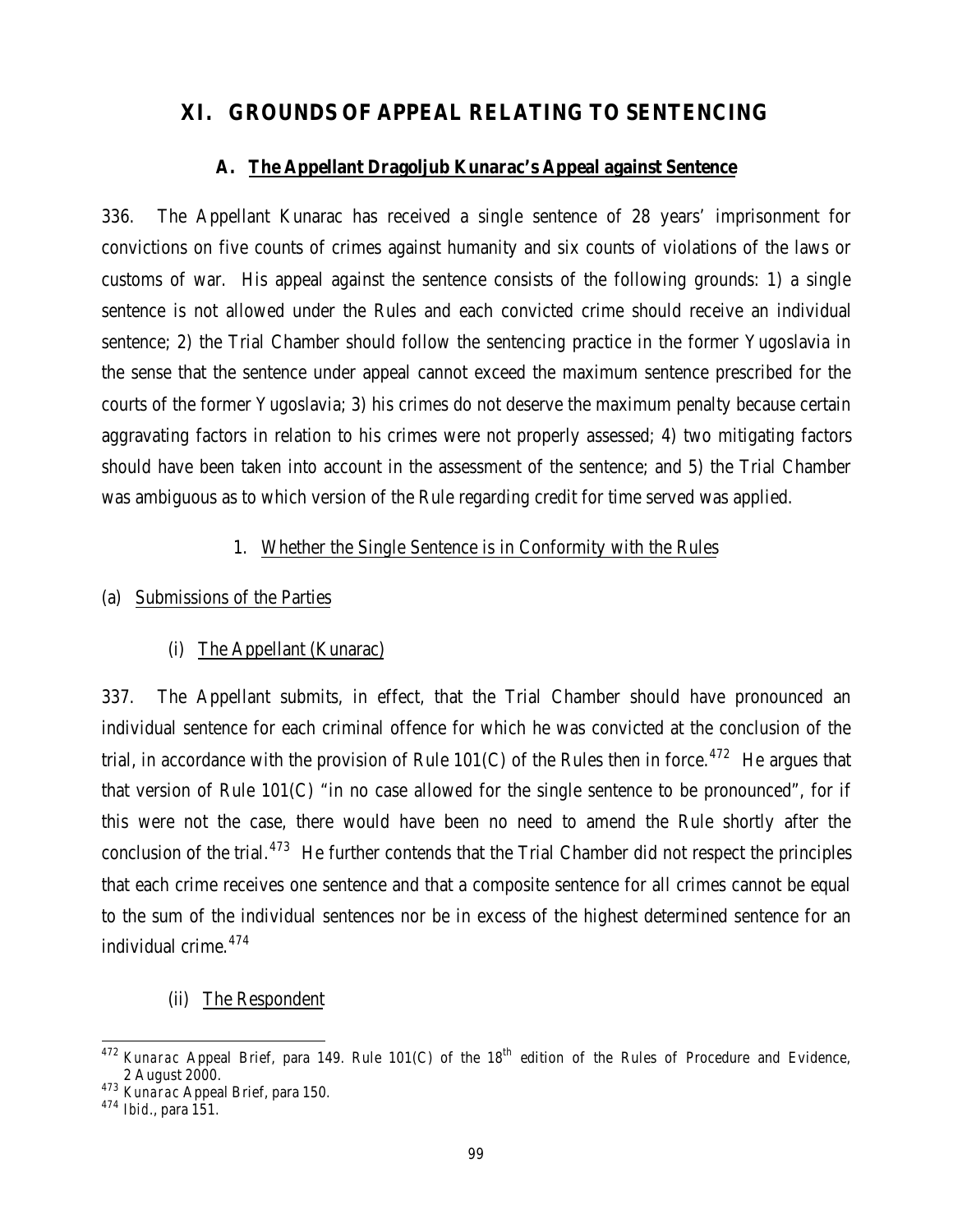338. The Respondent submits that the Appellant has not shown, in terms of Rule 6(D) of the Rules, how the application of the Rules in this connection has prejudiced his rights as an accused.<sup>475</sup> She argues that the amendment in question codified the practice of the Tribunal of allowing a global sentence to be imposed for crimes "committed in a geographically limited area over a limited period of time" since "the imposition of a single sentence is therefore more appropriate to reflect the totality of…?the Appellants' g respective conduct."<sup>476</sup> Although citing another relevant rule, Rule 87 of the Rules, the Respondent fails to address the Appellant's arguments concerning Rule 101(C).

#### (b) Discussion

339. The Trial Chamber merely states that it "is satisfied that the rights of the three accused are not prejudiced by the application of the latest amended version" of the Rules, in accordance with Rule 6 of the Rules, <sup>477</sup> and that it will follow the provision of Rule 87(C) of the Rules in imposing a single sentence.<sup>478</sup>

340. Rule 101(C) of the Rules  $(18<sup>th</sup>$  edition, 2 August 2000) provides:

The Trial Chamber shall indicate whether multiple sentences shall be served consecutively or concurrently.

This provision was deleted at the Plenary Meetings of the Tribunal held in December 2000. Rule 87(C) of the  $18<sup>th</sup>$  edition of the Rules provides:

If the Trial Chamber finds the accused guilty on one or more of the charges contained in the indictment, it shall at the same time determine the penalty to be imposed in respect of each finding of guilt.

The version of Rule 87(C) contained in the  $19<sup>th</sup>$  edition of the Rules (19 January 2001) provides thus:

If the Trial Chamber finds the accused guilty on one or more of the charges contained in the indictment, it shall impose a sentence in respect of each finding of guilt and indicate whether such sentences shall be served consecutively or concurrently, unless it decides to exercise its power to impose a single sentence reflecting the totality of the criminal conduct of the accused.

This newer version of Rule 87(C) of the Rules combined the provisions of Rule 87(C) and Rule 101  $(C)$  of the 18<sup>th</sup> edition of the Rules, in addition to its recognising the power of a Trial Chamber to impose a single sentence. Rule 6(D) of the Rules, the text of which remained unchanged between these two editions, states:

 $\overline{a}$  $475$  Prosecution Consolidated Respondent's Brief, para 8.5.

<sup>476</sup> *Ibid*., para 8.9.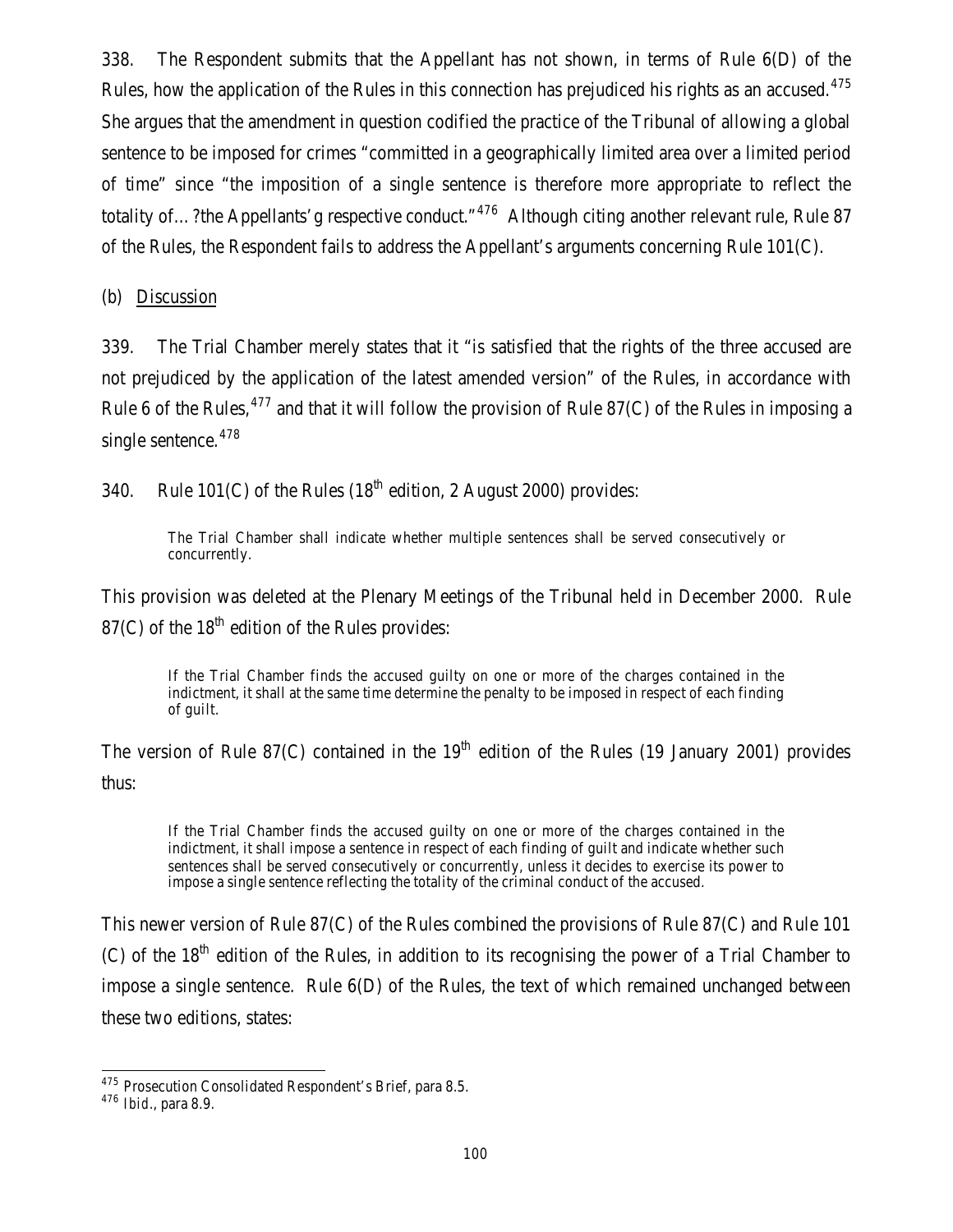An amendment shall enter into force seven days after the date of issue of the official Tribunal document containing the amendment, but shall not operate to prejudice the rights of the accused in any pending case.

341. The Appeals Chamber interprets this ground of appeal as alleging a legal error. The consequence of applying the newer Rule 87(C) of the Rules by the Trial Chamber was clear: the imposition of a single sentence was within the power of the Chamber. The question to be answered by the Appeals Chamber is whether the imposition of a single sentence in accordance with the newer Rule 87(C) of the Rules prejudiced the rights of the accused at the conclusion of his trial.

342. The Appeals Chamber considers that the version of Rule 101(C) contained in the 18<sup>th</sup> edition of the Rules did not expressly require a Trial Chamber to impose multiple sentences for multiple convictions. It merely required the Trial Chamber to indicate whether multiple sentences, if imposed at all, would be served consecutively or concurrently. This was a rule intended to provide clarity for the enforcement of sentences. This interpretation is also that implicitly adopted in the *Bla{ki}* Trial Judgement.<sup>479</sup> In that Judgement, the Trial Chamber further reasoned that: <sup>480</sup>

Here, the crimes ascribed to the accused have been characterised in several distinct ways but form part of a single set of crimes committed in a given geographic region during a relatively extended time-span, the very length of which served to ground their characterisation as a crime against humanity, without its being possible to distinguish criminal intent from motive. The Trial Chamber further observes that crimes other than ?*sic*? the crime of persecution brought against the accused rest fully on the same facts as those specified under the other crimes for which the accused is being prosecuted... In light of this overall consistency, the Trial Chamber finds that there is reason to impose a single sentence for all the crimes of which the accused has been found guilty.

343. In the disposition of the *Bla{ki}* Trial Judgement, it is clear that the accused was convicted on different counts for the same underlying acts for which he was held responsible. It is clear from this Judgement that, in certain cases, a single, composite sentence may be more appropriate than a set of individual sentences for individual convictions. The fundamental consideration in this regard is, according to the *^elebi}i* Appeal Judgement, that "the sentence to be served by an accused must reflect the totality of the accused's criminal conduct".<sup>481</sup>

344. The Appeals Chamber holds that neither Rule 87(C) nor Rule 101(C) of the 18<sup>th</sup> edition of the Rules prohibited a Trial Chamber from imposing a single sentence, and the precedent of a single sentence was not unknown in the practice of the Tribunal or of the ICTR.<sup>482</sup> The newer version of

 $\overline{a}$  $^{477}_{12}$  Trial Judgement, para 823, footnote 1406.

<sup>478</sup> *Ibid.*, para 855.

<sup>479</sup> *Bla{ki}* Trial Judgement (currently under appeal), para 805.

<sup>480</sup> *Ibid*., para 807.

<sup>481</sup> *^elebi}i* Appeal Judgement, para 771.

<sup>482</sup> *Kambanda* Appeal Judgement, paras 100-112.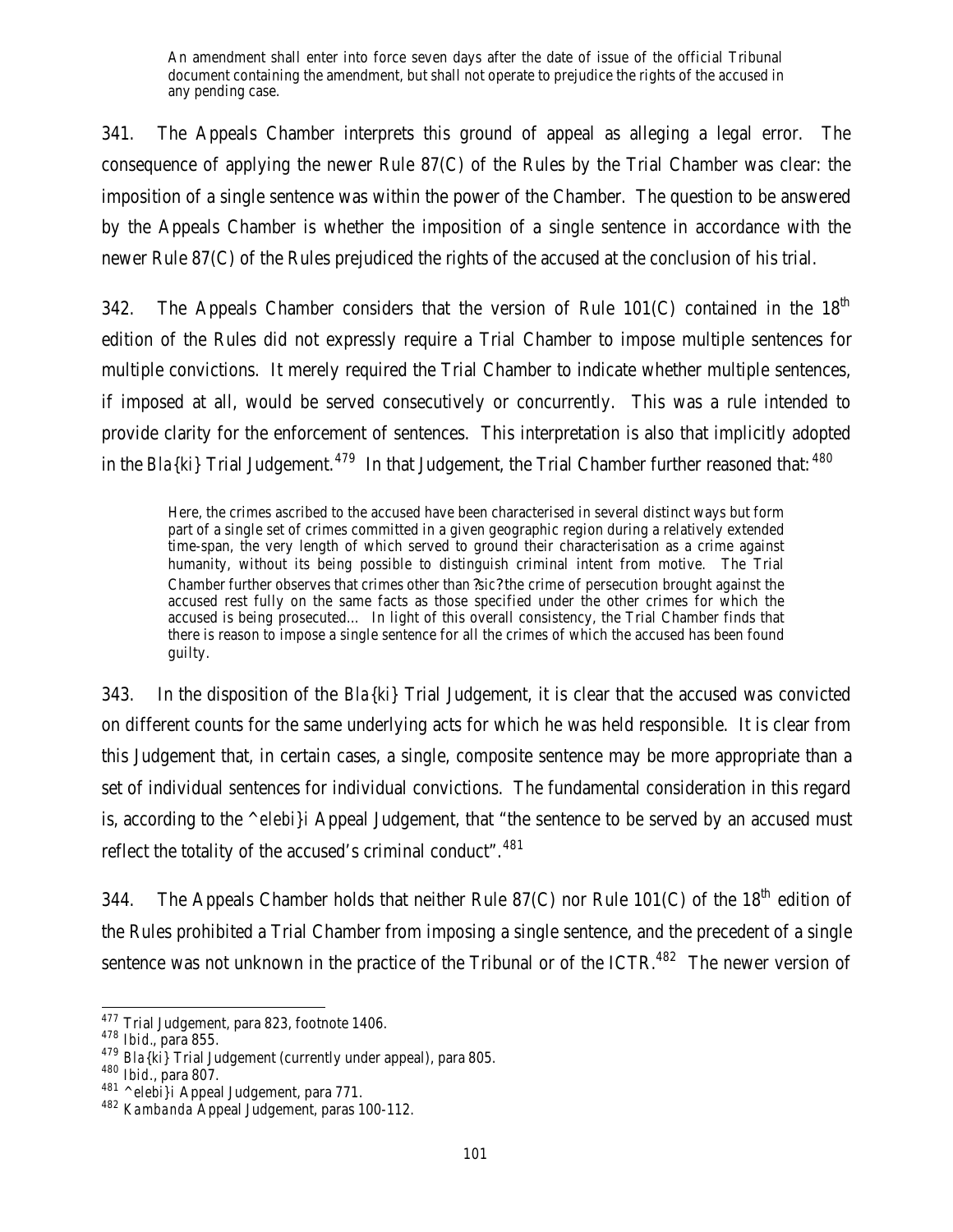Rule 87(C) of the Rules, on which the Trial Chamber relied for sentencing purposes in the present matter, simply confirmed the power of a Trial Chamber to impose a single sentence. If the Appellant had no doubt as to the fairness of Rule 101(C) of the  $18<sup>th</sup>$  edition of the Rules, as is the case here, he could not fault the fairness of Rule 87(C) of the 19<sup>th</sup> edition of the Rules, which did no more than absorb Rule 101(C) of the earlier edition and codify a precedent in the practice of the Tribunal. This ground of appeal thus fails.

### 2. The Recourse to the Sentencing Practice in the Courts of the Former Yugoslavia

## (a) Submissions of the Parties

## (i) The Appellant (Kunarac)

345. The Appellant argues that a Trial Chamber must comply with Article 24(1) of the Statute and Rule 101(B)(iii) of the Rules, which means that "the pronounced sentence or sentences can not exceed the general maximum prescribed by the sentencing practice in the former Yugoslavia, as the courts of the former Yugoslavia can not pronounce sentences in excess to the maximum prescribed sentence".<sup>483</sup> He submits that "the Trial Chamber erred and venture *?sic?* outside its discretionary framework given in Article 24 of the Statute, since the par 1 of the Article 24 of the Statute is limiting the authority of the Trial Chambers in the Tribunal to pronounce sentences over 20 years of imprisonment, except in cases where they pronounce explicitly regulated sentence of life imprisonment".<sup>484</sup> The maximum sentence the Appellant could foresee was a 20-year imprisonment for war crimes.<sup>485</sup>

## (ii) The Respondent

346. The Respondent submits that the fact that the Trial Chamber is not bound by the practice of the courts of the former Yugoslavia is "beyond any serious dispute". 486

## (b) Discussion

347. The Trial Chamber states that the wording of Article 24(1) of the Statute and Rule 101(B)(iii) of the Rules "suggests that the Trial Chamber is not *bound* to follow the sentencing

 $\overline{a}$ <sup>483</sup> *Kunarac* Appeal Brief, para 153.

<sup>484</sup> *Kunarac* and *Kova~* Reply Brief, para 6.58.

<sup>485</sup> *Kunarac* Appeal Brief, para 154.

<sup>486</sup> Prosecution Consolidated Respondent's Brief, para 8.12.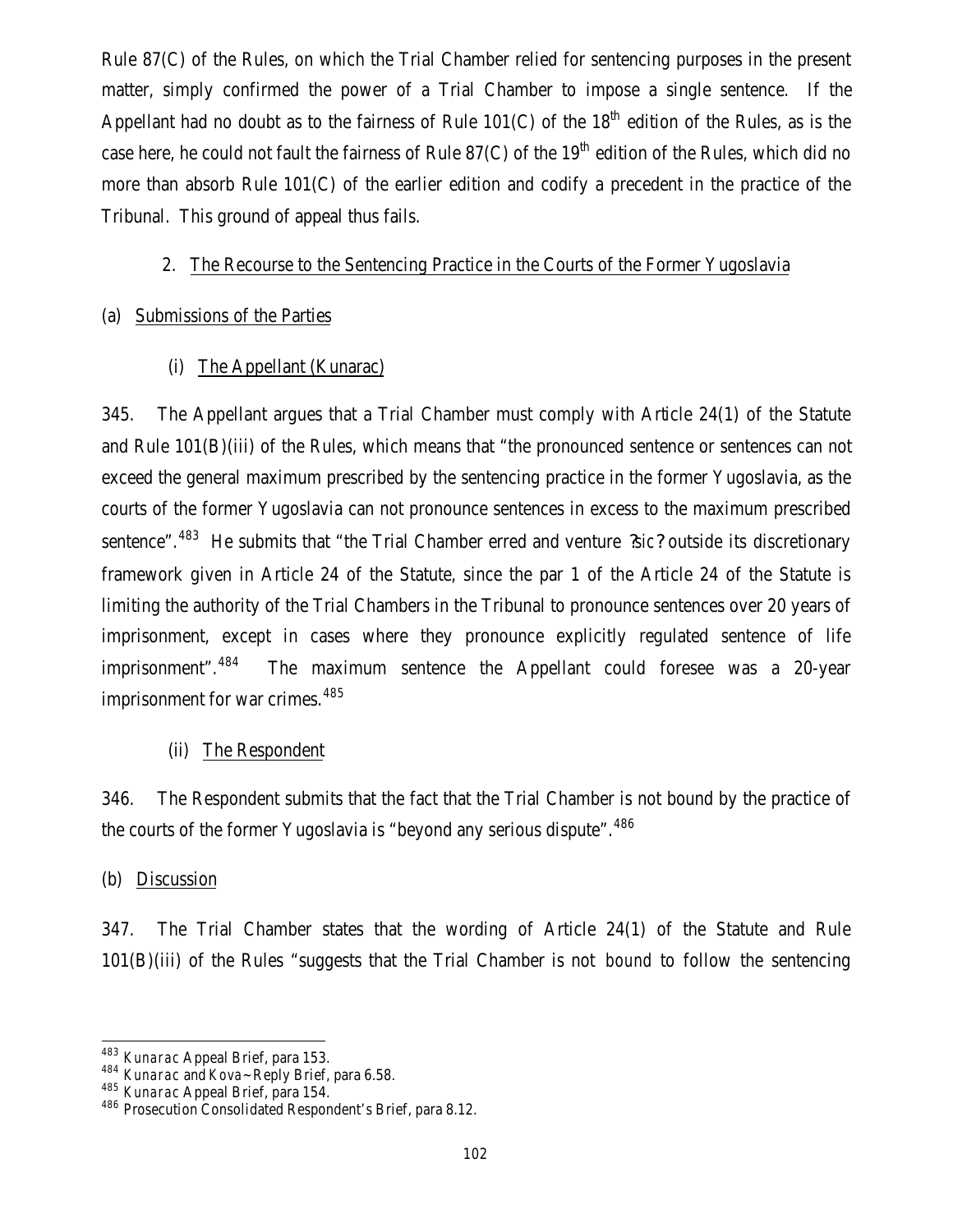practice of the former Yugoslavia."<sup>487</sup> In this context, references are made to the existing case-law, which shows a uniform approach of the Chambers in this connection.<sup>488</sup> There is not "an automatic application of the sentencing practices of the former Yugoslavia".<sup>489</sup>

348. Article 24(1) of the Statute requires that:

The penalty imposed by the Trial Chamber shall be limited to imprisonment. In determining the terms of imprisonment, the Trial Chambers shall have recourse to the general practice regarding prison sentences in the court of the former Yugoslavia.

Rule 101(B)(iii) of the Rules (19<sup>th</sup> edition) requires a Trial Chamber to "take into account" the general practice regarding prison sentences in the courts of the former Yugoslavia.

349. The case-law of the Tribunal, as noted in the Trial Judgement, has consistently held that this practice is not binding upon the Trial Chambers in determining sentences.<sup>490</sup> Further, in the instant case the Trial Chamber did consider the sentencing practice of the courts of the former Yugoslavia by way of hearing a defence expert witness in this respect, and it thus complied with the provisions of Article 24(1) of the Statute and Rule 101(B)(iii) of the Rules. The question here is whether the Trial Chamber, while considering the practice of the courts of the former Yugoslavia in relation to the sentencing aspect of the present case, ventured outside its discretion by ignoring the sentencing limits set in that practice. Article 24(1) of the Statute prescribes imprisonment, but no gradation of sentence has been laid down. The Chambers have to weigh a variety of factors to decide on the scale of a sentence. In the present case, the Trial Chamber followed all the necessary steps. The Appeals Chamber considers, therefore, that the Trial Chamber did not abuse its power or make an error in this regard. The ground of appeal is rejected.

## 3. Aggravating Factors

### (a) Submissions of the Parties

## (i) The Appellant (Kunarac)

350. The Appellant asserts that the Trial Chamber should have satisfied itself first that he deserved the maximum penalty under the 1977 Penal Code of the Socialist Federal Republic of Yugoslavia ("the 1977 Penal Code"), which was one of 20 years' imprisonment (in lieu of the death

 $\overline{a}$ <sup>487</sup> Trial Judgement, para 829.

<sup>488</sup> *Ibid*., citing *^elebi}i* Appeal Judgement, paras 813 and 820.

<sup>489</sup> *Ibid*.

<sup>490</sup> *^elebi}i* Appeal Judgement, paras 813 and 820 and *Kupre{ki}* Appeals Judgement, para 418.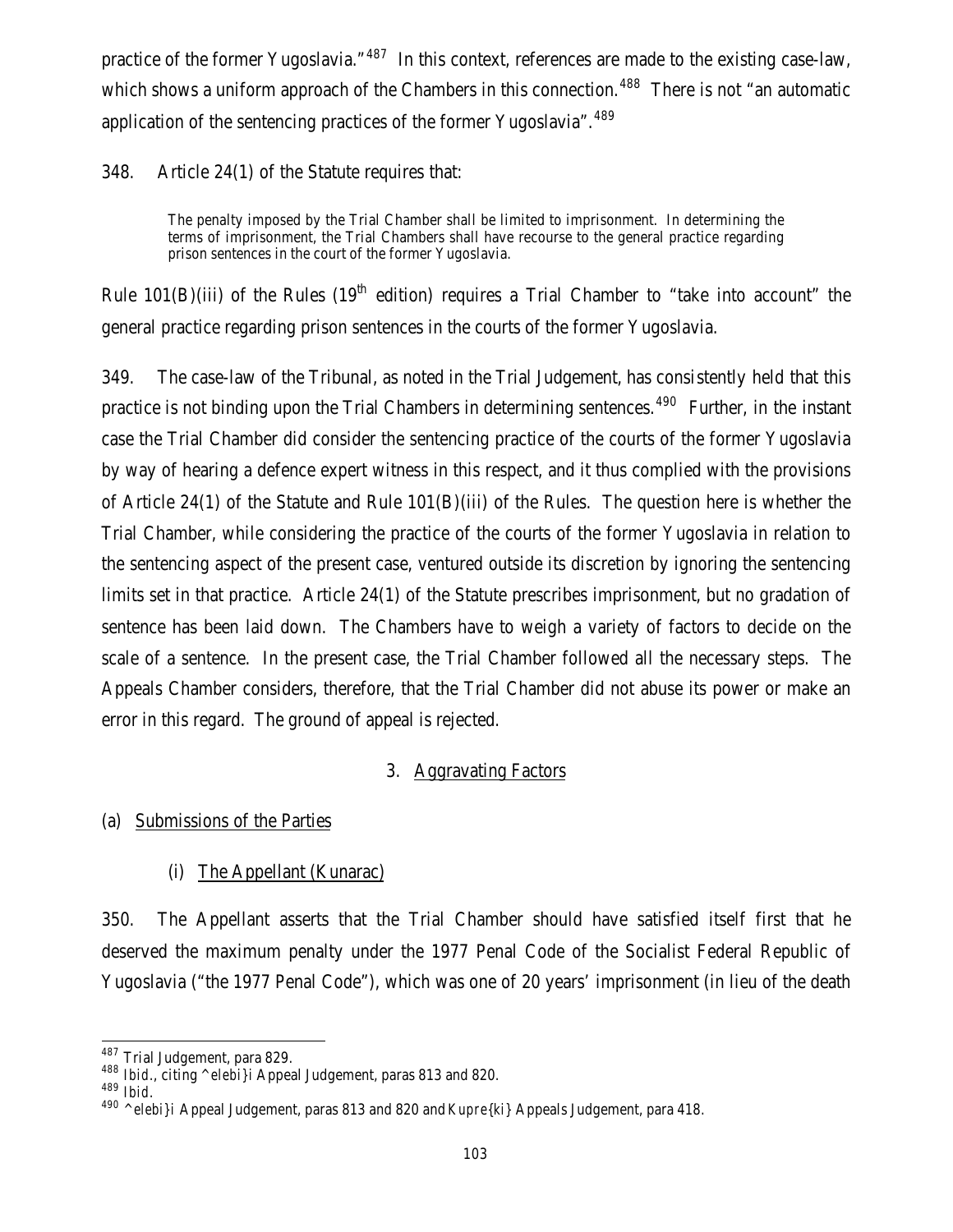penalty).<sup>491</sup> His reasoning is that, if various aggravating factors had been assessed properly, he would not have received the maximum term of imprisonment. The Appellant claims that the aggravating factors found by the Trial Chamber are erroneous because: 1) the vulnerability of victims is an element of the crime of rape, not an aggravating factor; 2) there is a contradiction between the findings in paragraphs 858 and 863 of the Trial Judgement; 3) the age of certain victims, all but one younger than 19 years, cannot be an aggravating factor; 4) prolonged detention is an element of the crime of enslavement, not an aggravating factor; and 5) discriminatory grounds are an element of Article 5 offences, not an aggravating factor.

#### (ii) The Respondent

351. The Respondent submits that vulnerability is not an element of the crime of rape, according to the definition given by the Appellant at the trial, and moreover that considering elements of crimes as aggravating factors is anyway not unknown in the practice of the ICTR.<sup>492</sup> She also opines that the Trial Chamber "was probably referring to the status of women and children who are specifically accorded protection under the Geneva Conventions and other international humanitarian law instruments in times of armed conflicts".<sup>493</sup> In that light, "it was reasonable to conclude that the callous attacks on defenseless women merited specific assessment".<sup>494</sup> The Respondent argues that the Appellant has not shown any discernible errors on the part of the Trial Chamber.<sup>495</sup> She does not comment on the issue of the young age of the victims, but states that the Trial Chamber was correct in its approach.<sup>496</sup> Similarly, she merely states that the prolonged period of detention being used to aggravate the sentence was not unreasonable.<sup>497</sup> Further, she argues that discriminatory motives can constitute an aggravating factor.<sup>498</sup> In her view, there are many aggravating factors in Kunarac's case.<sup>499</sup>

#### (b) Discussion

352. The Appeals Chamber notes that point 1) of this ground of appeal, regarding the factor of vulnerability of the victims, is raised in reference to the consideration of that factor given by the Trial Chamber. In particular, the Trial Chamber stated "?l?astly, that these offences were committed

 $\overline{a}$ <sup>491</sup> *Kunarac* Appeal Brief, para 154.

<sup>492</sup> Prosecution Consolidated Respondent's Brief, paras 8.15 and 8.16.

<sup>493</sup> *Ibid.*, para 8.17.

<sup>494</sup> *Ibid*.

<sup>495</sup> *Ibid*., para 8.18.

<sup>496</sup> *Ibid*., para 8.21.

<sup>497</sup> *Ibid*., para 8.22.

<sup>498</sup> *Ibid*.

<sup>499</sup> Appeal Transcript, T 326.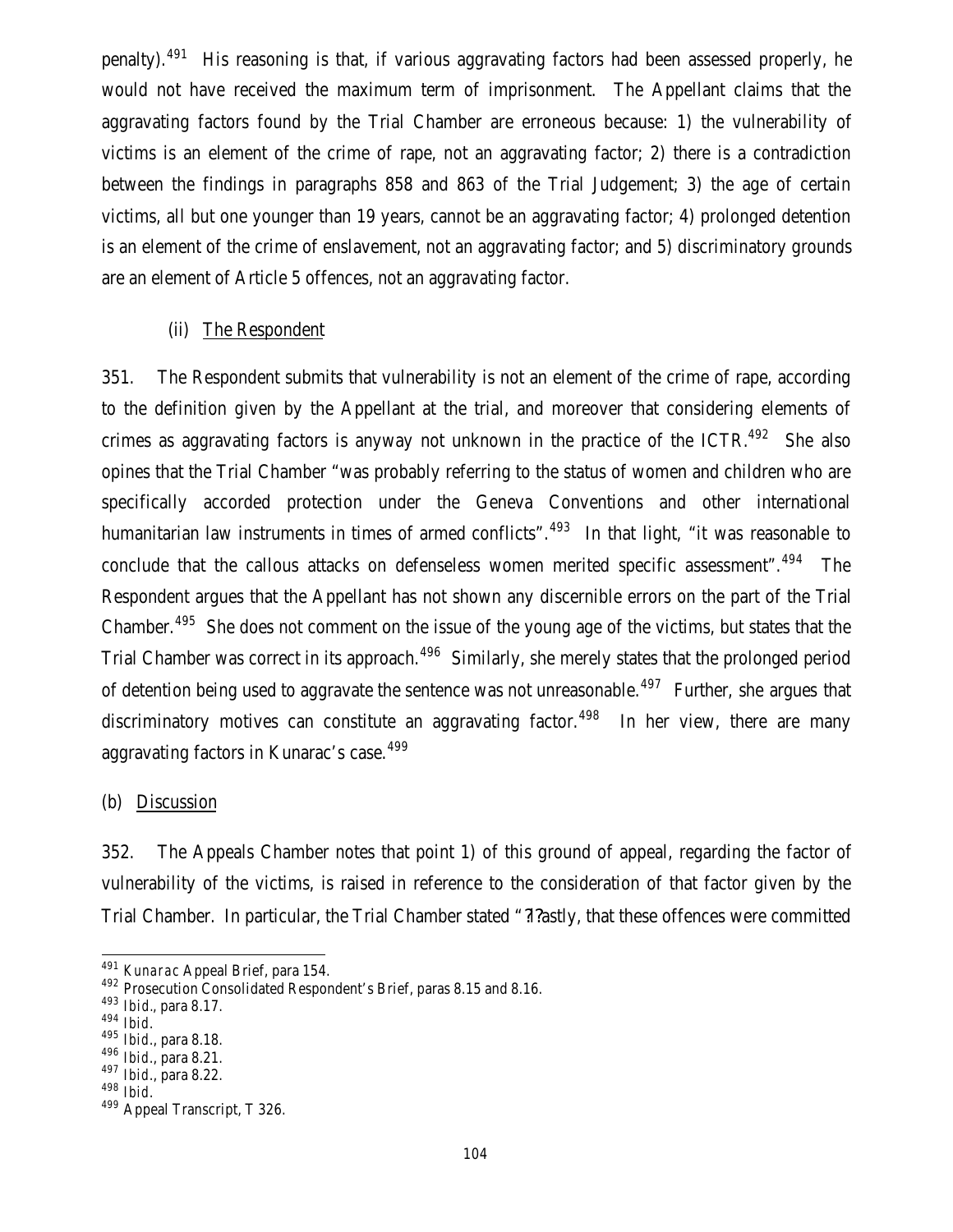against particularly vulnerable and defenceless women and girls is also considered in aggravation."<sup>500</sup> The Trial Chamber considered the factor of the vulnerability of the victims in terms of the gravity of the offences.<sup>501</sup> Article 24(2) of the Statute requires that Trial Chambers consider the gravity of the offence in imposing sentences. Whether or not the vulnerability of the victim is an element of the crime of rape does not affect its being evidence of the gravity of the crime, which can duly be considered in the course of sentencing as a matter of statutory law. The Trial Chamber committed no error in this regard, and this point of the ground of appeal is thus rejected.

353. As to point 2) of this ground of appeal, the Appellant argues that the Trial Chamber reached contradictory findings with regard to his role in the armed conflict in the former Yugoslavia. In paragraph 858 it makes statements to the effect that none of the accused played relatively significant roles "in the broader context of the conflict in the former Yugoslavia"; whereas it states in paragraph 863 that "the evidence clearly shows that this accused ?i.e. Kunarac? played a leading organisational role and that he had substantial influence over some of the other perpetrators". The Appeals Chamber considers that the Appellant has overlooked the different contexts of these two findings. The Trial Chamber found the Appellant not to be in any position of command in the conflict in the former Yugoslavia, thus being low down the hierarchy of power in the territory. This does not, however, contradict the finding of his role in the crimes for which he was held responsible, those crimes being confined to a particular area of the former Yugoslavia. Both paragraphs state clearly that he was not regarded as a commander in relation to the crimes. This particular part of the ground of appeal is thus without merit and is dismissed.

354. As to point 3), the Appellant has not elaborated on his argument that girls of 16-17 years of age might be allowed to marry in the former Yugoslavia. A person may still be regarded as young even if he or she is eligible for marriage according to law. In Article 73 of the 1977 Penal Code, a person between 16-18 years old was considered a "senior juvenile", thus to be treated differently from adults in terms of criminal sanction. Article 1 of the 1989 Convention on the Rights of the Child, $502$  effective for the former Yugoslavia since 2 February 1991, defines a child to be a human being under the age of 18 years unless national law provides the child with a younger age of majority. Young as they were (the victims concerned in this part of the appeal were aged between 15 and a half and 19 years), there was no provision in the 1977 Penal Code, or more specifically the

 $\overline{a}$ <sup>500</sup> Trial Judgement, para 867.

<sup>501</sup> *Ibid.*, para 858.

<sup>502</sup> U.N. Doc. A/44/25, adopted 20 November 1989.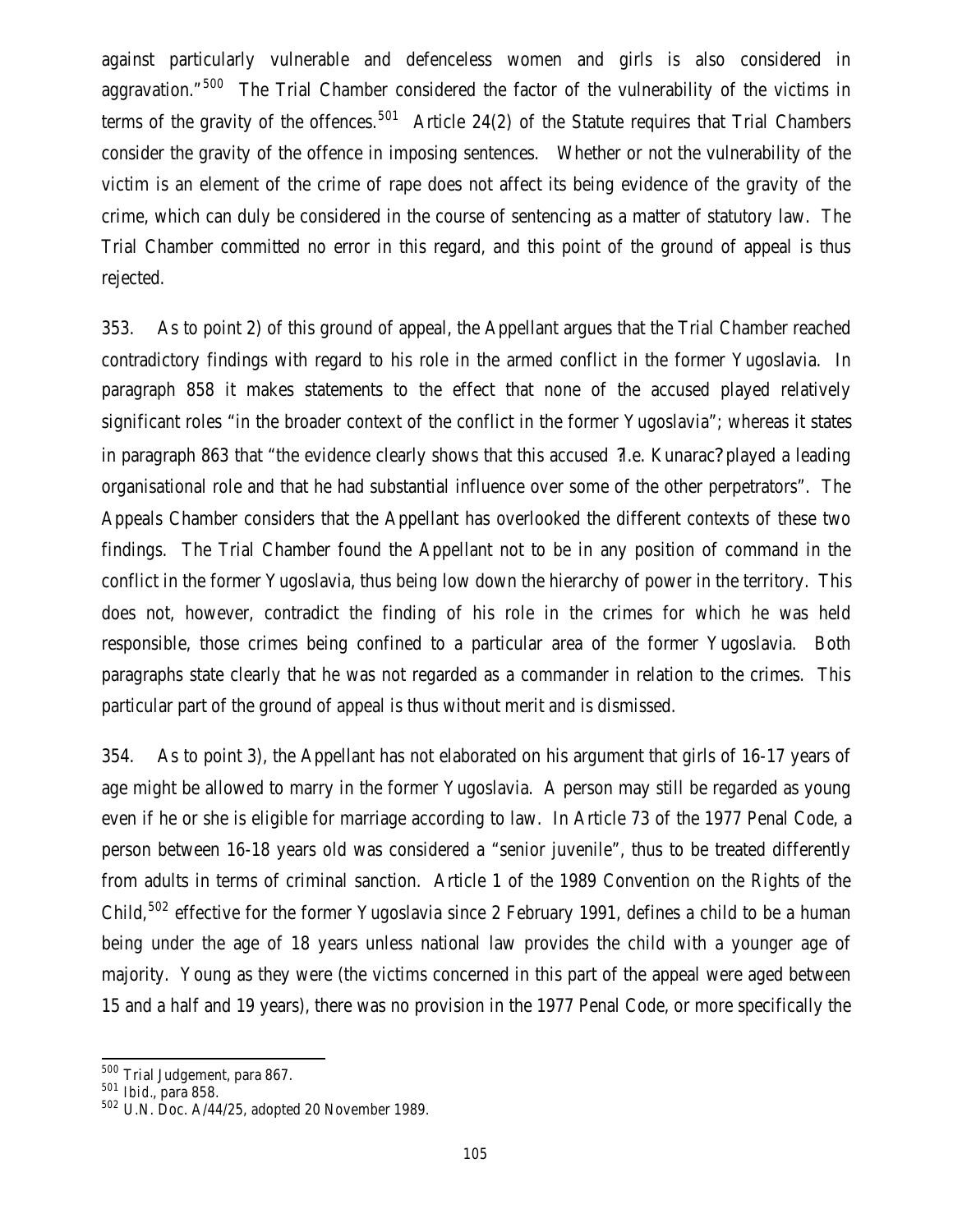1977 Penal Code of the Socialist Republic of Bosnia and Herzegovina, that would aggravate the sentence for a convicted rapist due to the age of a victim who might be under 16 years but older than 14 years. Article 91 of the latter code imposed a heavier sentence for the rape of a juvenile under 14 years of age.

355. The Trial Chamber has considered the defence expert witness's evidence with regard to the sentencing practice of the former Yugoslavia for the offence of rape, which shows that the youth of victims of sexual crimes constituted an aggravating circumstance in that practice.<sup>503</sup> The witness confirmed in court that the rape of young girls under 18 years of age led to aggravated sentences in the former Yugoslavia.<sup>504</sup> In the view of the Appeals Chamber, the expert evidence did not contradict the prevailing practice in the former Yugoslav Republic of Bosnia and Herzegovina and was rightly considered by the Trial Chamber in this regard. There still was an inherent discretion of the Trial Chamber to consider a victim's age of 19 years as an aggravating factor by reason of its closeness to the protected age of special vulnerability. No doubt it was for this reason that the Trial Chamber spoke of these different ages as "relatively youthful".<sup>505</sup> Also, the Trial Chamber was right to distinguish between crimes committed in peacetime and in wartime. Young and elderly women need special protection in order to prevent them from becoming easy targets. The Appeals Chamber finds that the Trial Chamber was not in error by taking into account the young age of victims specified in the Trial Judgement. This part of the ground of appeal therefore fails.

356. Point 4) of this ground of appeal concerns the aggravating factor of enslavement over a prolonged period. The Trial Chamber found, in relation to the count of enslavement, that two victims were subject to abuses over a period of two months.<sup>506</sup> The Appellant contends that duration is an element of the crime of enslavement, and therefore cannot be an aggravating factor. However, as previously stated, the Appeals Chamber agrees with the Trial Chamber that duration may be a factor "when considering whether someone was enslaved".<sup>507</sup> This means that duration is not an element of the crime, but a factor in the proof of the elements of the crime. The longer the period of enslavement, the more serious the offence. The Trial Chamber properly exercised its discretion in considering a period of two months to be long enough to aggravate the sentence for the offence. This part of the ground of appeal therefore fails.

 $\overline{a}$ <sup>503</sup> Trial Judgement, para 835.

<sup>504</sup> Trial Transcript, T 5392.

<sup>&</sup>lt;sup>505</sup> Trial Judgement, para 874.

<sup>506</sup> *Ibid.*, para 744.

<sup>507</sup> *Ibid.*, para 542.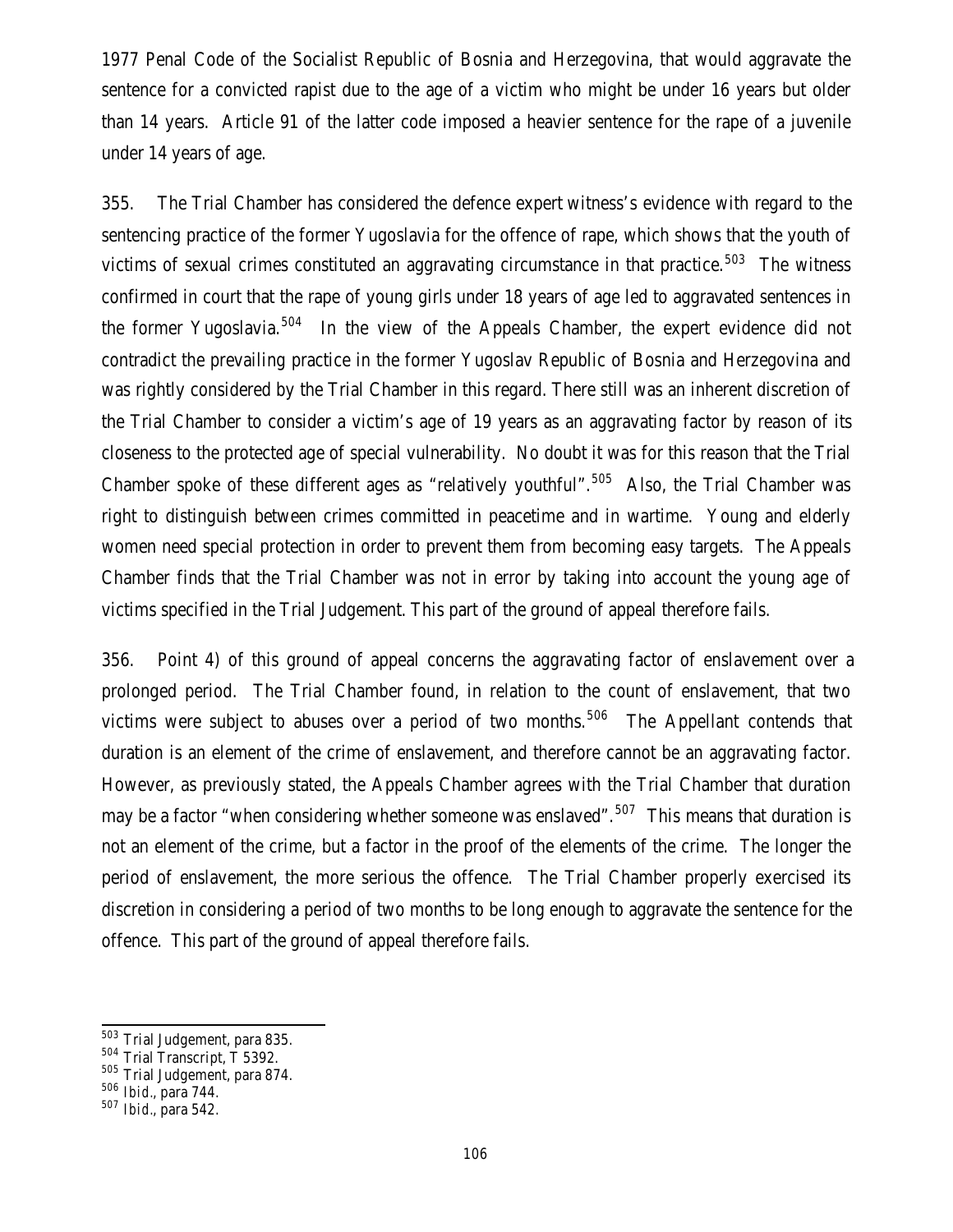357. In point 5) of this ground of appeal it is alleged that the Trial Chamber erred in regarding the discriminatory objective as an aggravating factor, as this constitutes an element of Article 5 crimes. In this context, the Appeals Chamber recalls the *Tadi}* Appeal Judgement, which states that a discriminatory intent "is an indispensable legal ingredient of the offence only with regards to those crimes for which this is expressly required, that is, for Article 5(h) of the Statute, concerning various types of persecution".<sup>508</sup> It is not an element for other offences enumerated in Article 5 of the Statute. This part of the ground of appeal thus fails.

## 4. Mitigating Factors

## (a) Submissions of the Parties

## (i) The Appellant (Kunarac)

358. The Appellant claims that the fact that none of the witnesses has suffered any severe consequences at his hands should be considered as a mitigating factor. In his view, the fact that he is a father of three young children should likewise be a mitigating factor, as it would in the practice of the courts of the former Yugoslavia.<sup>509</sup>

## (ii) The Respondent

359. The Respondent makes no submission in this respect, except for a remark that "the Trial Chamber is not bound to accept the testimony of experts and more so in the case where the suffering and harmful consequences are so apparent".<sup>510</sup>

### (b) Discussion

360. The part on the sentencing of the Appellant in the Trial Judgement contains no mention of either ground being raised by the Appellant, as the Trial Chamber simply states that "there are no other relevant mitigating circumstances to be considered with respect to" the Appellant.<sup>511</sup> The Appeals Chamber takes this ground of appeal to be based on the complaint that the Trial Chamber did not give consideration to the factors in question.

361. The argument regarding an alleged lack of grave consequences was not included in the sentencing section of the Defence Final Trial Brief. Nor was it asserted during the closing

 $\overline{a}$ <sup>508</sup> *Tadi}* Appeal Judgement, para 305.

<sup>509</sup> *Kunarac* Appeal Brief, paras 158-159.

<sup>510</sup> Prosecution Consolidated Respondent's Brief, para 8.23.

<sup>511</sup> Trial Judgement, para 870.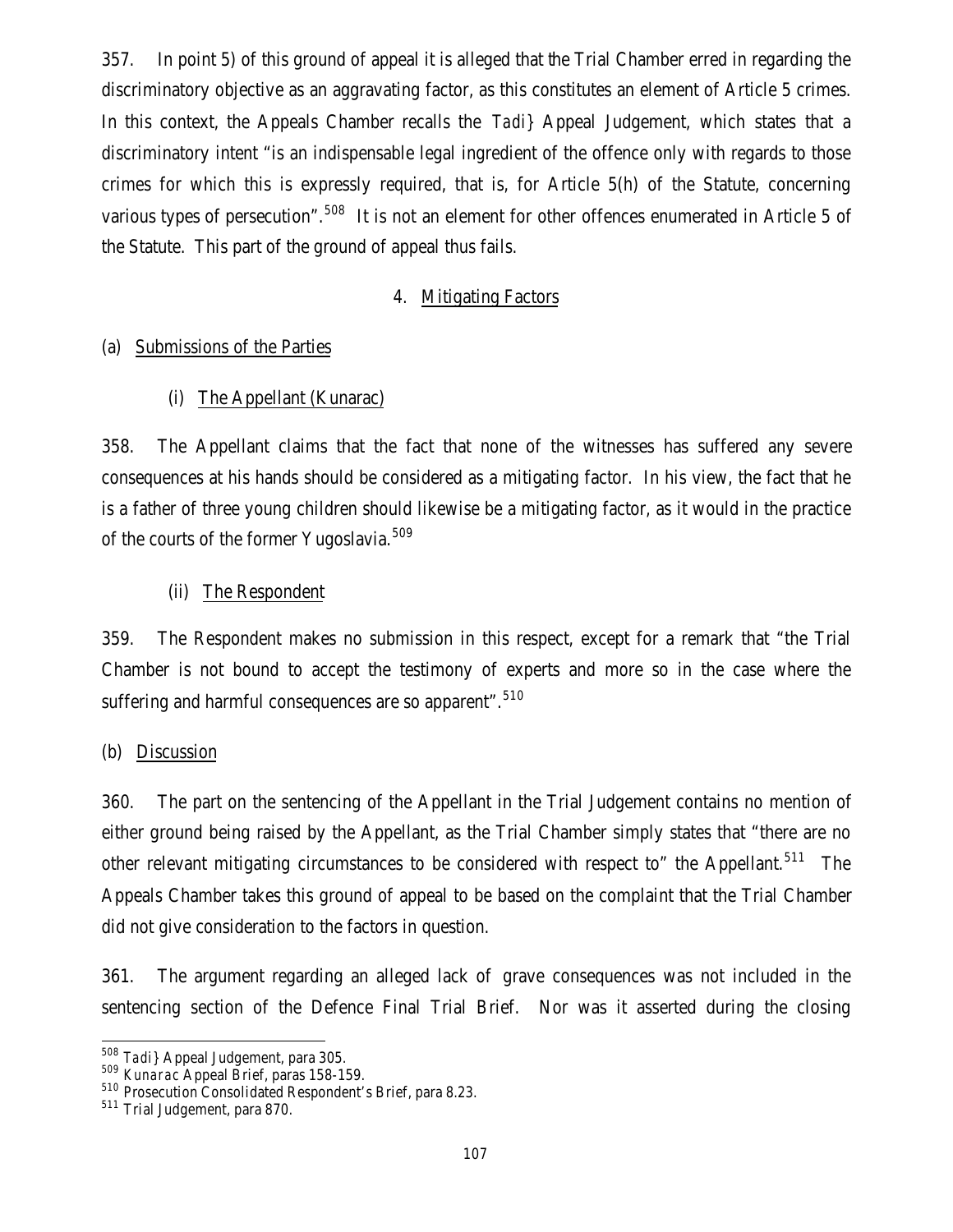arguments. The Trial Chamber, therefore, committed no error in not mentioning this fact. Under Article 47(2) of the 1977 Penal Code, the grave consequences of an offence such as rape would aggravate the sentence. However, that Code contains no provision entitling perpetrators of crimes without grave consequences to mitigation of their punishment. The Trial Chamber, on the other hand, has found that the offences of which the Appellant is convicted are "particularly serious offences." The inherent gravity of those offences, as the starting point for the sentencing procedure, demands severe punishment, which will not be diminished because the offences are claimed to have produced no serious consequences for the victims. This ground of appeal is therefore dismissed.

362. As to the factor that the Appellant is the father of three young children, the Appeals Chamber notes that the Defence raised this point during trial as a matter "significant for sentencing of the Accused Dragoljub Kunarac", and that the Defence actually submitted the point as a significant mitigating circumstance.<sup>512</sup> This point was raised again at the hearing of closing arguments.<sup>513</sup> It is not clear why the Trial Chamber decided not to consider this issue. The Appeals Chamber considers this factor to be a mitigating factor, following the existing case-law of the Tribunal and having recourse to the practice of the courts of the former Yugoslavia. In the *Erdemovi}* Sentencing Judgement, the fact that the accused had a young child was considered as a personal circumstance under the heading of "Mitigating factors".<sup>514</sup> In the *Tadi}* Sentencing Judgement, the personal circumstances of the accused, including his marriage, were considered separately from mitigating factors.<sup>515</sup> Article 24(2) of the Statute requires the Trial Chambers to take into account "the individual circumstances of the convicted person" in the course of determining the sentence. Such circumstances can be either mitigating or aggravating. Family concerns should in principle be a mitigating factor. Article 41(1) of the 1977 Penal Code required the courts of the former Yugoslavia to consider circumstances including the "personal situation" of the convicted person. The Appeals Chamber holds that this should have been considered as a mitigating factor. This ground of appeal is thus partly successful. However, in view of the number and severity of the offences committed, the Appeals Chamber finds that the sentence imposed by the Trial Chamber is the appropriate one and thus upholds the Trial Chamber's decision in this respect.

 $\overline{a}$ 

<sup>&</sup>lt;sup>512</sup> Defence Final Trial Brief, para K.h.4.

<sup>&</sup>lt;sup>513</sup> Trial Transcript, T 6447.

<sup>514</sup> *Erdemovi}* Sentencing Judgement, para 16.

<sup>515</sup> *Tadi}* Sentencing Judgement, para 26.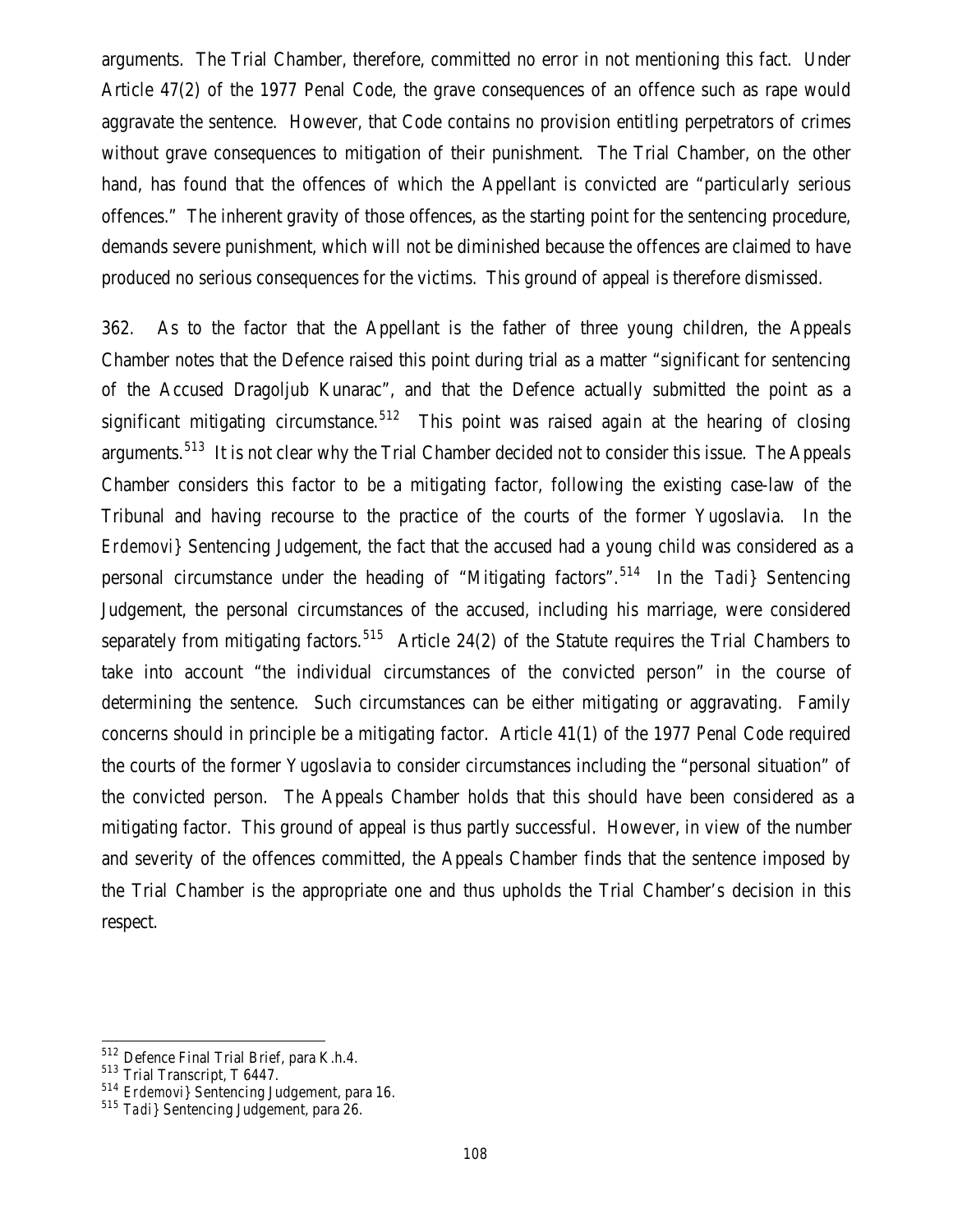#### 5. Credit for Time Served

#### (a) Submissions of the Parties

#### (i) The Appellant (Kunarac)

363. The Appellant submits that, in this regard, the Trial Chamber "gave an ambiguous formulation" in the last paragraph of the Trial Judgement by recalling Rule 101 of the Rules without explaining which version of the Rule was applied. He further asserts that if credit for time served is to be calculated from the date of 4 March 1998, "there is no error of the Trial Chamber regarding the application of law."<sup>516</sup>

#### (ii) The Respondent

364. The Respondent agrees with the Appellant that "no order has been made" in the last paragraph of the Trial Judgement as to the credit for time served, and invites the Appeals Chamber to clarify this point.<sup>517</sup> However, she points out that the Trial Chamber orally stated on 22 February 2001 that the time spent in custody should be credited towards all three convicted persons.<sup>518</sup>

#### (b) Discussion

365. The Trial Chamber notes that the Appellant "surrendered to the International Tribunal on 4 March 1998".<sup>519</sup> The Appeals Chamber considers that the issue of credit for time could only be regarded as a ground of appeal if an erroneous reading was made by the Appellant of the Trial Chamber Judgement in this respect. However, the heading of the paragraph of the Trial Judgement in question, "Credit for Time Served", read in conjunction with Rule 101(C) and Rule 102 of the  $19<sup>th</sup>$  edition of the Rules, referred to in the paragraph in question, is clear enough as to the thrust of the paragraph. The Trial Chamber has already stated clearly in footnote 1406 that it would apply the 19<sup>th</sup> edition of the Rules in this part of the Judgement. The older version of Rule 101(C) of the Rules would be unrelated to the issue of credit for time served. As the Prosecutor correctly submits, the Trial Chamber did make an oral statement, on 22 February 2001, stating that the time spent in custody should be credited to the sentences of the three convicted persons. If the Appellant had had any doubt, he could have, through his counsel, raised this matter immediately before the Trial Chamber for clarification. That would have been the proper forum. The ground of appeal is thus

 $\overline{a}$ <sup>516</sup> *Kunarac* Appeal Brief, para 162.

<sup>&</sup>lt;sup>517</sup> Prosecution Consolidated Respondent's Brief, para 8.19.

<sup>518</sup> Trial Transcript, T 6568, 6572 and 6574.

<sup>519</sup> Trial Judgement, para 890.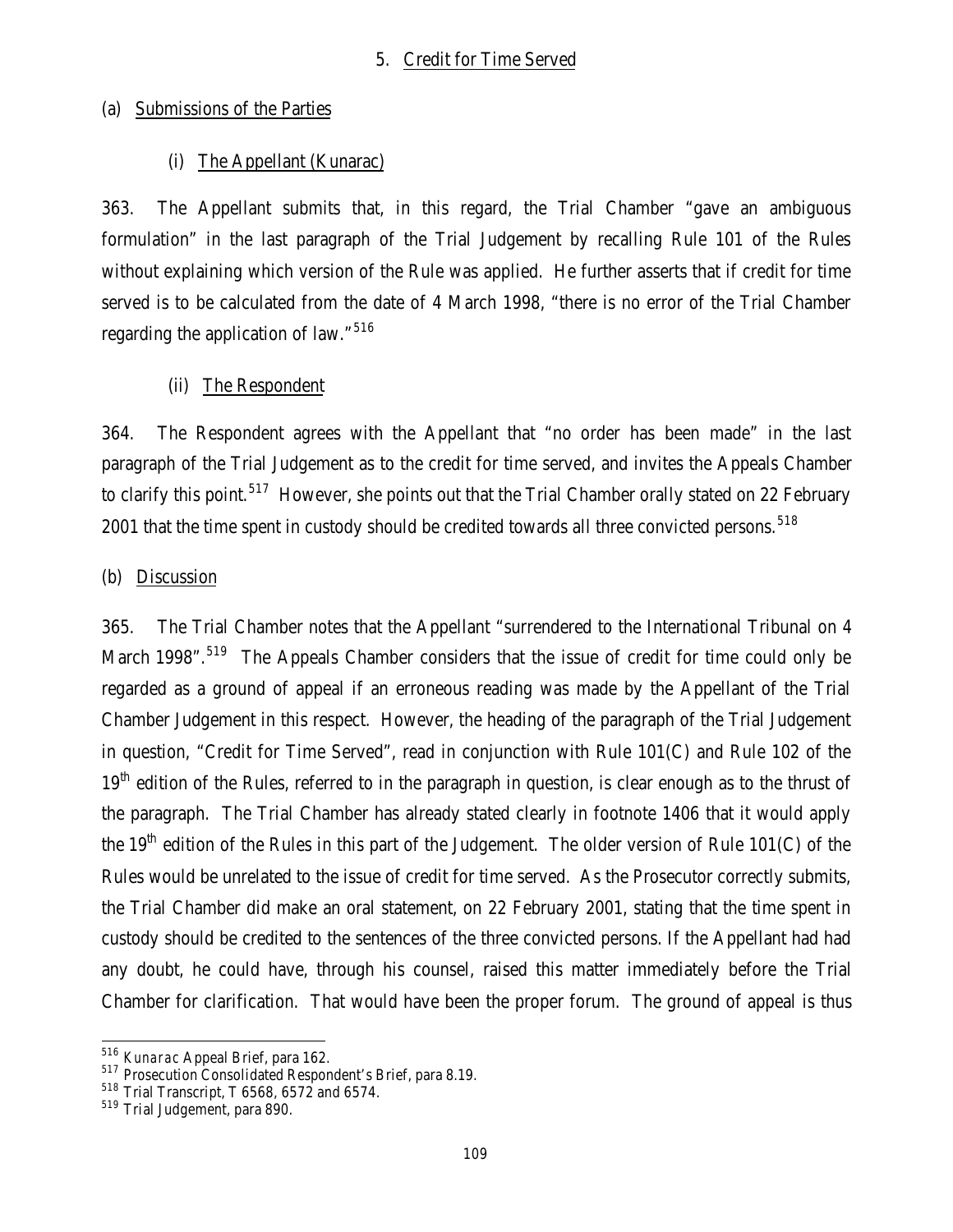dismissed, provided that the last paragraph of the Trial Judgement be read together with the oral statement of the Trial Chamber of 22 February 2001. In effect, the Appellant will receive credit for his time served in detention as calculated from his surrender into the custody of the Tribunal.

### 6. Conclusion

366. For the reasons indicated above, the Appeals Chamber dismisses grounds 1 through 5, except for one part of ground 4. Considering, however, the relative weight of the Appellant's family situation as a mitigating factor, the Appeals Chamber decides not to revise the sentence under appeal.

### **B. The Appellant Radomir Kova~'s Appeal against Sentence**

367. The Trial Chamber has sentenced the Appellant Kova~ to a single sentence of imprisonment of 20 years for his convictions on two counts of crimes against humanity and two counts of violations of the laws or customs of war. His appeal against the sentence relies on the following grounds: 1) the retrospective application of the amended Rule 101 of the Rules by the Trial Chamber has prejudiced the Appellant's rights before the Tribunal; 2) the Trial Chamber erroneously applied Article 24(1) of the Statute by disregarding the sentencing practice of the former Yugoslavia; 3) there is a misunderstanding of aggravating factors by the Trial Chamber; 4) the Trial Chamber erred in considering that there was no mitigating factor in relation to the Appellant's case; and 5) the Trial Judgement is not clear as to the credit given for time served by the Appellant. The Appellant states clearly that he will not ask for a clarification of the finding of the Trial Chamber with regard to the issue of the legality of his arrest.<sup>520</sup>

### 1. The Issue of a Single Sentence and the Severity of the Sentence

### (a) Submissions of the Parties

## (i) The Appellant (Kova~)

368. The Appellant submits that the retroactive application by the Trial Chamber of the amended Rule 101 of the Rules "prejudiced" his rights. He argues that "it is unacceptable" and "directly opposed to the principle of legality" for crimes to be punished without "prescribed sentences" being designated for those crimes.<sup>521</sup> He explains that, in allowing the imposition of a single sentence for multiple convictions, the amended Rule 101 of the Rules, "seriously breaches the principle that

 $\overline{a}$ <sup>520</sup> *Kova~* Appeal Brief, para 179.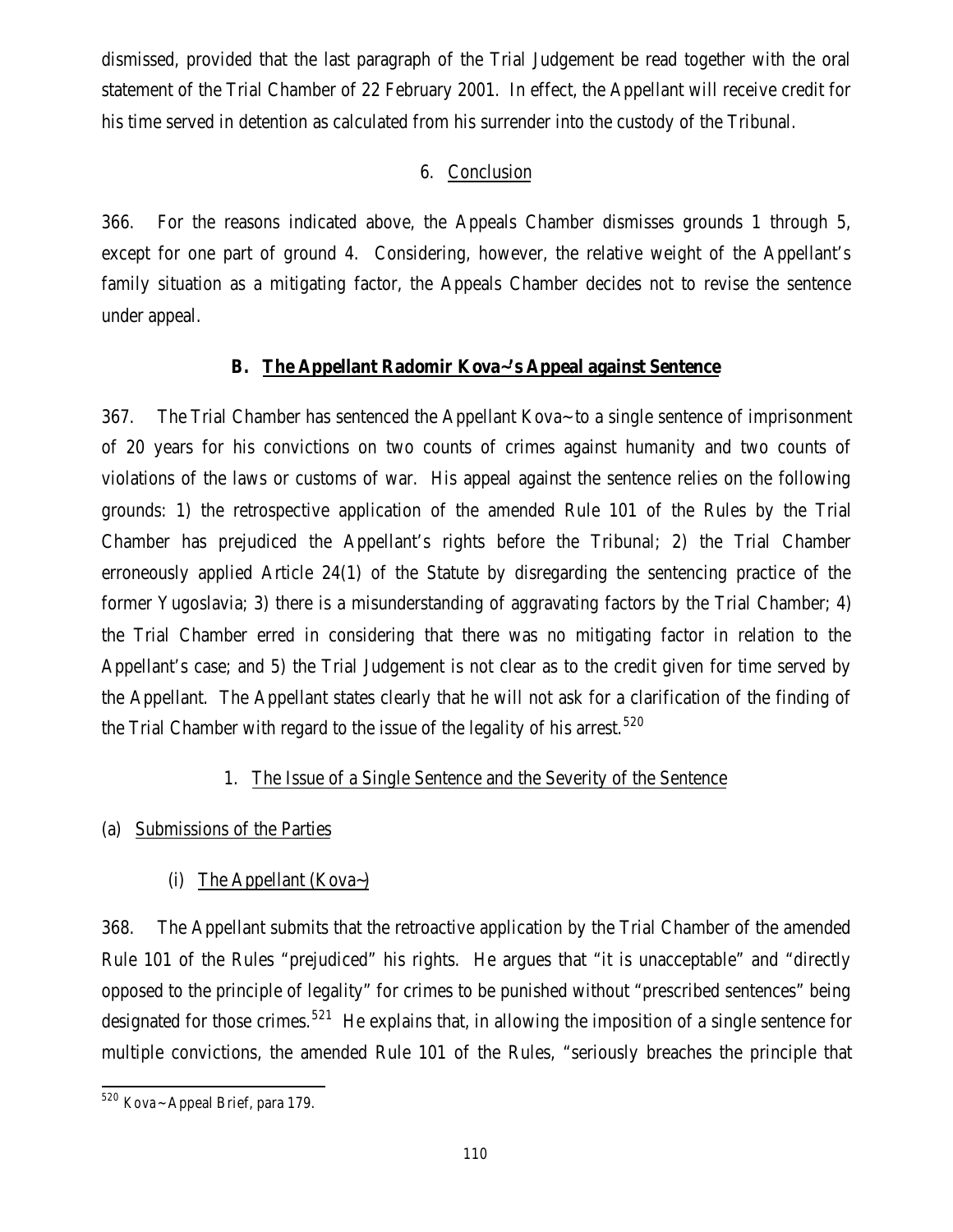each criminal offence must have a prescribed penalty (*nullum crimen nulla poena sine lege*)"<sup>522</sup> and has prejudiced his rights.<sup>523</sup> Along the same line of reasoning, he also questions the application of Rule 87(C) of the 19<sup>th</sup> edition of the Rules.<sup>524</sup> The Appellant further contends that "in view of the sentencing practice of the former Yugoslavia and the past practices" of the Tribunal, the Trial Chamber should not have imposed "such a high and severe sentence" on him.<sup>525</sup>

#### (ii) The Respondent

369. The Respondent argues that Rule 87(C) of the Rules (19<sup>th</sup> edition) codified the pre-existing practice of the Tribunal of allowing single sentences to be imposed for several crimes in situations when to do so would better reflect the totality of the convicted person's conduct.<sup>526</sup>

#### (b) Discussion

370. As to the propriety of applying Rule 101 and in particular Rule 87(C) of the 19<sup>th</sup> edition of the Rules, the Appeals Chamber refers to its discussion in paragraphs 339-344, above.

371. As to the argument that Rule 87(C) of the 19<sup>th</sup> edition of the Rules, in allowing a single sentence to be imposed for multiple convictions, breaches the principle of legality, the Appeals Chamber considers that this argument is premised on a misconception that the Statute should function as a penal code, with prescribed minimum and maximum sentences for specific offences.

372. Ultimately, the Appellant is not challenging the Trial Judgement on the ground of the maxim *nullum crimen sine lege* but that of *nulla poena sine lege*. The former is not in dispute, following the *Tadi}* Jurisdiction Decision and the *Aleksovski* Appeal Judgement. However, the latter principle, as far as penalty is concerned, requires that a person shall not be punished if the law does not prescribe punishment.<sup>527</sup> It does not require that the law prescribes a precise penalty for each offence depending on the degree of gravity. Be it a common law system or a civil law system, it is not the case that national legislation anticipates every possible offence with a prescribed sentence. On the contrary, it is a fact that a penal code frequently prescribes a range for sentencing with regard to an offence; that is, it often sets out both the maximum and minimum sentences.

 $\overline{a}$ <sup>521</sup> *Ibid.*, para 172 and Appeal Transcript, T 183.

<sup>522</sup> *Kova~* Appeal Brief, para 174. See also Appeal Transcript, T 90 and 179.

<sup>523</sup> Appeal Transcript, T 97-98.

<sup>524</sup> *Ibid.*, T 92.

<sup>525</sup> *Kova~* Appeal Brief, para 171.

<sup>526</sup> Prosecution Consolidated Respondent's Brief, para 8.4.

<sup>527</sup> *Cf*. *S.W.* v *the United Kingdom*, European Court of Human Rights, no. 47/1994/494/576, Judgement of 22 November 1995, ECHR 1995-A/335-B, para 35.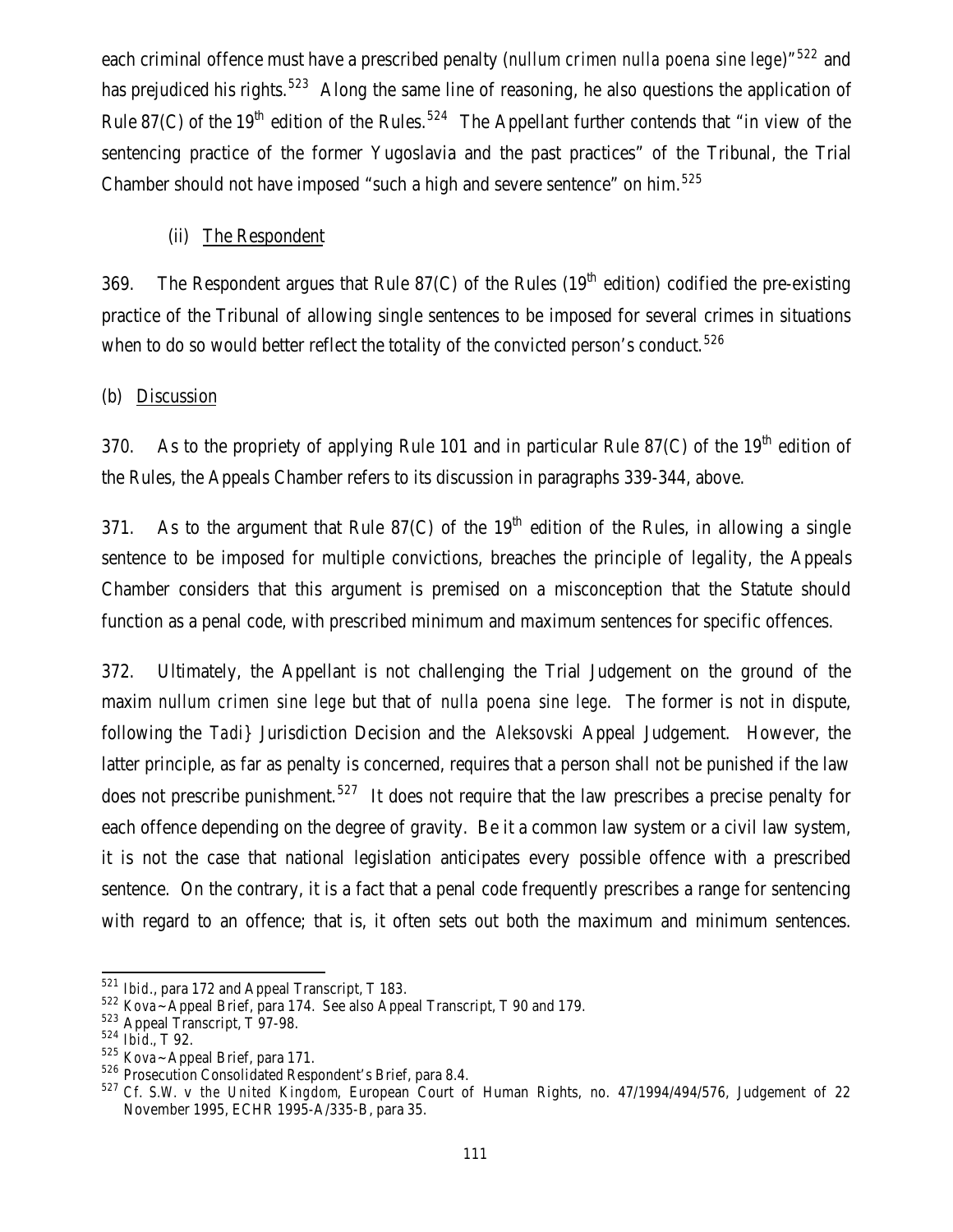Within the range, judges have the discretion to determine the exact terms of a sentence, subject, of course, to prescribed factors which they have to consider in the exercise of that discretion.

373. The Statute does not set forth a precise tariff of sentences. It does, however, provide for imprisonment and lays down a variety of factors to consider for sentencing purposes. The maximum sentence of life imprisonment is set forth in Rule 101(A) of the Rules (correctly interpreting the Statute) for crimes that are regarded by States as falling within international jurisdiction because of their gravity and international consequences. Thus, the maxim *nulla poena sine lege* is complied with for crimes subject to the jurisdiction of the Tribunal. As the Permanent Court of International Justice once stated in relation to the principles of *nullem crimen sine lege* and *nulla poena sine lege*: 528

The law alone determines and defines an offence. The law alone decrees the penalty. A penalty cannot be inflicted in a given case if it is not decreed by the law in respect of that case.

374. Moreover, the Statute requires the Trial Chambers to have recourse to the sentencing practice of the former Yugoslavia. In each sentencing matter, parties are given sufficient time to make their submissions. A sentence is reached only after all relevant factors are considered by the Trial Chamber. Such a procedure leaves little risk of the rights of the accused being disrespected. In practice, the Trial Chamber does not, therefore, wield arbitrary powers in the sentencing process, and there is always the safeguard of appeal. This ground of appeal therefore fails.

#### 2. The Recourse to the Sentencing Practice in the Courts of the Former Yugoslavia

#### (a) Submissions of the Parties

(i) The Appellant (Kova~)

375. The Appellant submits that the Trial Chamber cannot disregard the sentencing practice of the former Yugoslavia, and that "the maximum sentence to be pronounced, notwithstanding the life sentence, is 20 years of imprisonment".<sup>529</sup>

#### (ii) The Respondent

376. The Respondent asserts that the *Tadi}* Appeal Judgement has settled the question as to whether "the sentence of 20 years is within the discretionary framework provided to the Trial

 $\overline{a}$ <sup>528</sup> *Consistency of Certain Danzig Legislative Decrees with the Constitution of the Free City*, Permanent Court of International Justice, Advisory Opinion, 4 December 1935, Series A/B, Judgments, Orders and Advisory Opinions, 1935, Vol 3, No. 65, p 41 at p 51.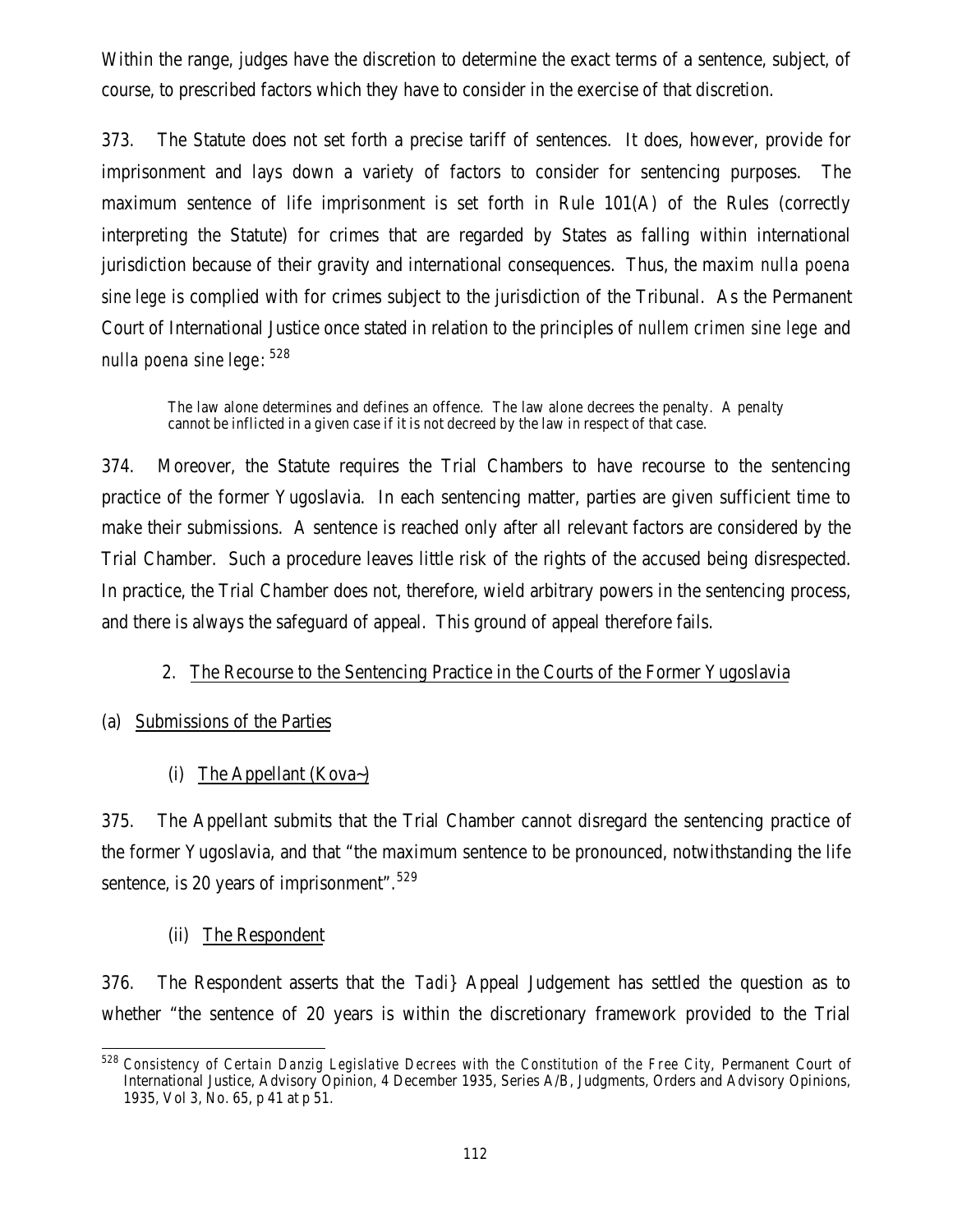Chambers by the Statute".<sup>530</sup> In the instant case, the Respondent notes, the Trial Chamber took into account the practice of the former Yugoslavia, but it selected a higher sentence because of the gravity of the Appellant's offences.<sup>531</sup>

#### (b) Discussion

377. As previously stated,<sup>532</sup> a Trial Chamber must consider, but is not bound by, the sentencing practice in the former Yugoslavia. It is only where that sentencing practice is silent or inadequate in light of international law that a Trial Chamber may consider an approach of its own. In the *Tadi}* Sentencing Appeal Judgement, it is stated that "the wording of Sub-rule 101(A) of the Rules, which grants the power to imprison for the remainder of a convicted person's life, itself shows that a Trial Chamber's discretion in imposing sentence is not bound by any maximum term of imprisonment applied in a national system".<sup>533</sup> This statement is even more persuasive given that it was made in considering the appeal of Tadi} in that case against his 20-year jail term, which is equivalent to what the Appellant has received as punishment. Furthermore, the Trial Chamber in the instant case did take into account the sentencing practice of the former Yugoslavia.<sup>534</sup> This ground of appeal is thus dismissed.

#### 3. Aggravating Factors

### (a) Submissions of the Parties

### (i) The Appellant (Kova~)

378. The Appellant argues that "the absence of all elements of grave physical or mental torture which would be the substance of the criminal offence, indicate that not one single aggravating circumstance could be found in the case of the accused Radomir Kova~ which would be of significance in the sentencing decision justifying the pronounced sentence in the duration of 20 years of incarceration of the accused".<sup>535</sup> This ground of appeal consists of the following points: 1) the relatively young age of certain victims; 2) the duration of mistreatment of certain victims; 3) the vulnerability of victims; 4) the fact of multiple victims; and 5) that retribution as a sentencing purpose is outdated.

 $\overline{a}$ <sup>529</sup> *Kova~* Appeal Brief, para 175 and Appeal Transcript, T 181.

<sup>530</sup> Prosecution Consolidated Respondent's Brief, para 8.35.

<sup>531</sup> *Ibid*., paras 8.36, 8.38 and 8.39 and Appeal Transcript, T 327.

<sup>532</sup> *Supra*, paras 347-349.

<sup>533</sup> *Tadi}* Sentencing Appeal Judgement, para 21.

<sup>534</sup> Trial Judgement, paras 829-835.

<sup>535</sup> *Kova~* Appeal Brief, para 181.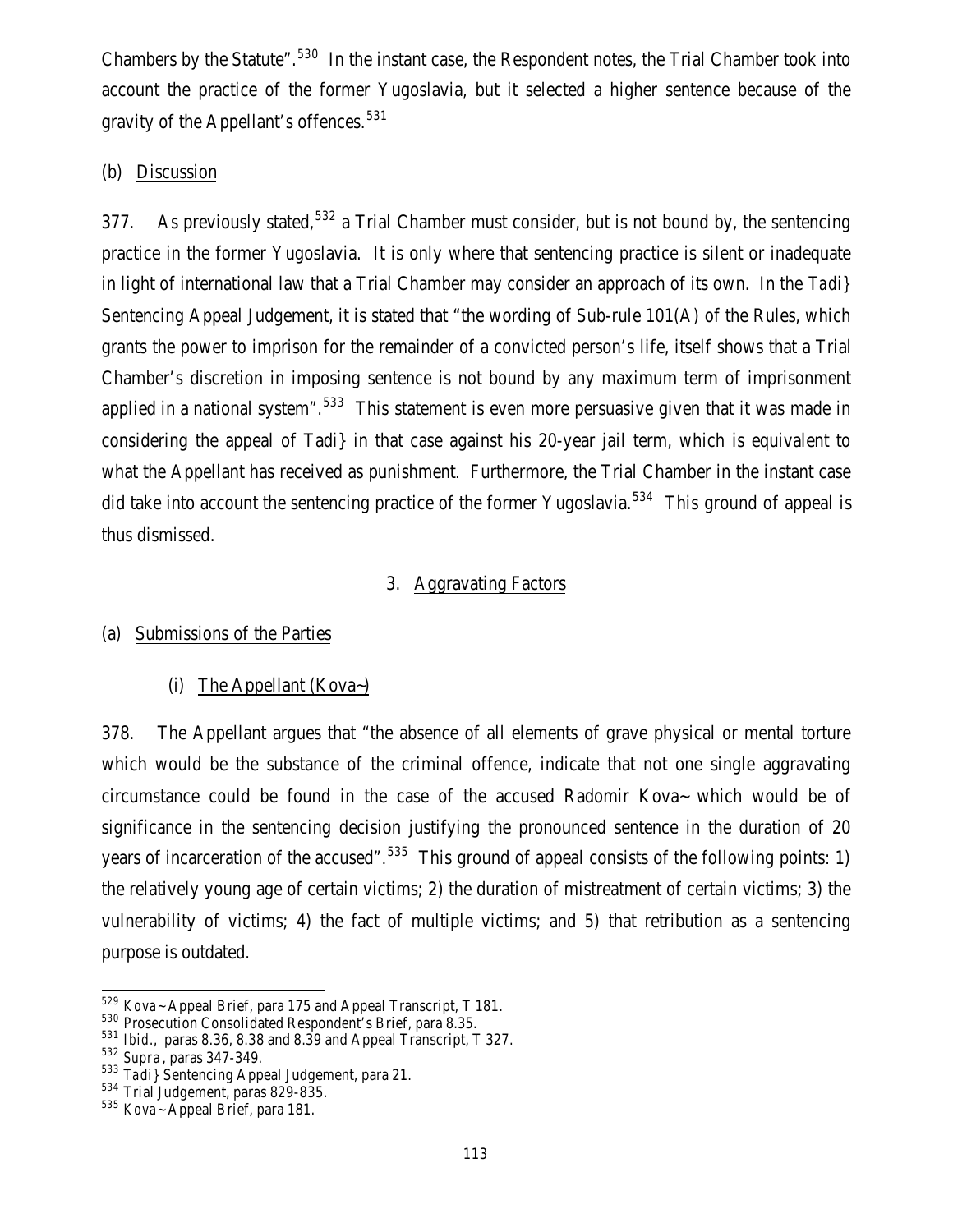379. As to point 1), the Appellant argues that the age of one of the victims, A.S., 20 years, should not have been considered as an aggravating factor.<sup>536</sup> As to point 2), the Appellant submits that, during the period of about four months, FWS-87 and A.S. "practically had the ?*sic*? protection", and that during about one month, FWS-75 and A.B. were not in contact with the Appellant.<sup>537</sup> The Appellant argues in relation to point 3) that vulnerability or defencelessness is an element of the criminal offences of enslavement, rape and outrages upon personal dignity, and is therefore not an aggravating factor.<sup>538</sup> As to point 4), the Appellant contends that "?t?he involvement of more than one victim in the offences of the accused is also considered in aggravation".<sup>539</sup> He submits under point 5) that the Trial Chamber accepted retribution as one of the purposes of sentencing, whereas the international trend is "to consider punishment as general prevention, which ultimately must lead to global prevention".<sup>540</sup>

#### (ii) The Respondent

380. The Respondent submits in respect of point 1) that even if this argument had some truth in it, the fact would remain that several other victims were younger than 18 years and one, A.B., was only 12 years old.<sup>541</sup> With regard to point 3), the Respondent submits that vulnerability is not an element of the crime of enslavement, rape or outrages on personal dignity. In relation to point 5), she submits that this is a "main, general sentencing factor" in the practice of the Tribunal,  $542$  and that the Trial Chamber did not place undue weight on this factor.  $543$ 

#### (b) Discussion

381. Concerning point 1), the Appeals Chamber recalls what it stated in paragraphs 354-355, above. The Trial Chamber was not in error in considering the age of the victim, 20 years, as an aggravating factor. This aspect of the ground of appeal thus fails.

382. As regards point 2), the Appeals Chamber agrees with the Trial Chamber in considering as aggravating factors the duration of the crimes of enslavement, rape and outrages upon personal dignity entered, namely, from about one to four months. The Appeals Chamber finds it absurd to argue that FWS-87 and A.S., both having been subjected to rape, enslavement and outrages upon

- <sup>538</sup> *Ibid*. <sup>539</sup> *Ibid*.
- <sup>540</sup> *Ibid*.

 $\overline{a}$ <sup>536</sup> *Ibid*., para 180.

<sup>537</sup> *Ibid*.

<sup>541</sup> Prosecution Consolidated Respondent's Brief, para 8.41.

<sup>542</sup> *Ibid.*, para 8.43.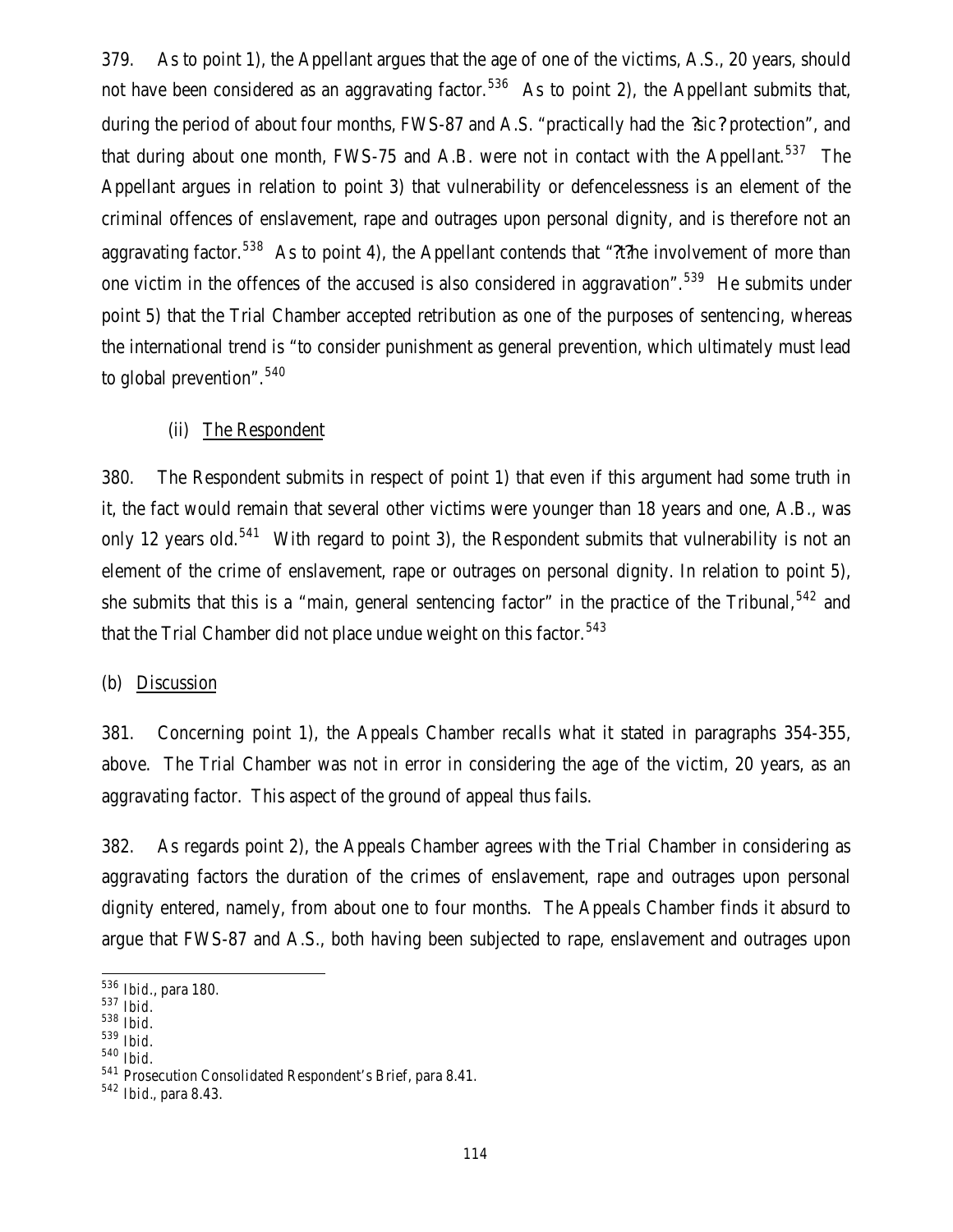personal dignity for a long period of time, were in fact being protected. Further, the Appeals Chamber finds that it is not clear why the Appellant claims that he had no contact with the victims over the period in which they were detained at his apartment,  $544$  or when he visited them from time to time at the other places to which they were moved temporarily.<sup>545</sup> This part of the ground of appeal thus fails.

383. As regards point 3), the Appeals Chamber repeats what it stated in paragraph 352, above. This ground of appeal is therefore dismissed.

384. The Appellant offers no arguments to substantiate point 4). The Appeals Chamber considers that there is no need to pass on this point and rejects this part of the ground of appeal.

385. In respect of point 5), the Trial Chamber relies on the *Aleksovski* Appeal Judgement in considering retribution as a general sentencing factor.<sup>546</sup> The case-law of both this Tribunal and the ICTR is consistent in taking into account the factor of retribution,<sup>547</sup> retribution being "interpreted by ?the Trialg Chamber as punishment of an offender for his specific criminal conduct".<sup>548</sup> The Appellant has failed to substantiate his claim of an alleged trend in international law which speaks differently from the one followed by this Tribunal and the ICTR. This ground of appeal is therefore rejected.

### 4. Mitigating Factors

#### (a) Submissions of the Parties

(i) The Appellant (Kova~)

386. The Appellant argues that the Trial Chamber should have taken the following mitigating factors into account: 1) the Appellant had no prior intention to harm Muslims nor the knowledge that his actions formed part of a widespread and systematic attack; 2) the presence of the Appellant "when any harm could be done to any Muslims";<sup>549</sup> and 3) the Appellant's relationship with FWS-87 and the protection he extended to her and to A.S..

(ii) The Respondent

 $\overline{a}$ <sup>543</sup> *Ibid*., para 8.44.

<sup>544</sup> Trial Judgement, para 759.

<sup>545</sup> *Ibid*., para 754.

<sup>546</sup> *Ibid.*, para 841, citing *Aleksovski* Appeal Judgement, para 185.

<sup>547</sup> *Aleksovski* Appeal Judgement, footnotes 353-355.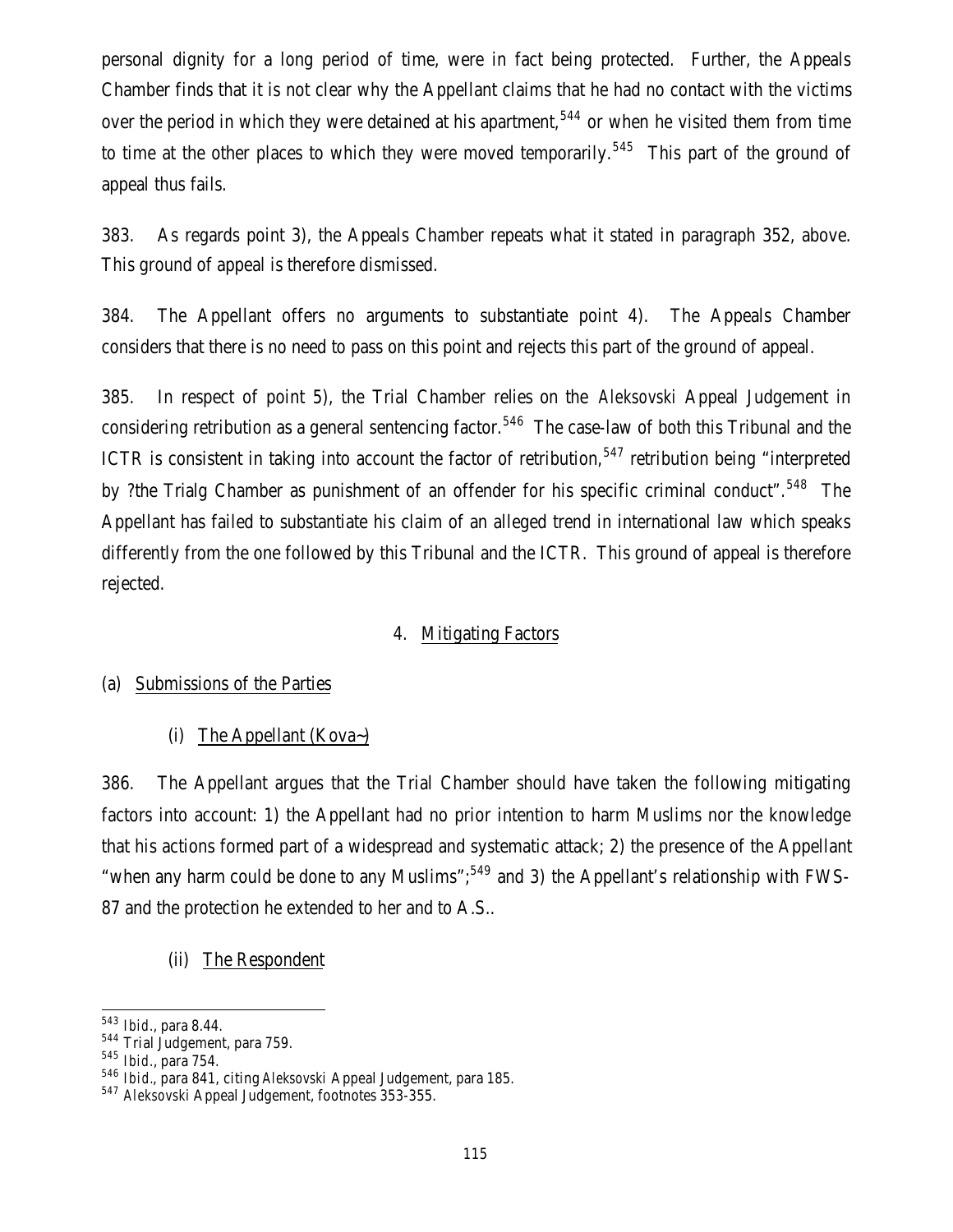387. The Respondent dismisses the above arguments, stating that either they are "encompassing litigated facts and rejected by the Trial Chamber or they do not constitute mitigating factors".<sup>550</sup>

#### (b) Discussion

388. The Trial Chamber has found that all three accused, "in their capacity as soldiers, took an active part" in the conflict that broke out between the Serb and Muslim forces in Fo-a.<sup>551</sup> It states that the Appellant "was fully aware of the attack against the Muslim villages and aware of the fact that his acts were part of the attack",  $552$  that he knew that the four women in his control were civilians,<sup>553</sup> and that he "abused them and raped three of them many times, thereby perpetuating the attack upon the Muslim civilian population".<sup>554</sup> The Appeals Chamber finds that these factors should have been argued in relation to the elements of the offences. Before the sentencing proceedings, the Trial Chamber had already accepted these factors as being proved beyond reasonable doubt, resulting in a conviction. The Appellant thus cannot re-litigate this issue in the course of the sentencing appeal. This part of the grounds of appeal is thus dismissed.

389. The second factor is unclearly pleaded and without reasoning. The Appeals Chamber merely notes that the four women the Appellant kept in his apartment and abused were Muslims.<sup>555</sup> This part of the grounds of appeal therefore fails.

390. In relation to the third factor, the Trial Chamber has found that the relationship between the Appellant and FWS-87 was not one of love, "but rather one of cruel opportunism on Kova~'s part, of constant abuses and domination over a girl who, at the relevant time, was only about 15 years old".<sup>556</sup> The Trial Chamber also finds that the Appellant "substantially assisted Jagos Kosti} in raping A.S.".<sup>557</sup> The Appeals Chamber concurs with the findings of the Trial Chamber in this respect, and therefore dismisses this part of the grounds of appeal.

 $\overline{a}$ <sup>548</sup> Trial Judgement, para 857.

<sup>549</sup> *Kova~* Appeal Brief, para 184.

<sup>550</sup> Prosecution Consolidated Respondent's Brief, para 8.46.

<sup>551</sup> Trial Judgement, paras 567 and 569.

<sup>552</sup> *Ibid.,* para 586.

<sup>553</sup> *Ibid*.

<sup>554</sup> *Ibid*., para 587.

<sup>555</sup> *Ibid.*

<sup>556</sup> *Ibid*., para 762.

<sup>557</sup> *Ibid*., para 761.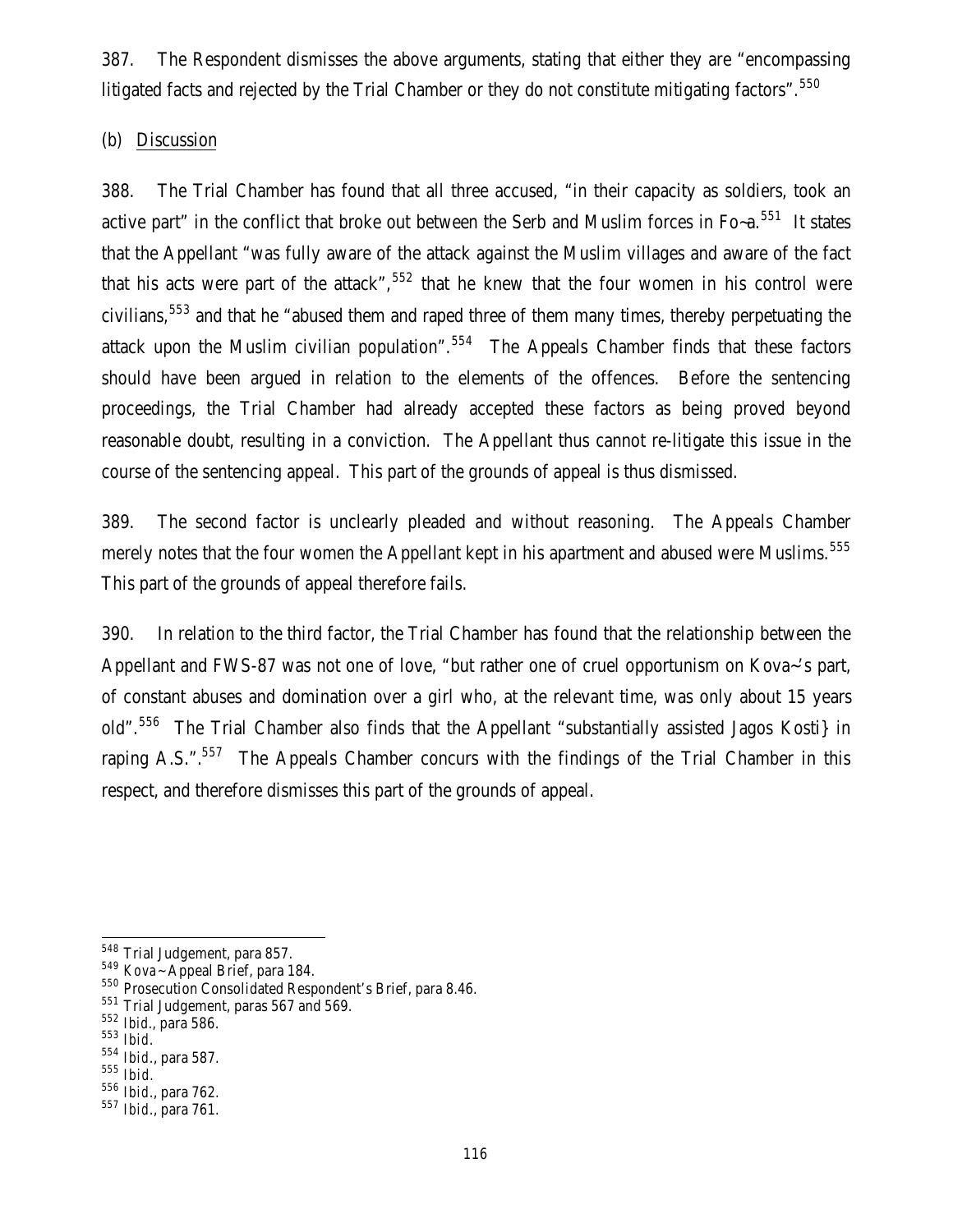#### 5. Credit for Time Served

#### (a) Submissions of the Parties

## (i) The Appellant (Kova~)

391. The Appellant submits that if credit were not to be given for his time in detention as from 2 August 1999, his rights would be infringed.<sup>558</sup>

(ii) The Respondent

392. The Respondent, while agreeing that no order was made in the last paragraph of the Trial Judgement with regard to credit for time served, submits that the Trial Chamber did state orally on 22 February 2001 that the time spent in custody be credited.<sup>559</sup>

#### (b) Discussion

393. The Appeals Chamber recalls its reasoning in paragraph 365, above, and dismisses this ground of appeal, provided that the last paragraph of the Trial Judgement be read together with the oral statement of the Trial Chamber of 22 February 2001. In effect, the Appellant will receive credit for his time served in detention as calculated from the moment of his being taken into the custody of the Tribunal.

### 6. Conclusion

394. For the foregoing reasons, the Appeals Chamber dismisses the Appellant Kova~'s appeal on sentencing in total.

### **C. The Appellant Zoran Vukovi}'s Appeal against Sentence**

395. The Appellant Vukovi} has been sentenced to a single term of imprisonment of 12 years for convictions on two counts of crimes against humanity and two counts of violations of the laws or customs of war. His appeal is based on the following grounds: 1) each conviction should receive a sentence and to impose a single sentence for all convictions is against the Rules; 2) the Tribunal is obligated to have recourse to the sentencing practice of the courts of the former Yugoslavia, under which rape as a war crime does not incur a heavier sentence than rape committed in peacetime; 3) the Trial Chamber has misapplied aggravating factors in relation to FWS-50; 4) the Appellant's

 $\overline{a}$ <sup>558</sup> *Kova~* Appeal Brief, para 185 and Appeal Transcript, T 92-93.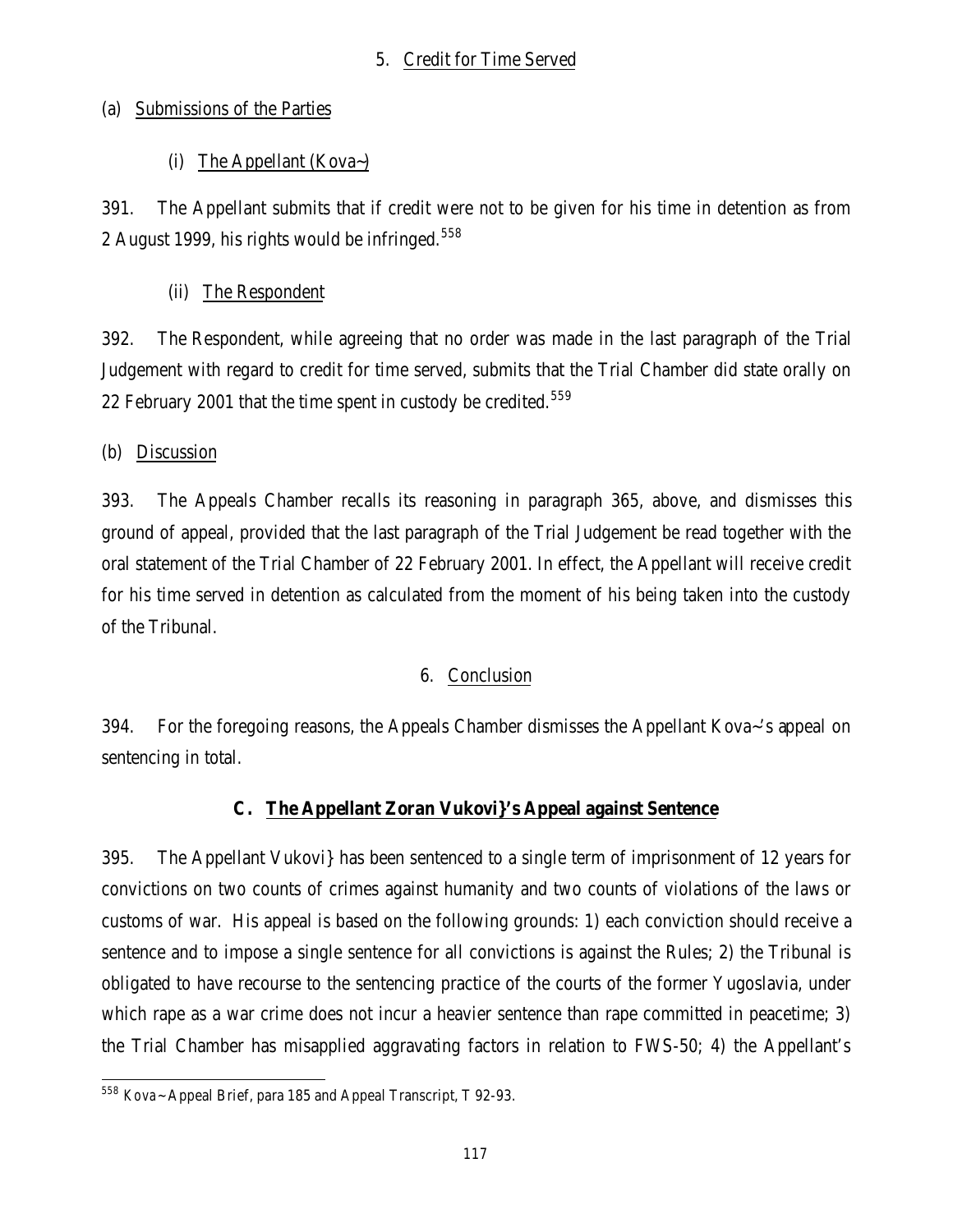help to Muslim families and his family situation should be considered as mitigating factors; and 5) the Trial Chamber has miscalculated the credit for time served.

#### 1. Retroactive Application of the Rules that Resulted in a Single Sentence

#### (a) Submissions of the Parties

### (i) The Appellant (Vukovi})

396. The Appellant submits that the Trial Chamber erred in imposing a single sentence for multiple convictions.<sup>560</sup> He submits that both the 1977 Penal Code and the penal codes of the new countries in the territory of the former Yugoslavia allow for a single sentence for multiple convictions, subject to the condition that this sentence cannot exceed the severity of the heaviest sentence established by law. Nor can it represent the total of all sentences for the convictions.<sup>561</sup> Further, he argues that by not applying Rule 101(C) of the  $18<sup>th</sup>$  edition of the Rules, the Trial Chamber acted in contravention of the principle against retroactive application of the Rules.<sup>562</sup> The Appellant adds that if it were possible for the Trial Chamber to impose a single sentence in accordance with "the earlier provisions of ICTY then there would not ?be a? need to codify Rule 87(C) of the Rules." $563$ 

### (ii) The Respondent

397. The Respondent submits that "the Appellant's reliance on Rule 101(C) is misplaced", because that Rule referred to the duty of a Trial Chamber to determine "how multiple sentences should be served."<sup>564</sup> She further asserts that the provision did not require the Chamber to impose multiple sentences.<sup>565</sup> The Respondent refers to the *Kambanda* Appeal Judgement, asserting that it expressly endorses the practice of imposing a single sentence for multiple convictions.<sup>566</sup> She also submits that the Appellant has failed to explain "why the Trial Chamber abused its discretion in imposing a single sentence", and "how the imposition of a global sentence prejudices his rights".<sup>567</sup>

<sup>562</sup> *Ibid*., para 178.

<sup>564</sup> Prosecution Respondent's Brief, para 4.6.

 $\overline{a}$  $^{559}$  Trial Transcript, T 6568, 6572 and 6574.

<sup>560</sup> *Vukovi}* Appeal Brief, para 177.

<sup>561</sup> *Ibid*.

<sup>563</sup> *Vukovi}* Reply Brief, para 4.2.

<sup>565</sup> *Ibid.*

<sup>566</sup> *Ibid*., para 4.7.

<sup>567</sup> *Ibid*., paras 4.10 and 4.11.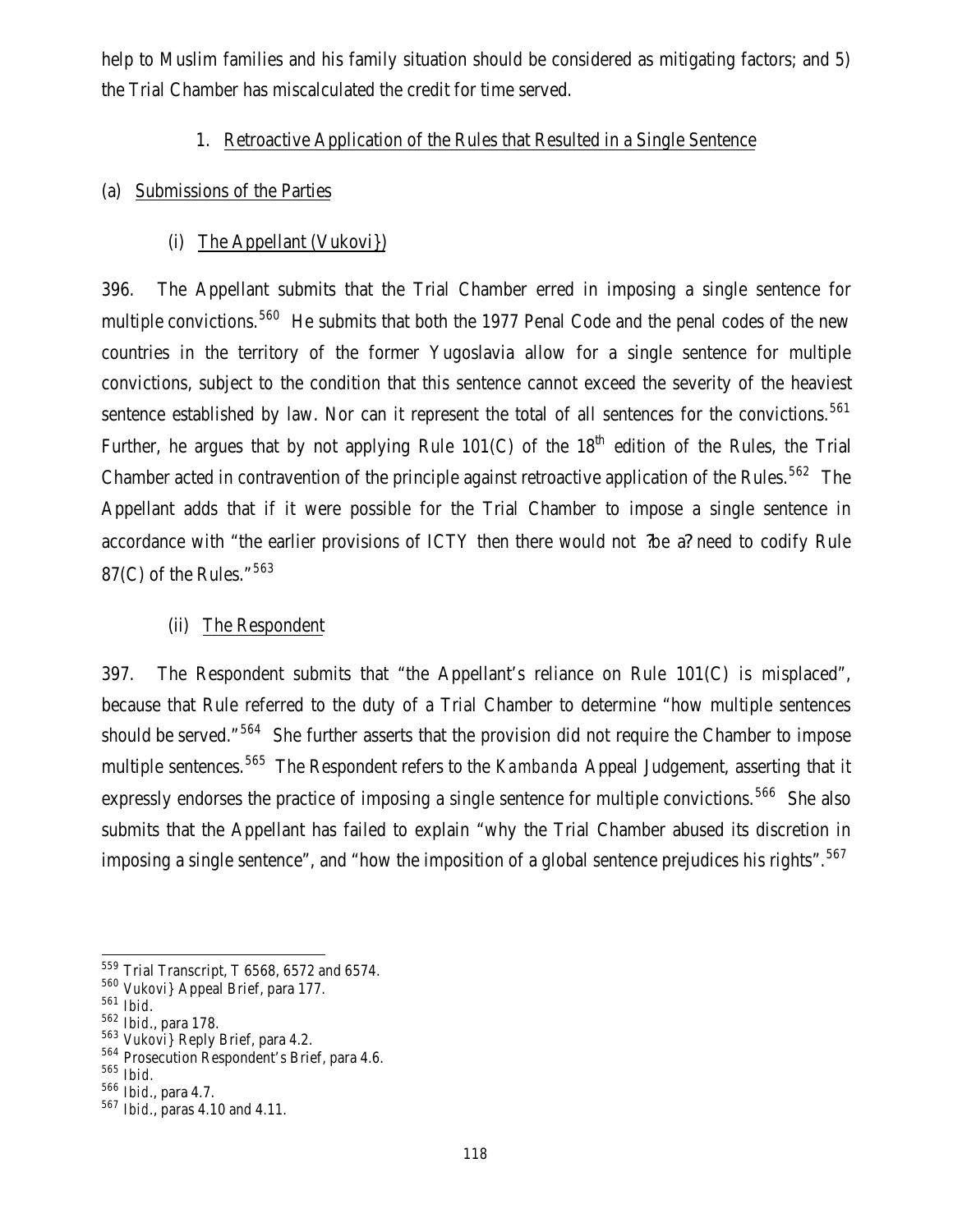#### (b) Discussion

398. The Appeals Chamber discerns two parts in this ground of appeal: 1) the allegedly retroactive application of the Rules allowing the imposition of a single sentence; and 2) whether the imposition of a single sentence is subject to similar requirements to those of the 1977 Penal Code. Part 2) will be dealt with in the discussion on the sentencing practice of the former Yugoslavia.

399. As for part 1), the Appeals Chamber refers to the discussion in paragraphs 339-344, above, and repeats that Rule 87(C) of the  $19<sup>th</sup>$  edition of the Rules simply confirmed the power of a Trial Chamber to impose a single sentence. This ground of appeal therefore fails.

#### 2. The Recourse to the Sentencing Practice in the Courts of the Former Yugoslavia

#### (a) Submissions of the Parties

### (i) The Appellant (Vukovi})

400. The Appellant submits, in effect, that the Trial Chamber was obligated to comply with the requirement in Article 24(1) of the Statute to have recourse to the sentencing practice in the courts of the former Yugoslavia, and that this would mean that the heaviest penalty for criminal offences was 20 years' imprisonment.<sup>568</sup> He argues that the appropriate comparison is not between life imprisonment, allowed under the Statute, and the capital sentence, permitted in the penal codes of the republics of the former Yugoslavia, but between life imprisonment and the sentence of 20 years' imprisonment known at the relevant time.<sup>569</sup> He further argues that the Trial Chamber should have considered the sentencing practice with regard to rape convictions in the former Yugoslavia as presented by the defence expert witness. In relation to that testimony, the Appellant submits that it is not relevant that the witness focused on the peacetime practice, as sexual freedom is protected in peacetime and in armed conflict.<sup>570</sup> He suggests that a sentence of imprisonment of up to three years might be imposed.<sup>571</sup> The Appellant further points out that the practice in the former Yugoslavia, referred to in the Statute, was that of peacetime.<sup>572</sup> He tentatively argues that rape

 $\overline{a}$ <sup>568</sup> *Vukovi}* Appeal Brief, paras 180 and 183.

<sup>569</sup> *Ibid*.

<sup>570</sup> *Ibid*., para 181.

<sup>571</sup> *Ibid*.

<sup>572</sup> *Ibid*., para 182.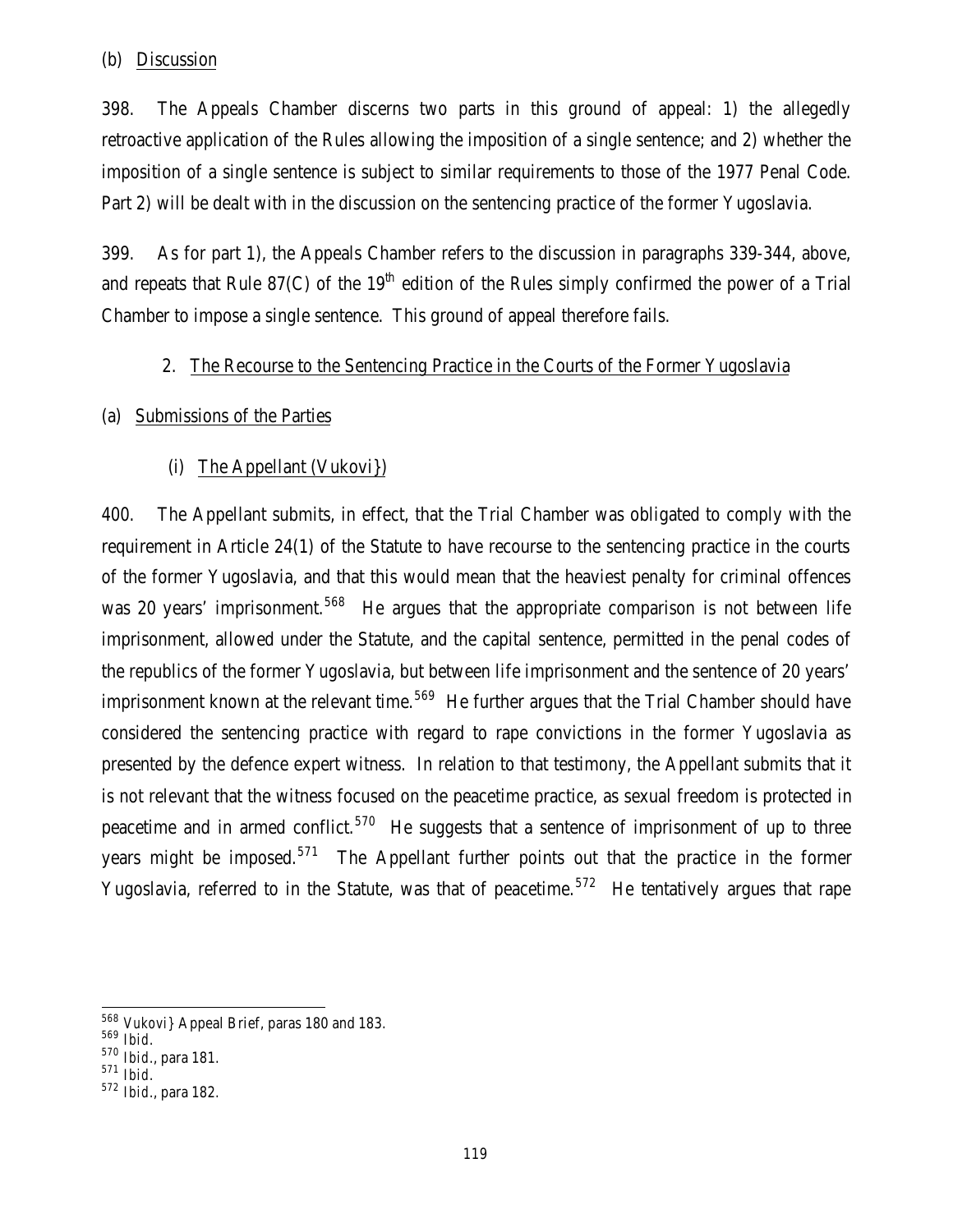would be a more severe offence than torture, if both offences contained the same elements.<sup>573</sup> He also argues against retribution as a sentencing purpose.<sup>574</sup>

### (ii) The Respondent

401. The Respondent submits that "the Trial Chamber is not bound to apply the law of the former Yugoslavia in matters of sentencing but only to take it into account".<sup>575</sup>

### (b) Discussion

402. This ground of appeal essentially repeats Kunarac's and Kovac's arguments. The Appeals Chamber refers to its reasoning in paragraphs 347 to 349 and 377. The Appeals Chamber adds that the Trial Chamber has taken into account the evidence given by the defence expert witness regarding the sentencing practice in the former Yugoslavia, with an emphasis on the crime of rape.<sup>576</sup> However, as the Trial Chamber noted, the expert witness's testimony is "of little relevance" because it centred upon rape during peacetime. <sup>577</sup> Rape as a crime against humanity or a violation of the laws or customs of war requires proof of elements that are not included in national penal codes, such as attack upon any civilian population (in the case of the former) or the existence of an armed conflict (in the case of both). The severity of rape as a crime falling under the jurisdiction of the Tribunal is decidedly greater than that of its national counterpart. This is shown by the difference between the maximum sentences imposed respectively by the Statute and, for instance, the 1977 Penal Code of the Socialist Republic of Bosnia and Herzegovina, upon the offence of rape. This ground of appeal therefore fails.

## 3. Aggravating Factor

## (a) Submissions of the Parties

## (i) The Appellant (Vukovi})

403. The Appellant submits that the Trial Chamber erred in finding that FWS-50's age at the time of the offences in question was 15 and a half years, when in fact her age was 17 years. He further asserts that she would have been allowed to enter into marriage, and that her age should not be

 $\overline{a}$ <sup>573</sup> *Ibid*., para 184.

<sup>574</sup> *Ibid*., para 185.

<sup>575</sup> Prosecution Respondent's Brief, para 4.14.

<sup>576</sup> Trial Judgement, para 835.

<sup>577</sup> *Ibid*.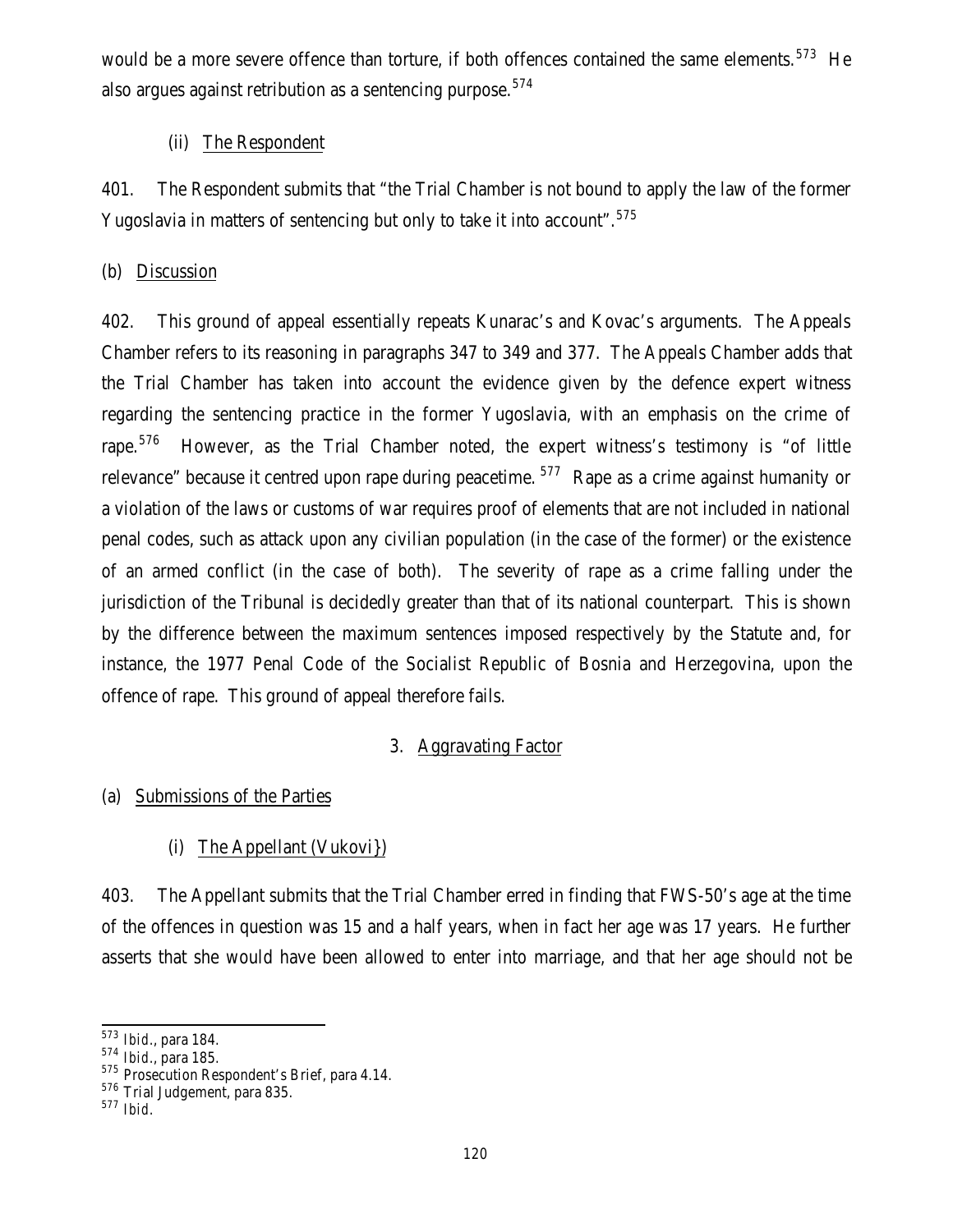considered as an aggravating factor.<sup>578</sup> He also contends that it was not an aggravating circumstance that FWS-50 was especially vulnerable and helpless.<sup>579</sup>

#### (ii) The Respondent

404. The Respondent contends that the Trial Chamber "did not err in concluding that the victim was youthful and that this was an aggravating factor", even though her age might not have been 15 and a half years.<sup>580</sup> Further, she argues that the vulnerability and defencelessness of the victim are not elements of the crimes,  $581$  and that there is no error on the part of the Trial Chamber in considering these factors in aggravation.<sup>582</sup>

#### (b) Discussion

405. As to the question of the age of the victim as an aggravating factor, the Appeals Chamber refers to its reasoning in paragraphs 354-355, above. The Appeals Chamber considers that the slight difference between the age of the victim as found in one part of the Trial Judgement, about 16 years,<sup>583</sup> and that referred to in another part, 15 and a half years,<sup>584</sup> does not negate the fact that the victim was at a young age when the offences in question were committed against her. The Appeals Chamber concurs with the findings of the Trial Chamber that this fact can aggravate the sentence against the Appellant. As to the argument relating to the factor of vulnerability and helplessness, the Appeals Chamber refers to its reasoning in paragraph 352, above. This ground of appeal thus fails.

### 4. Mitigating Factors

#### (a) Submissions of the Parties

(i) The Appellant (Vukovi})

406. The Appellant argues that he helped "numerous of ?*sic*? Muslim families", and that this should be considered as a mitigating factor, not, as the Trial Chamber found, as proof that he had knowledge about the attack upon the Muslim population.<sup>585</sup> In addition, the Appellant argues that

 $\overline{a}$ <sup>578</sup> *Vukovi}* Appeal Brief, para 186.

<sup>579</sup> *Ibid*.

<sup>580</sup> Prosecution Respondent's Brief, para 4.16.

<sup>581</sup> *Ibid*., para 4.19.

<sup>582</sup> Appeal Transcript, T 328-329.

<sup>&</sup>lt;sup>583</sup> Trial Judgement, para 235.

<sup>584</sup> *Ibid.*, para 879.

<sup>585</sup> *Vukovi}* Appeal Brief, para 188.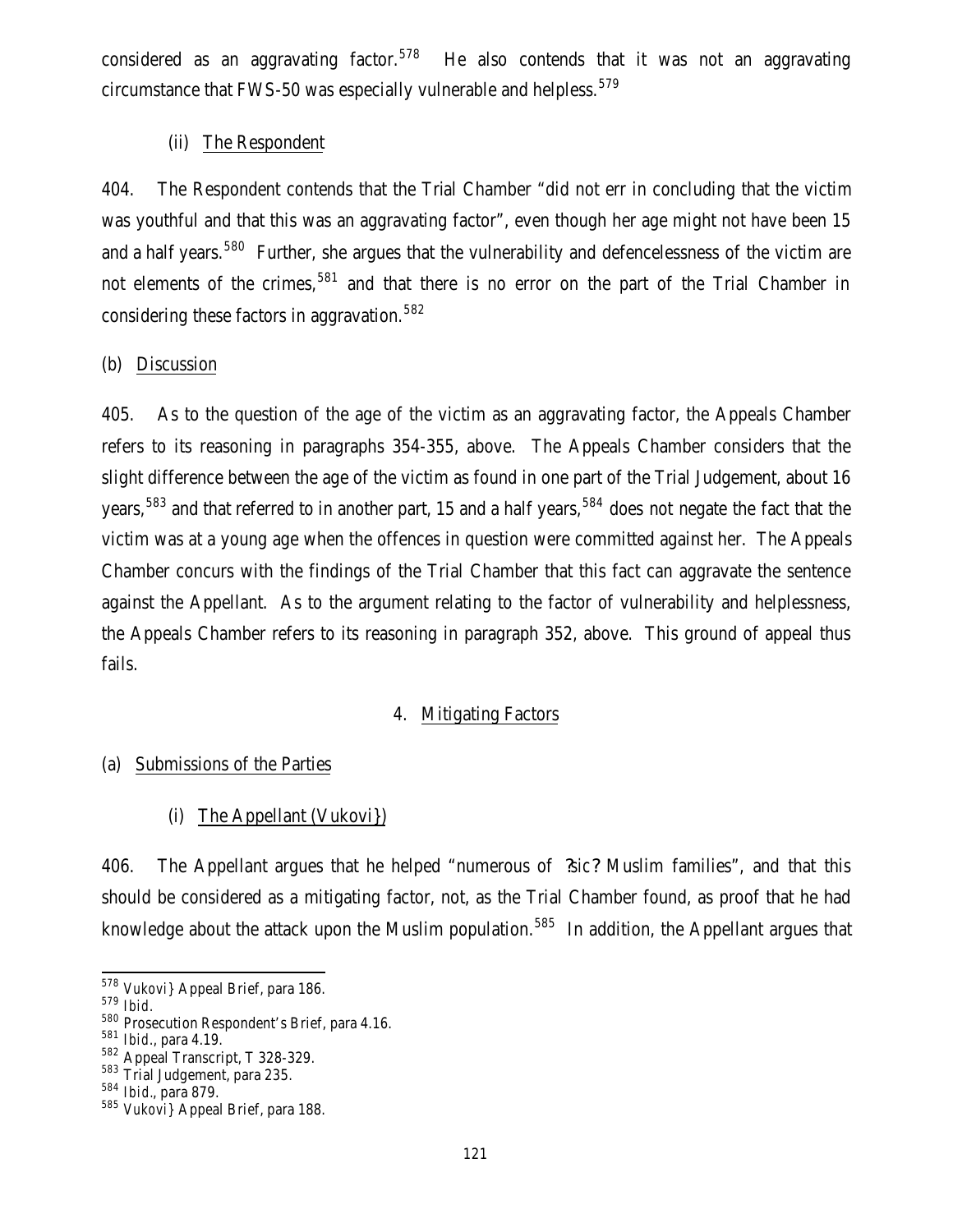the lack of serious consequences arising from his acts and the fact that no force or compulsion was used should be a mitigating factor.<sup>586</sup> Further, he submits that the fact that he is married and has two children should be considered in mitigation.<sup>587</sup>

#### (ii) The Respondent

407. The Respondent submits that the Trial Chamber did not err in not considering as a mitigating factor that the Appellant provided some help to Muslims, as it was concerned with "what sentence to impose for the rape of this victim, not his acts to persons who he was friendly with previously".<sup>588</sup> However, the Respondent agrees that the Trial Chamber erred in not considering the Appellant's family situation as a mitigating factor, although this factor would not affect the sentence.<sup>589</sup>

#### (b) Discussion

408. The Appeals Chamber holds that the Appellant's help to other Muslims in the conflict does not change the fact that he committed serious crimes against FWS-50. If he is to be punished for his acts against FWS-50, it is to these acts that any possible mitigating factors should be linked. However, the Appeals Chamber also agrees that the Appellant's family situation should have been considered as a mitigating factor. This particular part of the ground of appeal, therefore, succeeds. However, the Appeals Chamber concurs with the length of the imprisonment decided by the Trial Chamber.

409. As to the Appellant's argument that the lack of consequences arising from his acts should be considered as a mitigating factor, the Appeals Chamber recalls the finding in the Trial Judgement that the rape of FWS-50 "led to serious mental and physical pain for the victim".<sup>590</sup> The Appeals Chamber concurs with the Trial Chamber's findings that the Appellant's acts had serious consequences. In respect of the rape of the same witness, the Trial Judgement states that "?s?he was taken out of Partizan Sports Hall to an apartment and taken to a room by Vukovi} where he forced her to have sexual intercourse with full knowledge that she did not consent".<sup>591</sup> This finding shows that force or compulsion was used prior to rape. In this context, the Appeals Chamber further refers

 $\overline{a}$ <sup>586</sup> *Vukovi}* Reply Brief, para 4.3.

<sup>587</sup> *Vukovi}* Appeal Brief, para 188.

<sup>588</sup> Prosecution Respondent's Brief, para 4.20.

<sup>589</sup> *Ibid*., para 4.21.

<sup>590</sup> Trial Judgement, para 815.

<sup>591</sup> *Ibid*., para 817.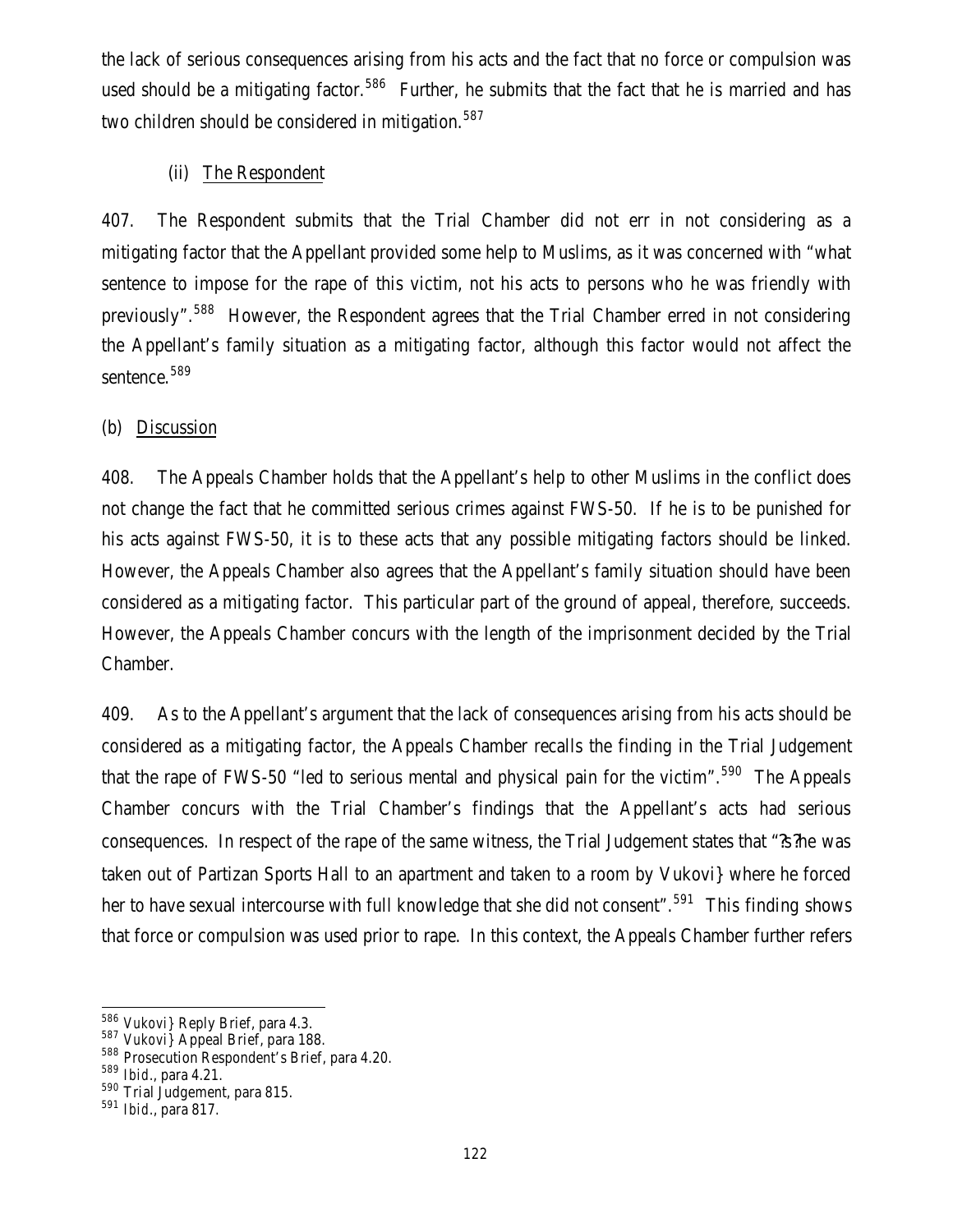back to its finding that the coercive circumstances of this case made consent to the sexual acts by the Appellants impossible.<sup>592</sup> This argument is, therefore, without merit and is rejected.

### 5. Credit for Time Served

#### (a) Submissions of the Parties

### (i) The Appellant (Vukovi})

410. The Appellant submits that the Trial Judgement is not clear in this respect and that it would be erroneous not to take his period of detention since 23 December 1999 into account when imposing the sentence.<sup>593</sup>

### (ii) The Respondent

411. The Respondent notes that, although the last paragraph of the Trial Judgement contains no order with regard to credit for time served, the Trial Chamber did state orally on 22 February 2001 that the time spent in custody by each of the three convicted persons be credited.<sup>594</sup>

#### (b) Discussion

412. The Appeals Chamber refers to its reasoning in paragraph 365, above. This ground of appeal is dismissed, provided that the last paragraph of the Trial Judgement be read together with the oral statement of the Trial Chamber of 22 February 2001. In effect, the Appellant will receive credit for his time served in detention as calculated from the moment of his being taken into custody of the Tribunal.

### 6. Conclusion

413. For the foregoing reasons, the Appeals Chamber dismisses the appeal of the Appellant Vukovi}, except the submission that his family concerns should be considered as a mitigating factor. However, in the circumstances of this case, which involves a serious offence, this factor does not change the scale of the sentence imposed in the Trial Judgement.

 $\overline{a}$ 

<sup>592</sup> See *supra,* para 133.

<sup>593</sup> *Vukovi}* Appeal Brief, para 190.

<sup>&</sup>lt;sup>594</sup> Trial Transcript, T 6568, 6572 and 6574.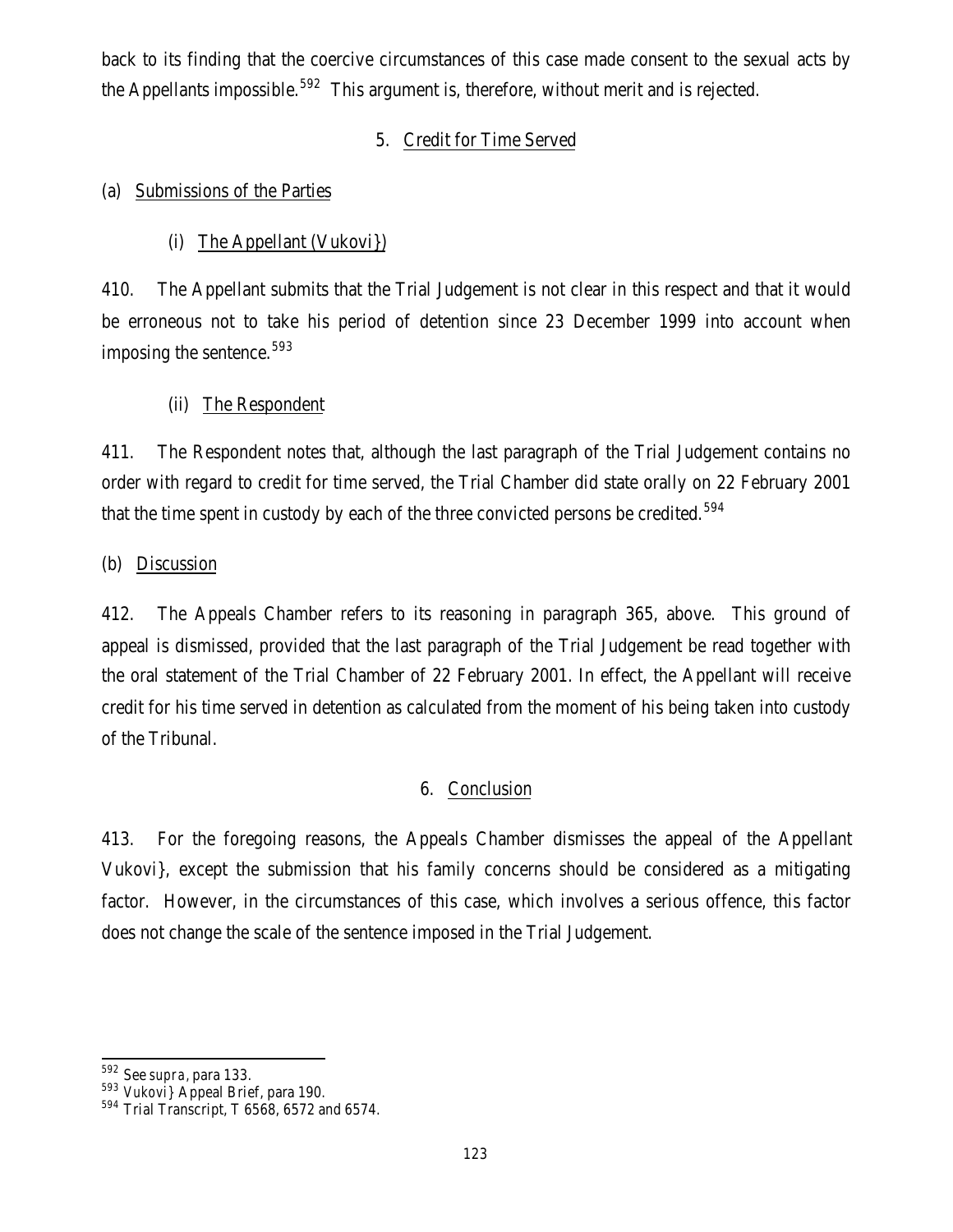#### **D. Conclusion**

414. For the foregoing reasons, the Appeals Chamber dismisses the appeals of the Appellants Kunarac, Kova~ and Vukovi}. For the reasons previously stated, the Appeals Chamber confirms the sentences imposed on the Appellants by the Trial Chamber with appropriate credit for time served.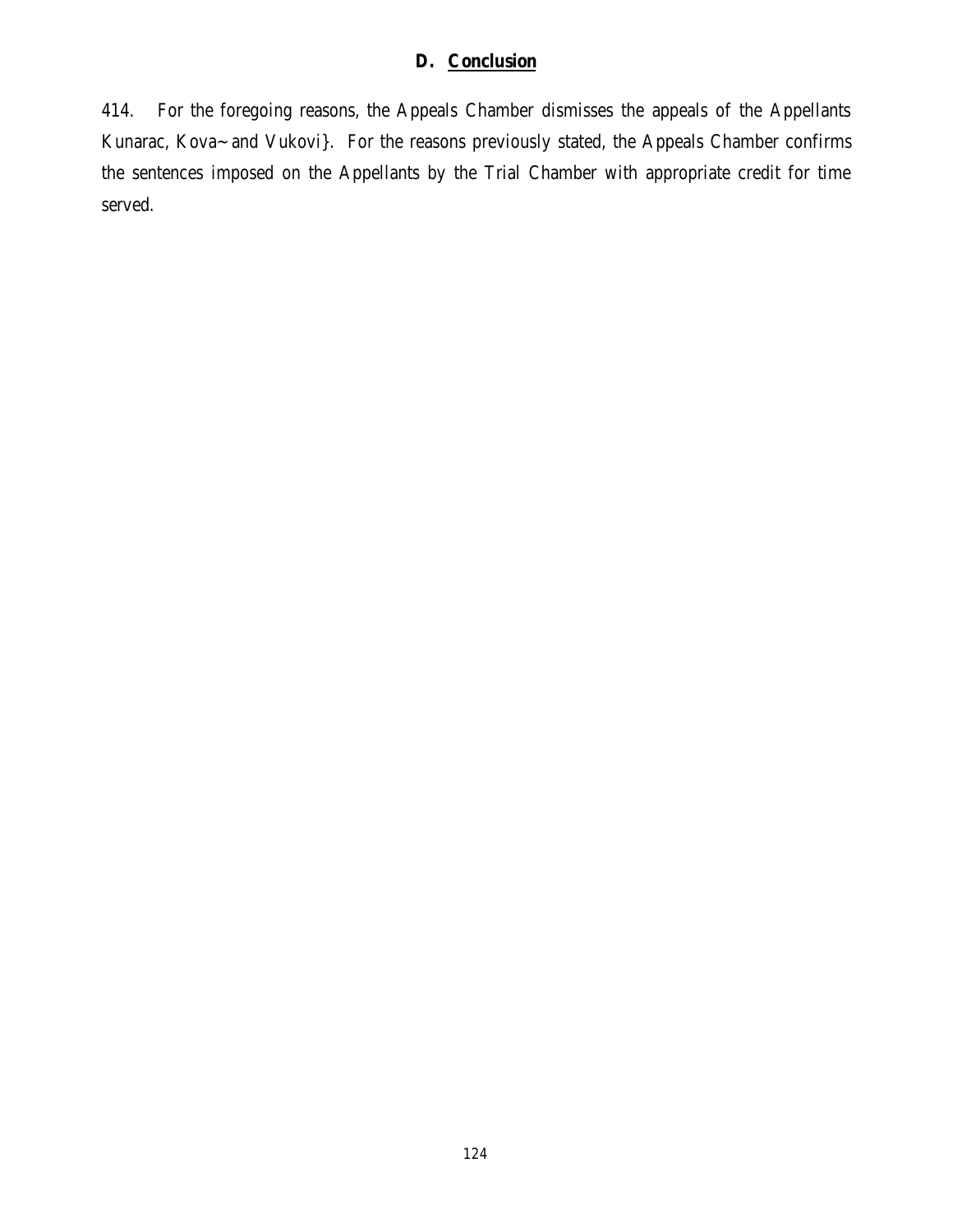# **XII. DISPOSITION**

**For the foregoing reasons:**

### **A. The Appeals of Dragoljub Kunarac against Convictions and Sentence**

1. Convictions

The Appeals Chamber:

DISMISSES the appeal brought by Dragoljub Kunarac against his convictions.

Accordingly, the Appeals Chamber AFFIRMS the convictions entered by the Trial Chamber for Dragoljub Kunarac on Counts 1-4, 9-12 and 18-20 of Indictment IT-96-23.

## 2. Sentence

The Appeals Chamber:

DISMISSES the appeal brought by Dragoljub Kunarac against his sentence;

CORRECTS the formal disposition of the Trial Judgement to reflect the Oral Statement made by the Trial Chamber that credit should be given for time served and, accordingly, Dragoljub Kunarac is entitled to credit for the time he has spent in custody since his surrender on 4 March 1998;

AND

CONSIDERING the number and severity of the offences committed, FINDS that the sentence imposed by the Trial Chamber is appropriate.

Accordingly, the Appeals Chamber AFFIRMS the sentence of 28 years' imprisonment as imposed by the Trial Chamber.

## **B. The Appeals of Radomir Kova~ against Convictions and Sentence**

## 1. Convictions

The Appeals Chamber: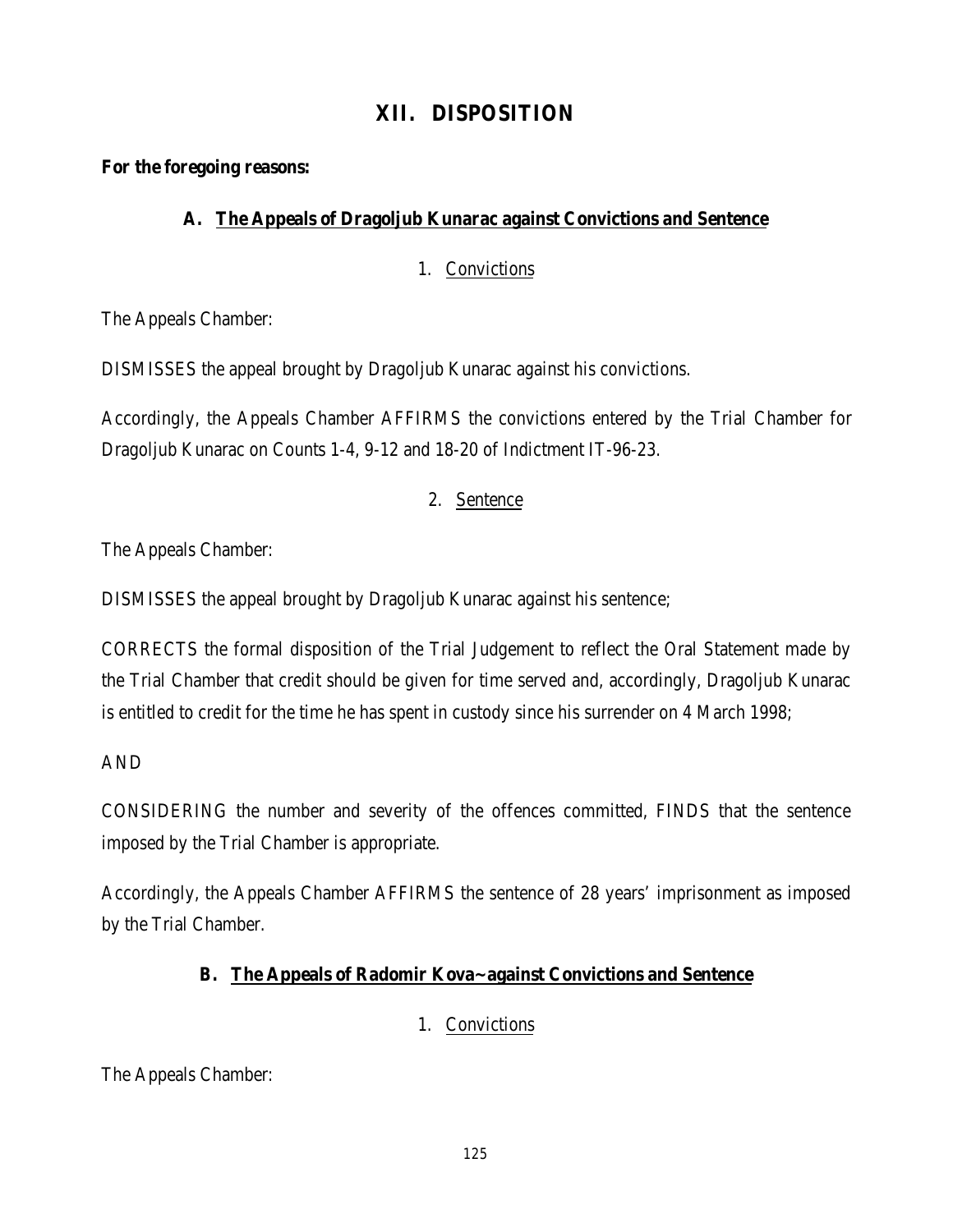DISMISSES the appeal brought by Radomir Kova~ against his convictions.

Accordingly, the Appeals Chamber AFFIRMS the convictions entered by the Trial Chamber for Radomir Kova~ on Counts 22-25 of Indictment IT-96-23.

#### 2. Sentence

The Appeals Chamber:

DISMISSES the appeal brought by Radomir Kova~ against his sentence;

CORRECTS the formal disposition of the Trial Judgement to reflect the Oral Statement made by the Trial Chamber that credit should be given for time served and, accordingly, Radomir Kova~ is entitled to credit for the time he has spent in custody since his arrest on 2 August 1999;

#### AND

CONSIDERING the number and severity of the offences committed, FINDS that the sentence imposed by the Trial Chamber is appropriate.

Accordingly, the Appeals Chamber AFFIRMS the sentence of 20 years' imprisonment as imposed by the Trial Chamber.

### **C. The Appeals of Zoran Vukovi} against Convictions and Sentence**

### 1. Convictions

The Appeals Chamber:

DISMISSES the appeal brought by Zoran Vukovi} against his convictions.

Accordingly, the Appeals Chamber AFFIRMS the convictions entered by the Trial Chamber for Zoran Vukovi} on Counts 33-36 of Indictment IT-96-23/1.

#### 2. Sentence

The Appeals Chamber:

DISMISSES the appeal brought by Zoran Vukovi} against his sentence;

CORRECTS the formal disposition of the Trial Judgement to reflect the Oral Statement made by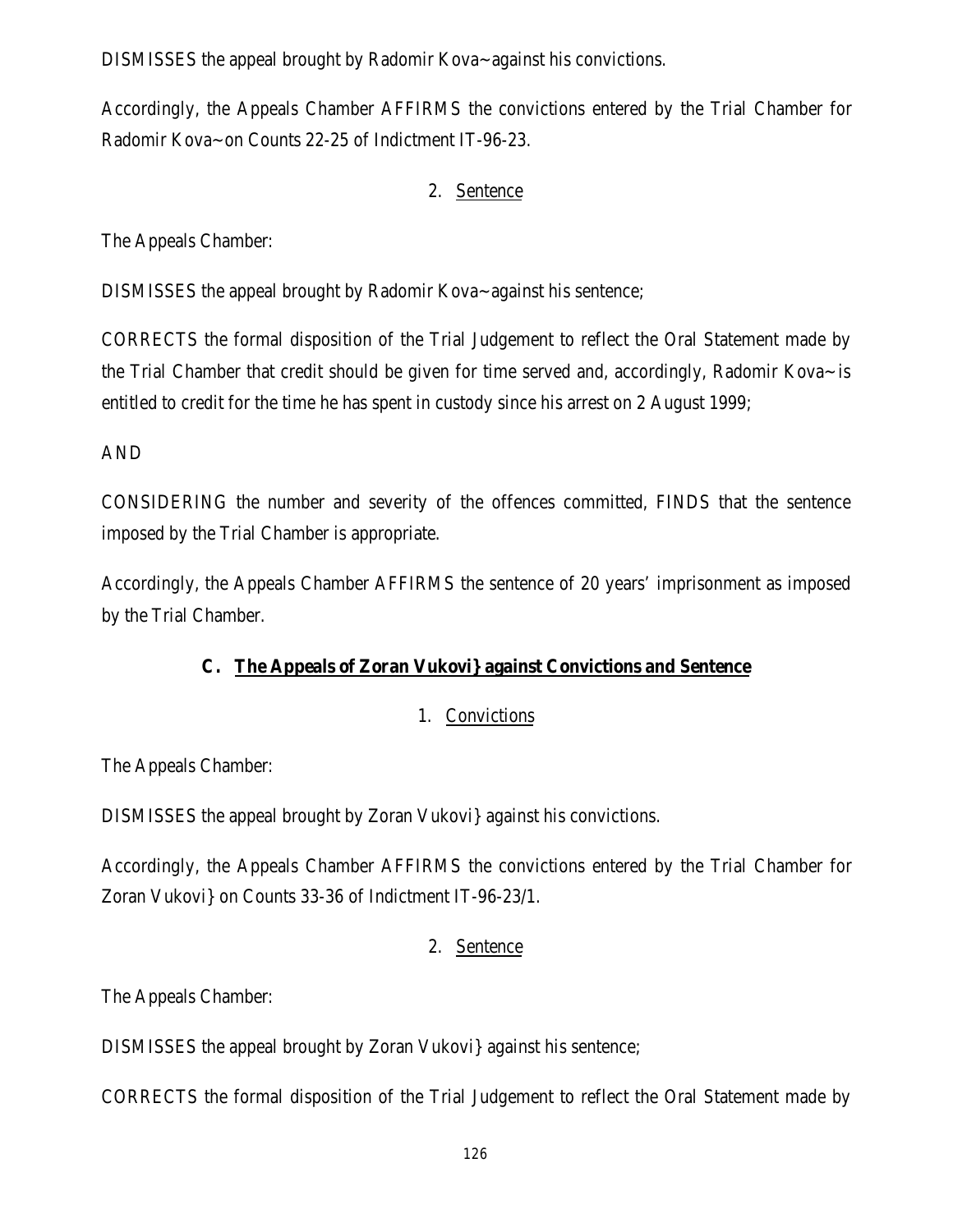the Trial Chamber that credit should be given for time served and, accordingly, Zoran Vukovi} is entitled to credit for the time he has spent in custody since his arrest on 23 December 1999;

AND

CONSIDERING the number and severity of the offences committed, FINDS that the sentence imposed by the Trial Chamber is appropriate.

Accordingly, the Appeals Chamber AFFIRMS the sentence of 12 years' imprisonment as imposed by the Trial Chamber.

### **D. Enforcement of Sentences**

In accordance with Rules 103(C) and 107 of the Rules, the Appeals Chamber orders that Dragoljub Kunarac, Radomir Kova~ and Zoran Vukovi} are to remain in the custody of the International Tribunal pending the finalisation of arrangements for their transfers to the State or States where their respective sentences will be served.

Done in both English and French, the French text being authoritative.

 *(signed) (signed) (signed)*

Presiding

\_\_\_\_\_\_\_\_\_\_\_\_\_\_\_ \_\_\_\_\_\_\_\_\_\_\_\_\_\_\_\_\_\_\_\_\_\_ \_\_\_\_\_\_\_\_\_\_\_\_\_\_\_\_\_\_\_\_ Claude Jorda Mohamed Shahabuddeen Wolfgang Schomburg

 *(signed) (signed)*

\_\_\_\_\_\_\_\_\_\_\_\_\_\_\_ \_\_\_\_\_\_\_\_\_\_\_\_\_\_\_\_ Mehmet Güney Theodor Meron

Dated this 12th day of June 2002 At The Hague The Netherlands

**?Seal of the Tribunalg**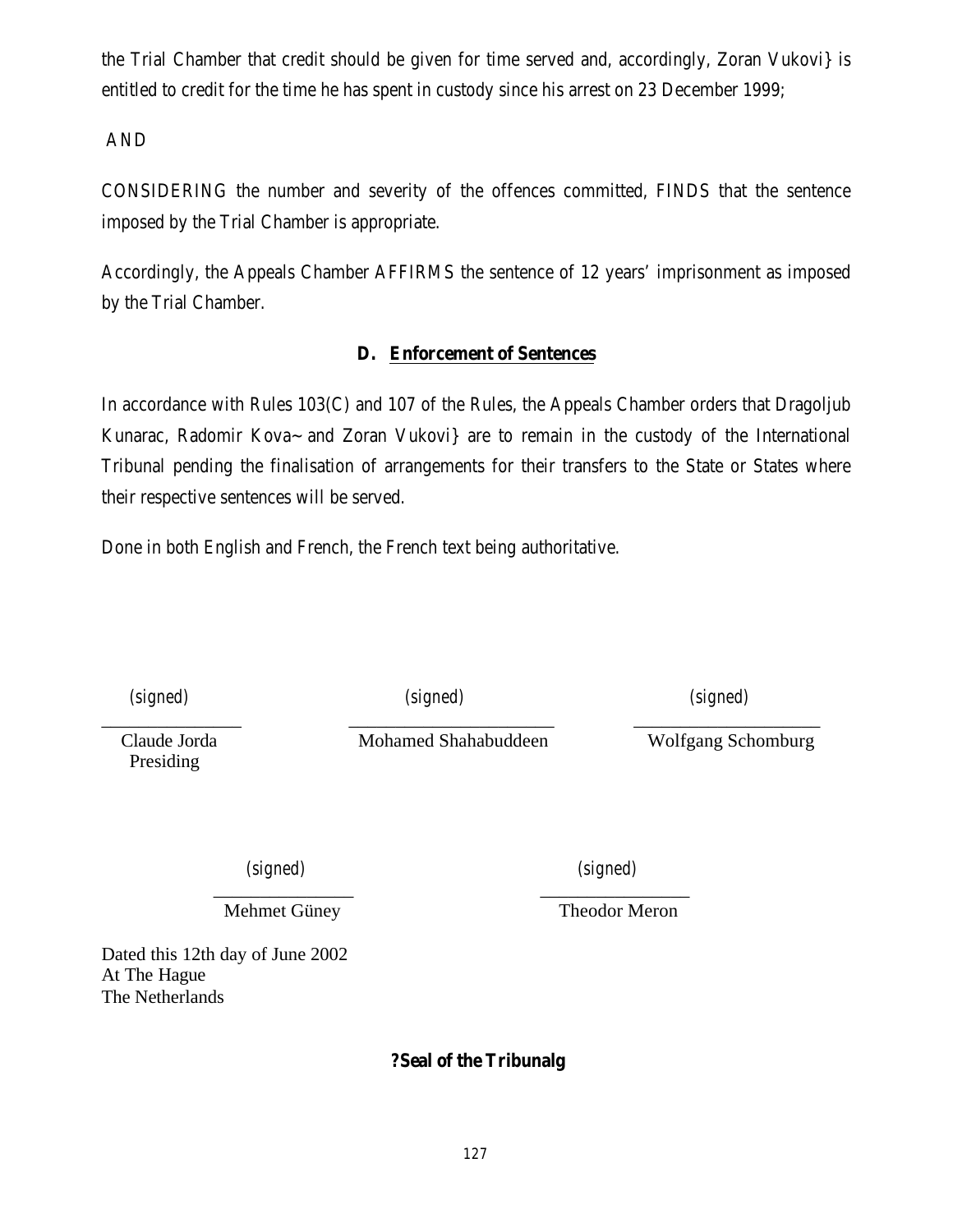## **ANNEX A: PROCEDURAL BACKGROUND**

#### **A. The Appeals**

415. The Trial Judgement was delivered on 22 February 2001. Notices of appeal were filed by the Appellants Kova<sup> $595$ </sup> and Vukovi}<sup>596</sup> on 6 March 2001, and by the Appellant Kunarac<sup>597</sup> on 7 March 2001.

416. On 18 May 2001, the Appellants filed a joint application for an extension of the time limit for filing their Appellants' Briefs under Rule 111 of the Rules,<sup>598</sup> on the basis that they had not yet received the Trial Judgement in the B/C/S language. The Prosecutor responded to this application.<sup>599</sup> The Appeals Chamber ordered that the Appellants' Briefs be filed within thirty days of the filing of the B/C/S translation of the Trial Judgement.<sup>600</sup>

417. On 28 May 2001, counsel for the Appellant Vukovi} filed a notice of the impossibility of performing his duties as counsel, due to the expiry and non-extension of his Dutch visa.<sup>601</sup>

418. On 25 June 2001, the Appellants filed a joint application for authorisation to exceed page limits of their Appellants' Briefs.<sup>602</sup> The Prosecutor filed a response to this application on 5 July 2001.<sup>603</sup> The Appeals Chamber denied the request on 10 July 2001.<sup>604</sup>

419. The Appellant Vukovi} filed his confidential Appeal Brief on 12 July 2001.<sup>605</sup> The Appeal Briefs of the Appellants Kunarac<sup>606</sup> and Kova $\sim$ <sup>607</sup> were filed on 16 July 2001.

420. On 10 August 2001, the Prosecutor filed a request: (i) for an extension of time to file its Respondent's Briefs under Rule 112 of the Rules; and (ii) to exceed the page limit for these

 $\overline{a}$  $^{595}$  Notice of Appeal Against Judgment of 22 February 2001, 6 March 2001.

<sup>596</sup> Notice of Appeal Against Judgment of 22 February 2001, 6 March 2001.

<sup>&</sup>lt;sup>597</sup> Notice of Appeal Against Judgment of 22 February 2001, 7 March 2001.

<sup>598</sup> Extension of Time Limit for Appelant's (*sic*) Brief, 18 May 2001.

<sup>599</sup> Prosecution Response to Request for Extension of Time Limit for Appellant's Brief, 22 May 2001.

<sup>600</sup> Décision relative à la requête aux fins de prorogation de délai, 25 May 2001.

<sup>601</sup> Impossibility of Performing the Duties as Defense (*sic*) Counsel for Accused Zoran Vukovi} (*sic*), 28 May 2001.

<sup>602</sup> Joint Request for the Authorisation to Exced (*sic*) tha (*sic*) Page Limits for the Appellant's Brief, 25 June 2001.

<sup>603</sup> Prosecution Response to "Joint Request for the Authorisation to Exceed the Page Limits for the Appellant's Brief", 5 July 2001.

<sup>604</sup> Decision on Joint Request for Authorisation to Exceed Prescribed Page Limits, 10 July 2001.

<sup>605</sup> Appelant's (*sic*) Brief for the Acused (*sic*) Zoran Vukovic (*sic*) Against Judgment of 22. February 2001, 12 July 2001 (conf).

<sup>606</sup> Appelant's (*sic*) Brief for the Acused (*sic*) Dragoljub Kunarac Against Judgment of 22. February 2001, 16 July 2001.

<sup>607</sup> Appelant's (*sic*) Brief for the Acused (*sic*) Radomir Kova~ Against Judgment of 22. February 2001, 16 July 2001.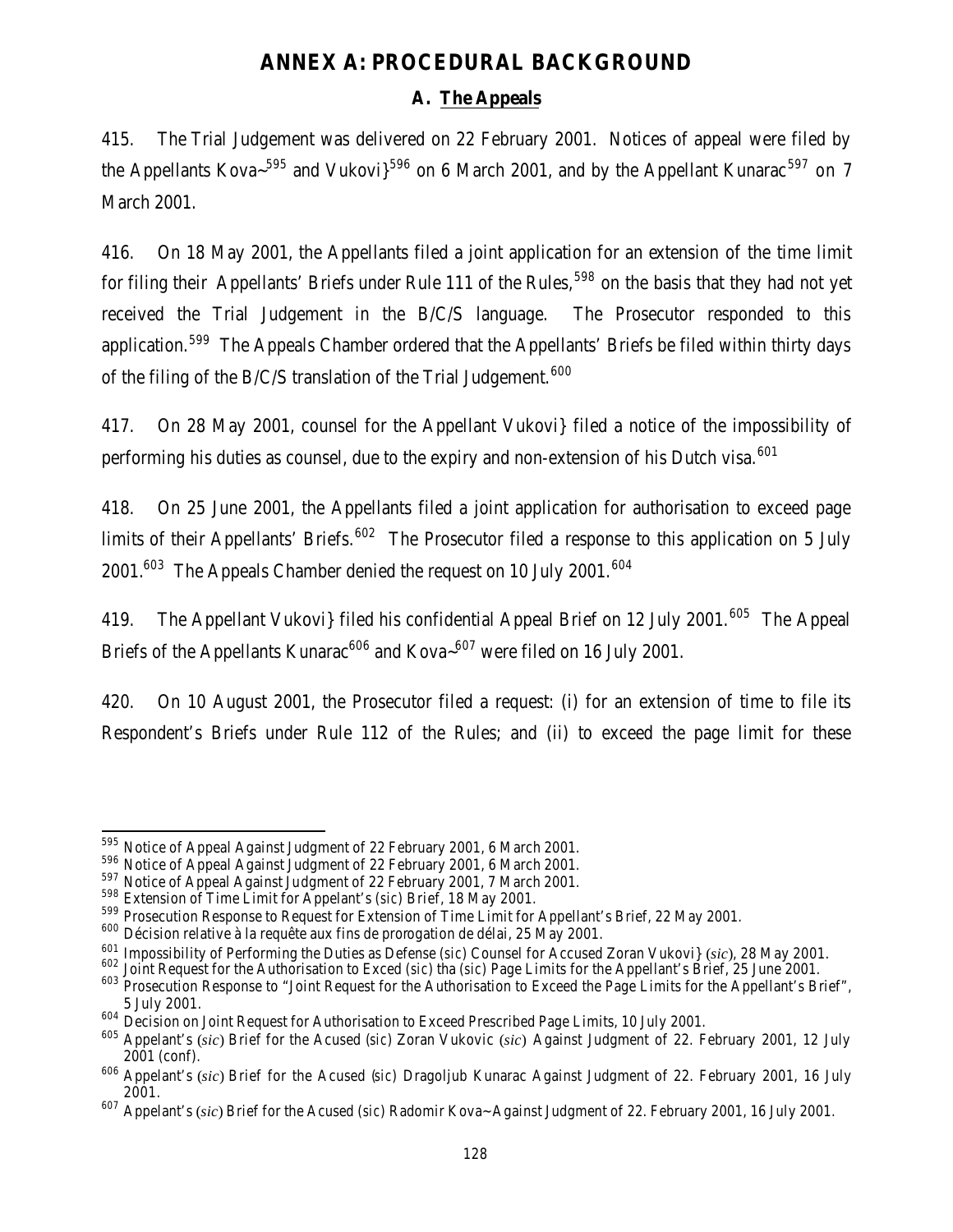Briefs.<sup>608</sup> The Respondent's Briefs were filed within the time limit. The Prosecutor's Respondent's Brief to the Appellant Vukovi}'s Appeal Brief was filed on 13 August 2001,<sup>609</sup> and its Consolidated Respondent's Brief and book of authorities relating to the Appellants Kunarac and Kova~ were filed on 15 August 2001.<sup>610</sup> However, the Consolidated Respondent's Brief did exceed the page limit. The Appeals Chamber decided that it would deem and accept that Brief as having been validly filed with the authorisation of the Appeals Chamber.<sup>611</sup> On 26 September 2001, the Prosecutor filed a confidential request for clarification of that decision.<sup>612</sup> The Appeals Chamber ordered that: (i) the Prosecutor's Consolidated Respondent's Brief be deemed and accepted as having been validly filed on 15 August 2001 in respect of all three Appellants with the authorisation of the Appeals Chamber; and (ii) the Appellant Vukovi} be given leave to file his Brief in Reply within 15 days of the filing of the order.  $613$ 

421. On 20 August 2001, the Appellants Kunarac and Kova~ filed a request for an extension of time to file their reply to the Prosecution Consolidated Respondent's Brief.<sup>614</sup> The Prosecutor responded to this request.<sup>615</sup> The Appeals Chamber granted the request and ordered that the Briefs in Reply be filed on or before 4 September 2001.

422. The Appellants' Briefs in Reply were filed on the following dates: 28 August 2001 by Vukovi $3^{616}$  4 September 2001 by Kunarac and Kova $\sim$ .<sup>617</sup> The Brief of the Appellants Kunarac and Kova- exceeded the page limit, but was authorised retrospectively by the Pre-Appeal Judge.<sup>618</sup>

423. On 19 September 2001, the Appellant Kunarac filed a request for provisional release under Rule  $65(1)$  of the Rules in order that he might undergo medical treatment in Belgrade.<sup>619</sup> The

 $\overline{1}$ <sup>608</sup> Prosecution Request for Extension of Time, Notice of Filing Respondent Briefs Over 100 Pages and, If Necessary Motion to Exceed Page Limit of Prosecution's Response Briefs, 10 August 2001.

<sup>609</sup> Prosecution's Respondent's Brief in Relation to "Appellant's Brief for the Accused Zoran Vukovi} against Judgement of 22 February 2001", 13 August 2001 (conf).

<sup>610</sup> Prosecution's Consolidated Respondent's Brief, 15 August 2001 (conf) and Book of Authorities to Prosecution's Consolidated Respondent's Brief, 15 August 2001 (conf).

<sup>611</sup> Decision on Prosecution Request for Extension of Time, Notice of Filing Respondent Briefs Over 100 Pages and, if Necessary Motion to Exceed Page Limit of Prosecution's Response Briefs, 3 September 2001.

<sup>612</sup> Prosecution's Request for Clarification, 26 September 2001.

<sup>&</sup>lt;sup>613</sup> Decision on Prosecution's Request for Clarification, 11 October 2001.

<sup>614</sup> The Defense's Request for the Extention (*sic*) of Time Limit, 20 August 2001.

<sup>&</sup>lt;sup>615</sup> Prosecution's Response to the Joint Motion of the Appellants Radomir Kova~ and Dragoljub Kunarac Entitled "The Defense's Request for the Extension of Time Limit" Filed on 20 August 2001, 23 August 2001.

<sup>616</sup> Appellant's Brief in Reply on Prosecutor's Respondent's Brief, 28 August 2001.

<sup>&</sup>lt;sup>617</sup> Appellants' Reply on Prosecution's Consolidated Respondent's Brief, 4 September 2001 (conf).

<sup>618</sup> Order on Page Limits, 7 September 2001.

<sup>619</sup> The Defense's Request for the Provisional Release of the Accused Dragoljub Kunarac, 19 September 2001.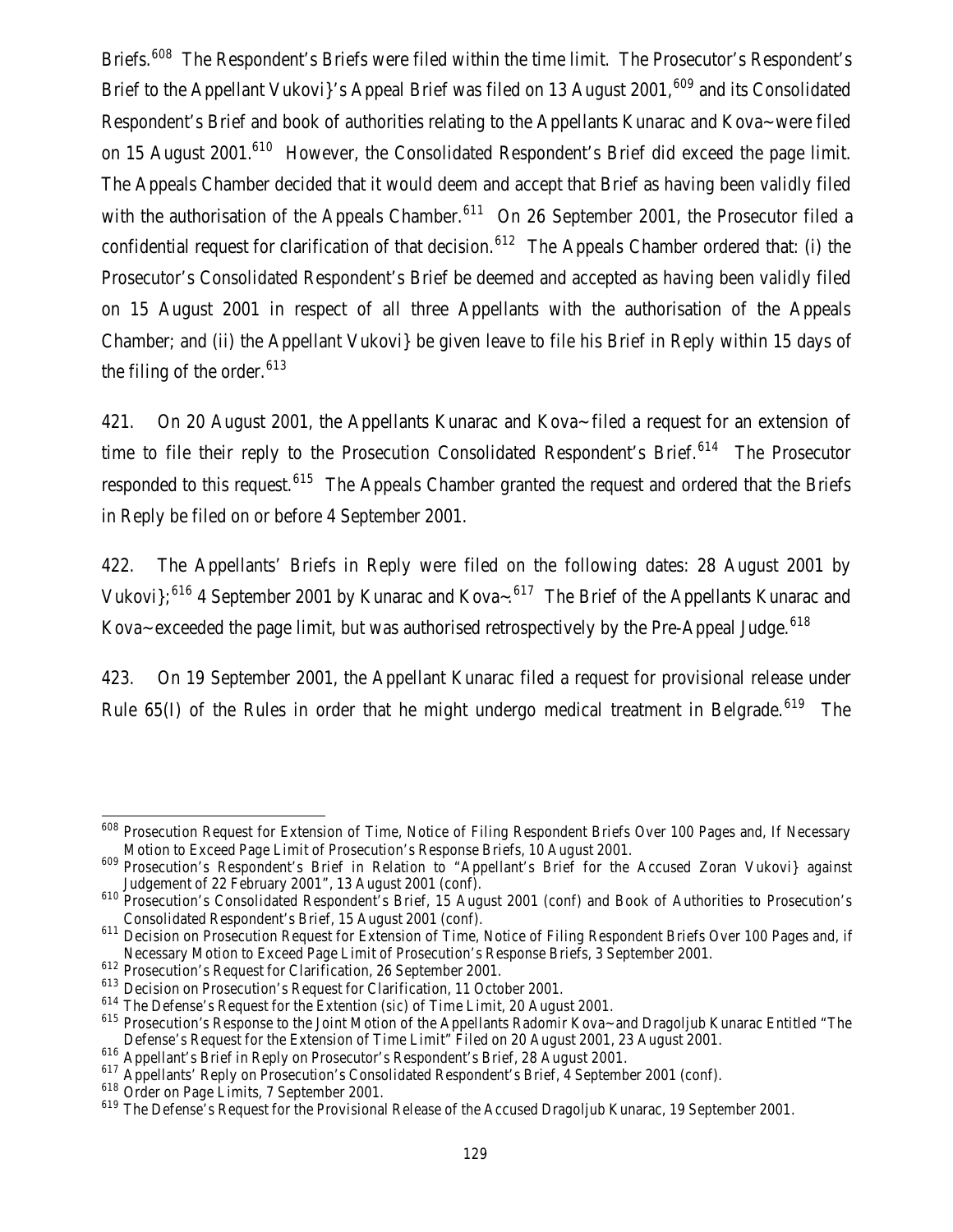Prosecutor filed a confidential response to the request on 25 September 2001.<sup>620</sup> The Appeals Chamber rejected the request on 16 October 2001.<sup>621</sup>

424. On 20 September 2001, counsel for the Appellant Vukovi} informed the Appeals Chamber that the Registry had denied him access to meet with his client.<sup>622</sup>

425. On 2 October 2001, the appointed Pre-Appeal Judge issued an order requiring the parties to file redacted public versions of the Appellant Vukovic's Appeal Brief, the Prosecution Respondent's Brief, and the Prosecution Consolidated Respondent's Brief.<sup>623</sup> Public versions of the latter two documents were filed on 9 October 2001. On 11 October 2001, the Appellant Vukovi} informed the Appeals Chamber that his Appeal Brief filed on 12 July 2001 was never marked as confidential and should be considered to be the public version.<sup>624</sup> On 18 October 2001, the Registry lifted the confidentiality of that document.<sup>625</sup> The Appellants Kunarac and Kova- filed a like document on 22 October 2001 informing the Appeals Chamber that their Appeal Briefs of 16 July 2001 ought also to be considered to be the public versions.  $626$ 

426. On 29 October 2001, the Appeals Chamber made a scheduling order to the effect that presentation of Appeal Briefs would begin on 4 December 2001.<sup>627</sup>

427. On 6 November 2001, the Appellant Vukovi} filed a motion for presentation of additional evidence in accordance with Rule 115 of the Rules, <sup>628</sup> seeking the admission of an excerpt from the Registry of Births of Bosnia and Herzegovina by which to prove the age of his daughter, Marijana

 $\overline{\phantom{a}}$ <sup>620</sup> Prosecution's Response to the Motion Entitled "The Defense's Request for the Provisional Release of the Accused Dragoljub Kunarac" Filed on 19 September 2001, 25 September 2001.

<sup>&</sup>lt;sup>621</sup> Ordonnance de la Chambre d'Appel relative à la requette de Dragoljub Kunarac aux fins de mise en liberté provisoire, 16 October 2001.

<sup>622</sup> Information of (*sic*) Preventing Defense (*sic*) Counsel for Accused Zoran Vukovi} (*sic*) to (*sic*) Visit His Client, 20 September 2001.

<sup>623</sup> Order for Filing Public Versions, 2 October 2001.

<sup>624</sup> Information Regarding the Order for Filing Public Versions of the Appealant's (*sic*) Brief of the Accused Zoran Vukovi} (*sic*), 11 October 2001.

<sup>625</sup> Document entitled "Internal Memorandum", 18 October 2001.

<sup>626</sup> Information Regarding the Order for Filing Public Versions of the Appelants' (*sic*) Briefs of the Accused Dragoljub Kunarac and Radomir Kova~ (*sic*), 20 October 2001.

<sup>627</sup> Ordonnance portant calendrier, 29 October 2001.

<sup>628</sup> Motion of the Defence of the Accused Zoran Vukovi} (*sic*) for Presentation of Additional Evidence, 6 November 2001.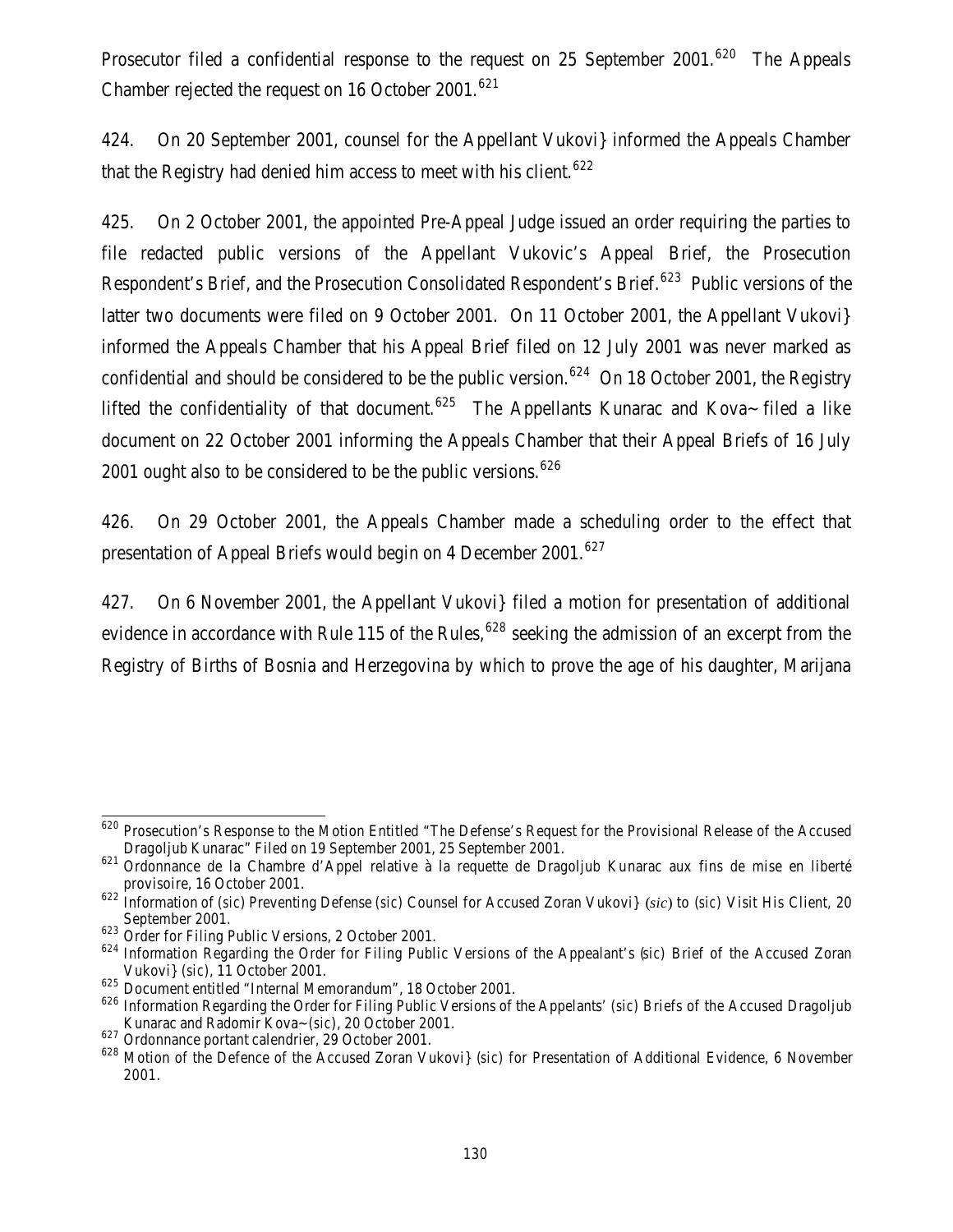Vukovi}. The Prosecutor filed a response to this request on 16 November 2001.<sup>629</sup> The Appeals Chamber rejected the motion on 30 November 2001.<sup>630</sup>

428. On 6 November 2001, the three Appellants filed a joint statement regarding the schedule of presentation of their Appeal Briefs.<sup>631</sup> The Prosecutor filed its response to that statement on 9 November 2001.<sup>632</sup> On 26 November 2001, the three Appellants filed a joint statement about the division of total time for the presentation of their submissions.<sup>633</sup>

429. On 19 December 2001, the Appellant Kova~ filed a statement informing the Appeals Chamber of the exact references to a case upon which he relied in oral explanations.  $634$ 

#### **B. Assignment of Judges**

430. On 21 May 2001, by an order of the President of the International Tribunal, the following Judges were assigned to sit on the appeal: Judge Jorda, President, Judge Vohrah, Judge Shahabuddeen, Judge Nieto-Navia and Judge Liu.<sup>635</sup>

431. On 8 June 2001, Judge Shahabuddeen was appointed as Pre-Appeal Judge to deal with all motions of a procedural nature. $636$  On the occasion of departures of Judges and the new composition of Chambers, the President of the International Tribunal reconstituted the Appeals Chamber for the instant appeal on 23 November 2001, assigning Judge Jorda, President, Judge Shahabuddeen, Judge Schomburg, Judge Güney and Judge Meron to sit on the appeal.<sup>637</sup>

#### **C. Status Conferences**

432. Status conferences were held in accordance with Rule 65*bis* of the Rules on 25 June 2001<sup>638</sup> and 16 October 2001.<sup>639</sup>

<sup>637</sup> Ordonnance du Président relative à la composition de la Chambre d'Appel pour une affaire, 23 November 2001.

 $\overline{1}$ <sup>629</sup> Prosecution's Response to "Motion of the Defence of the Accused Zoran Vukovi} for Presentation of Additional Evidence", 16 November 2001.

<sup>630</sup> Decision on the Motion of the Defence of the Accused Zoran Vukovi} for Presentation of Additional Evidence, 30 November 2001.

<sup>631</sup> Joint Statement of the Defence Regarding the Schedule of Presentation of the Appellant's Briefs, 6 November 2001.

<sup>&</sup>lt;sup>632</sup> Prosecution's Statement Regarding the Appellant's Schedule of Presentation, 9 November 2001.

<sup>&</sup>lt;sup>633</sup> Joint Statement of the Defence about Division of Total Time for Presentation of Appellants' Submissions, 26 November 2001.

<sup>634</sup> Statement of the Defence of the Accused Radomir Kovac (*sic*), 18 December 2001.

<sup>635</sup> Ordonnance du Président portant affectation de Juges à la Chambre d'Appel, 21 May 2001.

<sup>&</sup>lt;sup>636</sup> Ordonnance portant nomination d'un Juge de la mise en état en appel, 8 June 2001.

<sup>638</sup> Scheduling Order, 11 June 2001.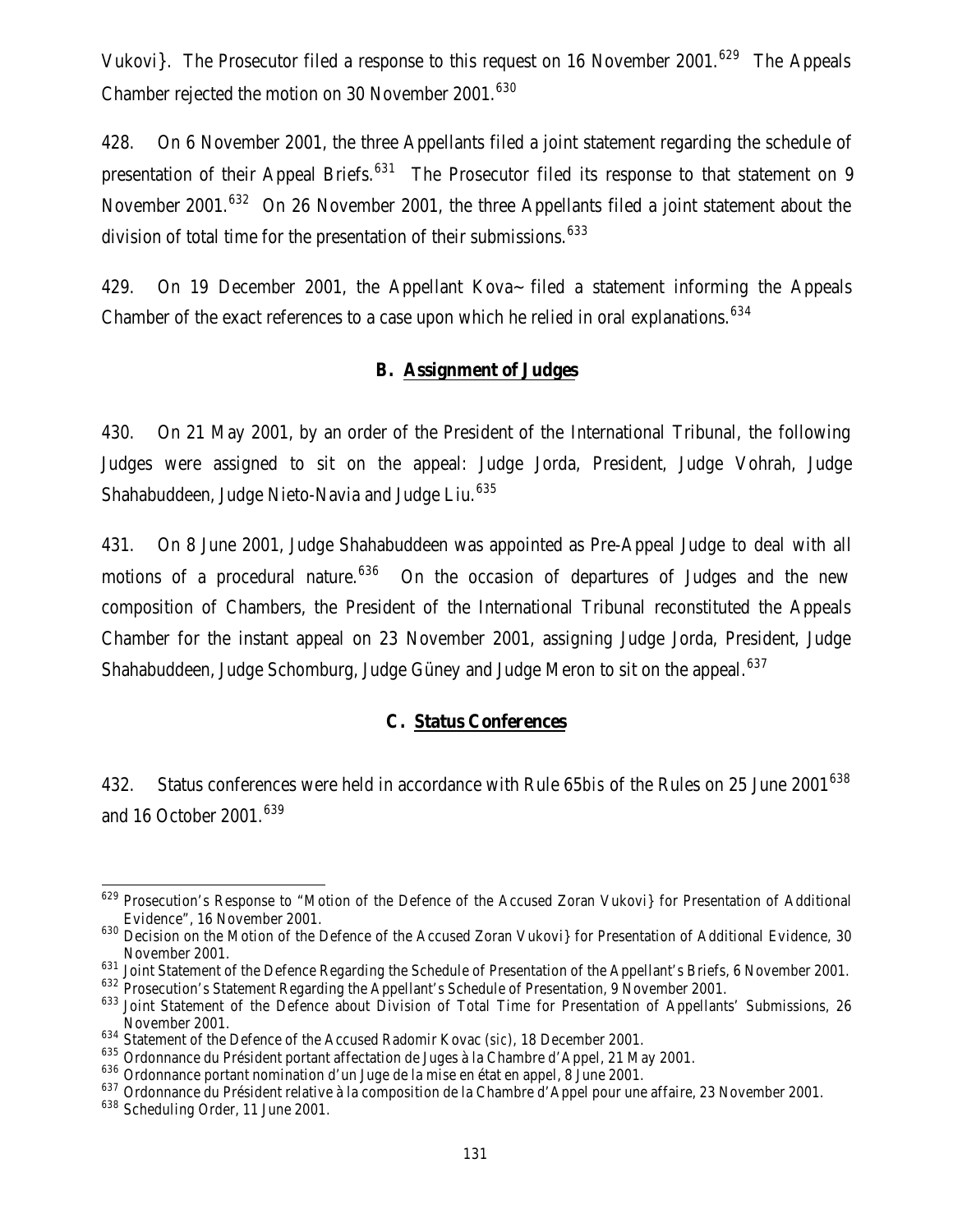#### **D. Appeal Hearing**

433. On 16 November 2001, the Pre-Appeal Judge issued a scheduling order for the Appeal Hearing, <sup>640</sup> which was held over three days, from 4 to 6 December 2001.

 $\overline{1}$ 

<sup>&</sup>lt;sup>639</sup> Scheduling Order, 26 September 2001.

<sup>&</sup>lt;sup>640</sup> Scheduling Order for the Hearing on Appeal, 16 November 2001.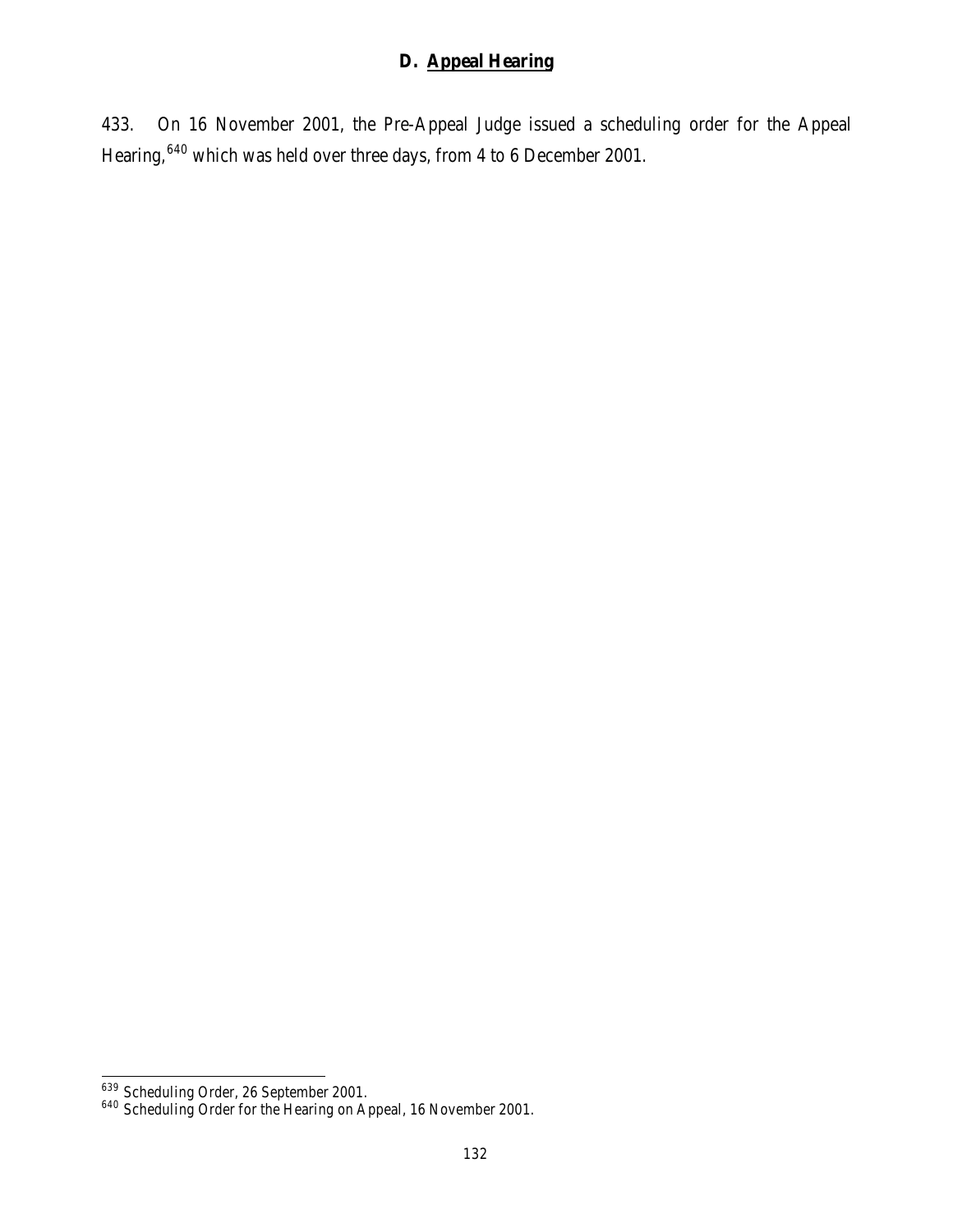# **ANNEX B: GLOSSARY**

| 1926 Slavery Convention                  | Slavery Convention, adopted on 25 September 1926, in<br>force as of 9 March 1927                                                                                                                                                                                                                                                           |
|------------------------------------------|--------------------------------------------------------------------------------------------------------------------------------------------------------------------------------------------------------------------------------------------------------------------------------------------------------------------------------------------|
| 1977 Penal Code                          | Code of the Socialist Federal Republic of Yugoslavia<br>(SFRY), adopted by the SFRY Assembly at the session of<br>the Federal Council held on 28 September 1976, amended<br>in 1977 (unofficial translation on file with the Tribunal<br>library)                                                                                          |
| ABiH                                     | Muslim Army of Bosnia-Herzegovina                                                                                                                                                                                                                                                                                                          |
| Akayesu Appeal Judgement                 | Prosecutor v Jean-Paul Akayesu, Case No. ICTR-96-4-A,<br>Judgement, 1 June 2001                                                                                                                                                                                                                                                            |
| Akayesu Trial Judgement                  | Prosecutor v Jean-Paul Akayesu, Case No. ICTR-96-4-<br>T, Judgement, 2 September 1998                                                                                                                                                                                                                                                      |
| Aleksovski Appeal Judgement              | Prosecutor v Zlatko Aleksovski, Case No. IT-95-14/1-A,<br>Judgement, 24 March 2000                                                                                                                                                                                                                                                         |
| Aleksovski Trial Judgement               | Prosecutor v Zlatko Aleksovski, Case No. IT-95-14/1-T,<br>Judgement, 25 June 1999                                                                                                                                                                                                                                                          |
| <b>Appeal Hearing</b>                    | Appeal hearing of 4 to 6 December 2001 in Prosecutor v<br>Dragoljub Kunarac et al., Case No. IT-96-23-A & IT-96-<br>$23/1 - A$                                                                                                                                                                                                             |
| <b>Appeal Transcript</b>                 | Transcript of Appeal Hearing of 4 to 6 December 2001.<br>All transcript page numbers referred to in the course of<br>this Judgement are from the unofficial, uncorrected<br>version of the transcript. Minor differences may<br>therefore exist between the pagination therein and that<br>of the final transcript released to the public. |
| Appellants                               | Collective term for Dragoljub Kunarac, Radomir Kovac<br>Zoran Vukovi}, or any combination thereof,<br>and<br>depending upon the context of the discussion.                                                                                                                                                                                 |
| Blaški} Trial Judgement                  | Prosecutor v Tihomir Blaški}, Case No. IT-95-14-T,<br>Judgement, 3 March 2000 (currently under appeal)                                                                                                                                                                                                                                     |
| Br   anin Amended Indictment Decision    | Prosecutor v Radoslav Br   anin & Momir Tali}, Case No.<br>IT-99-36-PT, Decision on Objections by Momir Tali} to<br>the Form of the Amended Indictment, 20 February 2001                                                                                                                                                                   |
| Br   anin Amended Indictment Decision II | Prosecutor v Radoslav Br   anin & Momir Tali}, Case No.<br>IT-99-36-PT, Decision on Form of Further Amended<br>Indictment and Prosecution Application to Amend, 26                                                                                                                                                                         |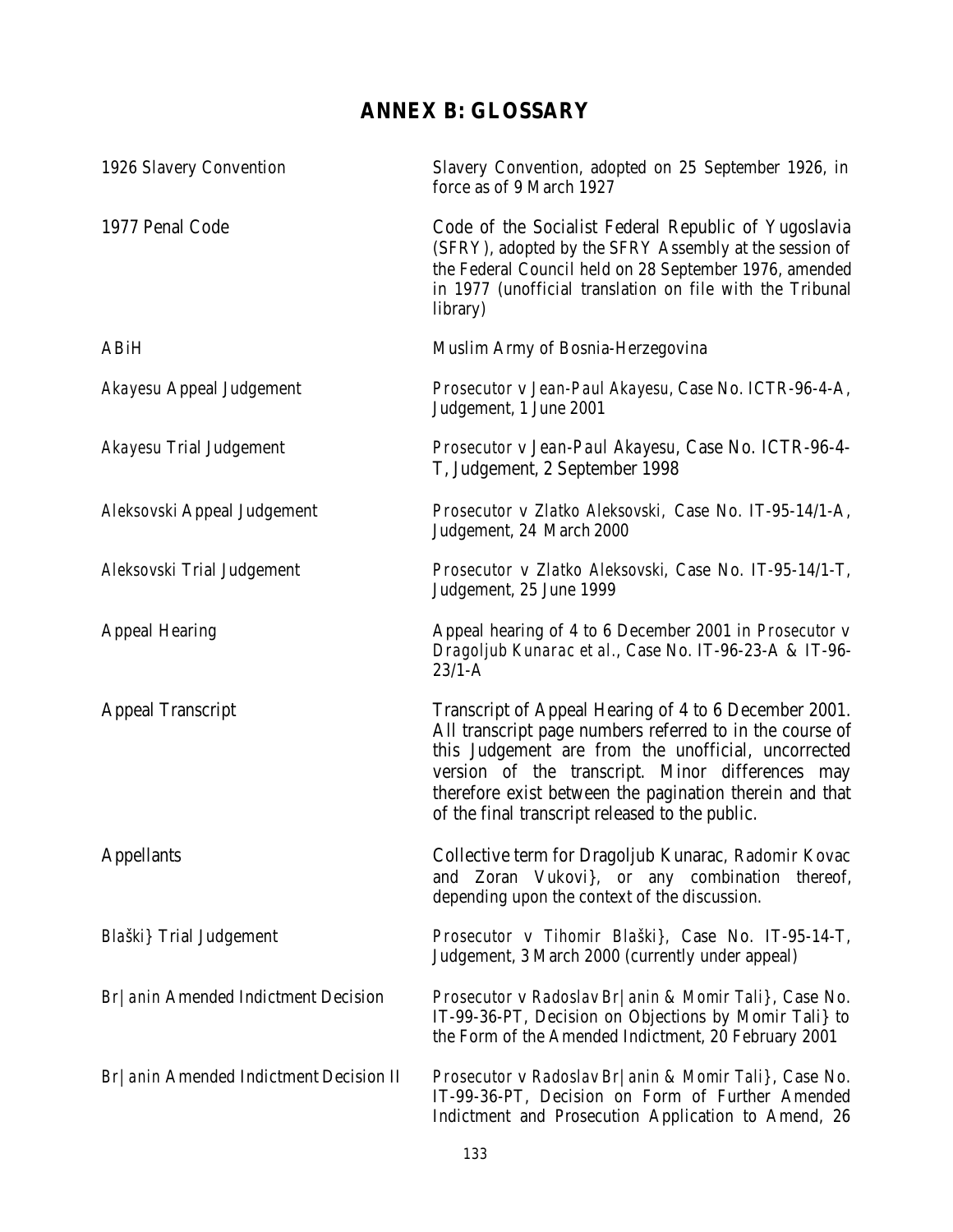June 2001 *Celebici* Appeal Judgement *Prosecutor* v *Zejnil Delali} et al.,* Case No. IT-96-21-A, Judgement, 20 February 2001 *^elebi}i* Trial Judgement *Prosecutor* v *Zejnil Delali} et al*., Case No. IT-96-21-T, Judgement, 16 November 1998 Common article 3 Common article 3 of Geneva Conventions I through IV of 12 August 1949 Defence Final Trial Brief *Prosecutor* v *Dragoljub Kunarac et al.*, Case No. IT-96- 23-T & IT-96-23/1-T, Defence Final Trial Brief, 10 November 2000 *Erdemovi}* Sentencing Judgement *Prosecutor* v *Drazen Erdemovi}*, Case No. IT-96-22-T*bis*, Sentencing Judgement, 5 March 1998 Ex P Prosecutor exhibit Ex D Defence exhibit *Furundžija* Appeal Judgement *Prosecutor* v *Anto Furundžija*, Case No. IT-95-17/1-A, Judgement, 21 July 2000 *Furund`ija* Trial Judgement *Prosecutor* v *Anto Furund`ija*, Case No. IT-95-17/1-T, Judgement, 10 December 1998 FWS Prosecution witness pseudonyms (Foca Witness Statements) Geneva Conventions **The four Geneva Conventions of 12 August 1949:** Convention (I) for the Amelioration of the Condition of the Wounded and Sick in Armed Forces in the Field; Convention (II) for the Amelioration of the Condition of Wounded, Sick and Shipwrecked Members of Armed Forces at Sea; Convention (III) relative to the Treatment of Prisoners of War; and Convention (IV) relative to the Protection of Civilian Persons in Time of War HVO Croatian Defence Council ICTR International Criminal Tribunal for the Prosecution of Persons Responsible for Genocide and Other Serious Violations of International Humanitarian Law Committed in the Territory of Rwanda and Rwandan Citizens Responsible for Genocide and Other Violations Committed in the Territory of Neighbouring States between 1 January 1994 and 31 December 1994 Indictment IT-96-23 Indictment against Dragoljub Kunarac and Radomir Kovac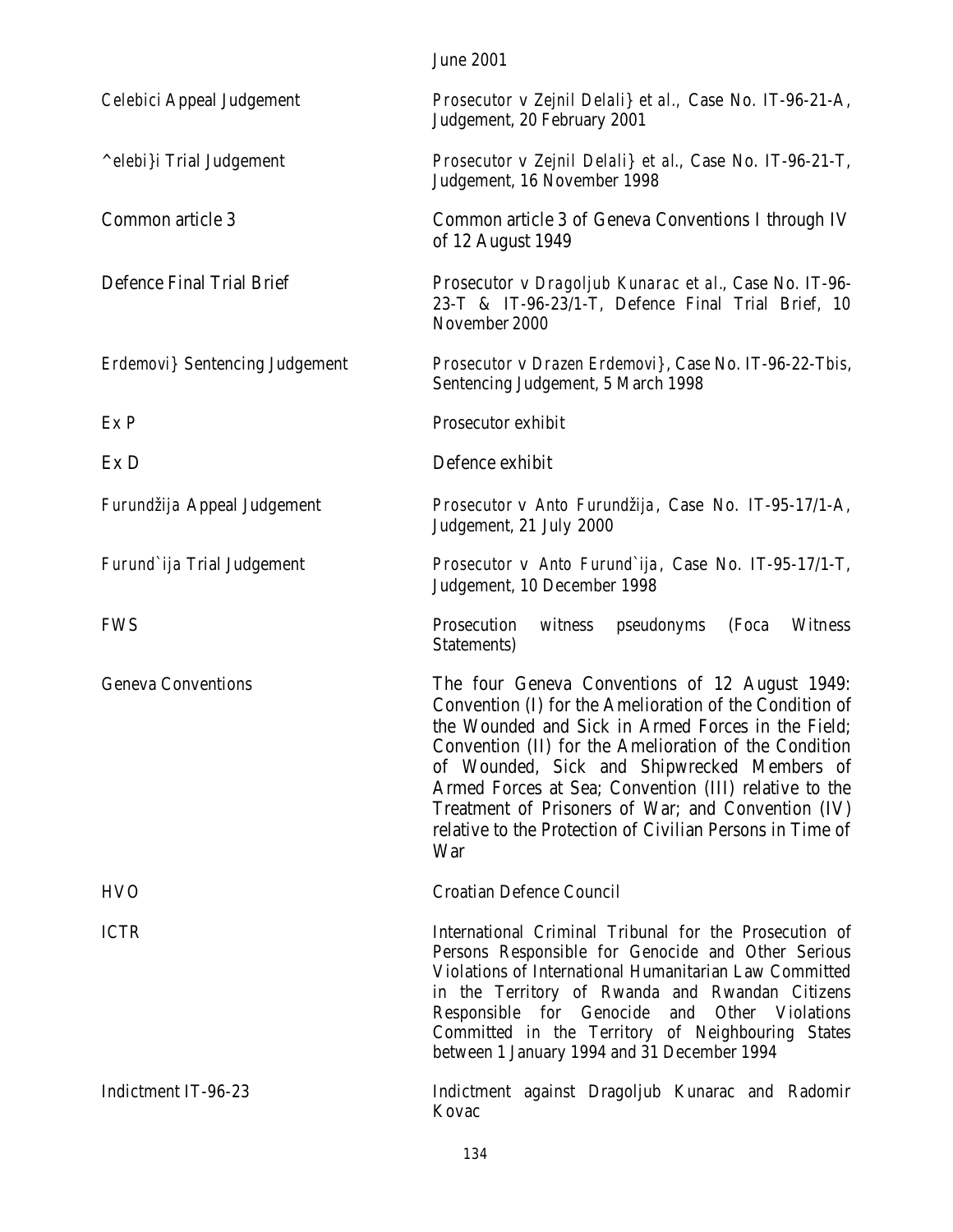| Indictment IT-96-23/1                      | Indictment against Zoran Vukovic                                                                                                                                                                                                  |
|--------------------------------------------|-----------------------------------------------------------------------------------------------------------------------------------------------------------------------------------------------------------------------------------|
| Indictments                                | Indictments IT-96-23 and IT-96-23/1                                                                                                                                                                                               |
| International Tribunal or Tribunal or ICTY | International Tribunal for the Prosecution of Persons<br>Responsible for Serious Violations of International<br>Humanitarian Law Committed in the Territory of the<br>Former Yugoslavia since 1991                                |
| Jelisic Appeal Judgement                   | Prosecutor v Goran Jelisic, Case No. IT-95-10-A,<br>Judgement, 5 July 2001                                                                                                                                                        |
| Kambanda Appeal Judgement                  | Jean Kambanda v Prosecutor, Case No. ICTR-97-23-A,<br>Judgement, 19 October 2000                                                                                                                                                  |
| Kayishema Appeal Judgement                 | Le Procureur cl Clément Kayishema et Obed Ruzindana,<br>Affaire No. ICTR-95-1-A, Motifs de l'ârret, 1er juin 2001<br>(English translation is not yet available)                                                                   |
| Kova~                                      | Radomir Kova~                                                                                                                                                                                                                     |
| Kova~ Appeal Brief                         | Prosecutor v Dragoljub Kunarac et al., Case No. IT-96-<br>23-A & IT-96-23/1-A, Appellant's Brief for the Acused<br>[sic] Radomir Kova~ Against Judgement of 22 February<br>2001, 16 July 2001 (public)                            |
| Krnojelac Amended Indictment Decision      | Prosecutor v Milorad Krnojelac, Case No. IT-97-25-PT,<br>Decision on Preliminary Motion on Form of Amended<br>Indictment, 11 February 2000                                                                                        |
| Krnojelac Indictment Decision              | Prosecutor v Milorad Krnojelac, Case No. IT-97-25-PT,<br>Decision on Defence Preliminary Motion on the Form of<br>the Indictment, 24 February 1999                                                                                |
| Kunarac                                    | Dragoljub Kunarac                                                                                                                                                                                                                 |
| Kunarac and Kova~ Reply Brief              | Prosecutor v Dragoljub Kunarac et al., Case No. IT-96-<br>23-A & IT-96-23/1-A, Appellants' Reply on Prosecutor's<br>Consolidated Respondent's Brief, 4 September 2001<br>(confidential) (public version filed on 20 October 2001) |
| Kunarac Appeal Brief                       | Prosecutor v Dragoljub Kunarac et al., Case No. IT-96-<br>23-A & IT-96-23/1-A, Appellant's Brief for the Acused<br>[sic] Dragoljub Kunarac Against Judgement of 22<br>February 2001, 16 July 2001 (public)                        |
| Kunarac Evidence Decision                  | Prosecutor v Dragoljub Kunarac et al., Case No. IT-96-<br>23-T & IT-96-23/1-T, Decision on Prosecution's Motion<br>for Exclusion of Evidence and Limitation of Testimony, 3<br><b>July 2000</b>                                   |
| Kupre{ki} Appeal Judgement                 | Prosecutor v Zoran Kupre{ki} et al., Case No. IT-95-16-<br>A, Judgement, 23 October 2001                                                                                                                                          |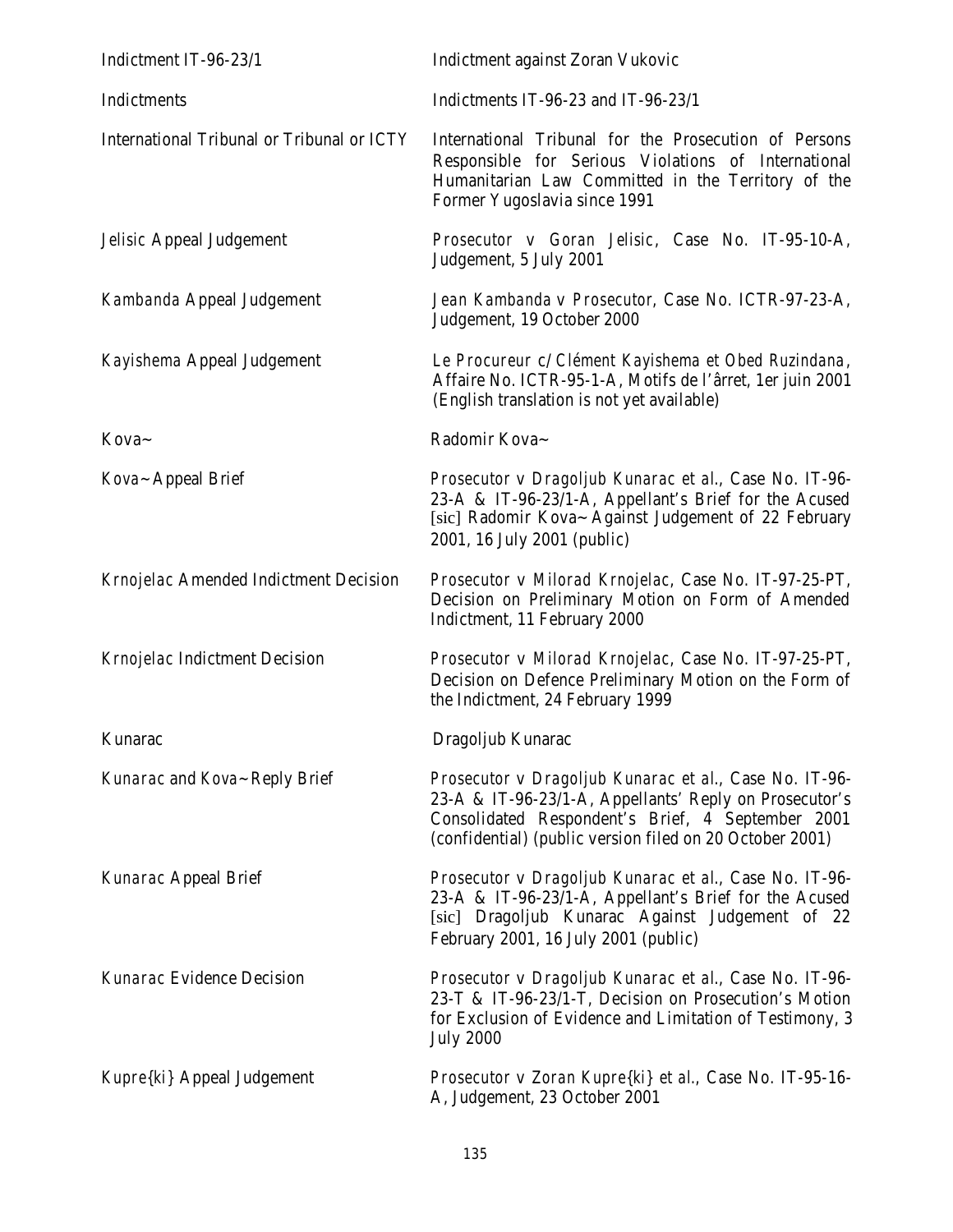| Kupre{ki} Evidence Decision           | Prosecutor v Zoran Kupre{ki} et al., Case No. IT-95-16,<br>Decision on Evidence of the Good Character of the<br>Accused and the Defence of Tu Quoque, 17 February<br>1999                                                                                                                        |
|---------------------------------------|--------------------------------------------------------------------------------------------------------------------------------------------------------------------------------------------------------------------------------------------------------------------------------------------------|
| Kupre{ki} Trial                       | Prosecutor v Zoran Kupre{ki} et al., Case No. IT-95-16-<br>T, Judgement, 14 January 2000                                                                                                                                                                                                         |
| Kvo-ka Indictment Decision            | Prosecutor v Miroslav Kvo-ka et al., Case No. IT-98-<br>30/1-PT, Decision on Defence Preliminary Motions on the<br>Form of the Indictment, 12 April 1999                                                                                                                                         |
| Kvo~ka Trial Judgement                | Prosecutor v Miroslav Kvo-ka et al., Case No. IT-98-<br>30/1-T, Judgement, 2 November 2001 (currently under<br>appeal)                                                                                                                                                                           |
| Mrk{i} Rule 61 Decision               | Prosecutor v Mile Mrk{i} et al., Case No. IT-95-13-R61,<br>Review of Indictment Pursuant to Rule 61 of the Rules of<br>Procedure and Evidence, 3 April 1996                                                                                                                                      |
| Nikoli} Rule 61 Decision              | Prosecutor v Dragan Nikoli}, Case No. IT-94-2-R61,<br>Review of Indictment Pursuant to Rule 61 of the Rules of<br>Procedure and Evidence, 20 October 1995                                                                                                                                        |
| para                                  | Paragraph                                                                                                                                                                                                                                                                                        |
| paras                                 | Paragraphs                                                                                                                                                                                                                                                                                       |
| Prosecution Consolidated Respondent's | Prosecutor v Dragoljub Kunarac et al., Case No. IT-96-<br>Brief<br>23 & 23/1-A, Prosecution's<br>Consolidated<br>Respondent's Brief, 15 August 2001 (confidential)<br>(public version filed on 9 October 2001)                                                                                   |
| Prosecution Respondent's Brief        | Prosecutor v Dragoljub Kunarac et al., Case No. IT-<br>96-23 & 23/1-A, Prosecution Respondent's Brief in<br>Relation to "Appellant's Brief for the Accused Zoran<br>Vukovic against Judgement of 22 February 2001", 13<br>August 2001 (confidential) (public version filed on 9<br>October 2001) |
| Respondent and Prosecutor             | The Office of the Prosecutor                                                                                                                                                                                                                                                                     |
| Rules                                 | Rules of Procedure and Evidence of the International<br>Tribunal                                                                                                                                                                                                                                 |
| <b>SFRY</b>                           | Socialist Federal Republic of Yugoslavia                                                                                                                                                                                                                                                         |
| Statute                               | Statute of the International Tribunal                                                                                                                                                                                                                                                            |
| Τ                                     | Transcript page. All transcript page numbers referred to<br>are from the unofficial, uncorrected version of the<br>transcript. Minor differences may therefore exist between<br>the pagination therein and that of the final transcript<br>released to the public                                |
|                                       | 136                                                                                                                                                                                                                                                                                              |